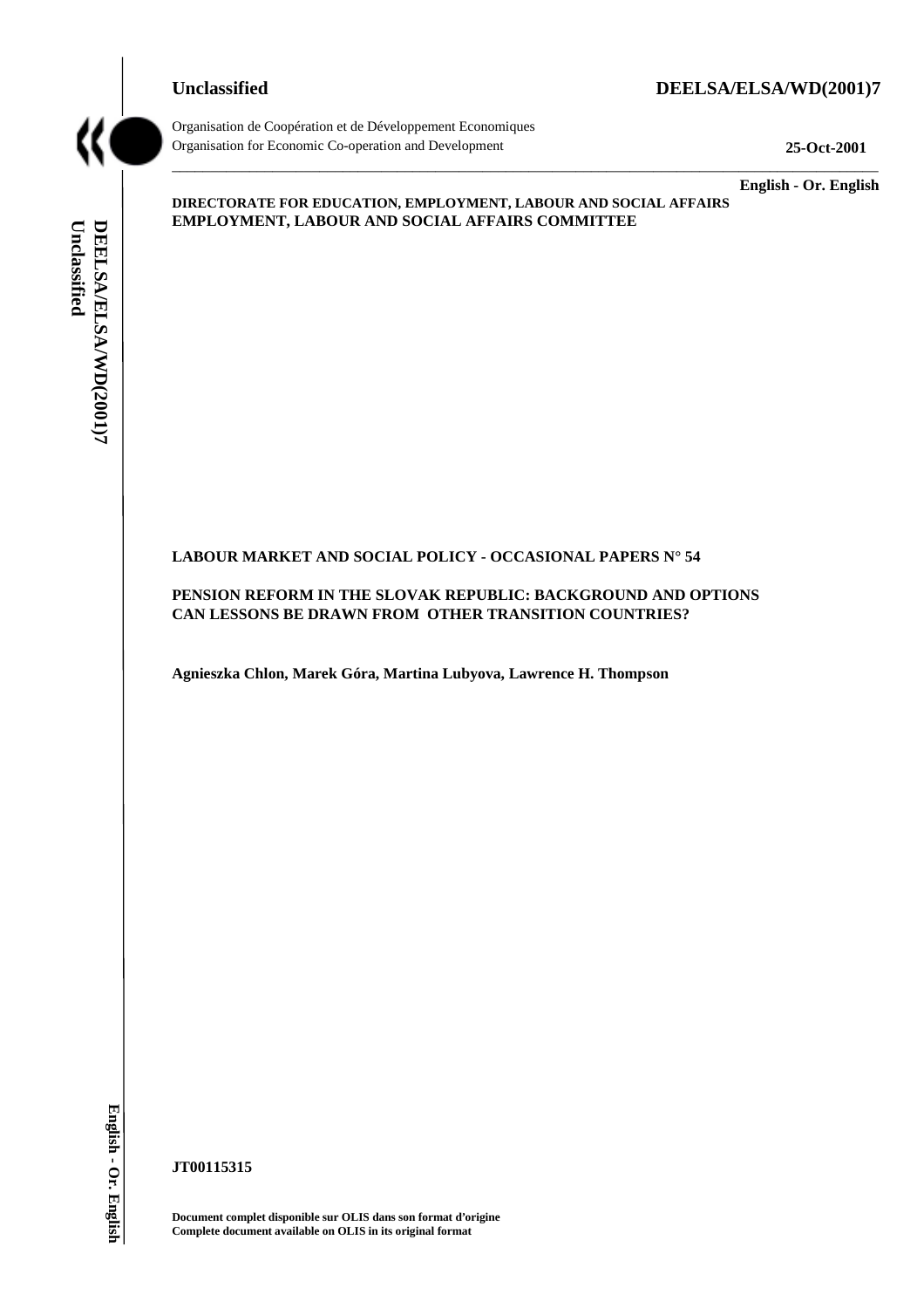### **DIRECTORATE FOR EDUCATION, EMPLOYMENT, LABOUR AND SOCIAL AFFAIRS**

## **OCCASIONAL PAPERS**

This series is designed to make available to a wider readership selected labour market and social policy studies prepared for use within the OECD. Authorship is usually collective, but principal writers are named. The papers are generally available only in their original language -- English or French -- with a summary in the other.

Comment on the series is welcome, and should be sent to the Directorate for Education, Employment, Labour and Social Affairs, 2, rue André-Pascal, 75775 PARIS CEDEX 16, France. Additional, limited copies are available on request.

> The opinions expressed and arguments employed here are the responsibility of the author(s) and do not necessarily reflect those of the OECD

> > **Applications for permission to reproduce or translate all or part of this material should be made to:**

> > > **Head of Publications Service OECD 2, rue André-Pascal 75775 Paris, CEDEX 16 France**

> > > > **Copyright OECD 2001**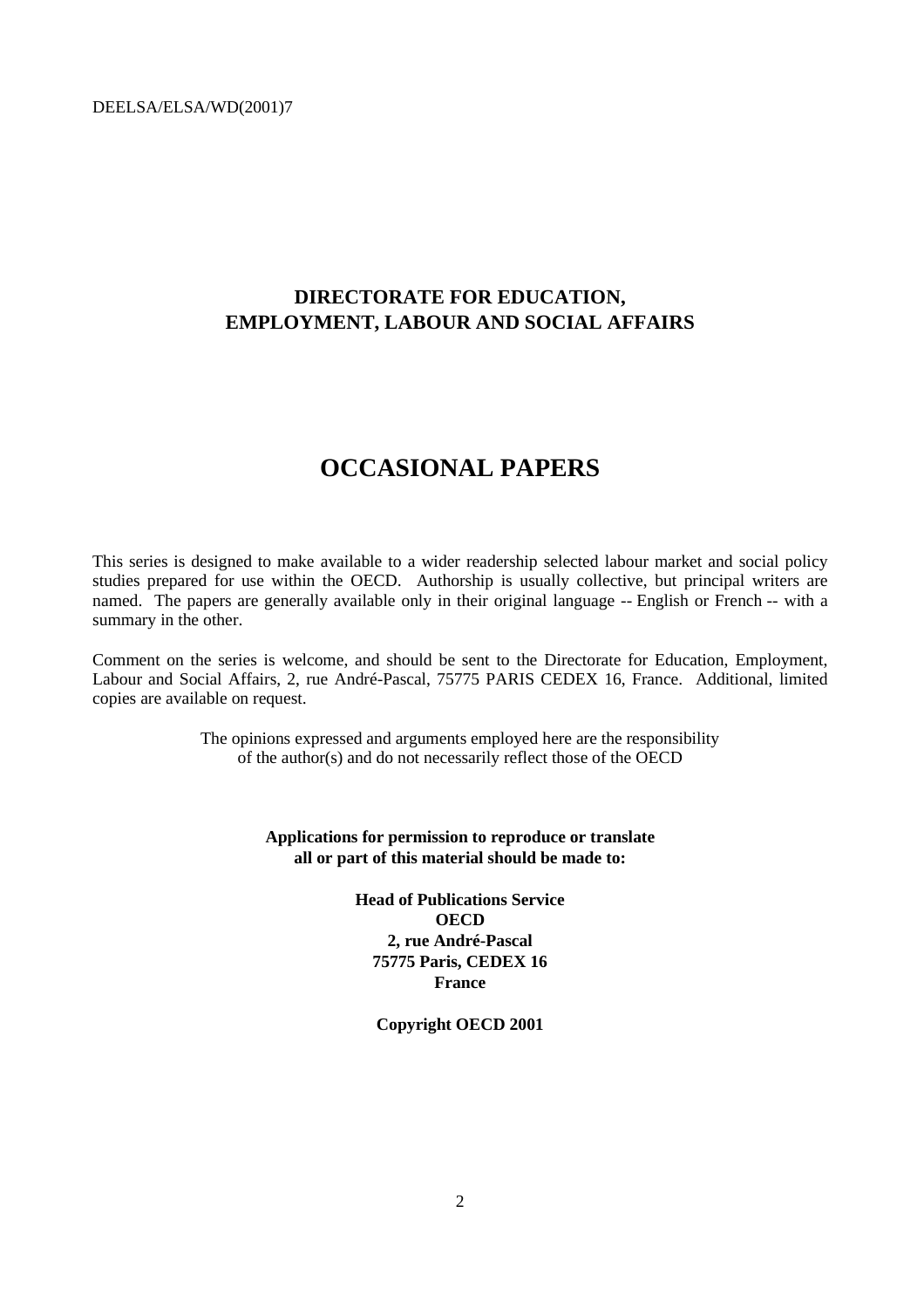#### **TABLE OF CONTENTS**

| THE ECONOMIC AND SOCIAL SITUATION IN THE SLOVAK REPUBLIC AS A<br>1.0                        |  |
|---------------------------------------------------------------------------------------------|--|
| DEVELOPMENT OF THE PENSION SYSTEM IN THE SLOVAK REPUBLIC  10<br>2.0                         |  |
| The pension system in the Slovak Republic- outlook and international comparisons  10<br>2.1 |  |
| 2.2.                                                                                        |  |
| 2.2.1                                                                                       |  |
| 2.2.2.                                                                                      |  |
| 2.3                                                                                         |  |
| 2.3.1.                                                                                      |  |
| 2.3.2                                                                                       |  |
| 2.3.3.                                                                                      |  |
| 2.3.4.                                                                                      |  |
| 3.0                                                                                         |  |
| 3.1.                                                                                        |  |
| 3.2                                                                                         |  |
| 3.2.1.                                                                                      |  |
| 3.2.2                                                                                       |  |
| 3.3.                                                                                        |  |
| STRUCTURAL OPTIONS FOR PENSION REFORM IN THE SLOVAK REPUBLIC 36<br>4.0                      |  |
| 4.1.                                                                                        |  |
| 4.2.                                                                                        |  |
| 4.3                                                                                         |  |
| 4.4                                                                                         |  |
| 4.5                                                                                         |  |
|                                                                                             |  |
|                                                                                             |  |
| 5.1                                                                                         |  |
| How to estimate the financial gap caused by implementation of the second pillar 54<br>5.2   |  |
| 5.3                                                                                         |  |
| 5.4                                                                                         |  |
| 5.4.1<br>5.4.2                                                                              |  |
| Experience from other countries - how to finance the introduction of a second pillar 59     |  |
| 5.5<br>5.5.1.                                                                               |  |
| 5.5.2                                                                                       |  |
|                                                                                             |  |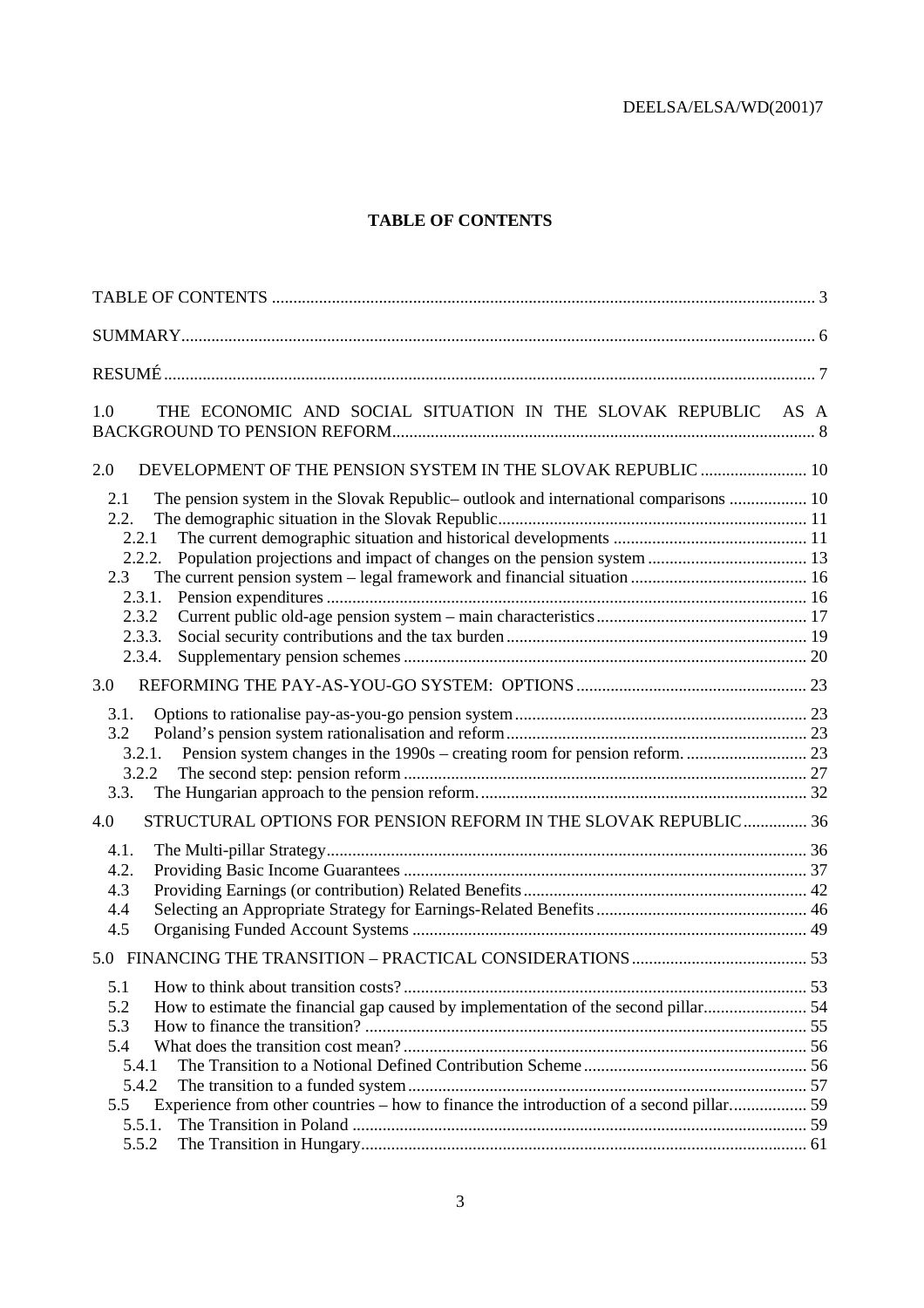| 6.0 |                                                                                     |  |
|-----|-------------------------------------------------------------------------------------|--|
| 6.1 |                                                                                     |  |
| 6.2 |                                                                                     |  |
| 6.3 | Advantages and disadvantages for the Slovak Republic in terms of pension reform  66 |  |
| 6.4 |                                                                                     |  |
|     |                                                                                     |  |
|     |                                                                                     |  |
|     |                                                                                     |  |
|     |                                                                                     |  |
|     |                                                                                     |  |
|     |                                                                                     |  |
|     |                                                                                     |  |
|     |                                                                                     |  |
|     |                                                                                     |  |
|     |                                                                                     |  |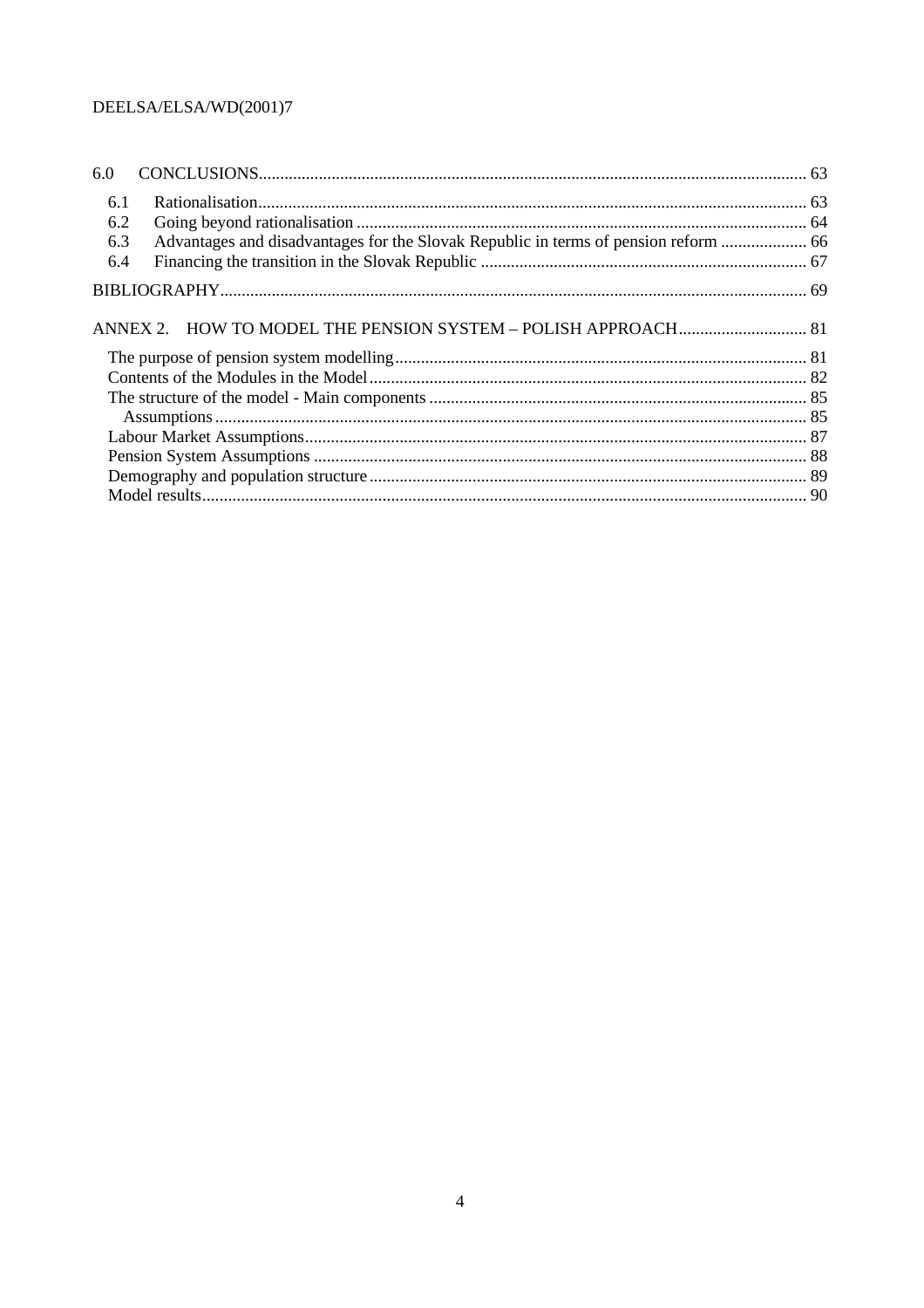#### **Acknowledgement**

In 1999, the Slovak Government identified pension reform as a major policy issue and also as a priority area for co-operation with the OECD. The Slovak Government asked the Polish government for assistance in the process of reform, in the light of recent pension reform in Poland. In turn, the Polish Government asked the OECD to set up a study of pension reform in the Slovak Republic, and offered a voluntary contribution to achieve this. The Secretariat and a group of OECD consultants met in Bratislava in January 2000 with the Slovak Government and other institutions to discuss the implications of pension reform. Four consultants, Agnieszka Chlon, Marek Góra, Martina Lubyova and Lawrence Thompson, prepared a report on *Pension reform in the Slovak Republic – background and options: Can lessons be drawn from other transition countries?* The purpose of the report is to discuss possible options for reform to the pension system of the Slovak Republic. The report also examines issues in relation to the costs of transition, the advantages and disadvantages of different types of reforms, as well as the relevant experiences of other transition economies.

This study was carried out under the auspices of the Centre for Co-operation with Non-Members (CCNM).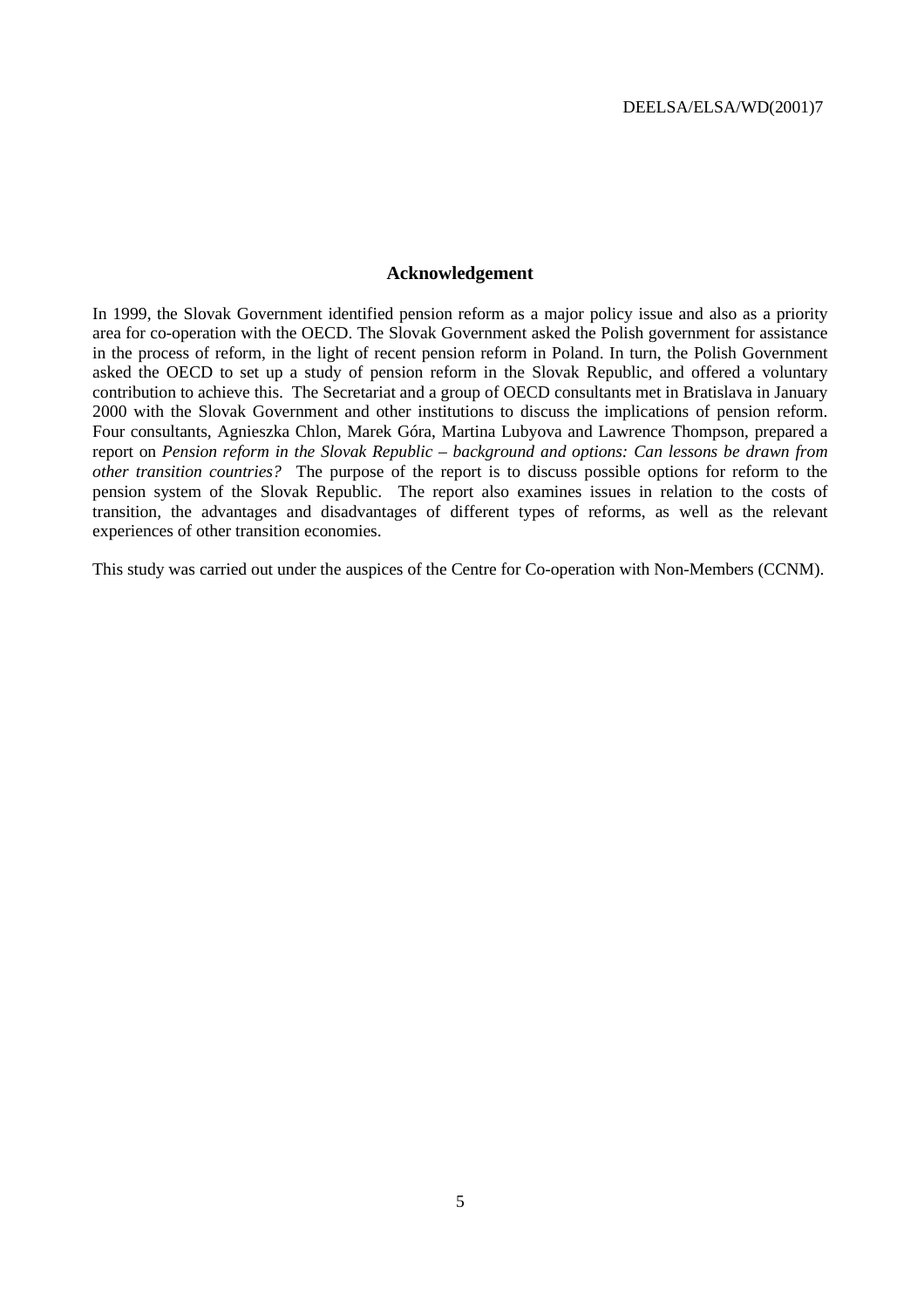#### **SUMMARY**

The purpose of this paper is to discuss possible options for reform to the pension system of the Slovak Republic.

As in other transition countries, the Slovak pension system is suffering financing problems, mainly due to extensive early retirement privileges combined with a difficult labour market situation, which result in very high system dependency ratios. The basic demographic and the pension system characteristics in the Slovak Republic are more favourable than those in the neighbouring countries of Poland and Hungary, which both decided to introduce a radical pension reform, including creation of a mandatory, funded pillar. However, this relatively favourable situation is not guaranteed forever. In the Slovak Republic, demographic trends are similar to those observed in Hungary, Poland and many other countries. Already in 1999 the pension system went into deficit, which is projected to increase in 2000.

The need for pension reform is widely recognised throughout the transition economies. Specific ways of designing and implementing reform are much less obvious. In this paper, in discussing options for the Slovak Republic we distinguish two types of reforms, namely rationalisation, which means changing specific parameters, and "deep reform" which changes the fundamental features of the pension system.<sup>1</sup> This distinction is important in the discussion of policy options. An incomplete effort at rationalisation that is not followed by a deeper reform may just postpone problems instead of solving them. In turn, deep reform without appropriate rationalisation of the existing system – instead of being a "miracle" – can just turn into a costly exercise. This is why this paper does not only address the possible implementation of the so-called second pillar, but also discusses the current pay-as-you-go system.

The Slovak Republic has a number of similarities with Hungary and Poland. This means among other things, a similar history, similar social security traditions, similar levels of income, and also similar demographic trends. Can the Slovak Republic draw some lessons about the approach to pension reform from those transition countries that have already implemented pension reform? Are all the solutions introduced in those countries applicable to the Slovak Republic? How is it necessary to prepare for pension reform, what are the main policy options and what are their main advantages and disadvantages? This paper aims to address these questions, taking into account the economic situation in the Slovak Republic and the status of the current pension system, as well as earlier proposals for pension reform. While Polish and Hungarian experience is widely discussed in the paper, there is also some discussion of reforms in other countries, giving the full scope of possible options.

See Góra and Rutkowski (1998).

 $\frac{1}{1}$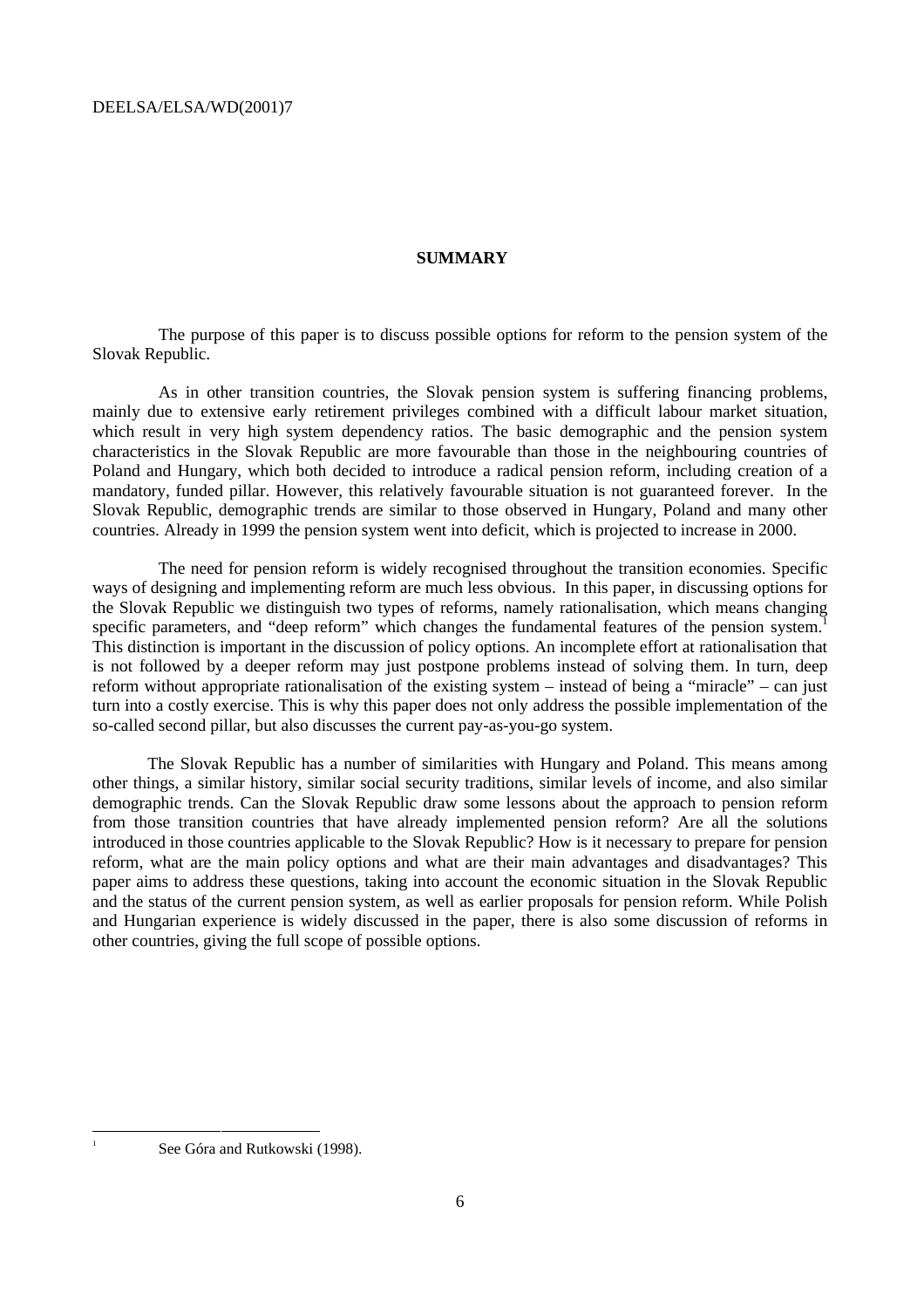#### **RESUMÉ**

L'objectif de ce document est de discuter les options possibles afin de réformer le système de retraite en République slovaque.

Comme dans les autres pays en transition, le système de retraite slovaque souffre de problèmes de financement qui découlent principalement de l'importance prise par les pré-retraites ainsi que des difficultés qui prévalent sur le marché du travail, ce qui a pour conséquence un ratio de dépendance très élevé. Les caractéristiques démographiques ainsi que celles du système de retraite slovaque sont plus favorables que celles que connaissent les pays voisins, notamment la Pologne et la Hongrie. Ces deux derniers pays ont mis en place une réforme radicale de leurs systèmes de retraite comprenant la création de réserves de pensions obligatoires. Cependant, cette situation relativement favorable n'est pas nécessairement pérènne. En République slovaque, les tendances démographiques sont comparables à celles observées en Hongrie, en Pologne ainsi que dans d'autres pays. En 1999, le système de retraite a été déficitaire et cette tendance devrait s'accentuer en 2000.

La nécessité de réformer le système de retraite est largement reconnue dans l'ensemble des économies en transition. La définition et la mise en oeuvre de ces réformes est concrètement bien moins évidente. Dans ce document, la discussion des options possibles pour la République slovaque nous conduit à distinguer deux types de réformes, à savoir : la "rationalisation", qui implique un changement spécifique de certains paramètres, et une réforme en profondeur qui nécessite des changements fondamentaux dans l'orientation des systèmes de retraite (1). Cette distinction entre les deux types de réforme est importante en ce qui concerne l'analyse des options politiques. Un effort partiel de rationalisation qui ne serait pas suivi par une réforme plus en profondeur pourrait avoir pour seul effet de retarder les problèmes au lieu de les résoudre. A l'inverse, une réforme approfondie non accompagnée d'une rationalisation du système actuel au lieu d'être "miraculeuse" pourrait ne constituer qu'un exercice coûteux. C'est pourquoi ce document ne discute pas seulement de la possibilité de mettre en oeuvre le second pilier, mais analyse également le système de retraite actuel par répartition.

La République slovaque partage avec la Hongrie et la Pologne un certain nombre de particularités. Cela veut dire, entre autres, un passé, un système de sécurité sociale, des niveaux de revenus ainsi que des tendances démographiques similaires. La République slovaque peut-elle tirer des leçons des réformes de systèmes de retraite mis en oeuvre dans ces pays en transition ? Les solutions envisagées par ces pays sont-elles toutes applicables en République slovaque ? Comment se préparer à une réforme du système de retraite, quelles sont les principales options de politiques et quels sont leurs avantages et inconvénients ? Ce document a pour objectif de répondre à ces questions, en prenant en compte la situation actuelle qui prévaut en République slovaque ainsi que l'état du système de retraite et les précédentes propositions de réforme. Les expériences polonaise et hongroise sont largement passées en revue dans ce document, toutefois, les réformes mises en oeuvre dans d'autres pays sont également considérées, présentant ainsi un large éventail des options possibles.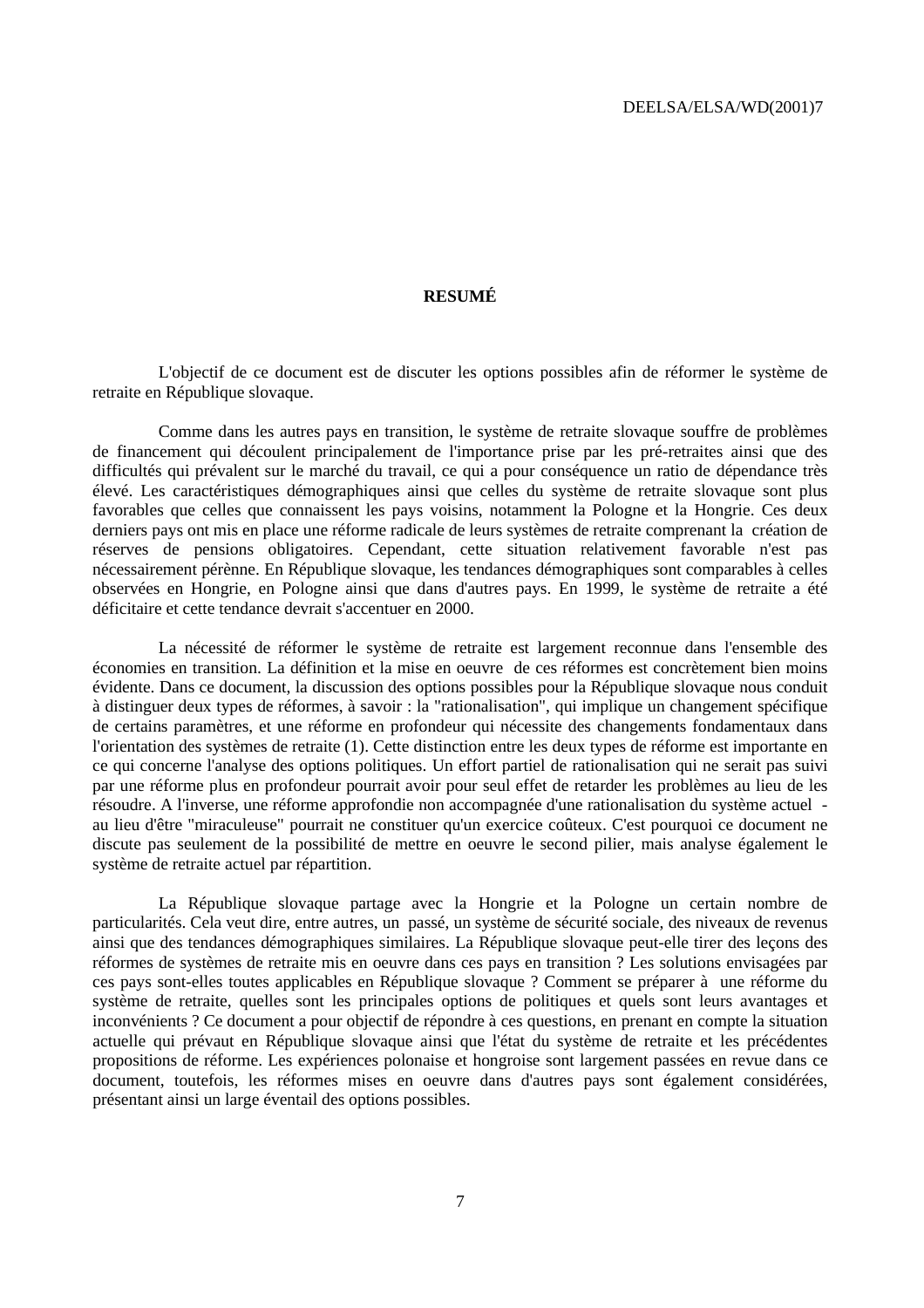#### **PENSION REFORM IN THE SLOVAK REPUBLIC – BACKGROUND AND OPTIONS: CAN LESSONS BE DRAWN FROM OTHER TRANSITION COUNTRIES?**

#### **1. THE ECONOMIC AND SOCIAL SITUATION IN THE SLOVAK REPUBLIC** AS A BACKGROUND TO PENSION REFORM<sup>2</sup>

1. After transition, the Slovak Republic, like most of the countries in the Central and Eastern Europe faced significant macroeconomic shocks. More recently, the Slovak Republic was one of the most successful among the transition countries in regard to macroeconomic stabilisation. Starting in 1995, the annual GDP growth rate was close to 7% for three years in a row, accompanied by single-digit inflation rates. However, this growth was not accompanied by corresponding job creation. In addition, recently economic developments have worsened significantly, with GDP growth decreasing to 1.9% in 1999.

2. The initial period of economic transformation in the Slovak Republic was accompanied by a sharp decline in employment. However, until 1995 the decline of real GDP relative to the 1989 level exceeded the decline in total employment. This trend was reversed only in 1996. According to administrative data, the cumulative reduction of total employment between 1989 and 1998 was close to 20%. Employment declined both in absolute terms and as a percentage of the working-age population. Labour Force Survey data show that positive employment growth occurred in 1995-96, but since 1997 total employment has started to decline again. A relatively larger share of the impact of the decline in employment was placed on unemployment than on exits from the labour force; that is, it was the unemployment rate that increased rather than the participation rate that fell.

3. In 1991 the unemployment rate in the Slovak Republic increased from close to zero to 12%. Since then it has fluctuated at two-digit levels. A serious labour market crisis started in the second half of 1998, resulting in 20% registered unemployment rate (535 thousand persons) at the end of 1999. A new concept of "available registered job seekers" was introduced by the Ministry of Labour as a restrictive definition of registered unemployment, capturing only those registered unemployed who are immediately available for work (excluding those in retraining, caring for children, or receiving sickness allowances). The corrected unemployment rate is approximately 1% lower than the total registered unemployment rate (19.2% at the end of 1999). Registered unemployment in the Slovak Republic is higher than LFS unemployment, implying possible disincentive effects of unemployment insurance and social benefits. However, the gap between the two rates has narrowed from 5 percentage points at the end of 1998 to 3 percentage points at the end of 1999.

4. The rate of economic activity of the Slovak population has decreased over the transition period and is now comparable to the EU average. Demographic trends will exert a pressure on the labour market in the short run, as due to the high birth-rates in the 1970s, the population of labour force age is increasing, both in absolute and relative terms. Given the low statutory retirement age (53-57 for females, 60 for males), it is reasonable to assume that raising of this age limit in the future will further increase the economically active population. Demographic pressures will be relatively greater in the eastern part of the country, where the share of the pre-working age group is higher, as is the concentration of the Roma ethnic group.

 <sup>2 .</sup> This paper was finalised in June 2000, and does not reflect developments or trends since then.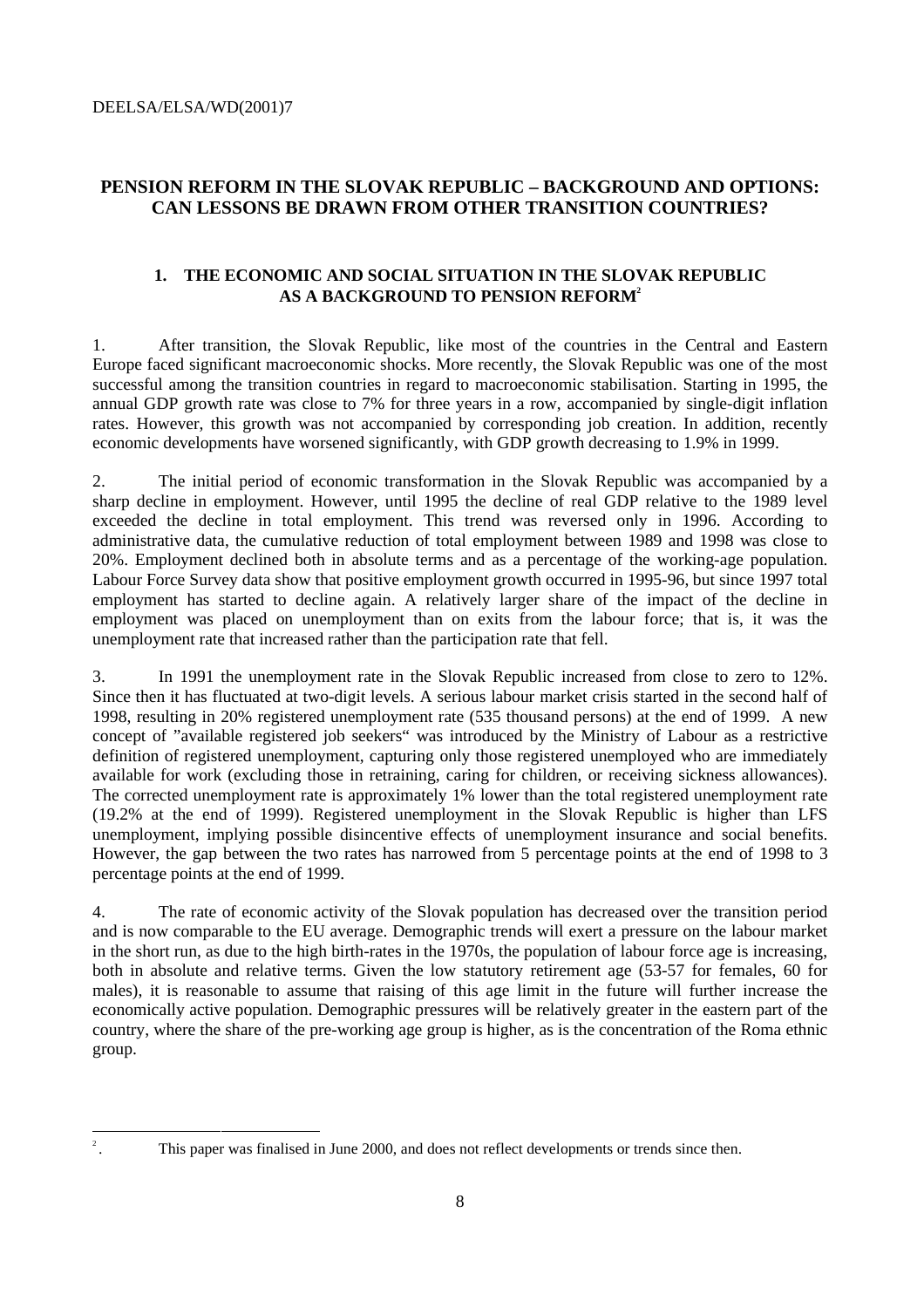|                                                                                                                                   | 1990   | 1991    | 1992   | 1993   | 1994   | 1995  | 1996             | 1997   | 1998   | 1999                |
|-----------------------------------------------------------------------------------------------------------------------------------|--------|---------|--------|--------|--------|-------|------------------|--------|--------|---------------------|
| <b>GDP</b>                                                                                                                        |        |         |        |        |        |       |                  |        |        |                     |
| Nominal, current prices                                                                                                           | 257.7  | 320     | 332.3  | 369.1  | 440.5  | 516.8 | 575.7            | 653.9  | 717.4  | 779.3               |
| Real (1995 prices) annual<br>change $(\%)$                                                                                        | $-2.5$ | $-14.6$ | $-6.5$ | $-3.7$ | 4.9    | 6.9   | 6.6              | 6.5    | 4.4    | 1.9                 |
| Inflation, annual averages,% change                                                                                               |        |         |        |        |        |       |                  |        |        |                     |
| Consumer prices                                                                                                                   |        | 61.2    | 10.1   | 23.2   | 13.4   | 9.9   | 5.8              | 6.1    | 6.7    | $9.4^{(a)}$         |
| Cost-of-living index                                                                                                              | 10.6   | 56.0    | 10.7   | 23.1   | 13.6   | 9.6   | 5.8              | 6.2    | 6.6    | 14.7 <sup>(b)</sup> |
| Employment, annual change (%)                                                                                                     |        |         |        |        |        |       |                  |        |        |                     |
| Administrative, end of year                                                                                                       | $-1.8$ | $-12.5$ | 1.1    | $-2.6$ | $-1.0$ | 2.4   | $-1.4$           | $-2.7$ | $-1.7$ | $-3.0$              |
| ILO definition, 4Q                                                                                                                |        |         |        | ٠      | $-0.8$ | 3.0   | $2.2\phantom{0}$ | $-4.7$ | $-0.6$ | $-2.5$              |
| Unemployment rate, annual averages,%                                                                                              |        |         |        |        |        |       |                  |        |        |                     |
| Registered                                                                                                                        |        | 7.0     | 11.3   | 12.9   | 14.4   | 13.8  | 12.6             | 13.0   | 14.5   | 19.2 <sup>(c)</sup> |
| ILO definition                                                                                                                    |        |         |        | 12.2   | 13.7   | 13.2  | 11.1             | 11.6   | 11.9   | 17.1 <sup>(c)</sup> |
| $\therefore$ (a) 1-3 Q; (b) Sept 1999 versus Sept 1998; (c) End of year<br><i>Note</i><br><i>Source:</i> Statistical Office of SR |        |         |        |        |        |       |                  |        |        |                     |

#### Table 1. **Economic Development in The Slovak Republic, 1990 – 1999**

5. This macroeconomic situation creates a difficult background for changes to the pension system. However, a well-designed pension reform can help the economy in many ways, rather than being an additional burden. In any case, it can be argued that the current design of the pension system should be reformed. Attempts to increase contribution rates may have undesirable labour market impacts. On the other hand, the projected deficit in the pension system also has to be covered, which would also have an impact on the economic situation (as most probably the deficit would be financed from general taxes). Given this dilemma, it is desirable to consider both gradual changes in the pension system, stabilising its expenditures and possibly a deeper reform. The no-reform option has costs both in economic and social terms.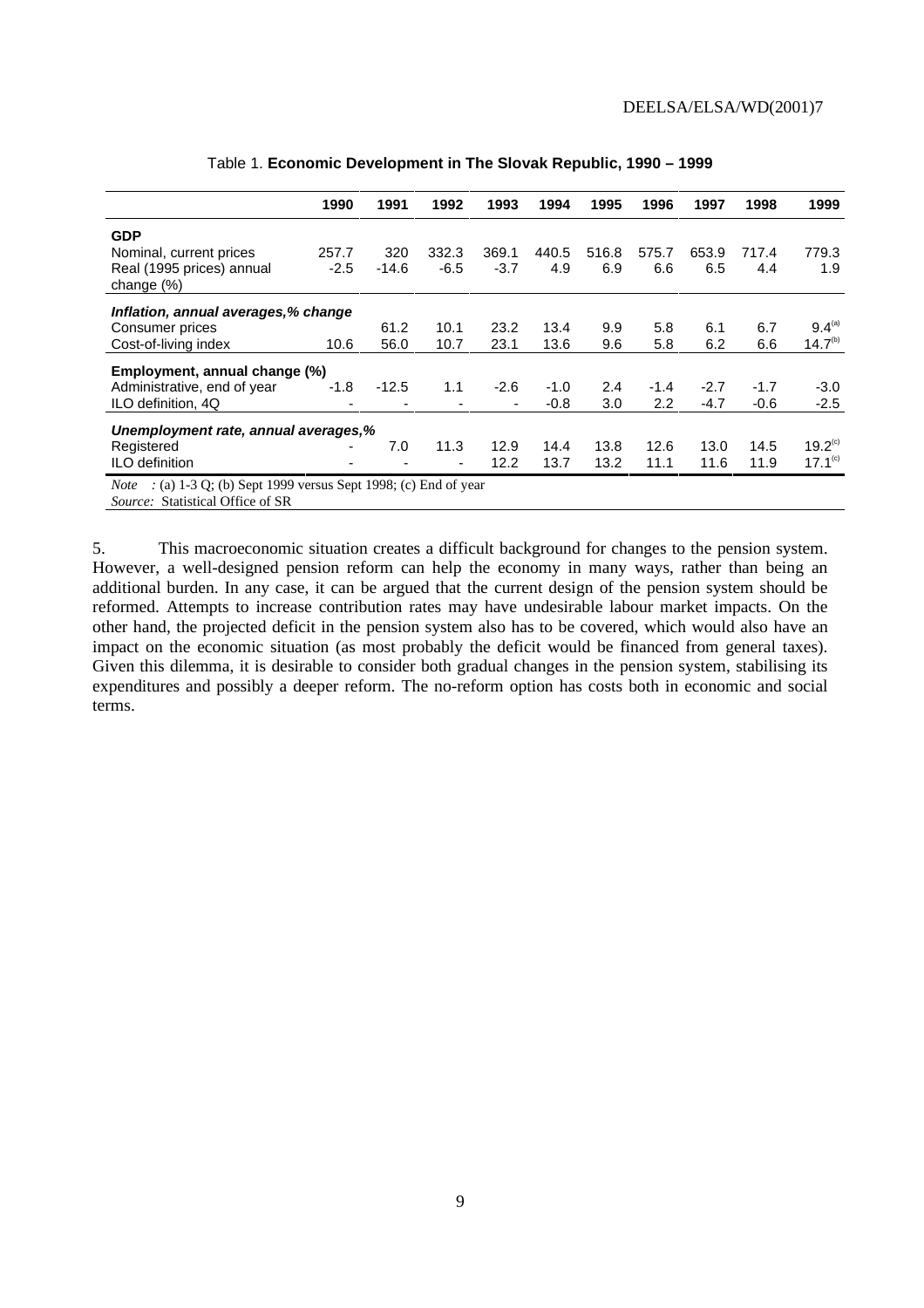#### **2. DEVELOPMENT OF THE PENSION SYSTEM IN THE SLOVAK REPUBLIC**

#### **2.1 The pension system in the Slovak Republic– outlook and international comparisons**

6. The current pension system in the Slovak Republic consists of a mandatory pay-as-you-go (PAYG) scheme and a voluntary supplementary pension insurance (multi-employer funds). The PAYG scheme is characterised by:

- − a low statutory retirement age (53 to 57 for females, 60 for males),
- − preferential treatment for the so-called labour categories I and II (hard physical work load, unhealthy conditions, etc.)
- − strong re-distributive tendencies (ceilings on benefits, ceilings on cumulative accrual rates, discrepancy between maximum base for contributions and benefits, limitations on assessment base, etc.).

7. In addition, the pension system deficit is affected by the non-compliance of state-owned branches, for example railways<sup>3</sup>. The increasing current deficit in the pension system has resulted in pressures to seek quick savings.

8. The supplementary pension system is beginning to develop, but access to this form of pension savings is rather limited. Currently, there are 5 supplementary pension funds with coverage of about 120 thousand persons (5% of labour force). The supplementary pension system is currently available only for workers in private sector.

9. The development of the pension system in the Slovak Republic in the 1990s had similar features to those in most of the transition countries in Central and Eastern Europe. These include low retirement ages combined with wide early retirement privileges and worsening system dependency rates, resulting from the decline in employment and the increase in numbers of pensioners. However, in the 1990s, the pension system in the Slovak Republic still performed better than in other countries in the region (Table 2). Because of the relatively favourable initial conditions, especially compared to Poland and Hungary, the Slovak Republic did not implement a radical pension system reform or rationalisation of the existing pension system. The pension system inherited from the former Czechoslovakia was kept without significant changes.

 $\frac{1}{3}$ 

This situation is similar to other countries in the region. For example, in Poland, the state railway and mining industries account for more than a half of Social Security Fund receipts.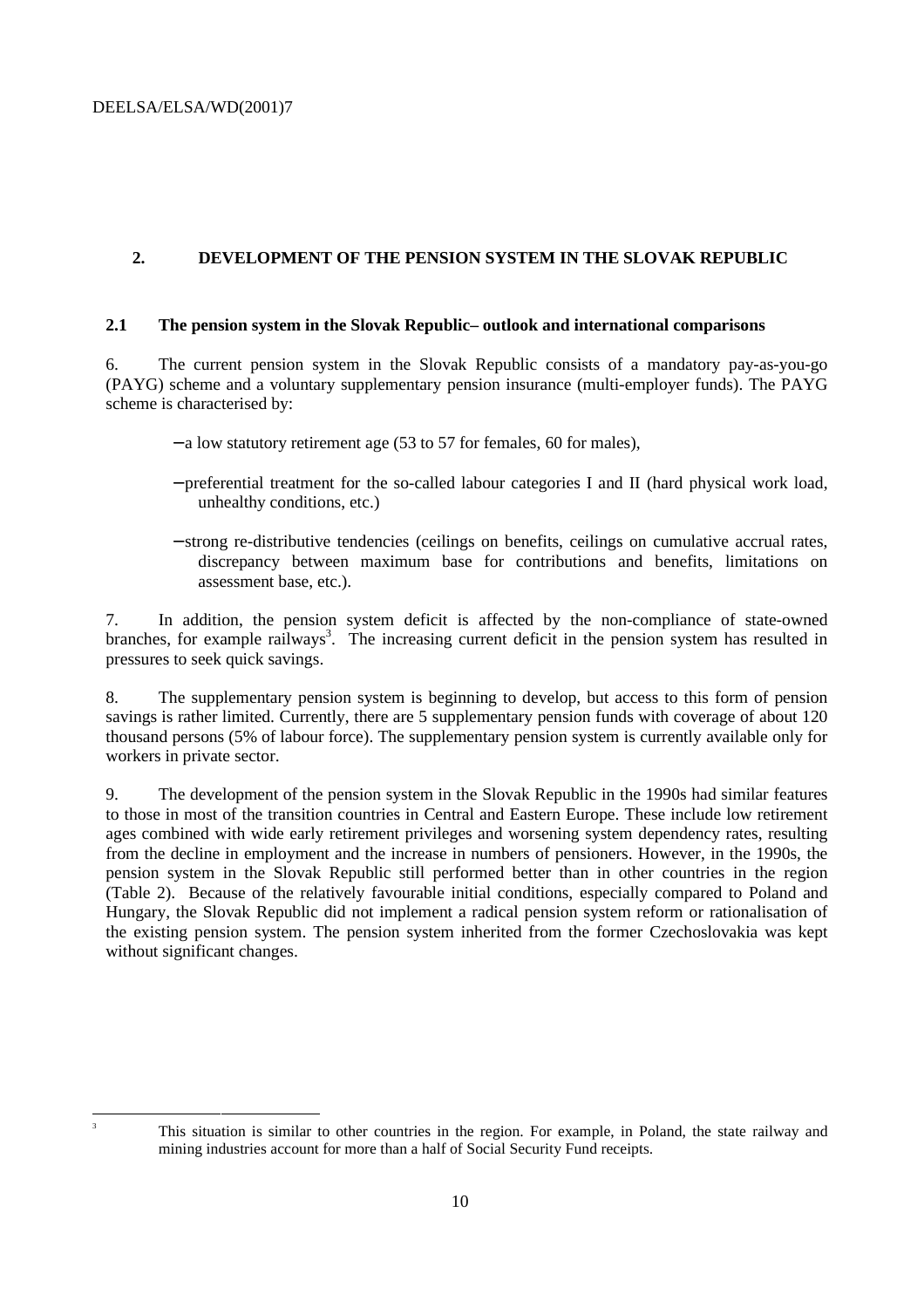|                                                                      | HU   | <b>CR</b> | <b>PL</b> | <b>SR</b>   |
|----------------------------------------------------------------------|------|-----------|-----------|-------------|
| Demographic dependency ratio<br>(population 60+ / population 20-59)  | 35,6 | 32,0      | 29,9      | 27,9        |
| Systemic dependency ratio<br>(beneficiaries as% of contributors)     | 83,9 | 60,5      | 61,2      | 59,9        |
| Ratio of average old-age pension to<br>average wage                  | 56,7 | 56        | 72,5      | 45,7        |
| Average monthly old-age pension<br>(in 1998, USD)                    | 107  | 153       | 240       | $104^{(a)}$ |
| Increase of beneficiaries 1989-96<br>$(in\% of 1989-level)$          | 22,4 | 3,8       | 34,8      | 9,7         |
| Pension expenditures as% GDP                                         | 9,9  | 9,0       | 14,5      | 8,1         |
| % structure of benefits                                              |      |           |           |             |
| Old-age                                                              | 53,8 | 59,2      | 36,0      | 64,1        |
| Disability                                                           | 24,7 | 17,4      | 28,6      | 23,9        |
| Other                                                                | 21,5 | 23,4      | 35,4      | 12,0        |
| <i>Notes:</i> (a) 3 727 SKK                                          |      |           |           |             |
| <i>Source:</i> CR, HU and PL - Mueller (1999), SR – own calculations |      |           |           |             |

#### Table 2**. Comparison of main indicators of pension systems in Hungary, Poland, Czech Republic and The Slovak Republic in 1996**

10. Discussions of various options for pension reform have been held in the Slovak Republic in recent years. Currently, the main objective of reforms announced by the Government is to introduce mandatory funded pillar into the system. The initial second pillar contribution rate of 3% should be increased to 5% by 2015, and then gradually to the final value of 9% by 2025. The Act establishing the second pillar should be prepared in the course of 2001 and passed by the Parliament in 2002. It is intended to come into effect in July 2003.

11. A new act on social insurance should be prepared by the end of 2000, passed by the Parliament in 2001, and come into effect in July 2002. The Act on social insurance will regulate sickness insurance, injury insurance and the first PAYG pillar of the pension system. Simultaneously, a new act should be passed, regulating the institutional framework of the new system. The act on supplementary pension insurance is currently being amended with the aim of providing wider access to the system (currently it is only accessible to private sector employees), but access would be still based on the employers decision to provide employees with supplementary pension coverage.

#### **2.2. The demographic situation in the Slovak Republic**

#### *2.2.1 The current demographic situation and historical developments*

12. The demographic situation of the Slovak Republic is relatively favourable compared to other transition countries, as well as developed countries. The large baby-boom generations of the 1970s are entering the labour market and the working- age population is still growing both in absolute and relative terms.

13. However, falling fertility rates (that reached the level just over 1.0 in 1998) are the source of concern for the future ageing problem of the population. The birth rate peaked in the 1970s with more than 20 live births per thousand inhabitants, after which it started to decline. This reduction accelerated after 1989, to the current level of only 10 live births per thousand inhabitants. If this process is not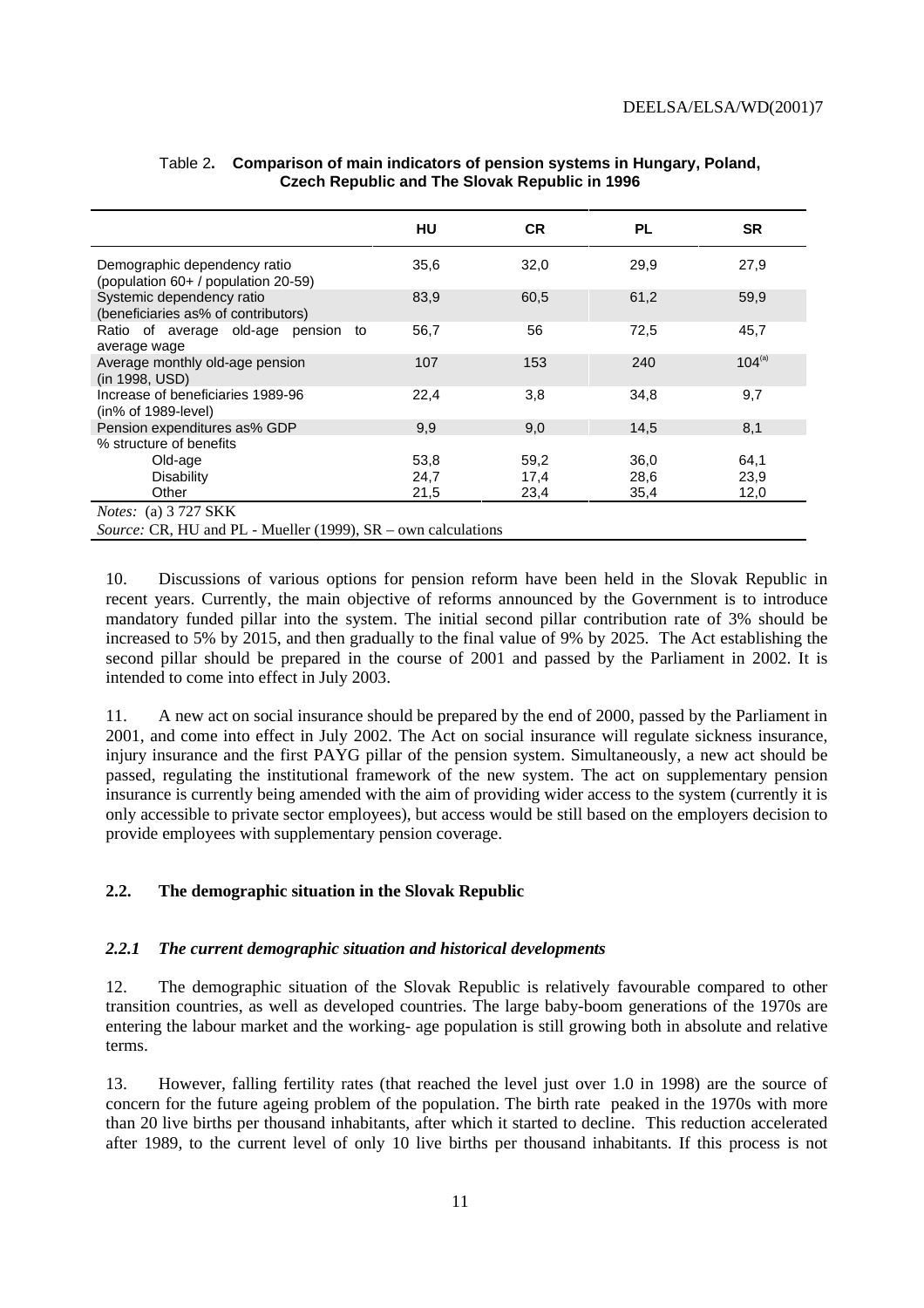reversed, The Slovak Republic will be facing a problem of accelerated population ageing by the second decade of  $21<sup>st</sup>$  century. Life expectancy at birth in 1998 was 68.4 years for males and 76.7 years for females. The development of mortality rates and birth rates seems to be influenced by the transition period (Figure 1). Surprisingly enough, the historical low point in the mortality rate during the post-war period was reached in 1964 (7.6 persons per thousand), while in 1990 and 1991 the levels were almost as high as in 1950 (10.3 persons per thousand) with only very slight reduction afterwards. n summary, one can state that a small but persistent reduction of mortality, accompanied by a much steeper decline in the birth rate has resulted in a new era of "population ageing" in Slovakia. (Figure 2).





*Source:* Statistical Office of the Slovak Republic





*Source:* Statistical Office of SR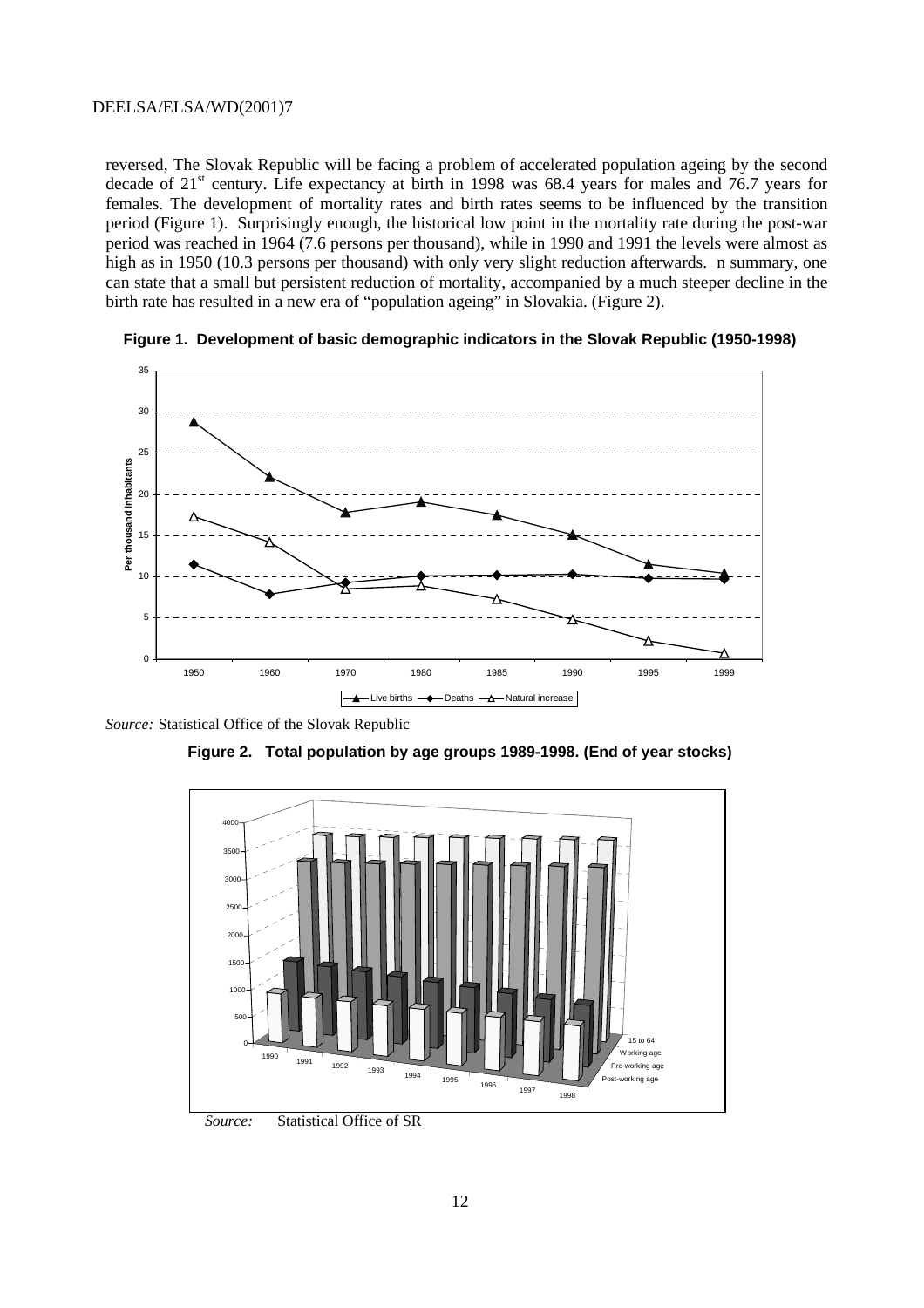14. The decline in the birth rate and the stabilisation of mortality rates in the 1990s resulted in changes in the structure of the population. During the 1990s, the pre-working age population was shrinking, with the total number of people aged 0-14 decreasing by 200 000 within 8 years. In the same period the population of working age increased by less than 300 000 and the number of people above retirement age (55 and 60 for women and men respectively) increased slightly by 30 000. This development has resulted in a short-term improvement in the old-age dependency ratio, as can be seen from Table. In the second half of last decade, the demographic support ratio, measured as a ratio of people aged 18-64 to people older than 65 increased slightly, from 3.4 to almost 3.5. However, due to early retirement and the preferential treatment of women with larger numbers of children, the corresponding system support ratio (the ratio between the working population and the number of pensioners) was only about 1.7 – half of the demographic support ratio.

|             | 1990 | 1991 | 1992 | 1993 | 1994 | 1995 | 1996 | 1997 | 1998 |
|-------------|------|------|------|------|------|------|------|------|------|
| Demographic |      |      |      |      |      |      |      |      |      |
| ʻA'         | 6.22 | 6.24 | 6.21 | 6.17 | 6.14 | 6.10 | 6.06 | 6.03 | 6.03 |
| 'В'         | 3.32 | 3.35 | 3.37 | 3.39 | 3.41 | 3.43 | 3.45 | 3.46 | 3.47 |
| System      | ۰    | ٠    | ٠    | ٠    | ۰    | 1.59 | 1.67 | 1.74 | 1.67 |

| Table 3. | Demographic and system support ratios |  |  |
|----------|---------------------------------------|--|--|
|----------|---------------------------------------|--|--|

*Notes:* Demographic support ratios: 'A' - defined as the ratio of population aged (15-64) to population aged  $65+:$ <sup>4</sup> $B'$  - ratio of "true" working age population  $(15-54F/59M)$  to post-working age population  $(55+F/60+M)$ ; System support ratio defined as the ratio of contributors to beneficiaries, not applicable prior to 1994 when pensions were financed from general taxes.

 *Source:* Ministry of Labour, Social Affairs and Family of SR, Social Insurance Agency

#### *2.2.2. Population projections and impact of changes on the pension system*

 $\frac{1}{4}$ 

15. The population projection of the Slovak Republic was prepared by the Statistical Office of the Slovak Republic in 1996 (Figure 3). The projections are based on the 1995 population figures. Three alternative scenarios were prepared. The base scenario (medium) uses the age-specific mortality rates of 1995, which are further slightly reduced. Fertility rates are assumed to fall until 2005, with a very slight growth afterwards<sup>4</sup>. The high and low scenario uses as a starting point actual mortality rates of 1994 and 1995, respectively.

16. As one can observe that the total size of the population is projected to decrease, in the first or second decade of the  $21<sup>st</sup>$  century (depending on the set of assumptions). This decrease in population size means the accelerating ageing of the population of the Slovak Republic.

Implied values of total fertility per woman of child-bearing age in 2015 according to the low, medium and high scenario are 1.33, 1.42 and 1.60, respectively.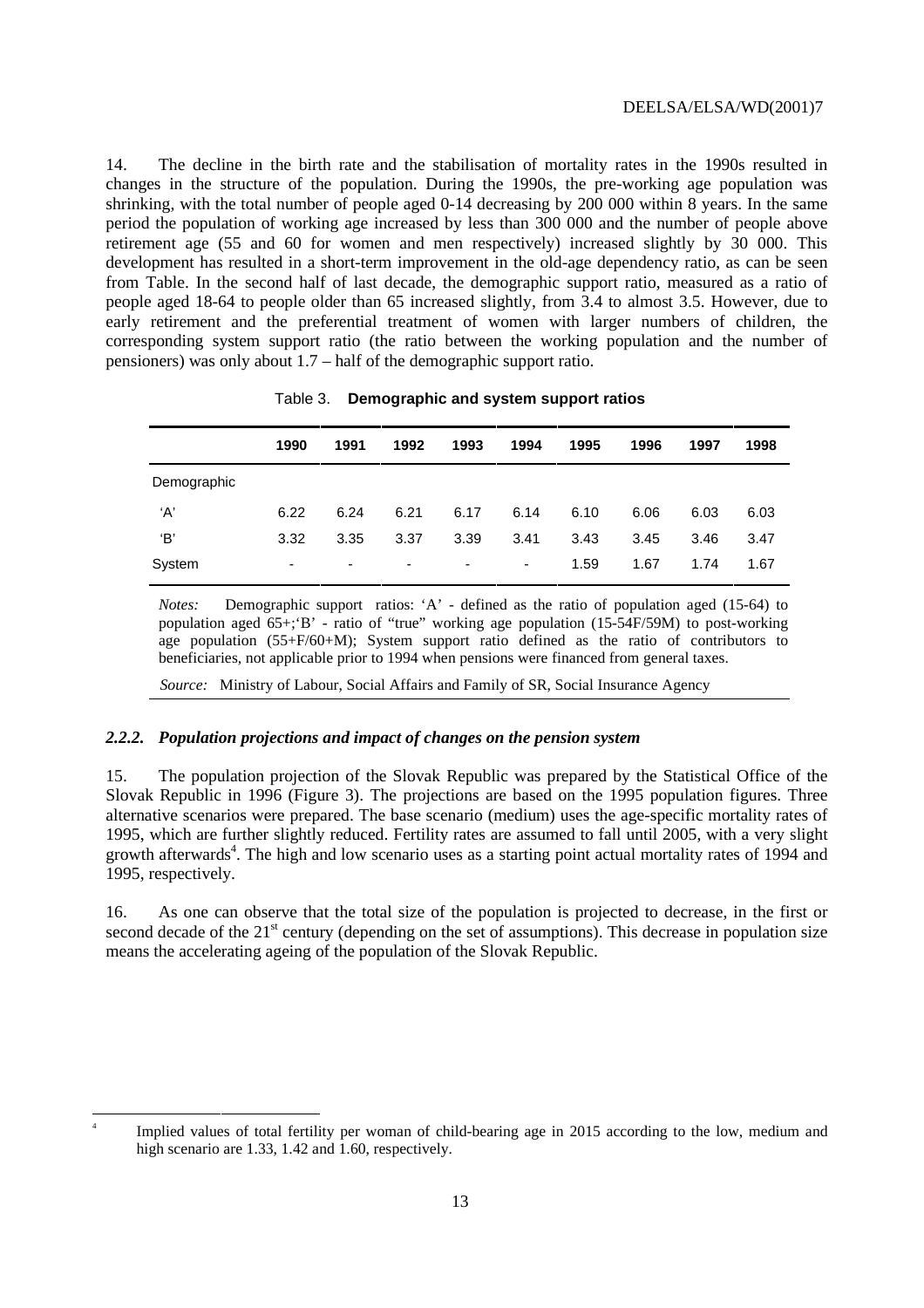

**Figure 3. Population projections – the Slovak Republic** (millions)

*Source:* Statistical Office population projection (1996)

17. The decline in the size of population is accompanied by an increase in the share of the elderly population. According to the forecasts by the Ministry of Labour, the demographic support ratio (assuming the current statutory retirement age) is projected to decline to about 1.5 by the year 2040, while the system dependency ratio should fall to about 0.7. This would mean, that one contributor would have to finance more than one beneficiary and assuring the financial stability of pension system would require either high contribution rates or significant indirect financing from the state budget.

|                                           | 2000         | 2010         | 2020         | 2030         | 2040         |
|-------------------------------------------|--------------|--------------|--------------|--------------|--------------|
| Demographic                               |              |              |              |              |              |
| Pessimistic version<br>Optimistic version | 3.47<br>3.47 | 2.92<br>2.92 | 2.26<br>2.26 | 1.89<br>1.89 | 1.55<br>1.60 |
| <b>System</b>                             |              |              |              |              |              |
| Pessimistic version<br>Optimistic version | 1.38<br>1.40 | 1.25<br>1.30 | 1.00<br>1.05 | 0.86<br>0.90 | 0.71<br>0.77 |

Table 4**. Forecasts of demographic and system dependency ratio by Ministry of Labour (MoL)**

*Note:* Demographic support ratio defined as the ratio of working age population (15-54F/59M) to postworking age population (55+F/60+M); system support ratio defined as the ratio of contributors to beneficiaries

*Source:* Ministry of Labour, Social Affairs and Family of SR

18. One option to address this issue is to increase the retirement age. This would lead to the improvement in the support ratio, as shown in Figure 4. If the retirement age were increased to 62 for both genders, the demographic support ratio would increase from 3.5 currently to almost 5.0. Gradual introduction of higher retirement ages would allow for a smooth transition and the stabilisation of the demographic support ratio at the level of around 3.5 until 2020.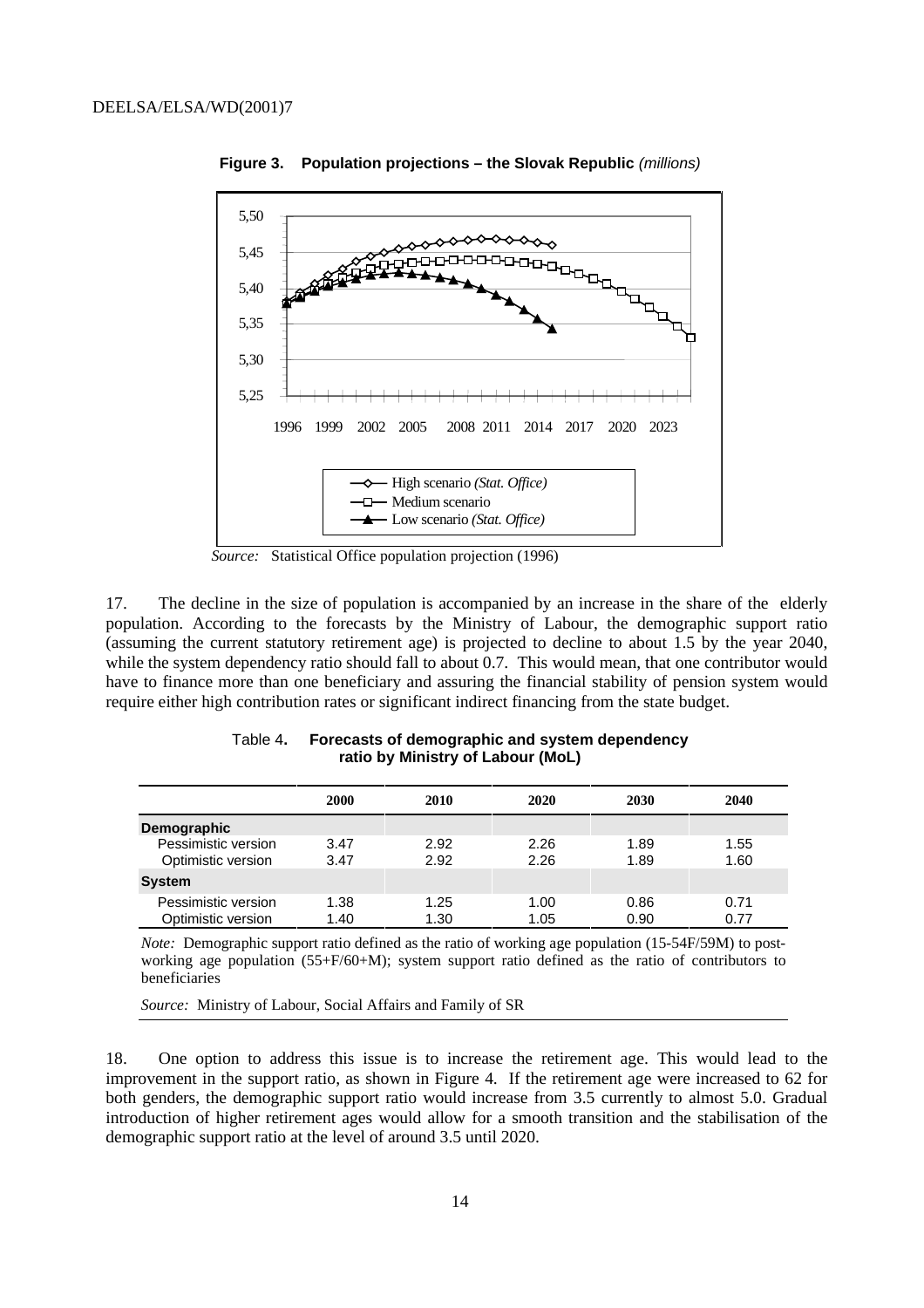

**Figure 4. Demographic support ratio according to retirement age (F, M)**

*Note:* Figures refer to an immediate raising of retirement age (no phase-in period) *Source:* Institute for Forecasting, Slovak Academy of Sciences

19. To conclude, in order to maintain the current relativity between the populations of working and retirement age, an increase in the retirement age for both genders is necessary. This is true irrespective of the further policy decision on whether or not to implement a deep reform. Given this, what should be the specific design and scale of new arrangements?

20. Increasing the actual retirement age is one of the most effective forms of rationalisation of pension systems. This could be done through:

- − creating incentives to work longer (or reducing incentives to retire early);
- − mandating people to work longer; and/or
- − withdrawing early retirement privileges.

21. If increasing of the retirement age is successful, its financial effect can be substantial, since by working longer people continue to pay contributions and at the same time do not receive benefits.<sup>5</sup> That is really the policy option to be promoted. On the other hand this policy is politically unstable.

22. However, an increase in the actual retirement age could be expected to cause an increase in the labour supply of older people. The question then arises of the effect on unemployment of increased participation of older people. That question is particularly important for The Slovak Republic as it currently experiences a very high unemployment rate. Will increasing the retirement age contribute to this labour market problem? Intuitive thinking suggests the answer is yes. Many countries have used early retirement or similar policies to reduce labour supply as a method to counteract unemployment. Evidence suggests that this was a costly mistake.

23. That is, reducing the retirement age appears to have a greater effect on the level of employment rather than unemployment.<sup>6</sup> In short run there may be some impact on unemployment. However, we

<sup>-&</sup>lt;br>5 For instance, in Poland if there had been no early retirement the contribution rate would have been 12 percentage points lower (before starting of the reform the overall social security contribution rate had been 45%).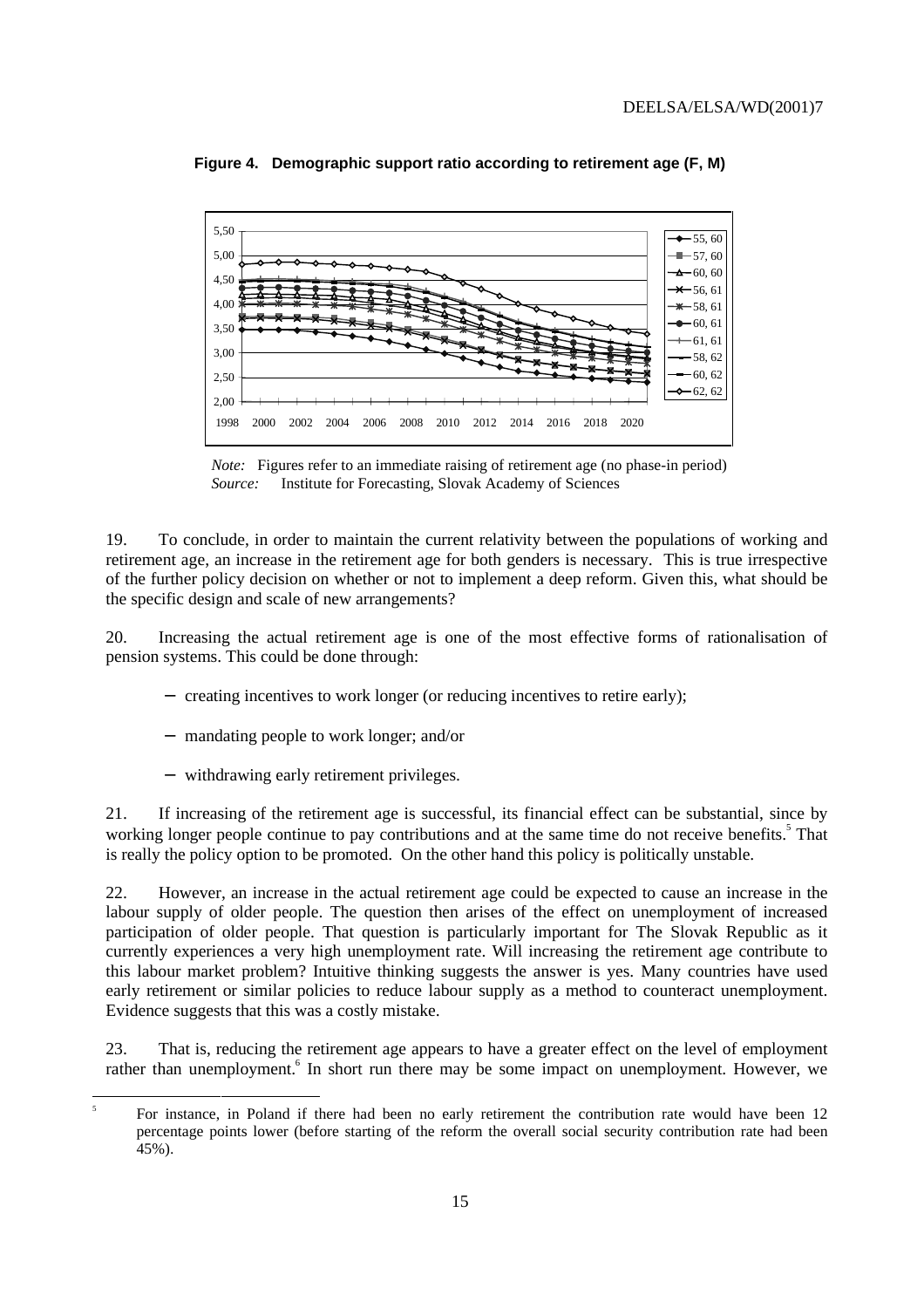discuss implementation of a pension reform that will be spread over a relatively long time. So short term effects on the labour market will not be relevant. Early retirement contributes to an increase of unemployment instead of – as many expected – its decrease.

24. In conclusion, the risk for labour market outcomes stemming from an increase in the retirement age is very limited.

#### **2.3 The current pension system – legal framework and financial situation**

#### *2.3.1. Pension expenditures*

25. Expenditures on cash transfers in the pension system have risen only modestly from 7.4% of GDP in 1990 to 8% in 1999 (62.5 billion SKK). At the same time, revenues from contributions have declined to 7.3% of GDP in 1999; of this, about 0.1% of GDP comes from transfers from the state budget. Collection of contributions and payment of benefits in pension and sickness insurance is performed by the Social Insurance Agency (SIA). SIA is a public legal entity based on tripartite principles. Financial flows have been separated from the state budget since 1994. In 1999, the total balance of SIA was 5.4 billion SKK. However, the pension fund finished 1999 with a deficit of 1.9 billion SKK, which was borrowed from the sickness fund. The increasing deficit of the pension system is caused mainly by an increase in the number of pensioners. The number of grants to new pensioners increased from 31 thousand in 1995 to 45 thousand in 1999. The net increase in the number of pensioners was 20 thousand in 1999. This, combined with slight increase in replacement rates caused the increase in overall pension expenditures. At the same time, revenues from contributions were lower due to the reduction in the number of contributors (Figure 5.)

26. According to the budget of SIA, the deficit for 2000 is assumed at the level of 6.5 billion SKK, while the pension fund deficit should reach about 10.5 billion. Two restrictive measures were adopted at the end of 1999:

- − the abolition of early retirement,
- − the introduction of contributions from working pensioners.

27. The former measure eliminated the annual inflow of some 15 thousand early retirees, which had represented about 40% of the total annual inflow. However, compared to the stock of pensioners, the figures are negligible (of the order of .01%). The latter measure has widened the contributor's base by about 70 thousand potential contributors<sup>7</sup>. However, recent trends suggest that the measures may have triggered an outflow of pensioners from self-employment. The two restrictive measures have brought savings of about 1 billion SKK each. An additional 3 billion SKK savings are expected from the state subsidy to the Slovak Rail Company (ZSR), provided in order to clear the debt to SIA. Thus, the consolidated budget for 2000 assumes the total balance of SIA to be 0.9 billion SKK, while the pension fund deficit should reach about 4.5 billion SKK. It is also assumed that the pension fund will again receive transfers from the sickness fund. The quoted figures do not account for indexation of benefits in 2000. The current proposal of the Minister of Labour includes a generous pension increase by 19.4% (as compared to the previous year's 8%), which means an additional deficit of about 5 billion SKK.

<sup>-&</sup>lt;br>6  $\delta$  See for example Layard, Nickell, and Jackman (1991).

<sup>7</sup> According to the SIA, in 1998 there were 71 thousand working old-age pensioners, which represented 9.2% of all old-age pensioners and about 4% of the labour force.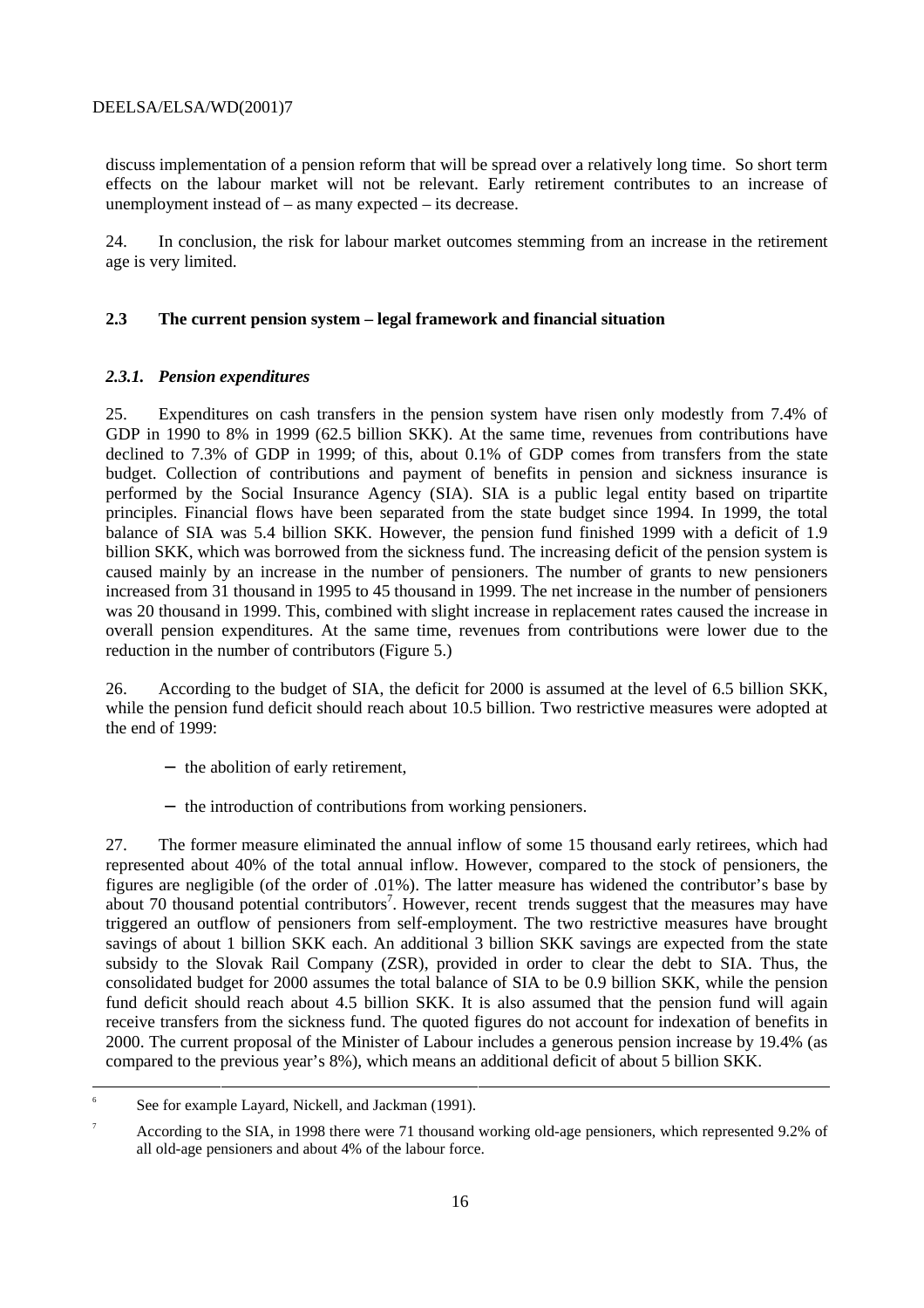#### *2.3.2 Current public old-age pension system – main characteristics*

28. *Benefit formula.* The current old-age pension is calculated according to the following formula:

$$
P = AB^*(IiLi), i=1,2,3
$$

where:

*P* - Pension

*AB* - Assessment base

*L<sub>i</sub>*- Length of service in period i:

 $L_1$  = first 25 years;  $L_2$  = 26-th year and following years until reaching retirement age;  $L_3$  = years after reaching retirement age

*I* – annual accrual rate during period i:

 $I_1 = 2\%$ ;  $I_2 = 1\%$ ;  $I_3 = 4\%$  (1% for each 90 days worked).

29. The accrual rate is differentiated according to the length of service. During the first 25 years (the length of service giving full rights to old-age pension), the annual accrual rate is 2%, after which it is reduced to 1%, until the retirement age is reached. After that period, accrual rate is 1% for every 90 days worked (i.e. 4% a year), however, the ceiling for this additional raise is 25%. Labour categories I and II are treated preferentially also in this respect and get higher accrual rates.

30. The assessment base is derived from the average net monthly wages from the five best income years during the 10-year period prior to retirement. When determining the assessment base, the first 2.5 thousand SKK is counted fully. From the bracket between 2.5 and 6 thousand SKK only one-third is counted, from the bracket between 6 and 10 thousand SKK only one tenth is counted, and monthly income exceeding 10 thousand SKK is not recognised. This reduction in assessment base serves as an income re-distributive factor, so that those with lower wages can expect higher replacement rates (measured as a ratio between the size of pension granted and last salary) than those with higher wages.

31. Wages are taken into account in nominal values, not accounting for either price or wage inflation. The lack of indexing in the formula results in a dramatic discrepancy between the maximum assessment base and the current average wage in the economy. According to the described rules, the maximum assessment base is slightly higher than 4 thousand SKK, while the gross average wage in the economy in 1998 exceeded 10 thousand SKK. This results in the need to adjust the newly granted pensions on an *ad-hoc* basis. Every year the newly granted pensions are raised by the amount stipulated by the Act of Parliament. For example, old-age pensions granted in 1999 were raised by 74% and 811 SKK, and those granted in 2000 will be raised by 81% and 1010 SKK.

32. This situation reduces transparency in the pension system and creates room for the annual manipulation of pension levels and thus pensions expenditures. The development of clear indexation principles for newly granted pensions would increase transparency and the stability of the pension system.

33. *Indexation of benefits.* The indexation mechanism established by law in 1991 stipulates that pensions have to be raised if since the time of the last increase, the average wage in the economy has increased by at least 5%, or the cost-of-living index has increased by at least 10%. However, the mechanism does not include any rule for determining the amount of the increase, which is determined on an ad-hoc basis. Due to lack of resources, the lower and older pensions have been raised proportionately more, in order to keep up with the minimum living standard. Thus, this mechanism has lead to overall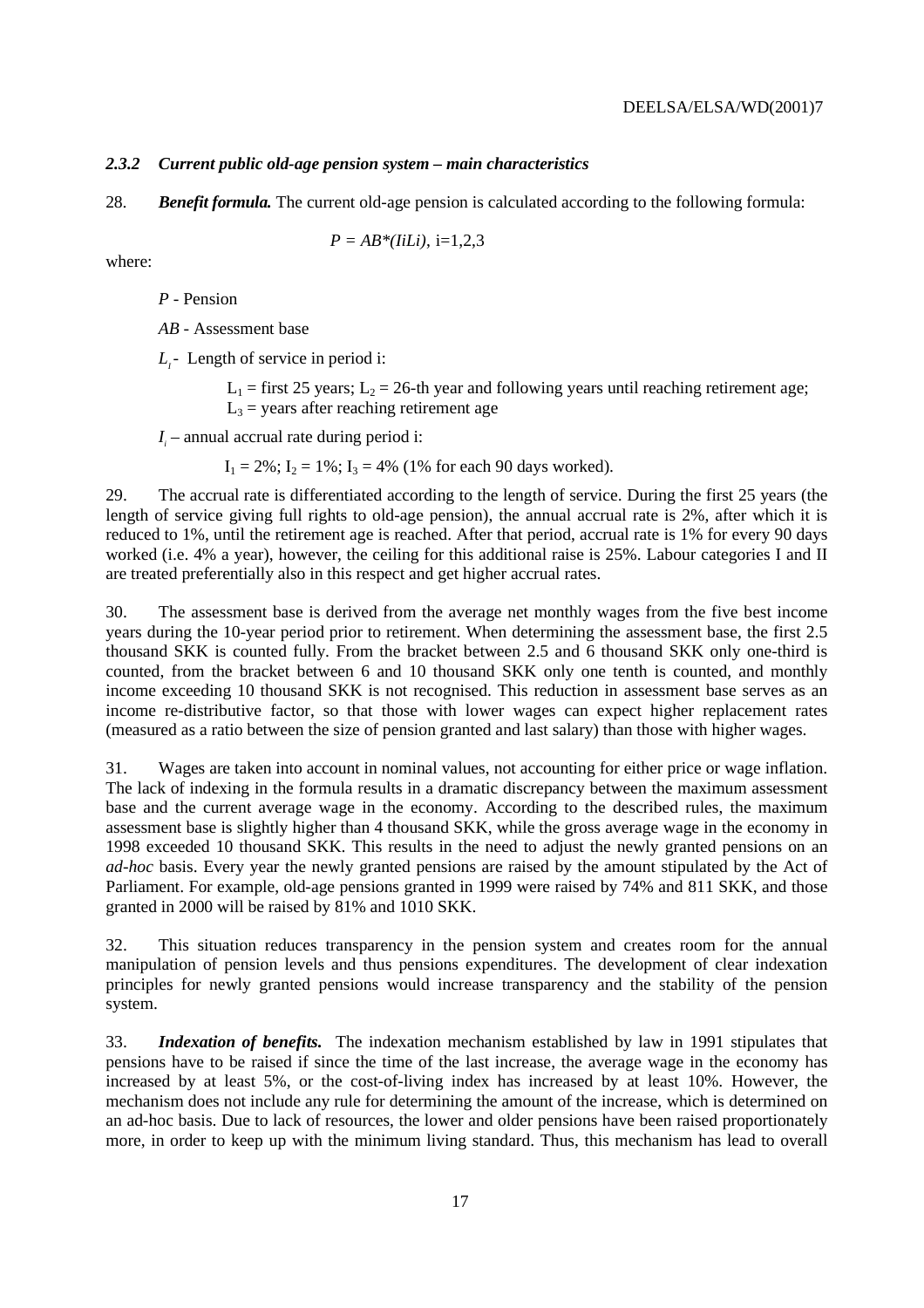equalisation of pensions. During the previous three years, pensions were raised by 12%, 10%, and 8%, respectively. For the year 2000, the Ministry of Labour announced an intention to raise pensions by 19.4%, which as discussed above would raise pension expenditures by 5 billion SKK in 2000, and similar increase of expenditures for each year further on.

34. When changing the pension system, a clear indexation mechanism would help to keep control over pension expenditures. As discussed below, changes in indexation mechanisms in Poland and in Hungary created savings in the pay-as-you-go pension system and allowed for the introduction of the multi-pillar pension system.

35. *Replacement rates.* In the period 1990-1993 the real level of pensions in The Slovak Republic fell and in 1993 it reached 66% of the year 1989 level. This was caused mainly by the lack of indexation mechanisms of both newly granted and existing pensions. After pension indexation was introduced, the real level of old-age pensions started to increase and in 1998 it reached 83% of its 1989 level (Table 5). The gross replacement rate relative to the average wage has also declined, reaching about 44% in 1998<sup>8</sup>.

36. However, inequality between pensioners has decreased since 1989. The equalisation of old-age pensions can be partly attributed to the indexation mechanism, treating preferentially those receiving lower pensions. An analysis of the development of inequality in The Slovak Republic between 1989 and 1995, based on individual data (Lubyova et al., 1998), showed that pensioners as a group experienced a decline in inequality on all inequality measures used (Gini and Theil indices), and for both income and expenditure-based concepts of living standards. The OECD (1995) concluded that the poverty gap in the Slovak Republic has been closed to a large extent by social transfers, directed more to poor individuals and households. The majority of pensioners receive a pension ranging from 40-50% of the average wage.

|                                                                   | 1990  | 1991          | 1992    | 1993 | 1994    | 1995    | 1996 | 1997    | 1998    |
|-------------------------------------------------------------------|-------|---------------|---------|------|---------|---------|------|---------|---------|
| Average pension <sup>(a)</sup>                                    |       |               |         |      |         |         |      |         |         |
| Nominal (SKK/month)                                               | 1 544 | 1676          | 2 1 9 9 | 2532 | 3 0 4 9 | 3 3 2 0 | 3727 | 4 1 2 4 | 4 4 9 0 |
| Real $1989 = 100$                                                 | 98    | 84            | 71      | 66   | 70      | 73      | 78   | 81      | 83      |
|                                                                   |       |               |         |      |         |         |      |         |         |
| Replacement rate (ratio of net benefit to gross average wage) (%) |       |               |         |      |         |         |      |         |         |
| Old-age pension                                                   |       |               |         | 47.1 | 48.4    | 46.1    | 45.7 | 44.7    | 44.9    |
| Sickness benefit                                                  |       | daily basis   |         | 62   | 57      | 59      | 52   | 56      | 54      |
| Sickness benefit                                                  |       | monthly basis |         | 26.4 | 25.1    | 23.9    | 23.7 | 24.4    | 27.4    |
| Caring for sick family member                                     |       | monthly basis |         | 9.9  | 9.3     | 8.7     | 9.1  | 9.0     | 10.0    |
| Maternity benefit                                                 |       | monthly basis |         | 35.6 | 36.1    | 35.1    | 35.5 | 35.0    | 38.4    |
| Compensation in pregnancy                                         |       | Monthly basis |         | 10.0 | 9.5     | 11.3    | 10.8 | 12.0    | 11.9    |
| $M_{\odot}$ (a) $\Gamma_{\rm m}$ 11 and a second second           |       |               |         |      |         |         |      |         |         |

Table 5. **Pensions and social benefits 1990-1998**

*Notes:* (a) Full old age pensions

*Source*: Social Policy, 1998, Ministry of Labour, Social Affairs and Family of SR

37. *Early retirement.* Because of the high unemployment rate, early retirement was perceived more as a labour market tool, than as a threat to the pension scheme balance. Table 6 illustrates the scope of early retirement in the course of 1993-97. It can be seen that annual inflows of early retirees represented 40-50% of the total retirement inflow and 4-5% of the annual unemployment inflow<sup>9</sup>.

<sup>-&</sup>lt;br>8 However, pensions are not taxed, so the replacement rate of pensions to net wages is higher.

<sup>9</sup> Early retirees are not counted in the unemployment inflow.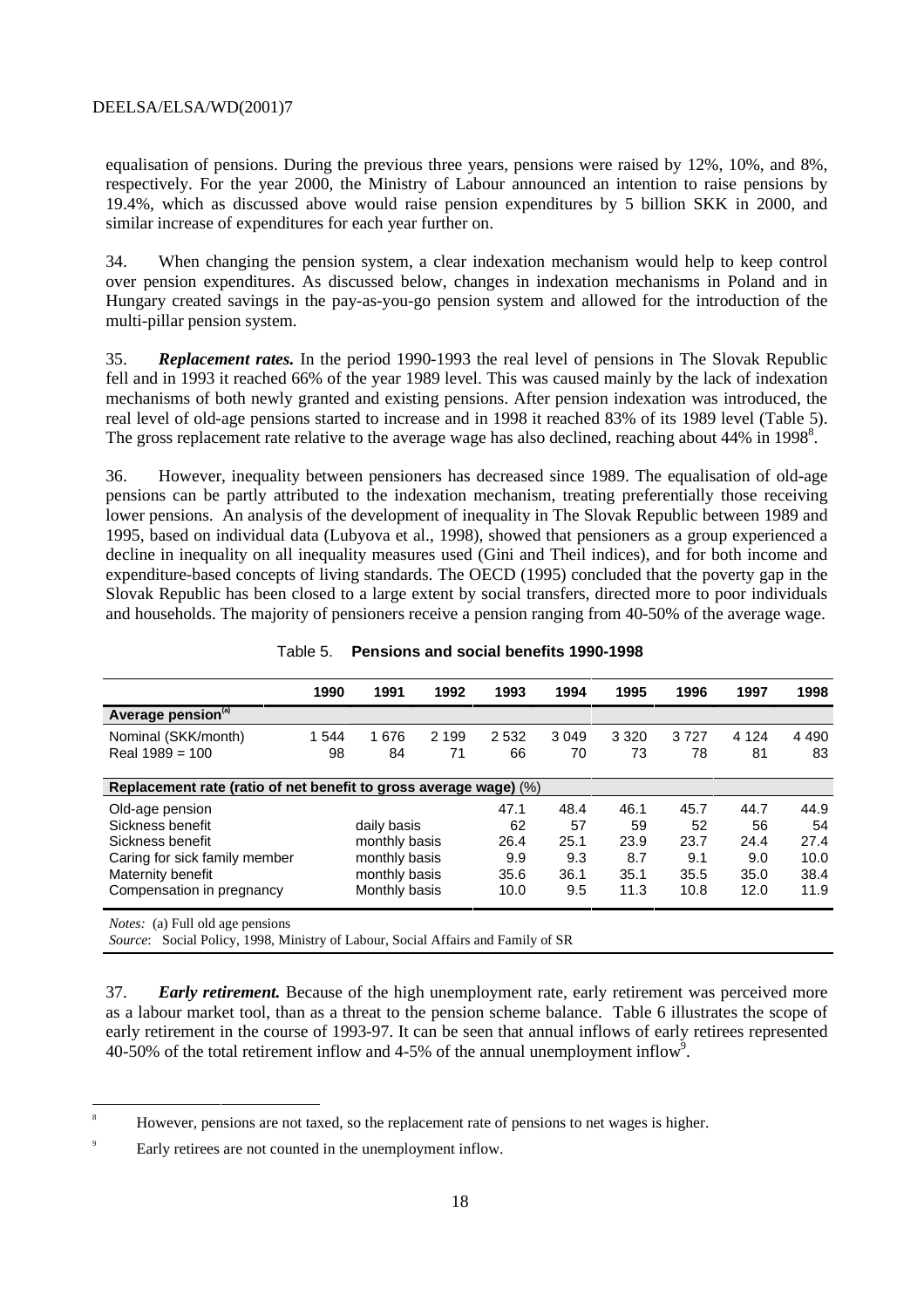|                                                                                            | 1993   | 1994   | 1995           | 1996            | 1997           |
|--------------------------------------------------------------------------------------------|--------|--------|----------------|-----------------|----------------|
| Early retirement (ths.)<br>Share in total retirement inflow,%                              | 19 546 | 15 996 | 17 250<br>52.5 | 14 14 2<br>40.6 | 15 675<br>41.5 |
| Ratio to unemployment inflow,%                                                             | 4.7    | 4.9    | 4.8            | 3.7             | 3.9            |
| <i>Source:</i> Ministry of Labour, Social Affairs and Family of SR, National Labour Office |        |        |                |                 |                |

#### Table 6. **Inflows to early retirement and unemployment**

38. However, while trying to improve the situation in the labour market, early retirement increased financial pressures on the pension system. Moreover, in the long run encouraging early retirement is likely to prove more expensive than any corresponding decrease in unemployment. In 1999 the government of the Slovak Republic decided to abolish early retirement and thus assist in restoring the balance in social security finances.

#### *2.3.3. Social security contributions and the tax burden*

39. The overall level of taxes and social security contributions is relatively high in Slovakia. Total contributions amount to 50% of pre-tax wages, the incidence for employers and employees being 38 and 12%, respectively. The income tax scale is progressive, ranging from 15 to 42%. For high incomes (exceeding approximately 25.000 EUR) the rates are further progressively increased. Income tax rates are the same for corporate and personal income.

40. According to the enterprise survey "Information System on the Cost of Labour", taxes and insurance payments in 1997 represented on average 23% of gross employee wages. Furthermore, obligatory social insurance contributions represented 24.8% of employers' labour costs (wages represented on average 68.8% of total employers' labour costs). The total burden of taxes and obligatory social insurance payments in 1997 represented on average 42.2% of total labour costs.<sup>10</sup>

41. The contribution and tax burden in The Slovak Republic can be compared to the one in Poland, however in the case of Poland, a larger share is paid for pension insurance (both old-age and disability), while health-care and unemployment contributions are lower. Given the current burden, it would be difficult to finance any change in the pension system from increased taxes, which have already reached very high levels.

<sup>&</sup>lt;sup>10</sup> The tax burden has increased over time, as a result of fixed income brackets denominated in nominal terms in 1992 and re-defined only in 1999.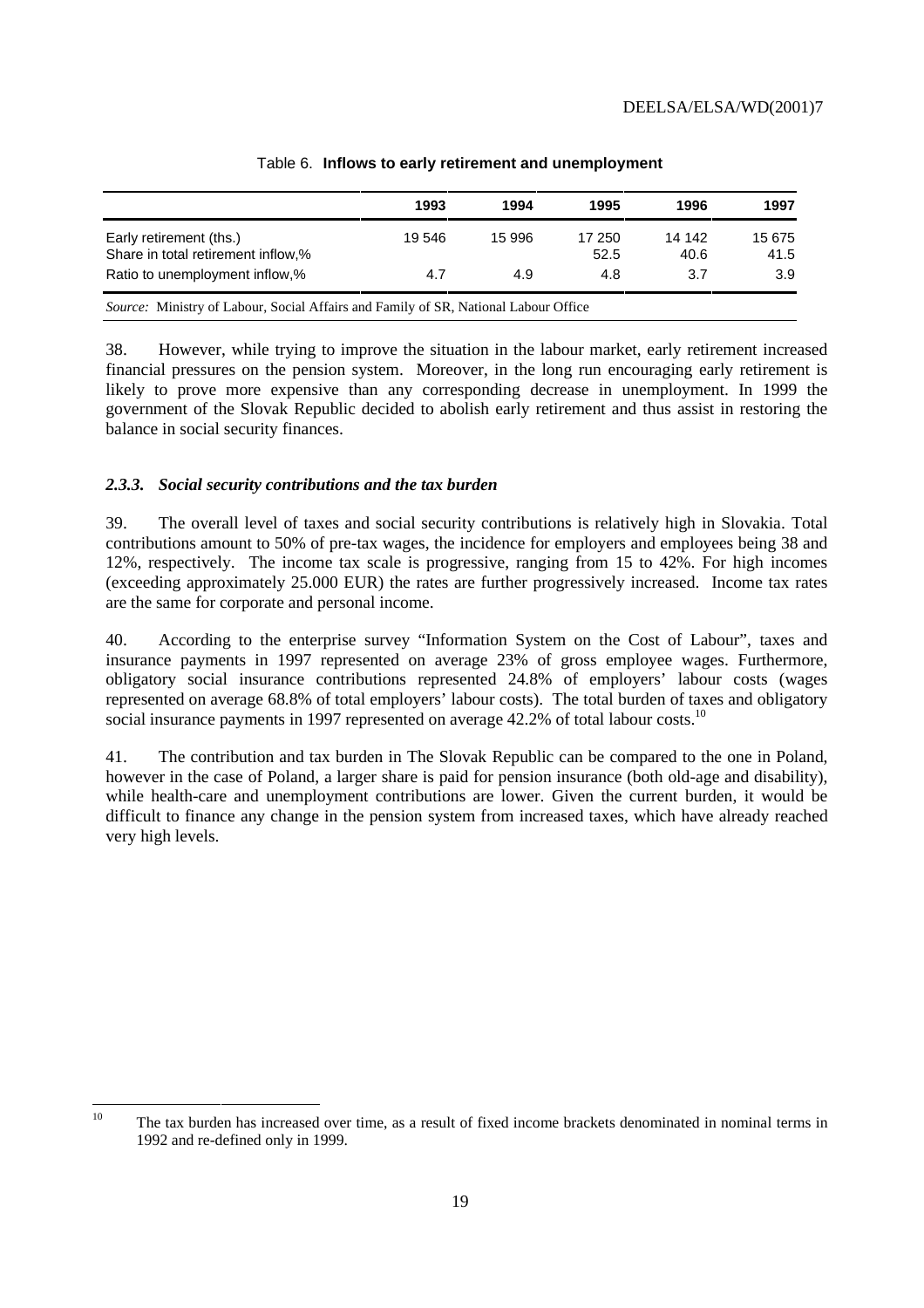|                    |                      | <b>Slovakia</b>         |                         |                          | Poland <sup>(g)</sup> |             |
|--------------------|----------------------|-------------------------|-------------------------|--------------------------|-----------------------|-------------|
|                    | Total <sup>(a)</sup> |                         | Incidence               | Total <sup>(f)</sup>     |                       | Incidence   |
|                    |                      | Employee <sup>(c)</sup> | Employer <sup>(b)</sup> |                          | Employee              | Employer    |
| <b>Total</b>       | 50                   | 12                      | 38                      | $45.14^{(e)}$            | $24.81^{(e)}$         | 20.33       |
| By insurance type: |                      |                         |                         |                          |                       |             |
| Pension            | 27.5                 | 5.9                     | 21.6                    | 19.52 (OA)<br>13.00 (DI) | 9.76<br>6.5           | 9.76<br>6.5 |
| Health             | 13.7                 | 3.7                     | 10                      | $7.5^{(d)}$              | 7.5                   |             |
| <b>Sickness</b>    | 4.8                  | 1.4                     | 3.4                     | 2.45                     | 2.45                  | ٠           |
| Work injury        |                      |                         |                         | 1.62                     | ٠                     | 1.62        |
| Unemployment       | 4                    | 4                       | 3                       | 2.45                     |                       | 2.45        |

#### Table 7. **Social security contribution rates in Poland and in the Slovak Republic**

*Notes:* (a) Base: gross wage for dependent employment, 1/2 of personal income tax base for self-employed. (b) Base total gross wage bill; (c) Base gross wage; (d) Base: gross wage less social security contribution paid by employee, deductible from the personal income tax; (e) Recalculated to the gross wage (including social security contributions); (f) Each contribution is legally separated from other contributions; (g) Entire social security (including  $2<sup>nd</sup>$  pillar); OA – old age pension contribution. DI – disability pension contribution.

*Source:* Chlon, Góra and Rutkowski (1999) for Poland

#### *2.3.4. Supplementary pension schemes*

42. "Third pillar"pension funds in The Slovak Republic are regulated by Act No. 123/1996 Coll. on supplementary pension insurance of employees. Currently, there are four supplementary pension funds (Tatry Sympatia, Horizont, Stabilita, Lipa). Their performance as of 1998 is described in 8 (the newly established fund Lipa is not included yet). Coverage of funds is limited to private sector employees. The potential pool of insured persons is thus around 320 thousand persons; out of that about one third is covered by supplementary insurance. A current amendment to the Act should broaden the coverage to public sector employees. About 70% of insured persons are in the largest fund, Tatry Sympatia, which was the first one to obtain the license from the Ministry of Labour. Funds are based on the multiemployer principle and are not strictly occupational. Employees are insured via contracts concluded by their employers. Employees' contributions are tax deductible, while contributions of employers are deductible up to 3% of the total wage bill.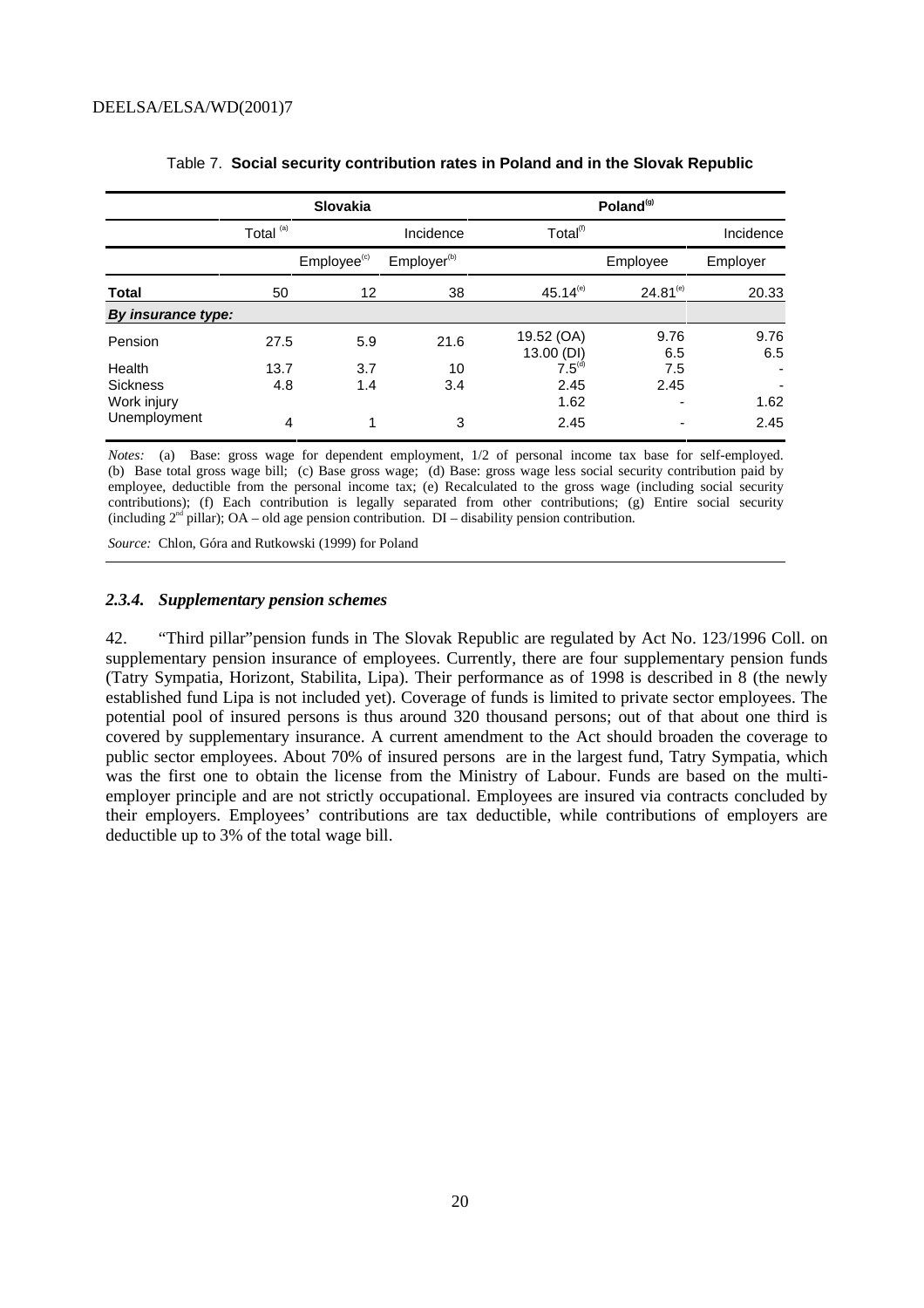|                                           | 1999  |       | 1998                          |                        |                         |
|-------------------------------------------|-------|-------|-------------------------------|------------------------|-------------------------|
|                                           | Total | Total | <b>PPDP Tatry</b><br>Sympatia | <b>DDP</b><br>Horizont | <b>DDP</b><br>Stabilita |
| No. of insured (ths.)                     | 125.0 | 96.7  |                               |                        |                         |
| % of total insured                        |       |       | 71.0%                         | 4.7%                   | 24.4%                   |
| % coverage <sup>(a)</sup>                 | 27.2  | 30.2  |                               |                        |                         |
| No. of contracts (ths.)                   | 1.2   | 0.8   |                               |                        |                         |
| % of total contracts                      |       |       | 79.2%                         | 7.3%                   | 13.5%                   |
| Contributions (ths. SKK)                  |       |       |                               |                        |                         |
| From employers                            | 454.0 | 296.1 | 219.5                         | 10.5                   | 66.0                    |
| From employees                            | 359.3 | 238.8 | 186.6                         | 8.6                    | 43.6                    |
| Average contribution (SKK) <sup>(b)</sup> |       |       |                               |                        |                         |
| From employer                             | 399   | 401   | 396                           | 455                    | 351                     |
|                                           | (3.8) | (4.0) | (4.0)                         | (4.5)                  | (3.5)                   |
| From employee                             | 362   | 301   | 337                           | 333                    | 233                     |
|                                           | (3.4) | (3.0) | (3.4)                         | (3.3)                  | (2.3)                   |
| Balance (ths. SKK)                        |       |       |                               |                        |                         |
| Total revenues                            | 928.5 | 651.1 | 103.5                         | 25.3                   | 113.2                   |
| Total expenditures                        | 139.1 |       | 77.6                          | 52.2                   | 108.7                   |
| Balance                                   |       |       | 25.9                          | $-26.9$                | 4.6                     |

#### Table 8. **Performance of supplementary pension insurance funds**

*Notes:* (a) Insured employees as a percentage of total eligible employees; (b) Figures in parentheses represent percentages of average gross wage.

*Source:* Ministry of Labour, Social Affairs and Family, Slovak Republic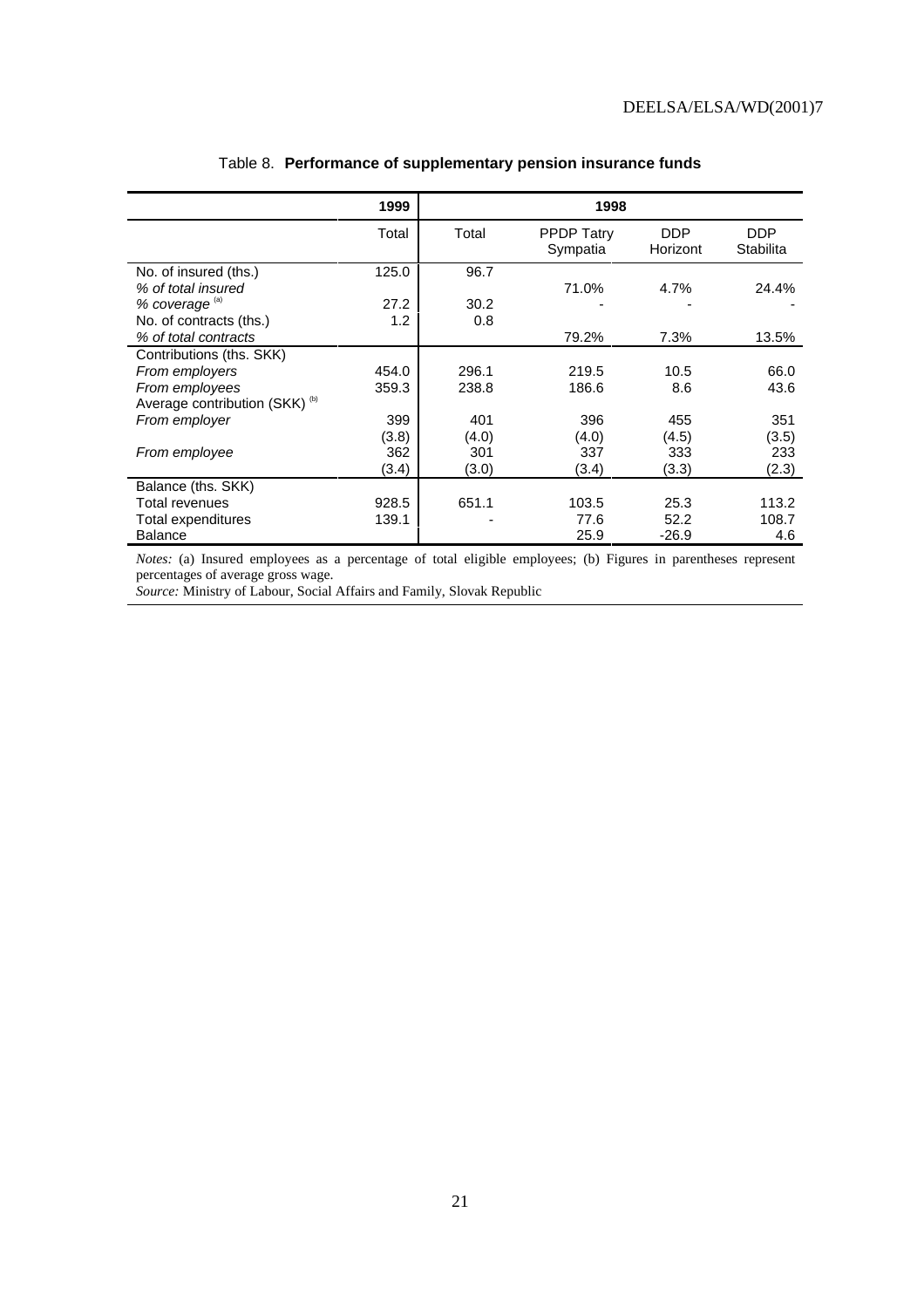**Figure 5. Development of the Slovak pension system in 1990s**



1995-1999 (thousands)



*Source:* Social Insurance Agency Statistics, Ministry of Labour, Statistical Office of SR3.



5a SIA pension expenditures, 1990-99 (% GDP) 5b Number of contributors and beneficiaries, 1995-99 (millions)

5c Number of new entrants to the pension system, 5d Average Pension to Average Wage Ratio, 1990-98

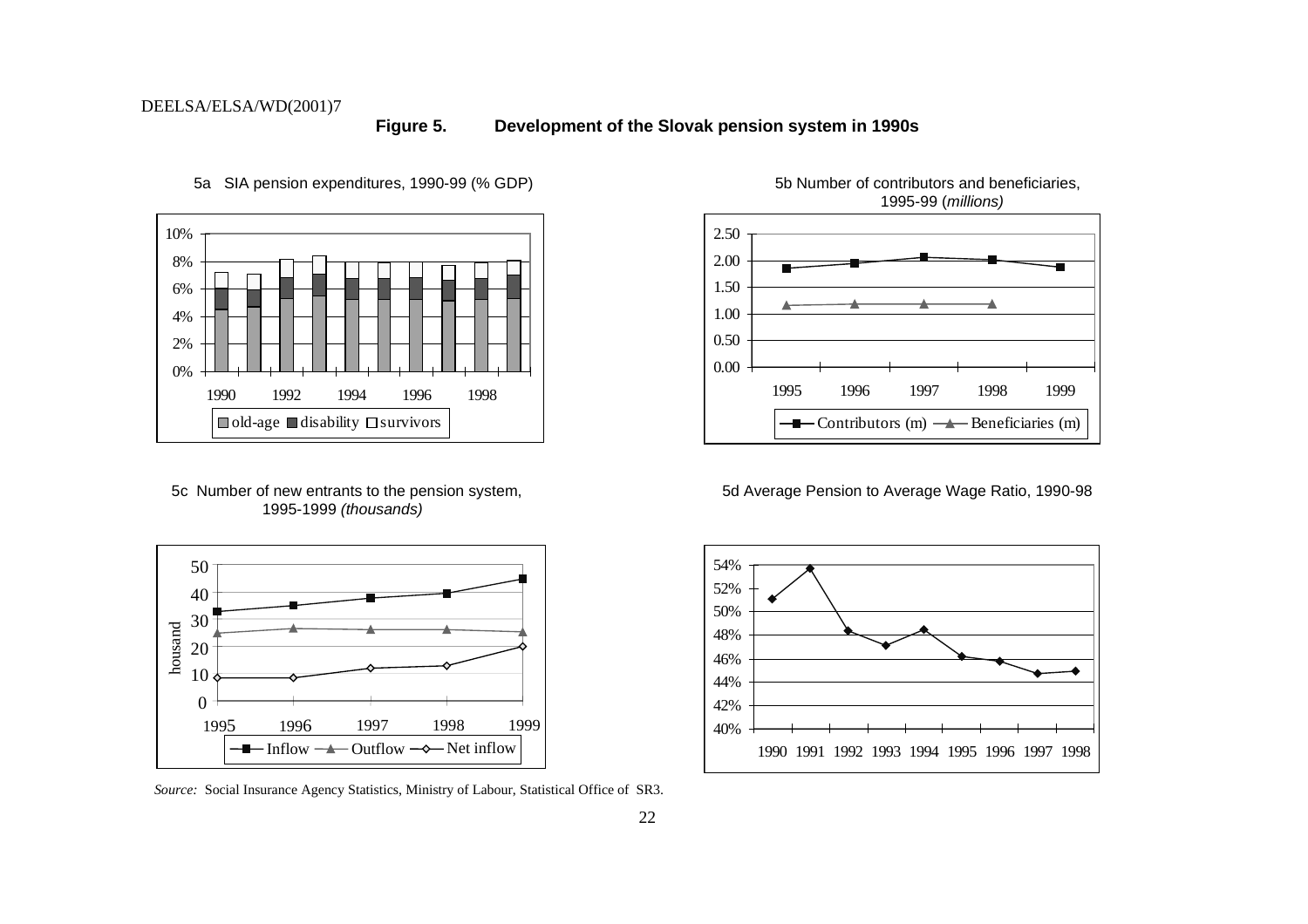#### 3. REFORMING THE PAY-AS-YOU-GO SYSTEM: OPTIONS

#### **3.1. Options to rationalise pay-as-you-go pension system**

43. The problem of ageing populations faced by most OECD countries is associated with significant pressures on existing public pension schemes. As a result various options for reforming existing pension schemes have been discussed. The need for savings is driven both by short-term needs to reduce growing deficits and by long-term attempts to stabilise public finances. The latter often involves introduction of a funded element in the system, which increases the need for savings in the public component, as the need to finance the transition emerges. As the experience of transition countries shows, transition costs have been to a large extent financed from rationalisation of the public pension system.

44. Possible options to increase revenues are to increase the contribution rate, to increase the contribution base through an increase in the effective retirement age, and achieving higher compliance.

There are a number of ways to reduce expenditures in pay-as-you-go pension systems. These include:

- − changes in the pension formula, to lower the pension level;
- − changes to pension indexation arrangements, especially where the indexation formula is linked to wage growth;
- − increases in the pension age, either by increasing the legal retirement age or by elimination of special privileges.

45. The two latter solutions can be implemented in transition countries, where indexation principles are often opaque and lead to incidental increases in pensions, sometimes well above the inflation level, and retirement ages are low, compared to international standards. Usually, the statutory retirement age in post-communist countries was set at of 55 for women and 60 for men with many additional early retirement privileges, while in the case of most developed countries, the statutory retirement age is set at the level of 65 for both genders.

46. The impact of alternative options can be assessed using simulation models. In addition, the experience of other countries can be used as a guide to the likely impact of legislative changes aimed at improving the financial sustainability of the pension system. Two transition countries - Poland and Hungary – have already introduced second pillar pension reforms, combined with changes in their payas-you-go systems. Additionally, prior to the introduction of the pension reform, Poland implemented a range of measures to reduce the pension deficit. Both cases are discussed below, as possible case studies for changes in Slovakia.

#### **3.2 Poland's pension system rationalisation and reform**

#### *3.2.1. Pension system changes in the 1990s – creating room for pension reform.*

47. In the 1990s Poland both increased social security contribution rates and reduced pension expenditures. This experience may provide a useful illustration of pre-reform measures to be taken in order to both balance the system and create room for further reform.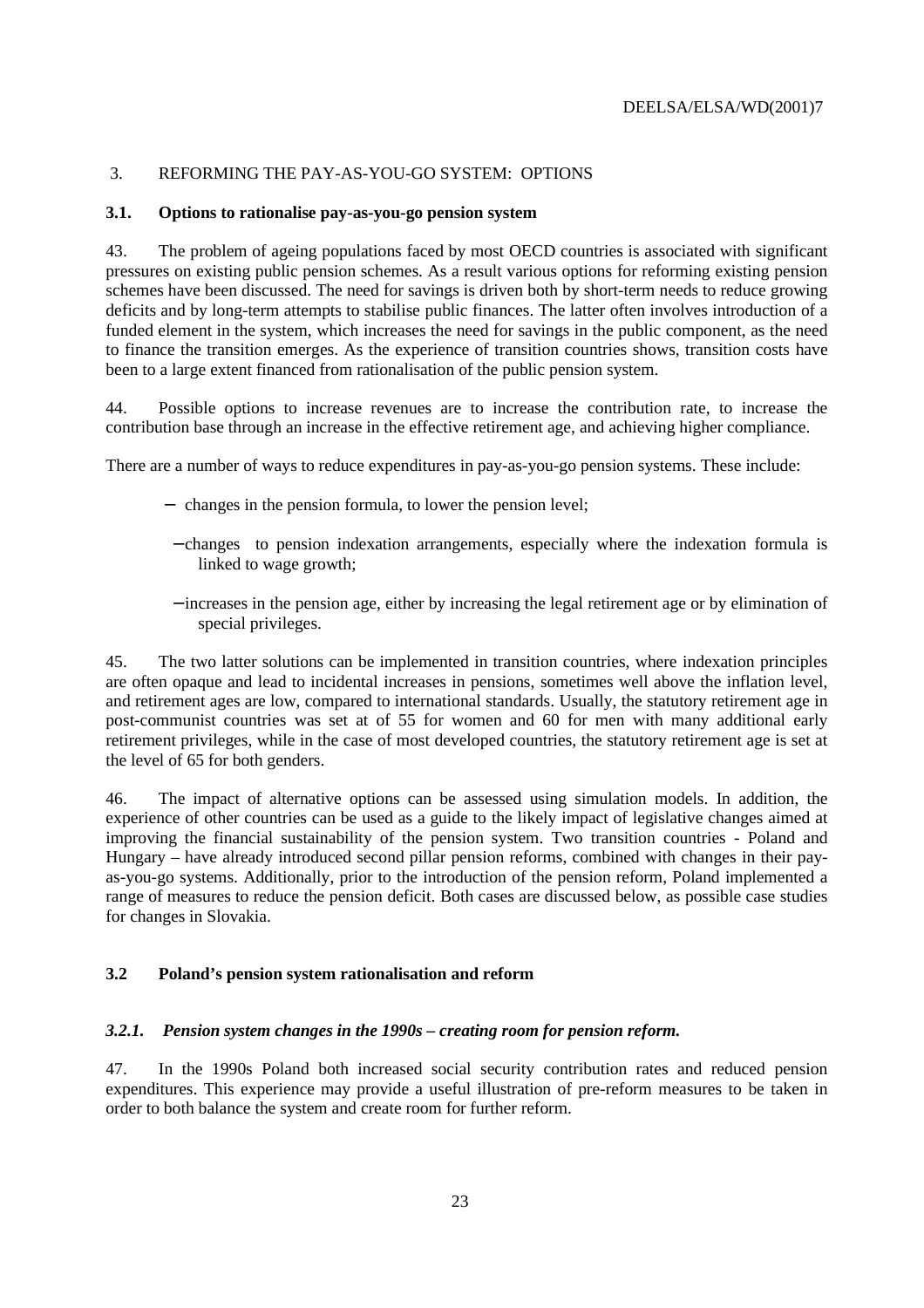48. *Initial situation.* The pension system in Poland was made more generous in the early 1980s. During and after the martial law period, there were generous extensions to early retirement privileges $11$ . The 1980s also brought increasing complexity to the pension system, including various occupational additions to pensions. These policies caused the growth of pension expenditures, which required additional financing (figure 6). The social security contribution rate was raised from 15.5% prior to 1981 to 38% in 1987-89, and finally to 45% in 1990 $12$ . It remained at this level since then, as further increases in contributions would worsen the already poor labour market situation. The increases in contribution rates helped to stabilise the social security system only for a short period of time, as expenditures continued to rise rapidly, and it became difficult to ensure the financial sustainability of the Social Insurance Fund (FUS). This was due to:

- − a decrease in the number of contributors as a result of a decline in employment;
- − an increase in the number of new pensioners, especially in the early 1990s resulting from the early retirement policy and lax disability assessments, both aimed at easing labour market problems.

49. In the early 1990s, in contrast to other transition countries Poland introduced legislation that increased the value of pensions to compensate for higher inflation. The so-called Revaluation Act of 17 October 1991 was intended to create a transparent and stable mechanism for the calculation and indexation of pensions, with implementation of income redistribution in the pension formula. The most important element was the introduction of benefit formula that:

- − strengthened the link between the level of benefits received and the level of contributions paid by limiting the non-contributory periods influencing the level of benefit, and by lengthening the wage-earning periods taken into account in the pension formula – gradually from the last salary to the one-year average, and then to a 10-year average;
- − introduced income redistribution, by introduction of a flat social element for each pensioner (equal to 24% of average earnings) and by capping the maximum pension assessment base at the level of 250% of average earnings;
- − eliminated a variety of occupation-specific pension additions by incorporating them into the pension size.
- 50. The law also introduced:
	- − new indexation principles, based on wage growth in the economy
	- − a minimum benefit guarantee for all pensioners at the level of 35% of the average salary
	- − restriction of the possibility of combining receipt of old-age pension and other benefits with continued wage earning;

51. As the lack of an indexation mechanism prior to 1991, combined with hyper-inflation caused a deterioration of real benefit levels, the law introduced a one-time re-calculation of all benefits. As a

<sup>&</sup>lt;sup>11</sup> Early retirement schemes did not require termination of employment, which created strong incentives to "retire" as early as possible. In these circumstances, pensions were work income supplements.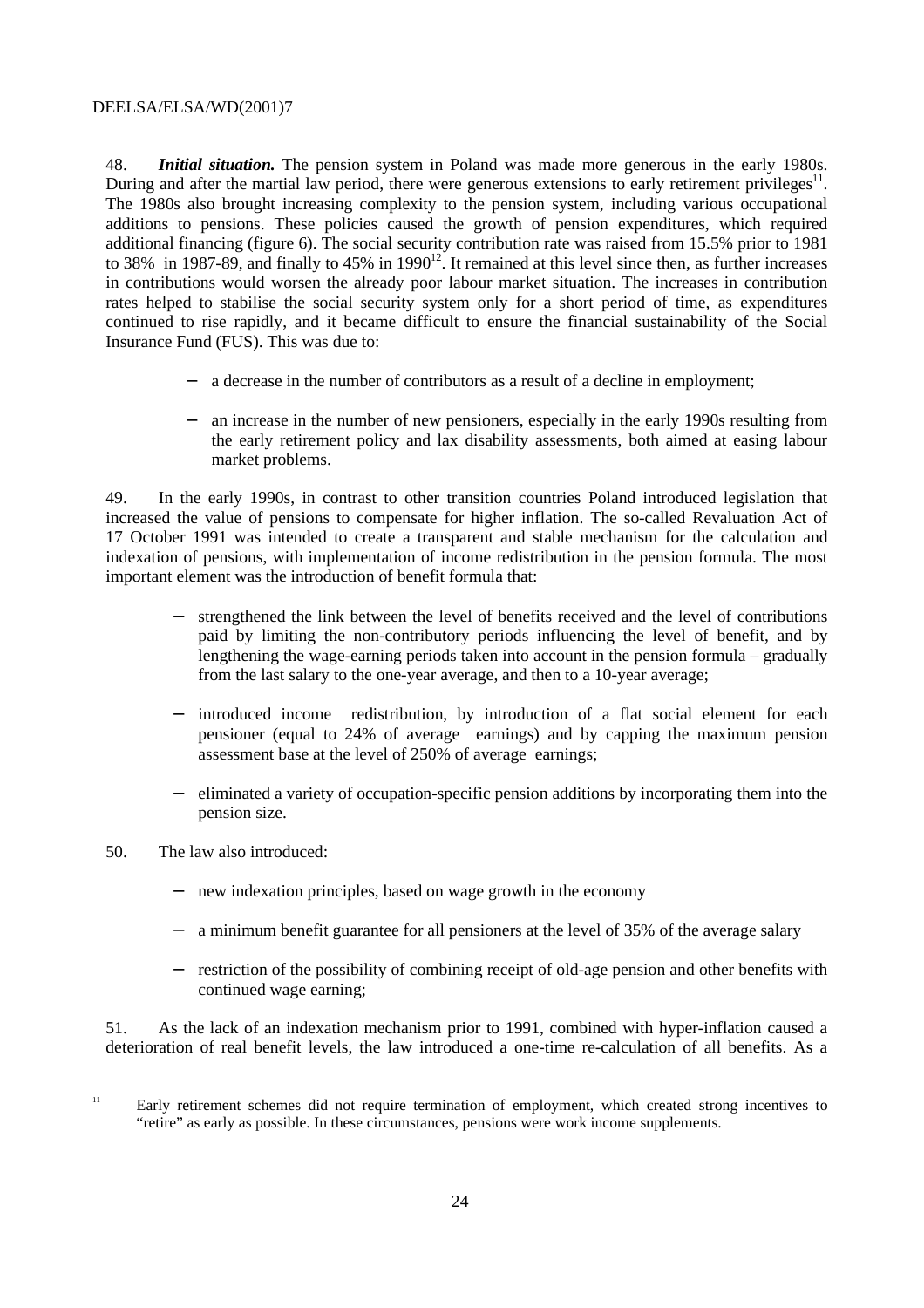result, the average replacement rate in the pension system (both for disability and old-age pensions) jumped from 53% to 61% of the average wage. This, combined with further wage indexation, caused an immediate sharp increase in social security expenditures. Expenditure on retirement and disability benefits<sup>13</sup> grew, from 12.6% of GDP in 1991 to 15.4% by 1994.

52. *Trends in pension levels in the 1990s.* The new old-age benefit formula offered replacement rates of 76% of final salary. There was no reduction in benefits for early retirement.

- 53. The old-age pension was composed of three parts:
	- − A flat component, equal to 24% of the reference wage;
	- − An earnings-related component, equal to 1.3% of the applicant's assessment base for each year of contributions paid;
	- − A supplement of 0.7% of the applicant's assessment base for each year of non-contribution during the career. Other eligible years (e.g. bringing up children, university education) may not exceed one third of contribution years.

54. The individual assessment base equalled average monthly earnings over a period as indexed for inflation. In 1993, the employee chose the best three consecutive years from the last 12 years; each year since, one year was added to the averaging period, until in 2000 it would reach the final level of 10 consecutive years chosen from the last 20 years before retirement. The salary in a chosen year is compared to the average, economy-wide wage for that year. The resulting ratio, capped at 250%, is multiplied by the indexed figure for economy-wide earnings, reduced with a coefficient to derive the salary base for the averaging process.

55. In December 1992 the Parliament, forced by the increasing deficit in the pension system, amended the law, so that the base amount used to calculate newly granted old-age and disability pensions was reduced from 100% to 91% of the national average wage. This resulted in significant cuts to expenditures. The pensioners' society strongly objected to the above changes, and as a result, the 91% factor in the pension formula was increased to 93% in 1994 and by one percentage point with every indexation after, until it reached  $100\%$  in  $1999^{14}$ .

56. The increase in the wage base from 94% to 100% was offset by lengthening the period for which the individual's assessment base was calculated. The overall effect led to the reduction of the average assessment base, relative to average earnings. In 1995 the average assessment base for the benefits being paid was equal to 122.01% for old-age pensions, 96.93% for disability pensions and 127.45% for survivor pensions. In the following years, the value of assessment base for newly granted pensions was decreasing, thus the average assessment base was also lower. The development of the average assessment base for newly granted benefits shows overall falls in its value (Table 9).

<sup>&</sup>lt;sup>13</sup> Including both employees' and farmers' social security systems. The employee pension system expenditures peaked at 13.12% of GDP in 1994.

<sup>&</sup>lt;sup>14</sup> However, this way of expenditure reduction is still causing protests from pensioners, demanding recalculation of their benefits. If their demands were to be met, this would of course increase expenditures, and further increase the pension system deficit.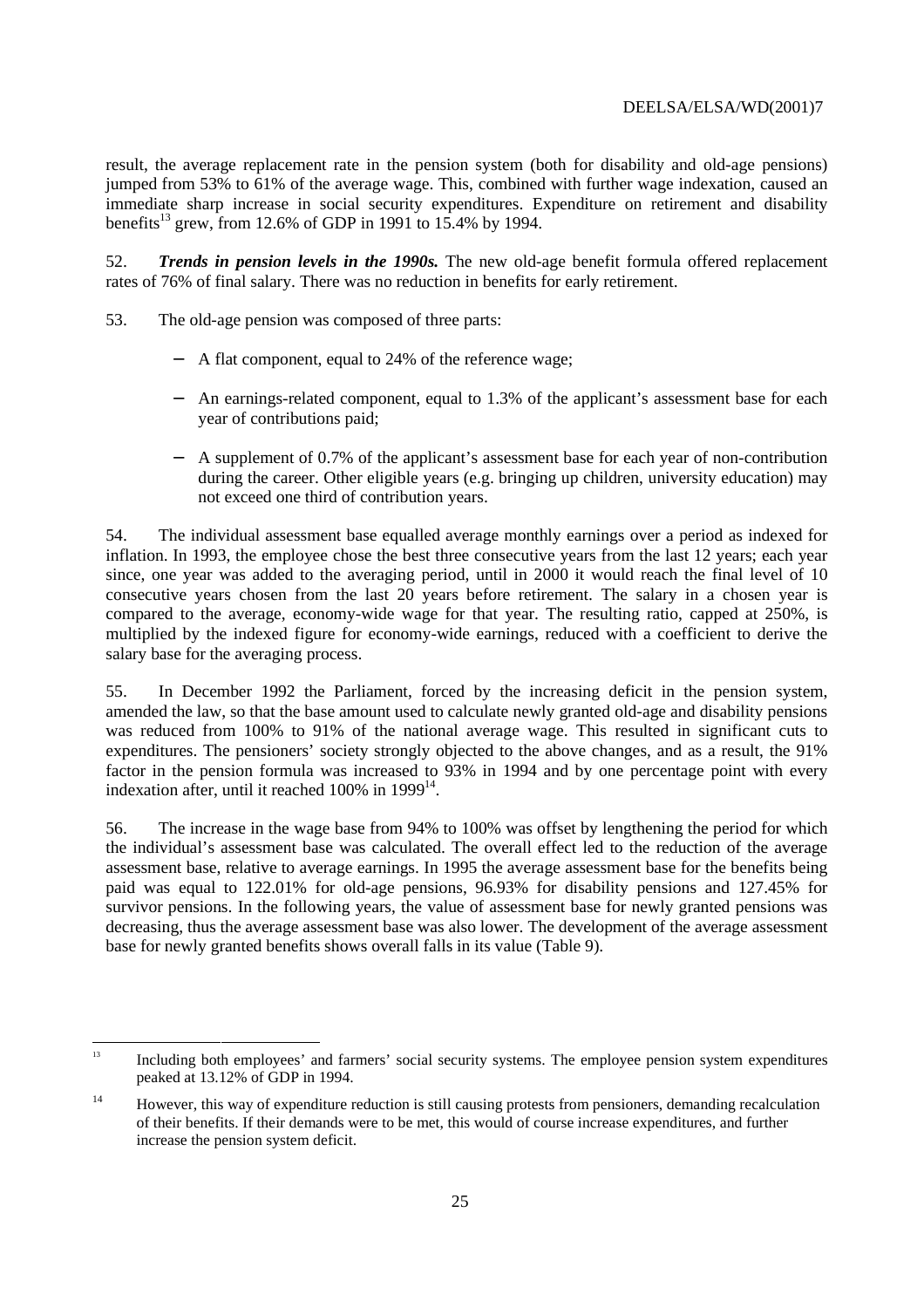| <b>Benefit:</b>     |        | Assessment base as a percentage of the average wage |        |        |        |
|---------------------|--------|-----------------------------------------------------|--------|--------|--------|
|                     | 1994   | 1995                                                | 1996   | 1997   | 1998   |
| Total               | 104 35 | 104 73                                              | 103 30 | 101 59 | 93 49  |
| Old-age pensions    | 112 73 | 11367                                               | 11345  | 114 58 | 108 78 |
| Disability pensions | 94 40  | 92 39                                               | 89 15  | 84 83  | 80 95  |
| Survivor pensions   | 120 13 | 120 23                                              | 118 58 | 11477  | 9798   |
| Source: ZUS         |        |                                                     |        |        |        |

Table 9. **Trends in the assessment base in relation to the average wage (1994-98)**

57. *Changes in indexation.* When real wage growth in Poland started to increase, pensions followed and the social security deficit grew. At the same time, the labour market situation was not encouraging, with the unemployment rate reaching 15% by 1995.

58. At that time, the pension system was used as a policy tool to fight high unemployment, by sending workers who suffered from group lay-offs into early retirement. The impact of this policy on the reduction of unemployment is questionable, but it definitely resulted in significant increases in pension expenditures, as the number of pensioners was growing. The average annual inflow of new old–age and disability pensioners, after the peak in 1991 at the level of 800 thousand stabilised at the level of approximately 350-400 thousand<sup>15</sup> in 1992-1994.

59. The average replacement rate offered by the pension system, after a slight decrease in 1992-93 increased again to almost 62% in 1994. This, combined with increasing numbers of pensioners resulted in and the need for heavy subsidies from the state budget, reaching the level of 6% of GDP in 1993. The government had to look for other, more restrictive tools to cut growing expenditures.

60. At the end of 1994 the government decided to introduce price-based indexation of pensions. In 1996 the indexation rules were changed to guarantee at least full price indexation, and where the real growth of pensions was announced annually in the state budget. This change resulted in a rapid reduction in the deficit and a decrease in the subsidy from the state budget. After 1995 the ratio between the average pension and average wage decreased steadily to reach 57% in 1998. Additionally, the inflow of new pensioners was also smaller than at the beginning of the decade. The overall effect of the changes could be observed both in the reduction of the state budget subsidy to social insurance that fell below 2% of GDP, and the overall reduction in pension expenditures, which dropped by 2% of GDP between 1994 and 1998 to slightly above 10% of GDP (for the employee system only).

<sup>&</sup>lt;sup>15</sup> For comparison, the current level of new pensions granted has dropped to just over 250 thousand.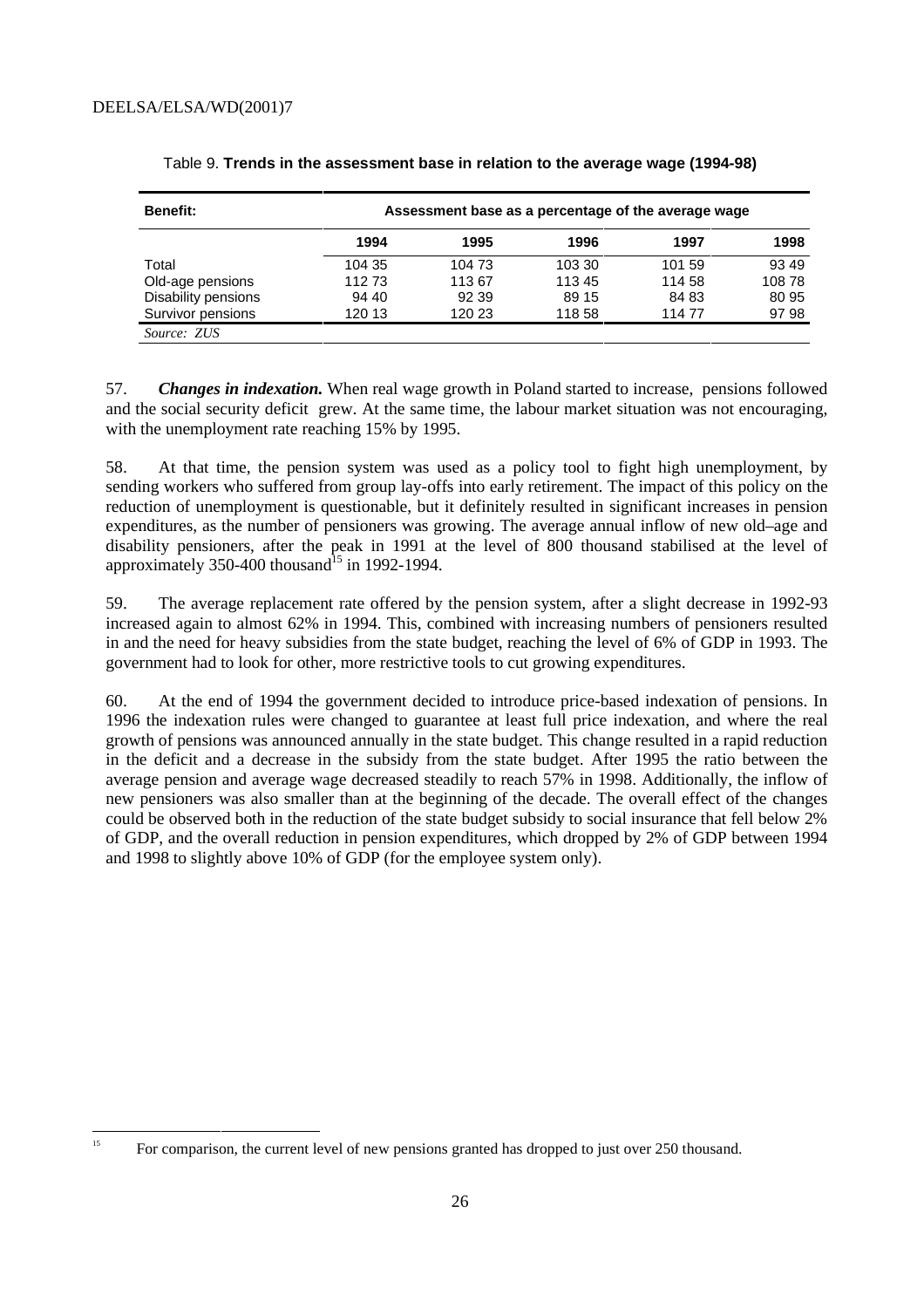

**Figure 6. State budget subsidy to the social insurance fund (as a percentage of GDP) (1991-1998)**

*Note:* The term subsidy is used here to refer to both the cost of financing the statutory benefits paid from the State Budget, and the supplementary subsidy to finance the deficit of the Social Insurance Fund. *Source:* GUS (Central Statistical Office)

#### *3.2.2 The second step: pension reform*

61. Projections showed that if the old-age pension system were continued after 1999, it would encounter a small surplus until the post-war baby-boom generation started to retire around 2015 to 2020. After this, the system was projected to go into deficit. The short-term stabilisation of the pension system provided the opportunity for the introduction of comprehensive pension reform, specifically for the creation of a second, funded pillar.

62. The new pension system is designed to ensure the financial sustainability of the pension system in the long-run while assuring adequate incomes for old-age. According to projections prepared by the Central Statistical Office and the Ministry of Labour, demographic trends would not allow for the stability of the old pension system, based purely on pay-as-you-go financing with the defined benefit formula, which gave higher than actuarially fair pensions.

63. *The new system – basic characteristics* The reformed structure applies only to old-age pensions. There are two mandatory pillars – the first, pay-as-you-go, and the second, funded. Total old-age contributions are equal to 19.52% of salary, of which 12.22% is paid to the first pillar individual account and 7.3% is paid to the second pillar individual account. Contributions for both pillars as well as for the entire social security system are centrally collected by the Social Insurance Institute (ZUS). Employers provide monthly individual information on all contributors, on the basis of which individual accounts are updated. The appropriate part of contributions is transferred to the second pillar pension funds.

64. First, the pay-as-you-go pillar is based on the notional-defined-contribution principle. This means that contributions paid throughout the entire working career are registered as individual accounts and form the notional capital. The notional capital is indexed by a factor equal to inflation plus 75% of the real wage bill growth in the economy. Pensions are calculating by dividing the accumulated notional capital by average life expectancy (unisex) at the actual retirement age. According to the projections (Chlon, Gora and Rutkowski, 1999), the pension formula, based on actuarial principles, gradually reduces the replacement rates offered by the pension system to the level of approximately 50% for women and 65% for men (from both first and second pillars for average wage earners).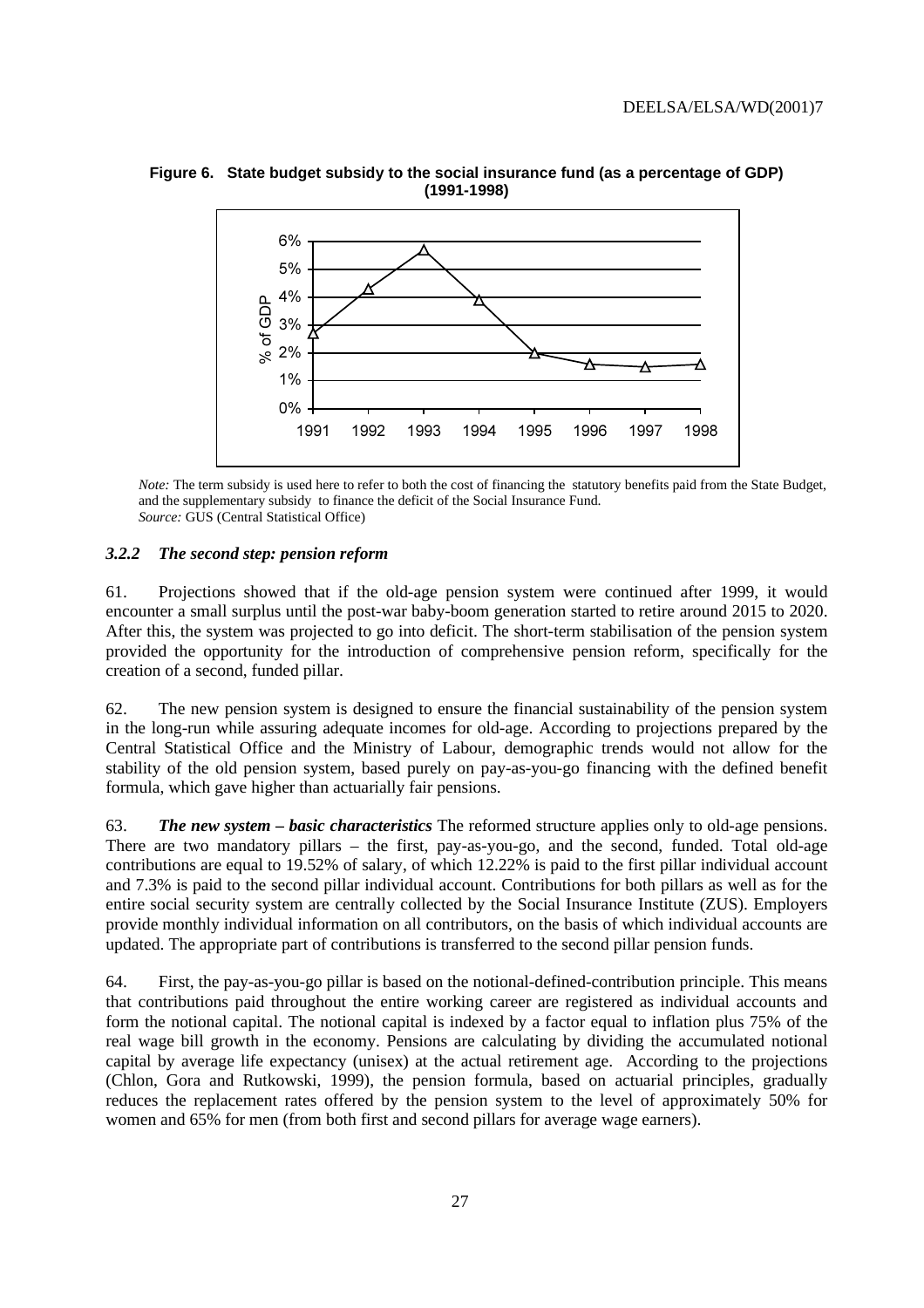65. The second pillar is fully funded. Contributions are transferred to the pension funds, chosen by contributors. The pension funds invest or save money in financial instruments, aiming at maximisation of the rates of return on those instruments. Upon retirement, the accumulated capital is transferred to specialised annuity companies that pay lifetime annuities. The pension funds are supervised by a state institution – the Pension Fund Supervision Office (UNFE). UNFE is responsible for licensing pension funds and pension fund managers, and monitoring the pension funds' performance. Any change in the pension fund's articles of association requires UNFE consent. There is a clear division of assets between pension funds and pension fund managers – both the latter and the former are legal entities. Pension funds are allowed to charge only two types of fees – an up-front fee deducted from contributions and a management fee deducted from assets (with the maximum specified by law at the level of 0.6% of assets annually).

66. Each contributor can choose one fund. If a pension fund member is not satisfied with the performance of his pension fund, he can transfer his assets to an another pension fund. If this is done before 24 months of participation, the pension fund can charge a transfer fee (not more than 40% of minimum salary).

67. There is a guarantee of a minimum rate of return for pension fund participants. The minimum rate of return is calculated quarterly, basing on the average performance of pension funds over 24 months preceding the calculation of the minimum rate of return. Pension fund managers are obliged to supplement the accounts of their members with the differential between the rate of return in the fund and the minimum rate of return.

68. The retirement age was kept at the level of 60 for women and 65 for men. All early retirement privileges were withdrawn. This means an actual 5-year increase in retirement ages of both men and women. This will result in a reduction of expenditures, when those covered by the pension reform start to retire in 2009.

69. The minimum pension guarantee is applied to the benefit received from both mandatory pillars. If someone's combined old-age pension from the first and second pillars is lower than the minimum, the level is topped-up to the statutory minimum. Financing of the minimum benefit was shifted from the payas-you-go system to the state budget. In 1999 the minimum pension was equal to 451 PLN (approximately 33% of average earnings, net of social security contributions),

70. The main features of the new pension system in Poland are listed in Box 1.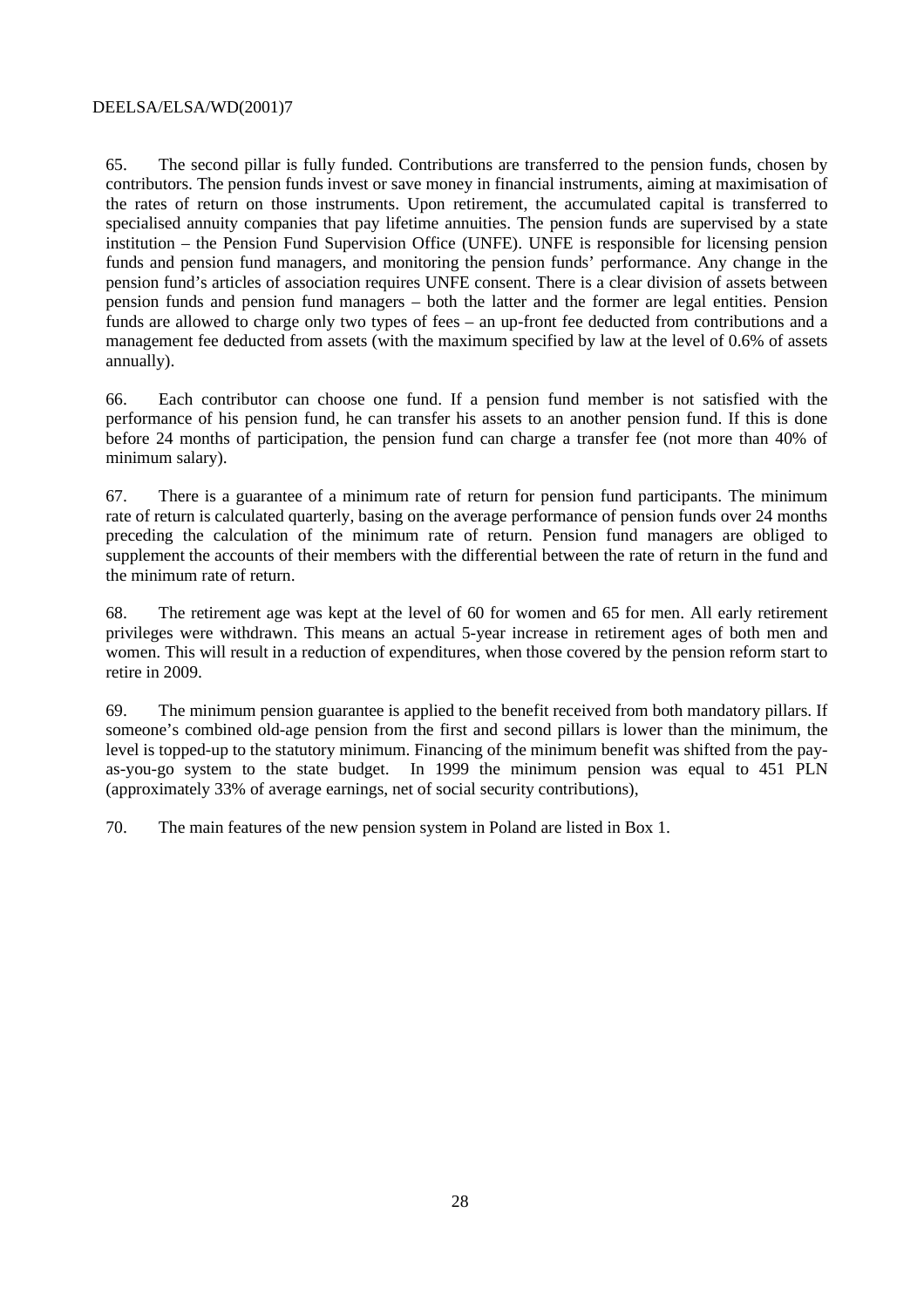#### Box 1**. Key Features of the New Polish Pension System**

Social goal of the old-age pension system is to provide people with secure and profitable method of **income allocation over life cycle**.

**Functional separation** of the entire old age pension system from non-old-age elements of social security.

**Defined contribution** in the entire mandatory old-age pension system, which means individual accounts in both  $1<sup>st</sup>$  and  $2<sup>nd</sup>$  pillar.

**Risk diversification** between the labour market  $(1<sup>st</sup> pillar)$  and the capital market  $(2<sup>nd</sup> pillar)$ , which means that the rate of return is generated by both covered wage bill growth  $(1<sup>st</sup>$  pillar) and returns on financial instruments  $(2<sup>nd</sup>$  pillar).

**Clear distinction** of the saving period (contributions are paid into accounts) and the insurance period (pensioners receive annuities) in participation in the old-age pension system.

**Annuitisation** of the old age accounts ( $1<sup>st</sup>$  and  $2<sup>nd</sup>$  pillar) at the day of retirement as the only way of using money saved in individual accounts.

**No income redistribution** in the entire mandatory old age pension system.

**No privileges** in the entire mandatory part of the old age pension system.

**Integrity** of old-age system irrespective of particular methods used (that refers – in particular – to centralised collection of contributions for both old-age pillars and all other elements of social security).

**Building reserves** in the old-age system in order to make the system self sustainable, hence independent from the state budget.

**State supervision and guarantees** for the entire mandatory old age pension system irrespective of ownership type (public or private) of providers of pension services.

**Flexibility** of scale of allocation of income over life cycle through additional voluntary schemes  $(3<sup>rd</sup>)$ pillar).

**Minimum pension** supplement paid out of the state budget on the top of the sum of  $1<sup>st</sup>$  and  $2<sup>nd</sup>$  pillar oldage pension.

71. *The transition period.* As the pension reform meant significant changes in the pay-as-you-go pension system and required enough time to accumulate sufficient assets in the second pillar, only those contributors born after 1948 are covered by the new system<sup>16</sup>, with compulsory participation in the first pillar. Those born between 1949 and 1968 had an option to split their contribution between the two pillars or receive a future pension from first pillar only. It is estimated by the Social Insurance Institute

<sup>&</sup>lt;sup>16</sup> With exception of those who would acquire pension rights before 2006, e.g. miners and teachers who can retire regardless the age and those with retirement age lower or equal to 55.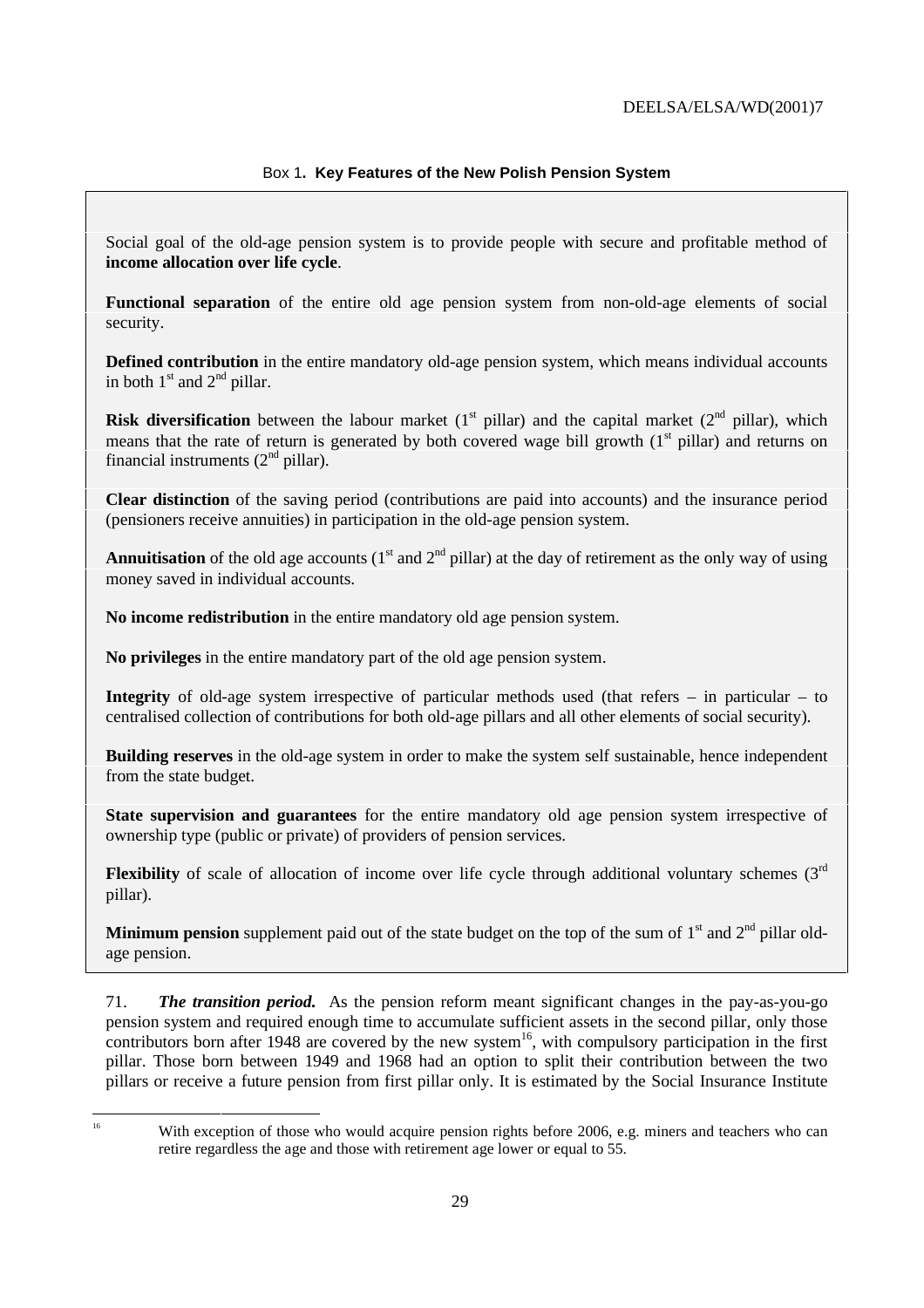that more than 60% of these contributors decided to participate in the pension fund. The probability of participation is higher for younger cohorts (around 90% for those younger than 35) and lower for older cohorts (less than 5% for those older than 45). The option to split the contribution was closed at the end of 1999, assuming that those that did not join pension funds irreversibly decided to participate in the first pillar only. Those born in 1969 and earlier were required to choose pension funds. Participation in both pillars is also mandatory for all new entrants to the labour market.

72. The initial capital, comprising the value of accrued pension rights prior to 1999 will be calculated and registered in notional accounts of all participants in the new system. The capital will not be scaled down for those who decided to participate in the second pillar, as the reform program claimed the recognition of all accrued pension rights in the old system.

73. For those professions that enjoyed early retirement privileges a special system of bridging pensions or compensation is being prepared<sup>17</sup>. Bridging pensions will finance the period between actual exit from labour market and reaching retirement age. They will be funded by employers for those who perform jobs in special conditions (such as under ground, under water, in special microclimates or in closed spaces) or of special character (such as pilots, engine drivers, bus drivers). For those who lost their right to early retirement a special compensation will be calculated, which will increase their notional capital.

74. *Implementation.* The implementation of the pension reform in Poland could be described both as a success and a failure. The biggest successes of implementation was the creation and development of the open pension funds, which despite their very short period of existence have managed to become one of the most important elements of both the pension system and financial markets in Poland. As it is described in Box 2, they have managed to attract almost 80% of all contributors.

#### Box 2. **Pension funds in Poland in 1999**

- 21 funds operating on the market
- − Approx. 9 million participants by the end of 1999
- − 60% of participants in 3 biggest funds
- − 90% of participants in 10 biggest funds
- − Winners: insurance-based funds
- − Losers: banks and investment funds
- − Key to success: good sales agents
- − Projected annual flow of contribution: 1.5 2% of GDP

75. The participation of contributors in the second pillar was higher than initially expected by the government. This suggests that the Polish population has considerable trust in private managers of retirement savings. The mass choice to shift part of the contribution to the second pillar can by partially explained by the poor opinion of ZUS in society generally. ZUS is perceived as an institution wasting public money on excessive investment in real estate, and not paying sufficient pensions (though the size of pensions and pension indexation is determined by legislation). The creation of pension funds represented a new era, with a wider range of services and the possibility of having more control over pension savings. However, this also means higher transition costs and the need for greater financing from the state budget.

<sup>&</sup>lt;sup>17</sup> Currently, the proposals are being negotiated between the Government, trade unions and employers' associations. The legislative process is expected to be completed by 2001.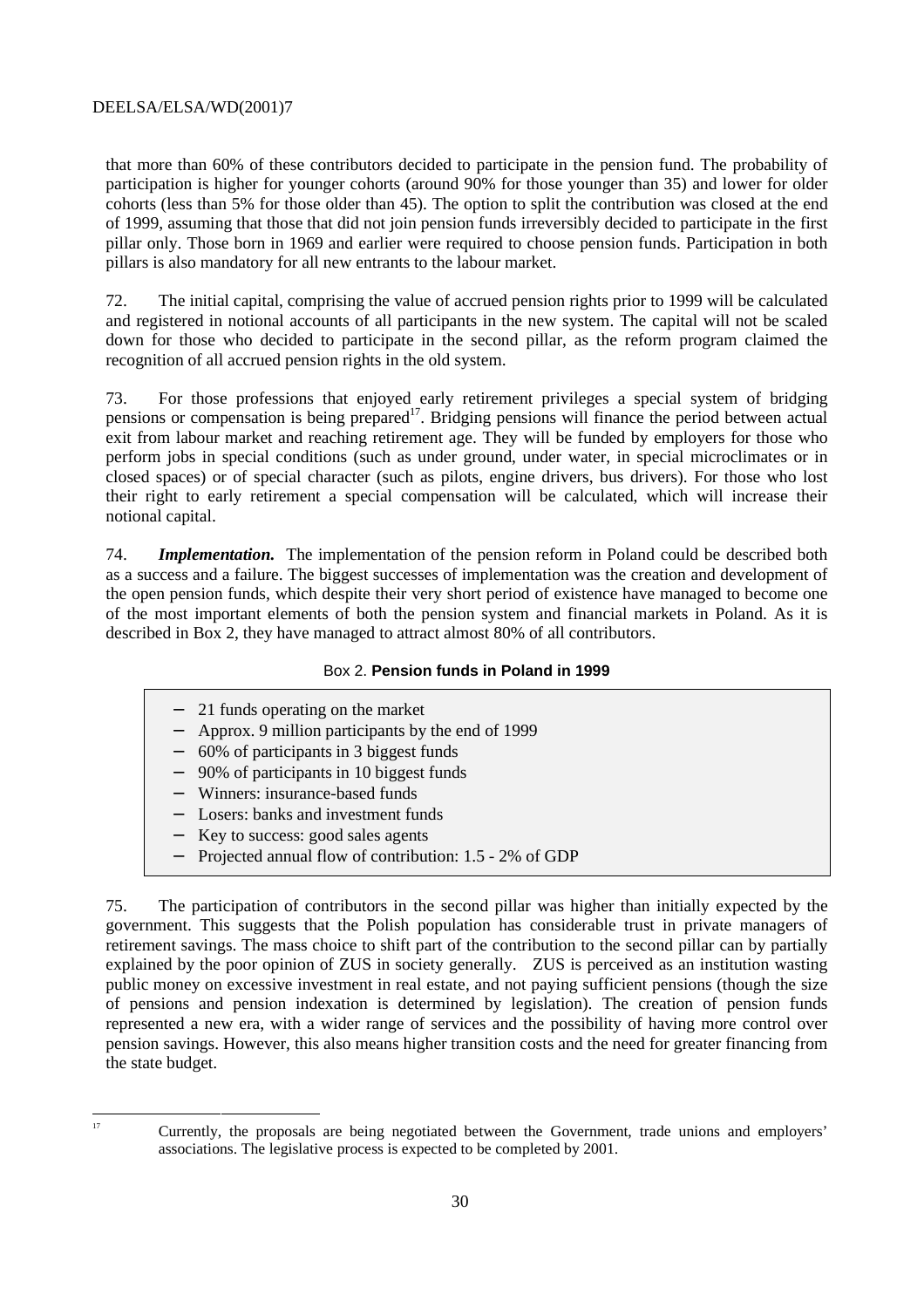76. The composition of pension funds' portfolios at the beginning of 1999 was rather conservative, with the majority of assets kept in government bonds and treasury bills. However, since September 1999 the share of assets invested in stocks has been quickly increasing to reach more than 30% at the beginning of 2000 (Figure 7). It is expected that the share of assets invested in stocks will become even higher. That is in line with the role of the 2<sup>nd</sup> pillar in the pension system, while rolling back government debt is the role for the  $1<sup>st</sup>$  pillar.



**Figure 7. Polish pension funds investments in 1999 (mln PLN)**

77. The main failure of implementation in the pension reform was due to the lack of administrative preparation of the Social Insurance Institute, which was in need of modernisation, even without any reform to the system. This caused a number of substantial problems. First, difficulties in implementation of the IT system caused delays in the establishment of individual accounts and the proper transfer of money to individual accounts. This is most important in the case of the second pillar. Second, problems with proper identification of people emerged, as the two identification numbers in Poland were not fully complete and overlapping. Third, employers not used to the new forms of reporting the contributions made a lot of errors (it is estimated that there are around 60% of documents with errors in all individual documents delivered for 1999). As a result, only approximately half of the money due is transferred regularly to the second pillar. Some ways to improve the situation are being discussed, such as work on clarifying the identification numbers, using electronic transfer of information that would reduce the number of errors significantly. The final module of the IT system responsible for clearing accounts and estimating should be implemented by the end of 2000.

78. Box 3 below, presents the sequence of steps that have led to the implementation of pension reform in Poland.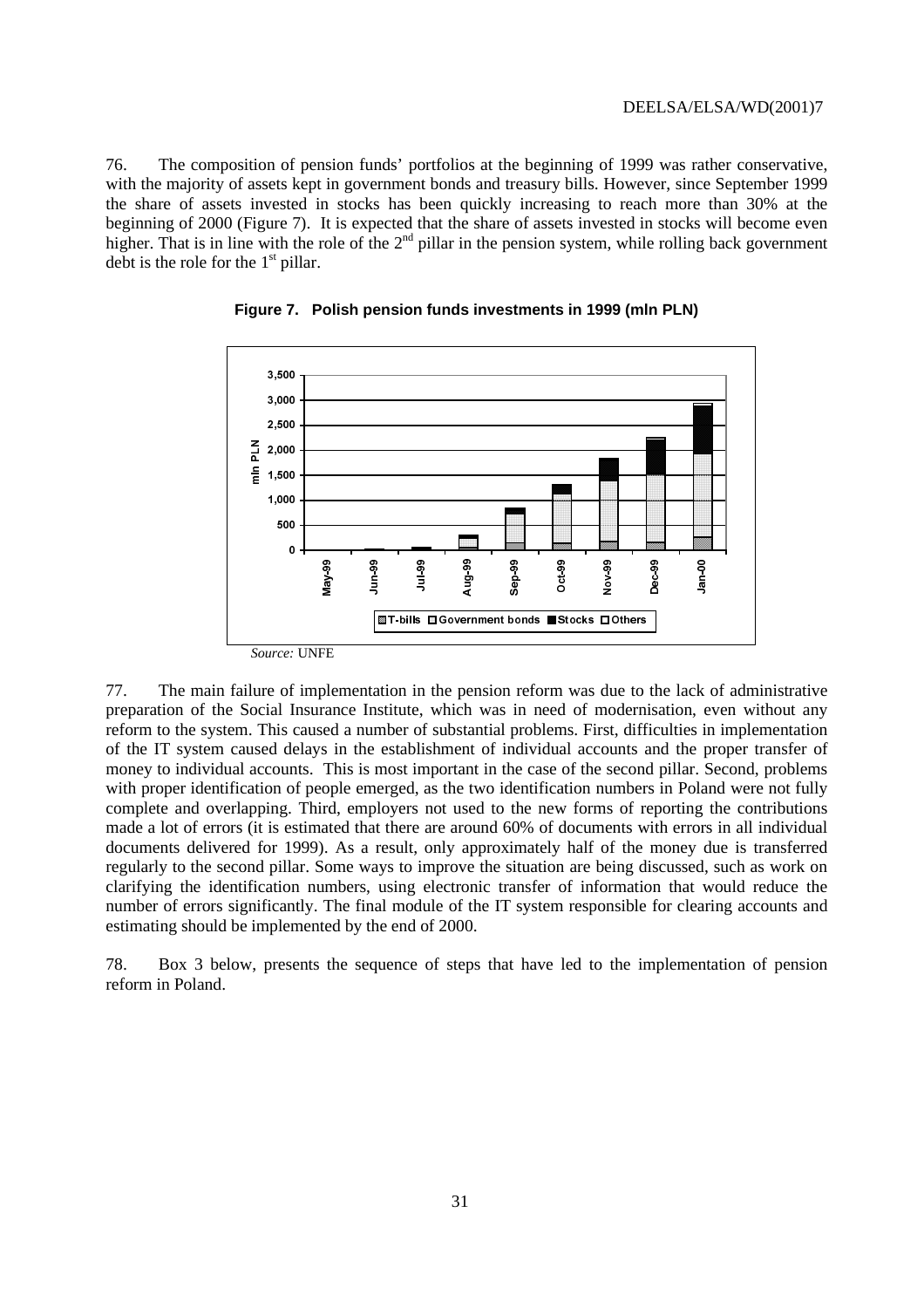#### Box 3: **Sequence of pension reform implementation in Poland**

- − Early 1990s first major change to the old social security system
- − Pre-reform (mid 1990s) rationalisation/creating room for the reform
- 31 December 1998 Termination of the old-age part of the old system for people born after 31 December 1948 (older people stayed in the old unchanged social security system)
- − 1 January 1999 Separation of the old-age part of the system (24 percentage points out of previous 45% social security contribution)
- 1 January 1999 Starting new old-age system entirely based on individual accounts (defined contribution) for people born after 31 December 1948
- − 1 April 1999 Within the new system mandatory or voluntary splitting of old-age contributions between two new system individual accounts  $(1<sup>st</sup>$  and  $2<sup>nd</sup>$  pillar)

#### **3.3. The Hungarian approach to the pension reform.**

79. *Pre-reform situation.* The Hungarian population is the most aged of all transition countries. In 1995, the system support ratio reached 1.33 (measured as ratio of pensioners to employed), the demographic support ratio was 1.64, and the average pension was 61% of average salary. Pension expenditures were more than 10.7% of GDP and the deficit in the social security system (covering also health care expenditures) amounted to about 2% of GDP. The reasons for this development were similar to those in other transition countries – high unemployment and consequent pressures for early retirement and granting of disability pensions. Additionally, pension indexation was ad hoc – between 1985 and 1990 the average pension rose from 56.2% to 66.1% of average wages, but fell to the level of 61% of average wages in 1995.

80. The future of the pay-as-you-go system without reforms would have resulted in a rapidly growing deficit. According to projections (Palacios and Rocha (1998)) the annual deficit in the public scheme would have reached the level of 6% of GDP by 2050, mainly due to demographic trends. The payroll tax required to finance the system (without any need to borrow or subsidise) would have to rise from 37% to 56% of wages.

81. *Pension reform in 1998.* Given these dramatic forecasts, the need for pension reform was obvious. Agreement was reached between experts (see Palacios and Rocha (1998) and Simonovitis (2000)) that necessary actions included an increase in the retirement age, tightening of eligibility criteria (especially for disability pensions), and reductions in contribution rates. The most debatable issue was whether to introduce a mandatory second pillar, or to create the environment for the development of a strong third pillar. Hungary was in more difficult situation than Poland and similar to the one in Slovakia, in that the existing pension system was on the edge of deep financial difficulties and immediate actions were required to reduce the system deficit. On the other hand, the ageing process had already commenced and the need for creating a stable pension system in long run was also important.

82. Finally, it was decided that the new pension system should be a multi-pillar pension system, with a mandatory second pillar. Hungarian reform was focused less on the first pillar reform than Poland. The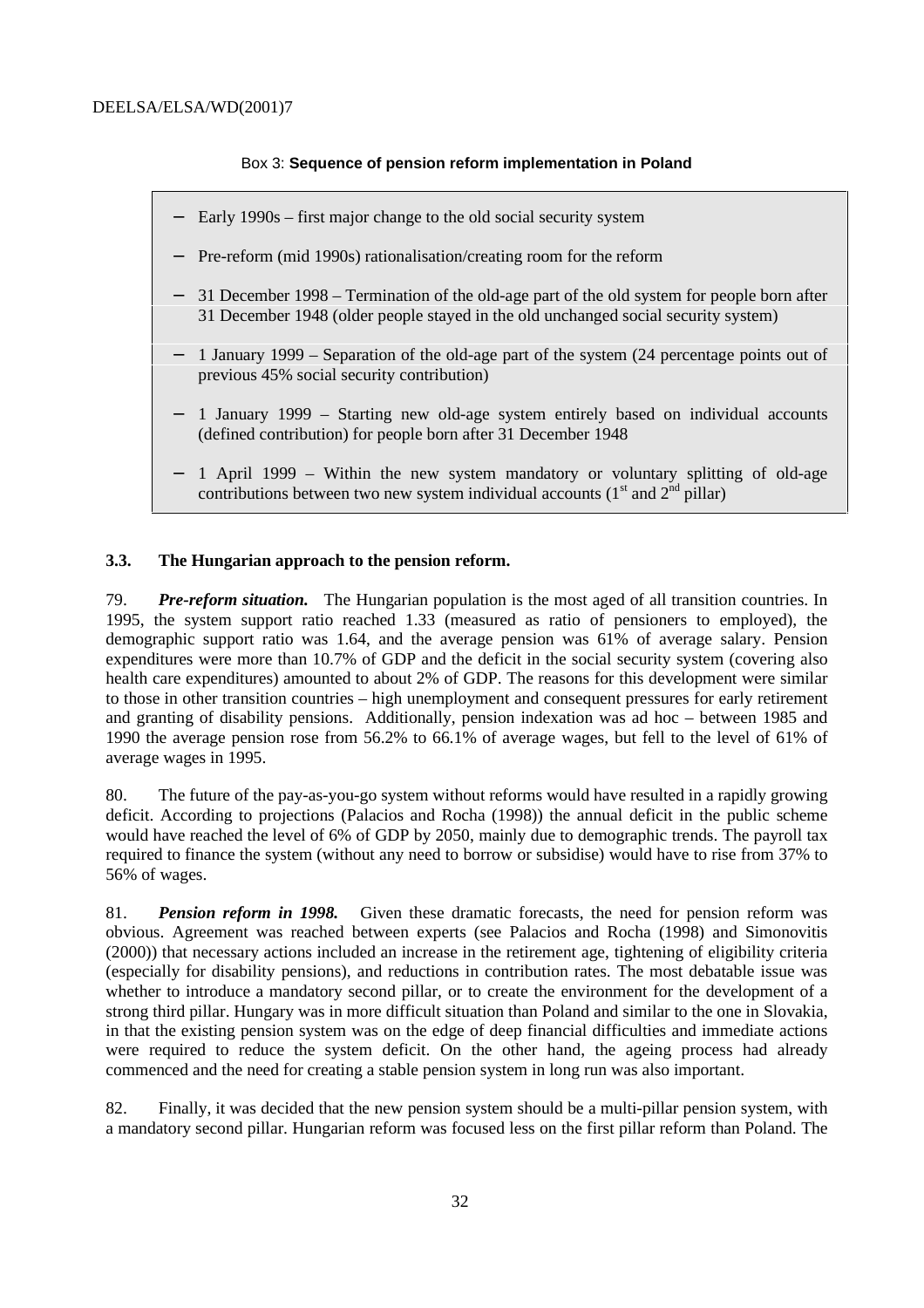first pillar was downsized and modernised, but its main characteristics remained unchanged. The modernised pay-as-you-go pillar includes:

- a higher normal retirement age at 62 for both men and women, rising from the level of 55 and 60 for women and men respectively. The retirement age has started to rise gradually to reach the final level in 2009;
- a shift from net wage indexation to the so-called Swiss indexation (50% net wages, 50% consumer prices);
- minimum and partial pensions are replaced by means-tested pensions.

83. These changes cut the projected deficit in the existing pension system, and created the fiscal opportunity for the introduction of the funded pillar. The projections in Figure 8 show that the no reform situation would have further increased the deficit. The increase in retirement ages (the middle line) would stabilise the finances of the system until 2020, but demographic trends would then increase the deficit, although to a smaller extent than the no-reform option. Increases in the retirement age, combined with changes in pension indexation (top line) show projected surpluses in the public system, for almost the full projection period. The accumulated reserves would easily finance the deficit in 2040-2050. As both savings mechanisms were introduced, with minor modifications<sup>18</sup>, the Government of Hungary decided to use the projected surplus for financing the introduction of the second, funded pillar, which would help to further reduce public system expenditures in the future.





*Source: Palacios and Rocha (1998)*

84. The second pillar legislative structure was designed along similar lines to the already existing third pillar – mutual benefit funds managed by their members. This design is different to the one in Poland, where pension funds and managing companies are joint stock companies. Pension funds are supervised by the State Supervision Agency.<sup>19</sup> In the initial proposal, 8% out of 31% of the contribution rate was to be transferred to the second pillar, with the transfers being directly from employers to the pension funds. For those who participate in the funded pillar, the benefit formula is scaled down in

<sup>&</sup>lt;sup>18</sup> Resulting in annual reductions in the surplus by some  $0.5\%$  of GDP until 2013.

<sup>&</sup>lt;sup>19</sup> In April 2000 Hungary decided to merge all financial supervision into one body, similarly to the Financial Services Authority in the UK. The newly established body also includes pre-existing pension fund supervision.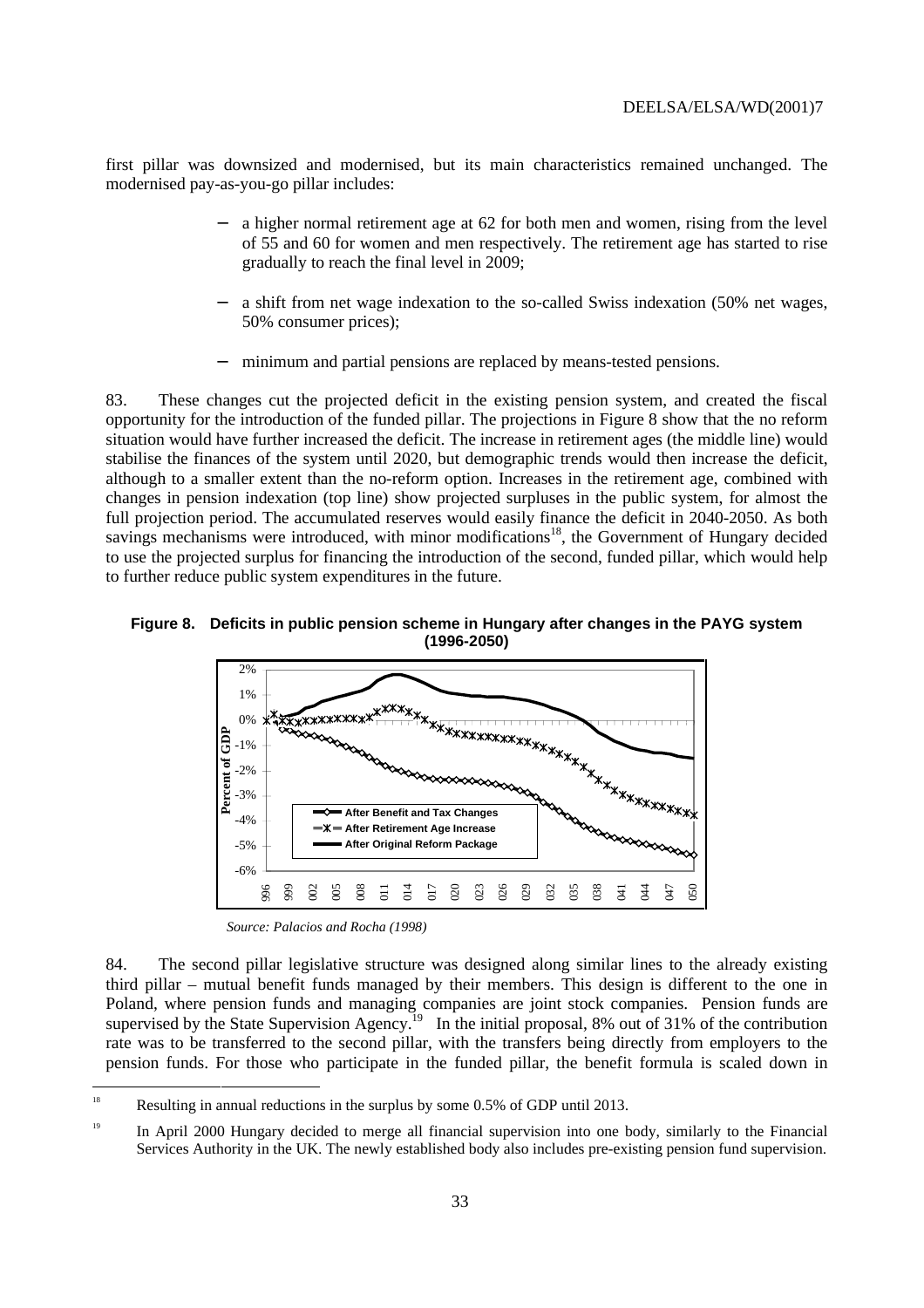proportion with the size of contribution rates by reducing the accrual rate by 23/31. By law, the second pillar annuity cannot be lower than 25% of the value of the first pillar pension.

85. *Transition* As the constitutional court in Hungary did not allow for any age differentiation of the employed, everyone could decide to join the new system. However, the Government strongly advised older workers to remain in the pay-as-you-go system. The period for decision-making was set until August 31, 1999. In contrast to Poland, there is an option for individuals to change their decision and return to the pay-as-you-go system only. All new entrants to the labour market are obliged to participate in the new system

86. The second pillar contribution for the transition period was set at 6%, gradually rising to 8%.

87. *Implementation* The first years since the introduction of pension reform show some similarities to the Polish reform experience. The number of participants in the second pillar is larger than initially expected by the Government. By August 1999, the number of participants in the mixed system reached almost 2 million, compared with 0.9 – 1.3 million in initial government estimates. The majority (75%) of fund members consists of people from the 20-40 year age group. Within this, most of the members come from the 25-29 (22%), the 30-34 and the 20-24 age groups (19.2 and 18.2% respectively). Only 0.64% of the members (12,840) used the option provided by paragraph (2) of Article 123 of the Act on Private Pension and Private Pension Funds. and voluntarily went back to the social security pension system.

#### Box 4. **Pension funds in Hungary in 1999**

| - 31 funds operating on the market and an additional 7 having permits to start operations<br>approx. 2 million participants (around 50% of the economically active<br>population) by August 1999 |
|--------------------------------------------------------------------------------------------------------------------------------------------------------------------------------------------------|
| - Nearly 80% of participants in 6 biggest funds                                                                                                                                                  |
| - Operational costs: approximately 10% of contribution income                                                                                                                                    |
| - Winners: insurance-based funds                                                                                                                                                                 |
| - Projected annual flow of contribution: $0.5 - 1.5\%$ of GDP                                                                                                                                    |
|                                                                                                                                                                                                  |

88. The structure of pension funds investment can be observed in Figure 9. The majority of assets are invested in government paper (around 80% of assets), cash and banknotes (around 10%) and shares (around 7%). Compared to the Polish pension funds, Hungarian funds invest more conservatively.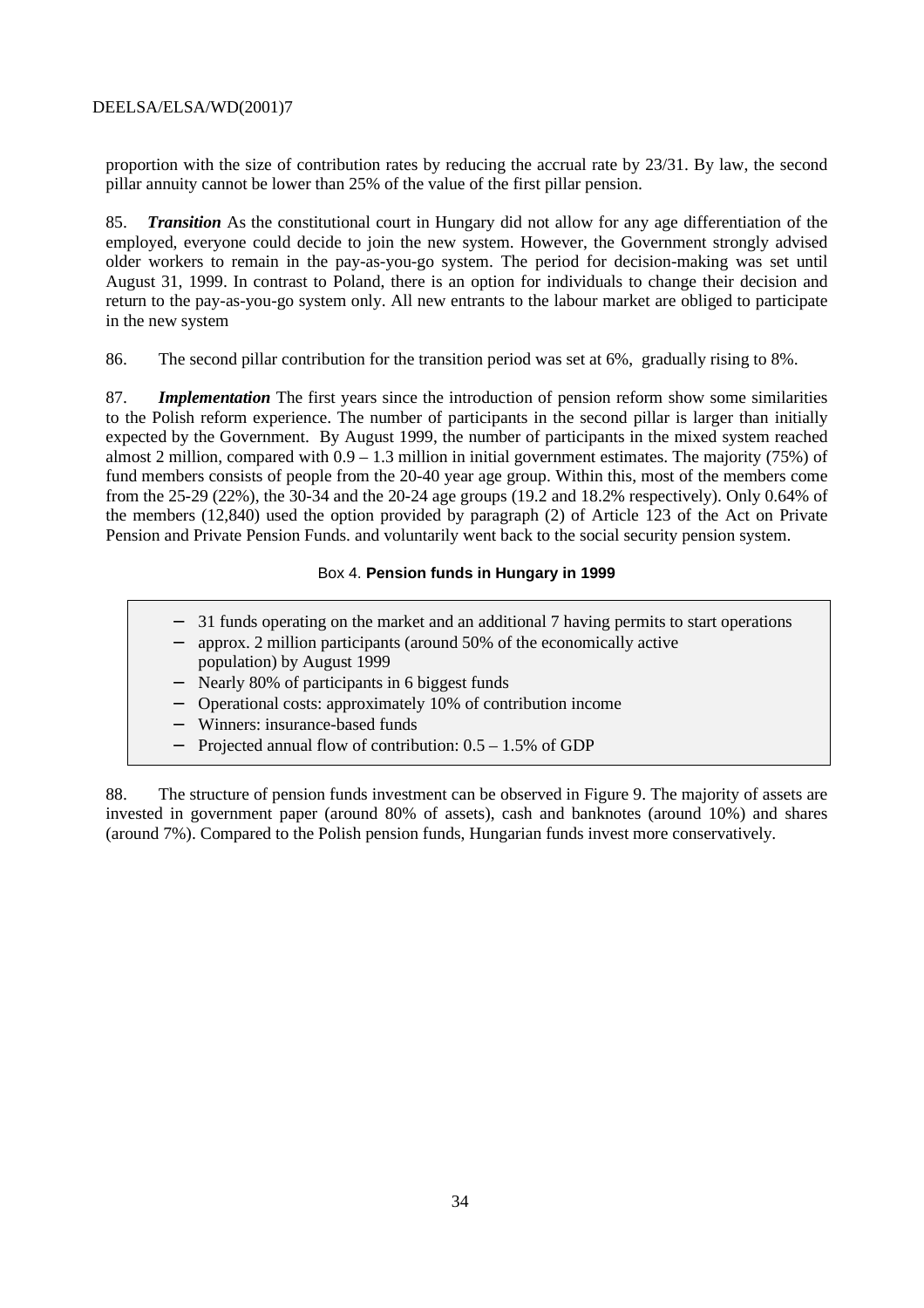

**Figure 9. Composition of pension fund investments (HUF ths. at registered value)**

*Source:* Hungarian Pension Funds Supervision

89. The contribution transferred to the second pillar by 2000 still remained fixed at 6%, as it was argued that savings in the pay-as-you-go system were not as large as expected (especially in the field of disability) and the "over-switching" effect caused increases in the current deficit in the pay-as- you- go system.

90. The direct transfer of contributions by employers to pension funds resulted in several problems such as:

- the contents or the format of the employers' declaration is incomplete
- partial or total non-payment of the declared membership fees
- a backlog of data processing at the funds

91. By the end of August 1999 more than 59.7 billion HUF was credited to the members' individual accounts from the amount paid by employers.

92. With the knowledge of the actual figures, around 90-95% of the coverage reserve part of the paid membership fees is identified and credited to the individual accounts, so the proportion of pending, unidentified amounts is 5-10%. This proportion decreased over time. Funds process pending amounts as soon as the correctly filled declaration form in relation to the paid fee arrives, but new unidentified amounts do emerge with every new payment.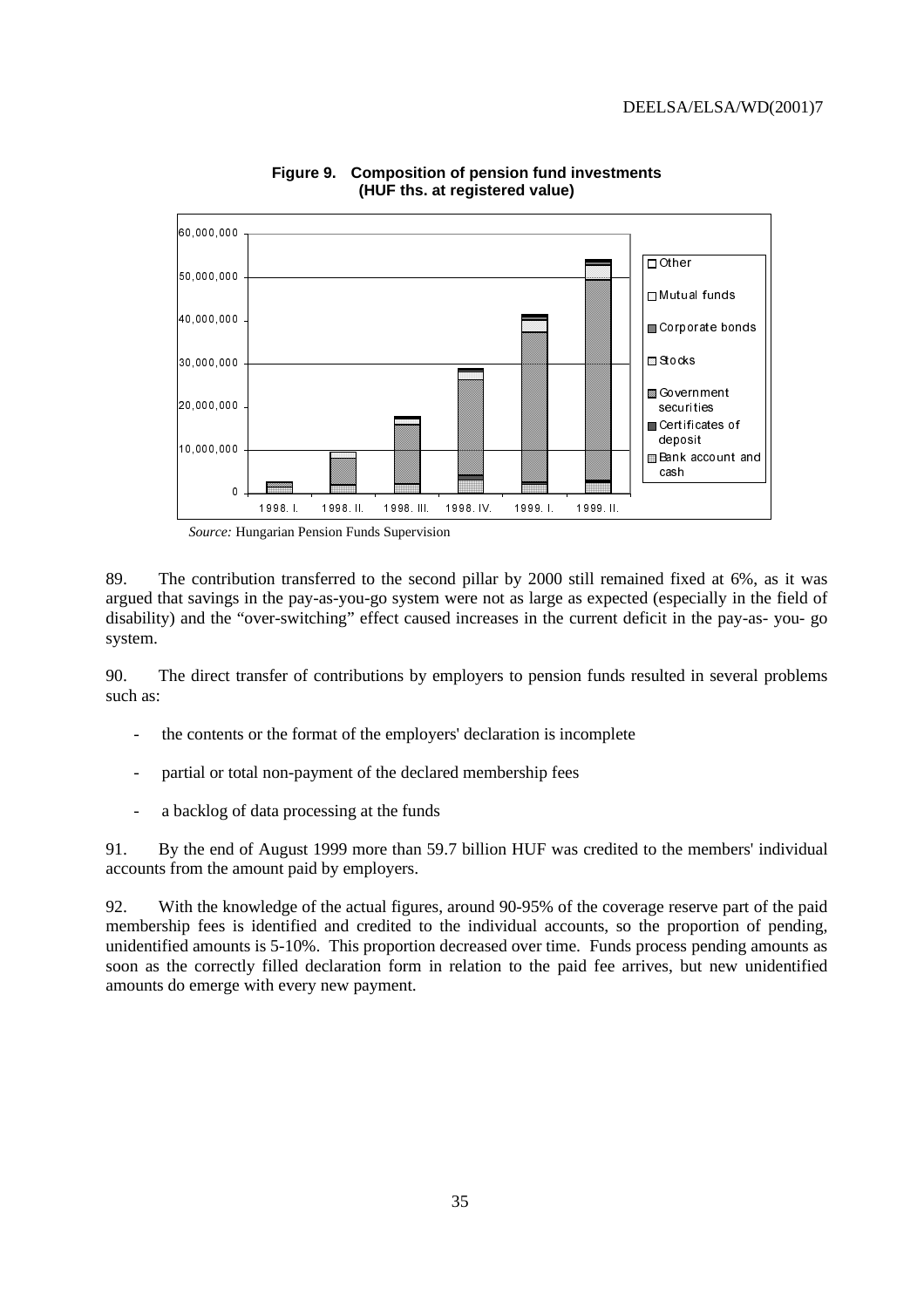#### **4. STRUCTURAL OPTIONS FOR PENSION REFORM IN THE SLOVAK REPUBLIC**

93. Officials of the Slovak Republic are developing pension reform proposals to address certain benefit and financing problems experienced by their current system. In particular, they seek (i) to create a closer and more rational link between contribution payments and future benefits and (ii) to close the gap currently projected between future costs and future revenues without increasing the contribution rate. They plan to achieve these objectives by converting the current system into one that rests on two separate pillars, one financed on a pay-as-you-go basis and the other financed through capital accumulation. Eventually, they see the combined benefits from the two pillars replacing some 50% of average lifetime earnings for most full-career workers.

94. Many details about the structure and operation of both the first and second pillars have yet to be determined. This section of the report examines international experience in designing pension systems in order to help inform the remaining decisions in the Slovak Republic. It will focus on the various strategies that have been adopted to create multi-pillar systems and the factors that influence national decisions about pension structure.

#### **4.1. The Multi-pillar Strategy**

95. Traditionally, the basic idea of a multi-pillar pension arrangement is that each of the various pillars has a different function and/or structure. These differences in function help to clarify the different objectives that societies have for their pension programs and the role that each part of the system is expected to play in achieving those objectives. There exists, however, another approach to the same multi-pillar concept. In that concept all the pillars play the same role, namely allocation of income over life cycle, but different way of financing of them allow for diversification of risk embedded in the pension system. The differences in structure help to diversify both the management and the financing strategy for the system, enhancing the security of pension system promises.<sup>20</sup>





*See:* Góra and Rutkowski (1998)

<sup>&</sup>lt;sup>20</sup> For example: Góra and Rutkowski (1998), Chlon, Góra and Rutkowski (1999).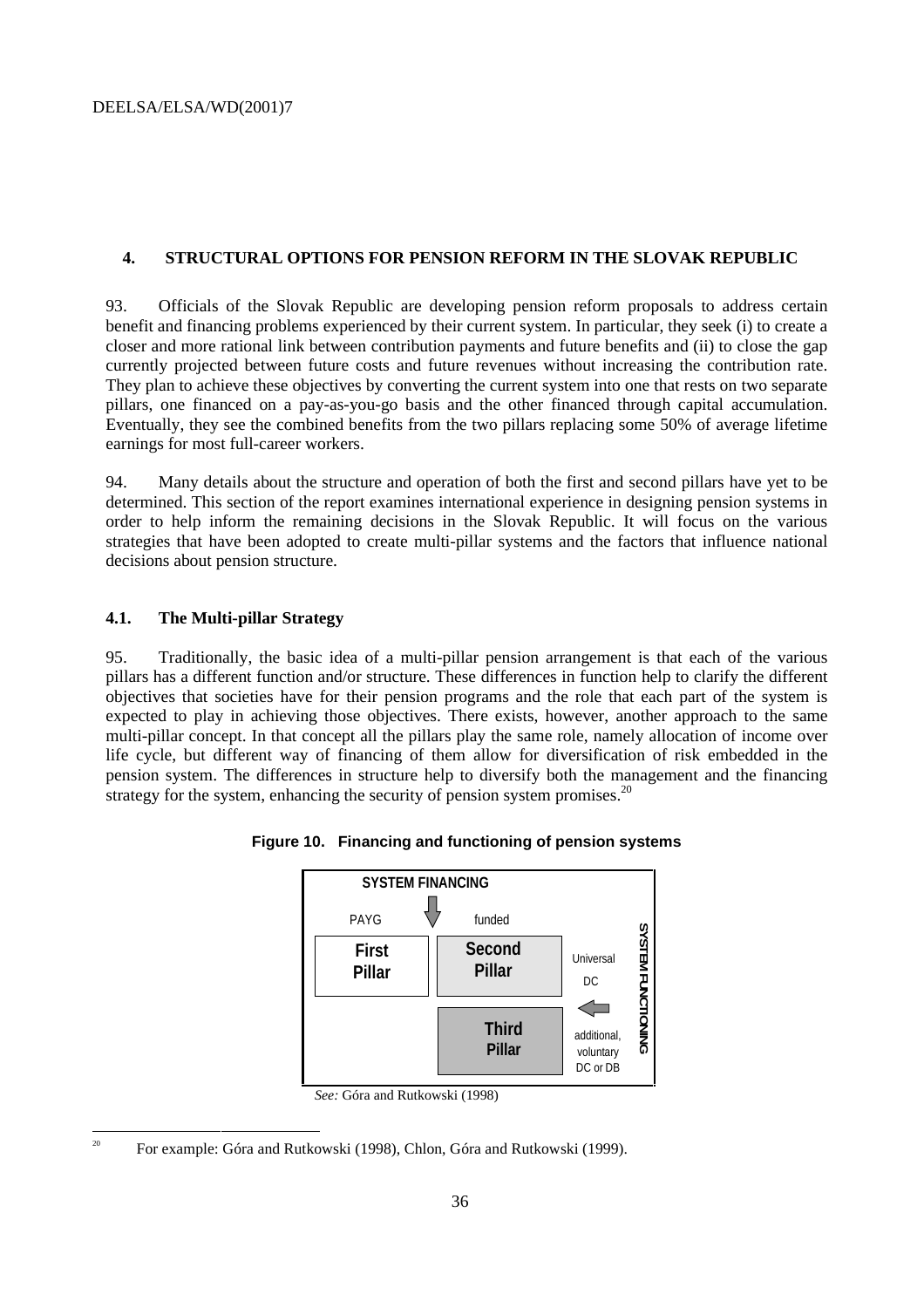96. The basic or first pillar benefit of a multi-pillar pension system is usually designed to assure that full career workers have access to at least a basic level of retirement income protection. Supplemental second and third pillars tend to provide benefits that are differentiated according to lifetime contributions. In the second approach, the one focused on risk diversification, the above mentioned distinction between basic and supplementary pillars looks different. The first and the second pillars are equally basic. They work closely together in a similar way – just being financed in different ways. The more similar are both mandatory pillars the better they work together. It is only the third pillar, which is supplementary in this approach. Figure 10 illustrates that latter approach.

97. The difference between the two approaches mentioned above can be reduced to the following policy dilemma. Should the old-age pension system be used solely to achieve its own goal which is providing people with income when they are old in the most efficient and secure way, or should that system be used to reach a mix of social goals. The latter usually mean less efficiency in allocation of income over life cycle.

98. The first pillar is always mandatory and managed either directly by a government agency or by a quasi-governmental not-for-profit institution under close government supervision. It is commonly financed on a pay-as-you-go basis.

99. Second pillars are more diverse in their financing and management structures. They may be a separate part of the government-run system, a system managed by the private sector, or a combination of the two. Participation may be mandated by law, mandated through collective bargaining, or merely encouraged through generous tax subsidies. Second pillar pensions are often, but not always, financed on full- or partial- reserve basis under which financial assets are accumulated to help finance future retirement benefits.

100. Third pillars are invariably voluntary arrangements through which individual workers can supplement their other retirement benefits on either a group or individual basis. They are operated by the private sector, though regulated by the government, and are usually financed on a full-reserve basis.

# **4.2. Providing Basic Income Guarantees**

101. Most countries design their pension systems to assure that their aged and disabled citizens, particularly those that have spent long careers working, have access to a minimum level of income that is provided to them in a dignified (i.e. non-stigmatising) manner. Countries that have a formal, multi-pillar system, often structure the first pillar to achieve this objective explicitly. Countries without a formal, multi-pillar structure often achieve this objective through special provisions added to other parts of their pension system.

102. The goal of providing a benefit in a dignified manner is often achieved by linking pension contributions made by (or on behalf of) a worker to the pension amount ultimately received by that worker. Such a linkage has the advantage of legitimising the receipt of future benefits as right earned through the payment of previous contributions, as opposed to an act of charity on the part of society. It also has the advantage of encouraging compliance with pension contribution rules. However, such encouragement is not very strong.

103. Unfortunately, linking future benefits to past contributions is not entirely compatible with assuring an adequate minimum income. If retirement benefits are linked too closely to previous contributions, workers with low wages or interrupted work careers may not receive an adequate retirement income. On the other hand, if everyone is assured an adequate retirement income, the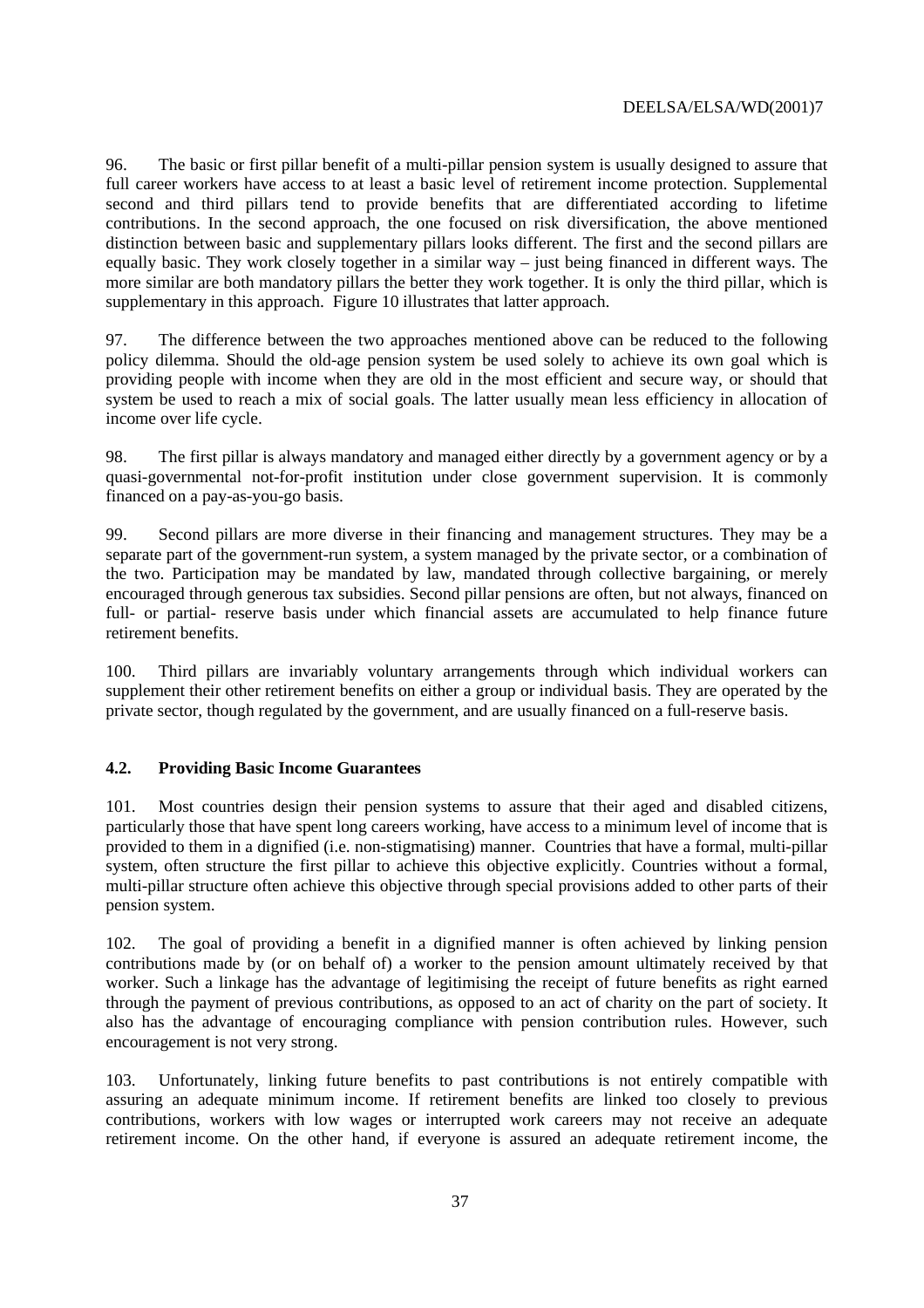incentive to make pension contributions is reduced. The inherent conflict between these two objectives forces each country to develop its own structural compromise, which will reflect its own unique social history, economic situation, and political preferences.

104. Countries deal with this problem through one of the following five different approaches, or some combination of them:

105. *Citizen's pensions* One strategy is to pay a basic pension to all residents that attain a specified age in the form of a flat amount financed from the state budget.<sup>21</sup> It is sometimes referred to as a "citizen's pension." The flat benefit provides all or a part of the desired guarantee of an adequate income in retirement. Where the flat benefit is the only benefit provided to many workers, it might be a fairly generous amount; where it is only part of the retirement package, it is likely to be more modest.

106. This approach has the advantage of avoiding the conflict between benefit adequacy and benefitcontribution linkage by shifting the responsibility for financing the benefit to the general budget. Some argue that the state general revenues are also a more appropriate source for financing the minimum income guarantee, since they are more apt to reflect individual ability to pay. This approach has the disadvantage of being less effective in legitimising the receipt of pension payments, particularly among high-income retirees.

107. Countries currently following this approach include Canada, Denmark, Finland, the Netherlands and New Zealand. In Canada, it is the first of two government-operated pillars; in Finland, the Netherlands and Denmark it is supplemented by a privately operated pillar; and in New Zealand it is virtually the only pension available. Since receipt of the citizen's pension is not linked to the prior payment of contributions, countries sometimes restrict the payments that would otherwise go to higher income retirees. Currently, these benefits are reduced to reflect pension income from other sources in Finland, are not paid to higher income retirees in Canada. For a time, they also were not paid to higher income retirees in New Zealand.<sup>22</sup>

108. *Contributory, flat pensions.* A second approach is to pay a flat benefit, but restrict eligibility to persons who have contributed to the pension system for at least a specified minimum number of years, usually at least 30 and sometimes as many as  $45<sup>23</sup>$  In some countries, pensions for those who have contributed for less than the specified minimum are reduced in proportion to their actual number of years of contributions; in other countries persons failing to meet the minimum qualification are simply not eligible.

109. A contributory, flat pension supplies the desired minimum retirement income to those who have participated in the system over their entire careers, but links benefit receipt to prior payment of at least a minimum amount of pension contributions. The minimum income guarantee offered in this arrangement covers fewer workers than under the citizen's pension, but the linkage to prior payment of pension contributions introduces a degree of compliance incentive and helps to legitimise the receipt of pension benefits by all eligible retirees. Where the flat benefit is contributory, it is generally paid without regard to other income of the retiree.

<sup>&</sup>lt;sup>21</sup> The benefit is not necessarily equal for all persons. It may be reduced if a person has not been a resident of the country continuously since, say, age 18. Couples are often paid a benefit that is less than twice the benefit paid to a single person.

<sup>&</sup>lt;sup>22</sup> These various pension systems are described in greater detail in U.S. Social Security Administration (1999).

<sup>&</sup>lt;sup>23</sup> Norway is an exception, requiring only three years of coverage for a full benefit. In some respects, Norway's system is closer to the citizen's pension noted previously.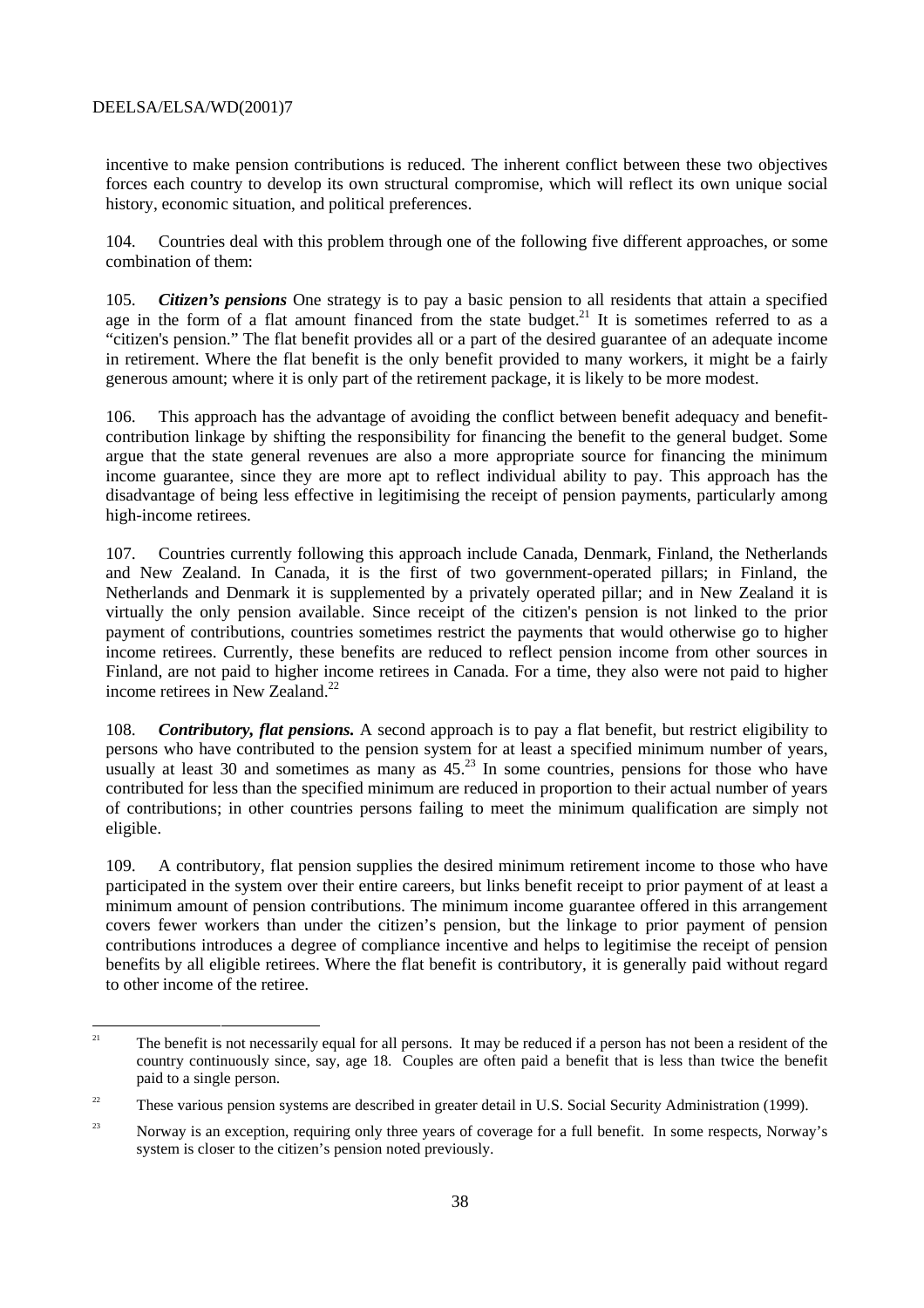110. Countries using this approach include Argentina and Uruguay, where it is supplemented by a government mandated system of individual funded accounts; Japan, Norway and the United Kingdom, where it is supplemented by a second, government operated program paying earnings-related benefits; and Ireland, where it is the only mandatory pension.

111. *Progressive Benefit Formulas* A third approach is to calculate a benefit that is based on average earnings over the worker's career using a formula that favours low earners over high earners. Under this approach, workers who earn at least the minimum salary each year are likely to receive a benefit that comes close to the desired social minimum level. Workers who earn more than the minimum salary will get somewhat higher benefits, but the additional benefit they receive will be substantially less than proportionate to their higher earnings. Under this approach, the contribution-benefit linkage is somewhat stronger than under the flat benefit approach, since higher earners get higher benefits, but the difference is a matter of degree.

112. Countries currently using this approach include Switzerland and the United States. The system in Switzerland is more re-distributive than the system in the United States, and is supplemented by a government mandated, privately managed pillar. The system in the United States is supplemented by a large system of privately managed, voluntary group pension plans. The reformed system in Sweden will also employ this principle at least through the lower half of the earnings distribution.

113. *Minimum Pensions.* A fourth approach is to establish a basic benefit formula that links benefits directly to previous earnings (or contributions) but to include an additional minimum pension guarantee for long service workers. The basic benefit formula provides the desired linkage between contributions and benefits and the minimum pension provision produces the desired guarantee of a minimum level of retirement income, particularly for those who have spent a career working.

114. There are at least three different ways that these minimum pensions are structured. The most obvious and most common way is simply to guarantee the minimum pension to those who have contributed for at least the specified number of years and would otherwise receive a lower benefit. Countries using this approach include France, Spain, Belgium, Poland, the Philippines and Chile. Structuring the minimum pension in this way provides the desired income guarantee, but it also has the effect of overriding any of the linkages between contributions and benefits that had been built into the regular benefit formula. Workers who can anticipate receiving the minimum pension have a powerful incentive to make just enough contributions to qualify for the pension and then make no more. The higher is the minimum benefit relative to the average benefit produced by the formula, the higher is the fraction of workers who will find themselves in this situation. For them, the system might just as well be a system paying a flat benefit.

115. A second way, used in the United States, is to scale the minimum pension to the number of years of contributions. The advantage of this way of calculating a minimum is that it maintains some incentive to continue contributing to the pension system even after the basic requirement for a minimum pension has been met. As with the first approach, however, this way of calculating the minimum also completely replaces the regular benefit formula, making that formula irrelevant for all persons qualifying for the minimum.

116. Germany employs a third strategy for generating a minimum pension. There, workers with long service at low earnings are given credit for having earned more than their actual earnings and their pensions are increased accordingly. A chief advantage of the German approach is that it integrates the minimum benefit into the regular formula. Persons who qualify for the minimum have the same incentive to continue contributing to the pension system as everyone else does.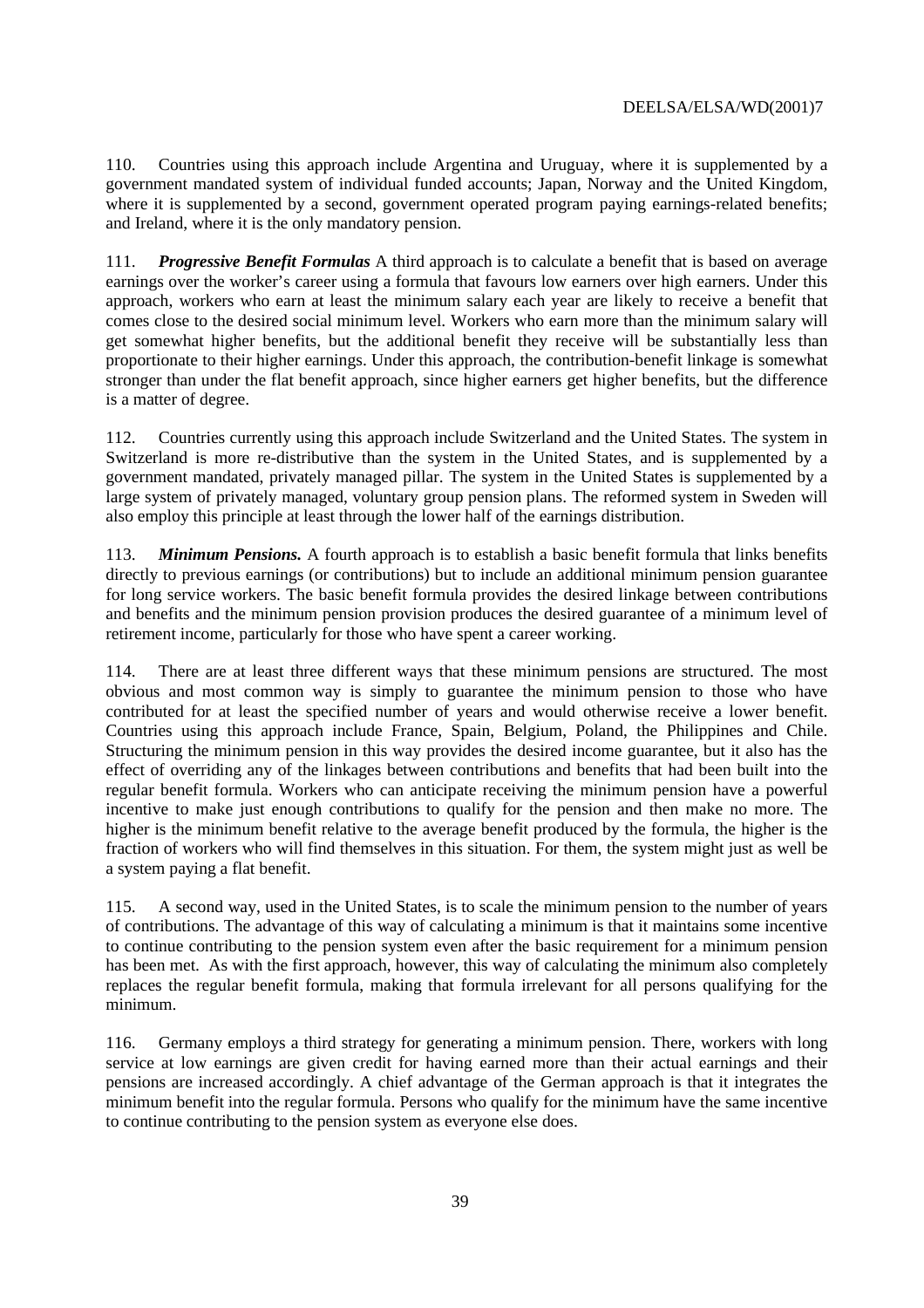117. *Income-tested Supplements* Many countries have income-tested supplements for those aged that do not otherwise qualify for an adequate benefit. Often these are in addition to the other pension benefits just noted. In Australia, however, the income- tested benefit is the only publicly operated retirement income program. Australia supplements the income-tested benefit with a legal mandate that employers contribute at least a specified amount to pension plans for their employees.

118. *Some Practical Considerations* Two practical considerations influence the choices that countries make in selecting among these approaches: (i) the relationship between the average benefit they can afford and the minimum income they want to guarantee and (ii) the consequences for certain workers of linking contributions and benefits too tightly.

| Country                                                                                                                                                                                                                                                                                                                                                                                                           | <b>Singles</b> | Couples |  |  |  |
|-------------------------------------------------------------------------------------------------------------------------------------------------------------------------------------------------------------------------------------------------------------------------------------------------------------------------------------------------------------------------------------------------------------------|----------------|---------|--|--|--|
| <b>Flat Benefits</b>                                                                                                                                                                                                                                                                                                                                                                                              |                |         |  |  |  |
| Argentina <sup>3</sup>                                                                                                                                                                                                                                                                                                                                                                                            | 28             | 28      |  |  |  |
| Canada                                                                                                                                                                                                                                                                                                                                                                                                            | 13             | 25      |  |  |  |
| Denmark                                                                                                                                                                                                                                                                                                                                                                                                           | 14             | 28      |  |  |  |
| Ireland                                                                                                                                                                                                                                                                                                                                                                                                           | 27             | 47      |  |  |  |
| Japan                                                                                                                                                                                                                                                                                                                                                                                                             | 23             | 29      |  |  |  |
| Netherlands <sup>1</sup>                                                                                                                                                                                                                                                                                                                                                                                          | 37             | 52      |  |  |  |
| New Zealand                                                                                                                                                                                                                                                                                                                                                                                                       | 32             | 50      |  |  |  |
| Norway                                                                                                                                                                                                                                                                                                                                                                                                            | 17             | 26      |  |  |  |
| <b>United Kingdom</b>                                                                                                                                                                                                                                                                                                                                                                                             | 18             | 29      |  |  |  |
| <b>Minimum Benefits</b>                                                                                                                                                                                                                                                                                                                                                                                           |                |         |  |  |  |
| Belgium                                                                                                                                                                                                                                                                                                                                                                                                           | 40             | 50      |  |  |  |
| Chile $3,4$                                                                                                                                                                                                                                                                                                                                                                                                       | 25             | 25      |  |  |  |
| France <sup>1,2</sup>                                                                                                                                                                                                                                                                                                                                                                                             | 42             | 42      |  |  |  |
| Kazakhstan <sup>3,5</sup>                                                                                                                                                                                                                                                                                                                                                                                         | 25             | 25      |  |  |  |
| Poland $3,6$                                                                                                                                                                                                                                                                                                                                                                                                      | 33             | 33      |  |  |  |
| Spain                                                                                                                                                                                                                                                                                                                                                                                                             | 27             | 32      |  |  |  |
| <b>United States</b>                                                                                                                                                                                                                                                                                                                                                                                              | 24             | 36      |  |  |  |
| Notes: These calculations focus on the relationship between gross benefits and gross<br>earnings and do not reflect the impact of differences in payroll and income tax<br>arrangements on net earnings replacement rates. <sup>1</sup> 1994 wage. <sup>2</sup> An additional benefit is<br>available for spouses, subject to an income test. <sup>3</sup> As a percent of average wage under<br>social security. |                |         |  |  |  |
| Sources: Except as noted, U.S. Social Security Administration, 1997 and 1999. <sup>4</sup> Queisser,                                                                                                                                                                                                                                                                                                              |                |         |  |  |  |

## Table 10. **1997 Minimum or Basic Benefits as a percent of 1997 Average Manufacturing Wage \***

119. The relationship between the affordable average benefit and the desired minimum benefit can help to determine the most appropriate structure for the first pillar. Estimates of the relationship between the minimum income guarantee and the average wage in a number of countries are presented in Table10. As can be seen, countries that provide flat benefits and countries that provide for an explicit minimum

1998.<sup>5</sup> Asian Development Bank, 1998.<sup>6</sup> Chlon, Góra and Rutkowski, 1999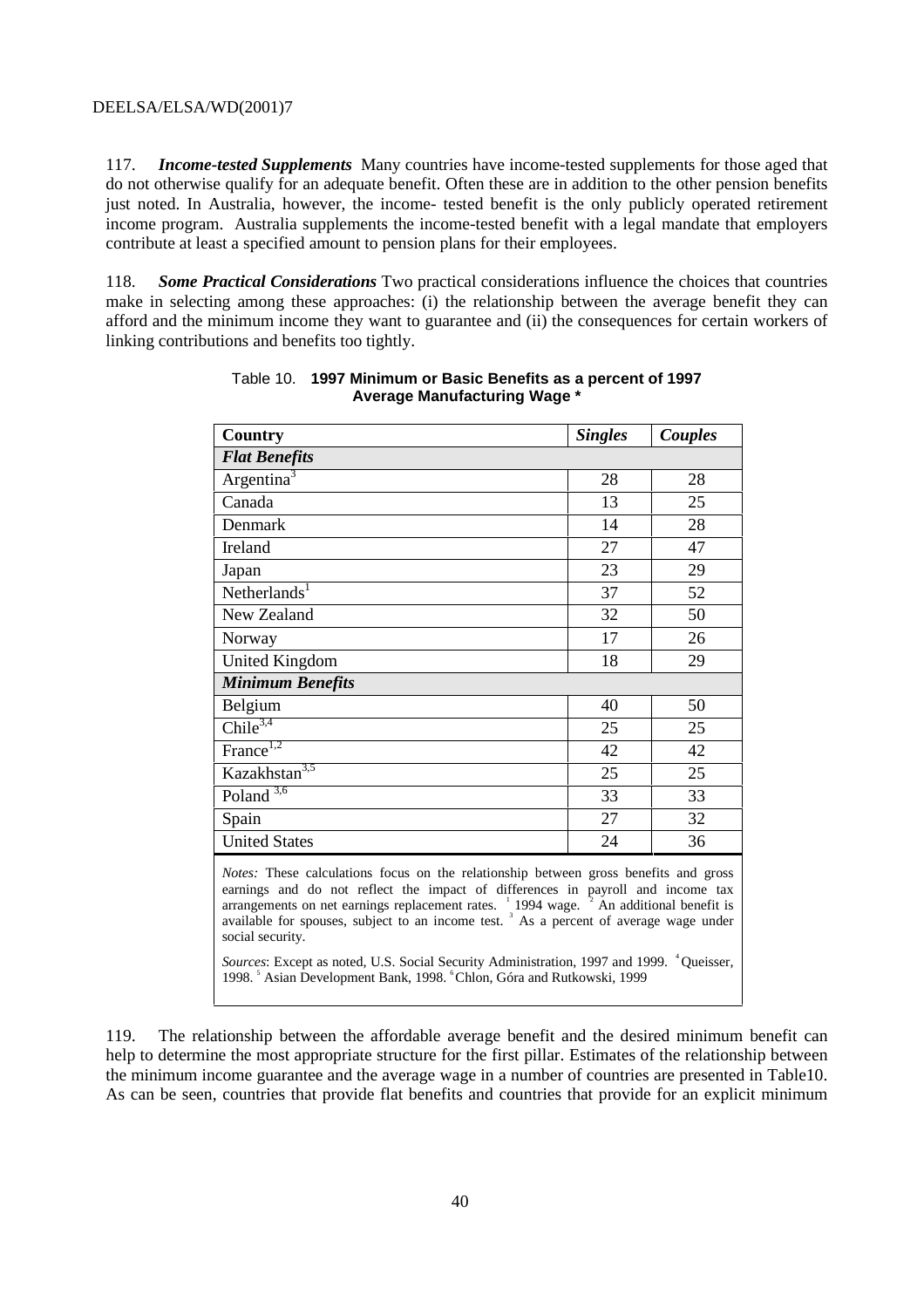pension tend to guarantee a benefit of at least 25% of average earnings, at least to couples.<sup>24</sup> Recognising this practical political reality, a country that believes it can only afford a first pillar that pays, on average, 25% of the average wage should seriously consider designing its first pillar benefit as a flat or nearly flat benefit. This simply recognises that the average first pillar pension is very close to the desired minimum pension, any attempt to scale pension benefits closely to prior earnings levels will be overridden by the operation of the minimum pension guarantee.

120. One element of the vision articulated by Slovak pension designers is a reformed system under which benefits replace some 50% of lifetime earnings, with at least half of that (if not more) coming from a second pillar program. If there is to be a minimum pension that approximates the levels seen internationally, this minimum would override most of the differentiation that might otherwise be present in the first pillar of the Slovak pension system.

121. Pension coverage for small farmers and informal sector workers will be influenced by decisions about the role of prior contribution payments in determining eligibility for future pensions. As noted previously, a close linkage between contributions and benefits has the advantage of encouraging compliance with pension contribution requirements. While this is an attractive principle when viewed from the narrow perspective of pension policy, it can have undesirable consequences from the perspective of social policy if it denies adequate protection to large segments of the population.

Experience suggests that even the closest linkages between contribution and benefits will not be enough to encourage workers to participate in the program in the absence of an enforceable mandate.<sup>25</sup> No country has succeeded in enforcing mandatory pension contribution rules on the informal sector and many countries have only limited success in gaining compliance among small farmers.<sup>26</sup> One consequence of a system that closely links benefit eligibility to prior payment of contributions, therefore, is that persons in these sectors are likely not to be eligible for pensions under the program.

123. The importance of this phenomenon to any given country will depend on its economic structure and social traditions. Countries in which these sectors are small or where they have not been covered previously by the state pension program may decide that it is acceptable for persons in these economic sectors to rely primarily on informal mechanisms and social assistance for retirement income support. This is the approach followed in the pension reforms in Latin America, in large part because small farmers and urban informal workers had not been covered by the previous Latin American pension systems. The approach may be less acceptable in transition economies, however. Because of their tradition of covering all citizens in a universal state pension, it may be more difficult politically to adopt an approach that has the effect of excluding a large fraction of the population from coverage.<sup>27</sup> In this

 $24$  Particularly outside of the OECD countries, the guarantees often are not officially indexed to rise with price and/or real wage levels. Clearly, however, guarantee levels in both rich countries and poor countries tend to reflect the real earnings levels in the respective countries. It seems prudent, therefore, to assume that any guarantee will be adjusted over time to keep it in line with real earnings levels, even if the adjustments are intermittent and *ad-hoc*.

<sup>&</sup>lt;sup>25</sup> For example, in Chile, the self-employed are allowed to participate in the pension program on a voluntary basis. Despite one of the closest possible linkages between contributions and benefits, only about 5% of the registered self-employed actually contribute in any given year (Arenas de Mesa, 1999).

<sup>&</sup>lt;sup>26</sup> The difficulty in gaining compliance among small farmers is directly proportional to the fraction of their production that is either consumed on the farm or marketed though informal channels. The higher the fraction that is sold through formal, commercial channels, the easier it is to assure compliance.

<sup>&</sup>lt;sup>27</sup> The Polish situation is somewhat unique since Poland has an entirely separate pension system that covers farmers. The policy of pension reform did not have to deal with these issues because the farmers' system was not a part of the reform.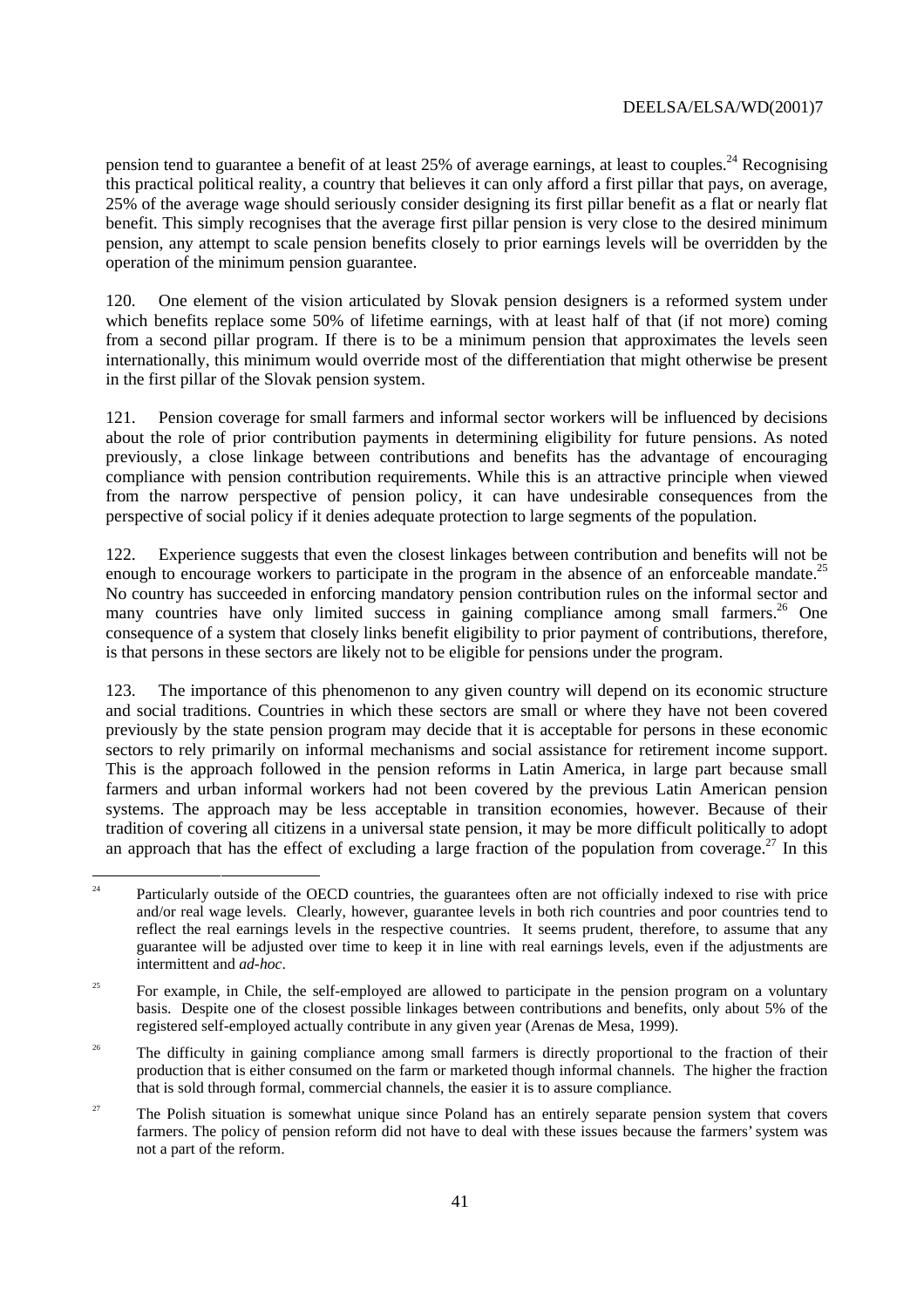situation, the citizens pension approach has the advantage of keeping small farmers and the urban informal sector within the basic pension system.

# **4.3 Providing Earnings (or contribution) Related Benefits**

124. Countries adopt a variety of strategies for combining earnings-related benefits with minimum income guarantees. In a few countries (e.g., Ireland and New Zealand), the government provides a flat pension benefit and leaves responsibility for any earnings-related benefits to supplementary, voluntary programs. Most other countries have some form of mandatory, earnings-related benefit, as part of their retirement systems. However, the structure and management of their earnings-related systems varies tremendously.

125. *Approaches to Managing the System.* One source of variation involves the institution charged with operating the earnings-related pension system on a day-to-day basis. Several countries mandate that employers operate pension programs for their employees. Many of these mandates can be traced to national collective bargaining processes under which labour and management agreed to set up industrywide pension funds. Often a legal mandate is later added to assure universal coverage. Employer mandates are now found in Australia, Denmark, Finland, France the Netherlands and Switzerland, of which Denmark and the Netherlands continue primarily to reflect labour-management negotiations. Elsewhere, the government sponsors one or more earnings-related programs more directly; in France there is both a government program and an employer mandate.

126. *Approaches to Calculating Benefits.* A second source of variation involves the mechanisms used to link retirement benefits to prior contributions. In developed countries, most plans fall into one of three categories: (i) career average, defined benefit (DB) plans, (ii) notional defined contribution (NDC) plans, and (iii) funded defined contribution (DC) plans.

127. The first two approaches have many similarities. Career average, defined benefit plans calculate each worker's benefit through a formula that considers both the worker's lifetime average earnings and the national average earnings level prevailing at the time the worker retires. This can be done through either a system that tracks pension points (the German model) or though a system that indexes past earnings to reflect changes in prevailing wage levels in the years since they were earned. Notional defined contribution plans record workers' pension contributions rather than their annual earnings, but adjust each prior year's contribution total to reflect wage and/or economic growth occurring since the contribution was paid.<sup>28</sup> In the perfect world, as a first approximation, the result of this calculation is essentially the same as that of a career average, defined benefit calculation.<sup>29</sup> However, in the real world differences between the two can easily occur due to differences in the political dynamics that created by the two different approaches. One difference is that in the NDC system the life expectancy factor is used upon retirement, not upon entering the labour market, as it usually happens in DB systems. The NDC formula automatically adjusts to the demographic changes, while in the case of DB system, it requires introduction of special formula multipliers (as for example in Germany). The latter may cause

<sup>&</sup>lt;sup>28</sup> Italy employs a measure of average GDP growth in its NDC system; the other countries use some measure of aggregate or average earnings.

<sup>&</sup>lt;sup>29</sup> Where a defined benefit system bases benefits on all prior years of earnings, contribution rates are constant over a worker's career, and life expectancy at retirement is constant, a notional defined contribution system and a career average defined benefit system are essentially equivalent. The calculations produce different results when contribution rates have varied over the worker's career, life expectancies in retirement are changing or one or the other system excludes certain years' experience from the calculation.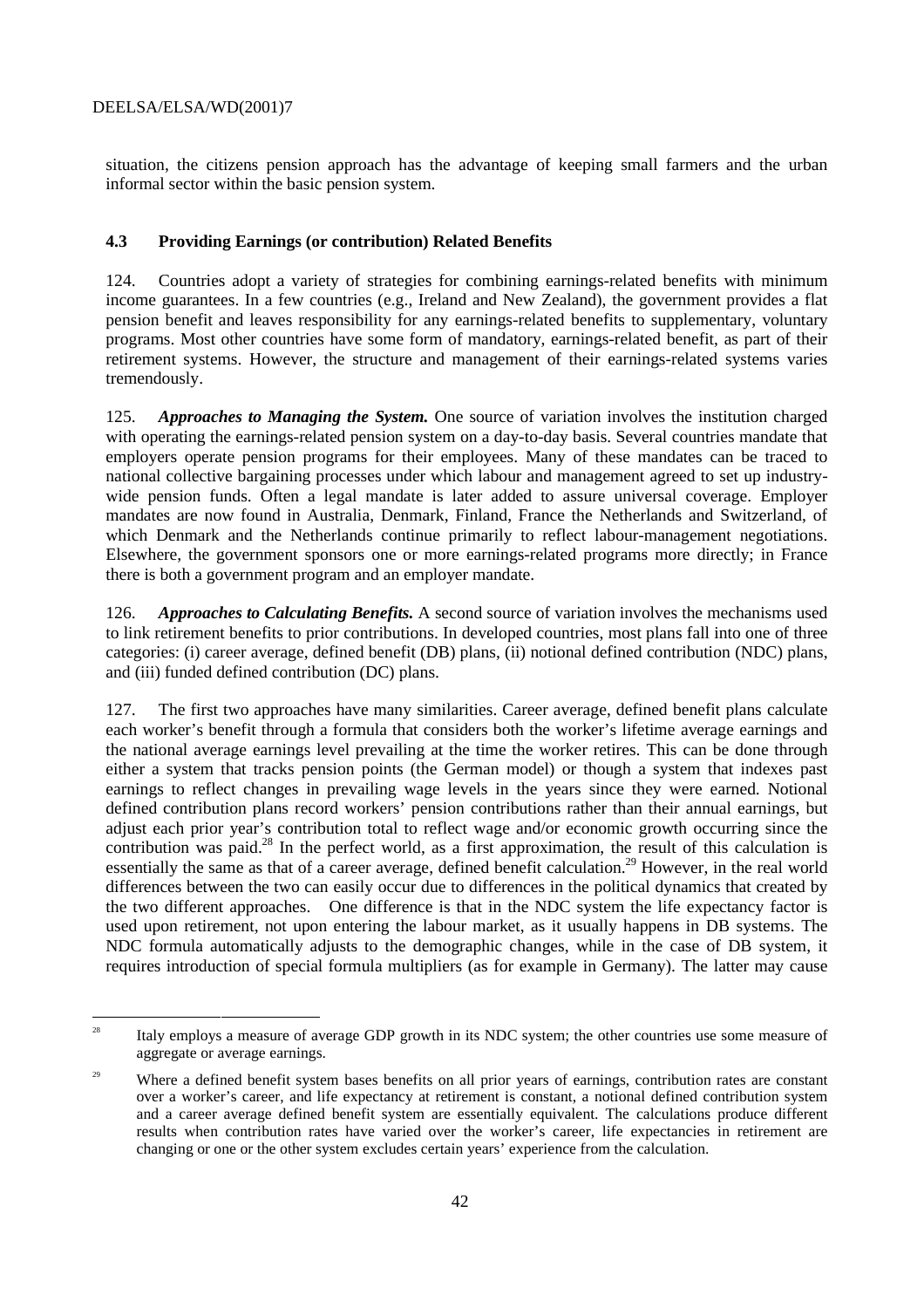difficulties to understand for system participants. So, in theory DB plans and NDC would produce similar outcomes, but in reality it is not necessary the case.

128. The third approach involves investing worker contributions in financial markets and paying pensions based on the size of the account balances at the time the worker retires. If long run rate of return on financial instruments was close to real wage growth then not only DB and NDC would produce the same outcome but that would also be the case in DC schemes.

129. A fundamental difference between the first two approaches, DB and NDC, and the third approach, DC, is the pattern of growth over time in size of pension entitlements. Under either the DB or NDC approaches, future entitlements grow at the rate that average earnings in the economy are growing. Under the advance funded DC approach, they grow in line with capital market returns. The advantage of growth at the rate that average earnings are growing is that it causes pension payments to track trends in living standards among the general population. The advantage of benefit growth tied to capital market returns – even taking into account higher costs – is that under the right circumstances it can represent a faster rate of growth. The disadvantage is that it provides a benefit that is less predictable relative to prevailing living standards at the time of retirement.<sup>30</sup>

130. *Financing Approaches.* A third source of variation concerns the method of financing these benefits. Defined contribution plans are always financed through the accumulation of financial instruments. Notional defined contribution plans are almost always financed primarily on a pay-as-yougo basis. However, the difference between DC and NDC is substantially reduced or even disappear if the only financial instruments kept in a DC pension fund portfolio are government bonds. In that case this is government debt registered in individual DC and NDC accounts, not capital accumulation. The difference between DC and NDC is fundamental if funding means investment in stocks, corporate bonds or other than government bonds instruments.<sup>31</sup> Defined benefit plans may be financed on either a pay-asyou-go or a capital accumulation basis. When the net rate of return in the capital markets exceeds the rate of growth of aggregate wage payments in the economy, financing through capital accumulation can produce higher pensions with the same contribution rate (or the same pension with lower contribution rates). When wage growth exceeds capital market returns, pay-as-you-go pensions produce a higher return. If it is unclear which will produce the higher return, a system that mixes funded and pay-as-yougo elements diversifies the risk of slow growth or low capital returns.

131. *International Variations.* Variations along one of these dimensions are independent of variations along another. In principle, therefore, pension systems can exhibit eight different combinations of government sponsorship versus private sponsorship, advance funding versus pay-as-you-go and defined benefit versus defined contribution approaches. In practice, examples of seven of these eight combinations can be found currently somewhere in the world. For example:

- − Government managed, pay-as-you-go, defined benefit plans are found throughout Europe.
- − Government managed, pay-as-you-go, defined contribution plans are found in the new NDC systems now being introduced in Sweden, Italy, Poland and Latvia.

<sup>&</sup>lt;sup>30</sup> Issues related to the relative advantages of advance funded and pay-as-you-go financing and of defined benefit and defined contribution benefits are discussed in greater depth in Thompson, 1998.

<sup>&</sup>lt;sup>31</sup> Both NDC and DC based on government bonds can be used as a way of transition to capital accumulation in the future. In the case of DC it is however much more straightforward and easier.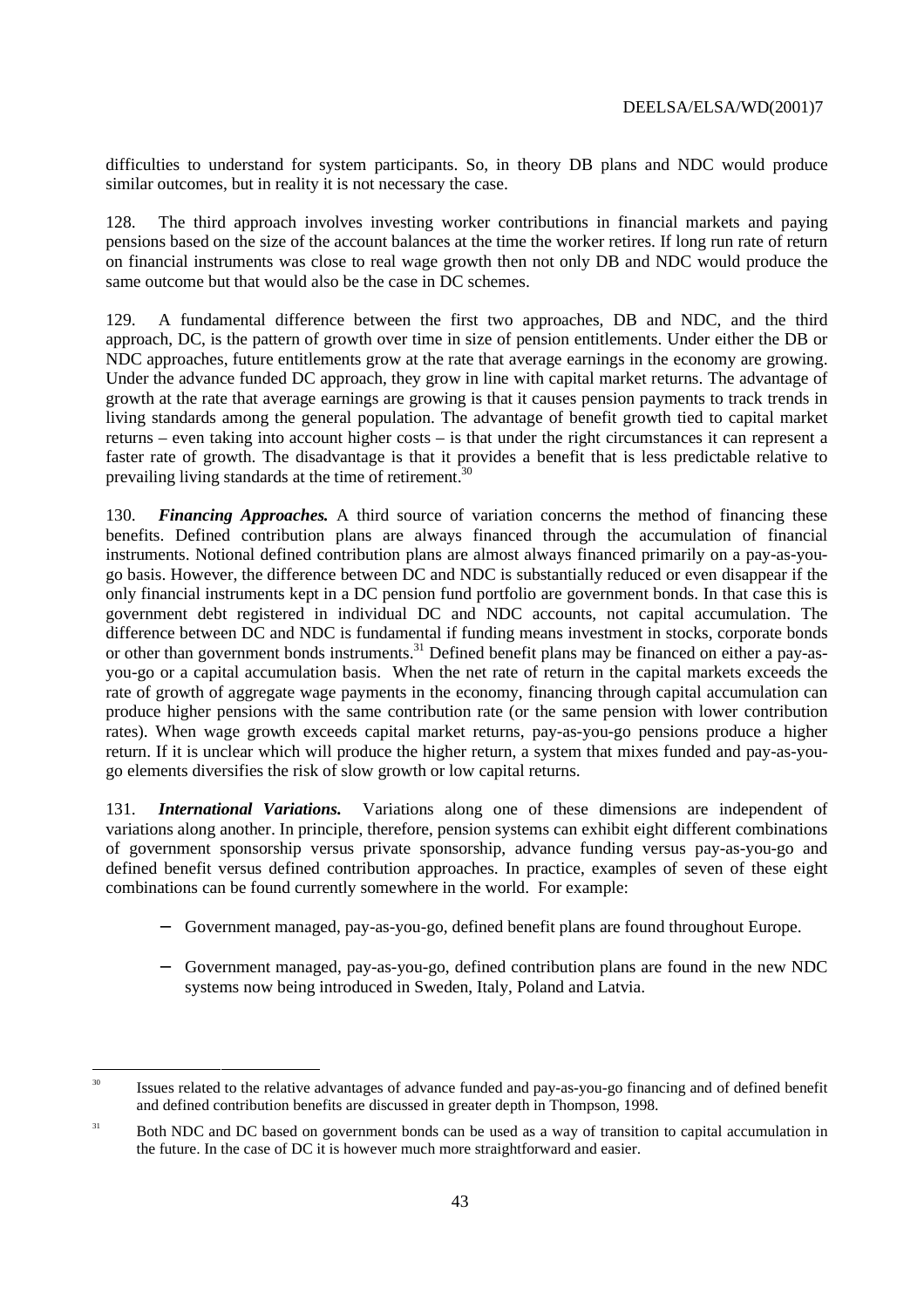- − Government managed, advance funded, defined benefit plans are found in Norway, Korea, the Philippines, Canada and the United States, although none is "fully funded" in the sense that current assets cover all future liabilities.
- Government managed, advance funded, defined contribution plans are found throughout Asia and Africa in the form of Provident Funds, the largest of which are in Malaysia and Singapore.
- − Privately managed, pay-as-you-go, defined benefit plans are found in France.
- − Privately managed, advance funded, defined benefit plans are found operating under the employer mandate in the Netherlands and as voluntary, group plans in such places as the United States, Canada, the United Kingdom and Australia.

Privately managed, advance funded, defined contribution plans are found in Switzerland, Denmark and Australia. The pension reforms in Poland, Hungary, Sweden and many Latin American countries have created systems of defined contribution, funded accounts that are sponsored by the government but are managed in whole or in large part by the private sector.

132. This typology becomes more complicated if we additionally take into account the difference between lending money to the government (buying government bonds), which will imply a need to collect taxes from future generations in order to pay the debt, and investing contributions in other financial instruments.32

133. The variation in strategies for providing both minimum income guarantees and earnings-related benefits are illustrated in Table 11.

 $32$  See Góra (2000).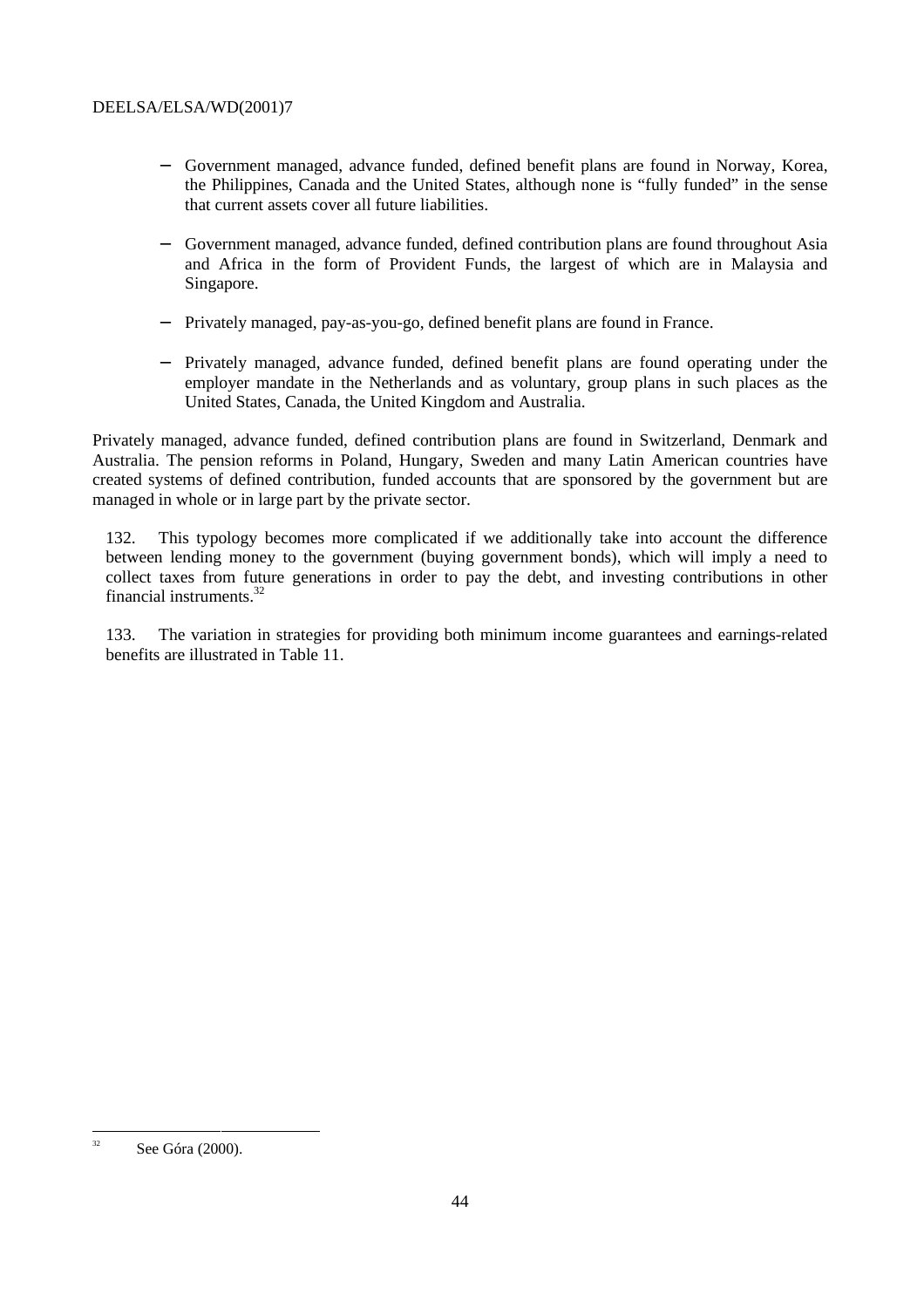|                       | <b>Minimum Income Guarantee</b> |              |             | <b>Contribution or Earnings-Related Benefit</b> |             |                         |              |            |             |
|-----------------------|---------------------------------|--------------|-------------|-------------------------------------------------|-------------|-------------------------|--------------|------------|-------------|
|                       | Flat Benefit                    |              |             |                                                 |             | Government Run          | Employer Run |            | Extensive   |
| Country               | $Non-$                          | Contributory | Progressive | Minimum                                         | DB or       | Funded                  | Government   | Labour     | Voluntary   |
|                       | Contributory                    |              | Formula     | Pension                                         | NDC         | DC                      | Mandate      | Agreements | Group Plans |
| Argentina             |                                 | Y            |             |                                                 |             | $\mathbf{Y}^{\text{1}}$ |              |            |             |
| Australia             |                                 |              |             |                                                 |             |                         | Y            |            |             |
| Austria               |                                 |              |             |                                                 | Y           |                         |              |            |             |
| Belgium               |                                 |              |             | Y                                               | $\mathbf Y$ |                         |              |            |             |
| Canada                | Y                               |              |             |                                                 | Y           |                         |              |            | Y           |
| Chile                 |                                 |              |             | Y                                               |             | $\mathbf{Y}^1$          |              |            |             |
| Denmark               | Y                               |              |             |                                                 |             | Y                       |              | Y          |             |
| Finland               | Y                               |              |             |                                                 |             |                         | $\mathbf Y$  |            |             |
| France                |                                 |              |             | Y                                               | Y           |                         | Y            |            |             |
| Germany               |                                 |              |             | Y                                               | Y           |                         |              |            |             |
| Ireland               |                                 | Y            |             |                                                 |             |                         |              |            | Y           |
| Japan                 |                                 | Y            |             |                                                 | ${\bf Y}^2$ |                         |              |            |             |
| Netherlands           | Y                               |              |             |                                                 |             |                         |              | Y          |             |
| New Zealand           | Y                               |              |             |                                                 |             |                         |              |            |             |
| Norway                |                                 | Y            |             |                                                 | Y           |                         |              |            |             |
| Poland <sup>3</sup>   |                                 |              |             | Y                                               | Y           | $Y^1$                   |              |            |             |
| Spain                 |                                 |              |             | Y                                               | Y           |                         |              |            |             |
| Switzerland           |                                 |              | Y           |                                                 |             |                         | Y            |            |             |
| <b>United Kingdom</b> |                                 | $\mathbf Y$  |             |                                                 | ${\bf Y}^2$ |                         |              |            | $\mathbf Y$ |
| <b>United States</b>  |                                 |              | Y           | Y                                               |             |                         |              |            | Y           |

# Table 11. **Country Approaches to Guaranteeing a Minimum Income and to Relating Pensions to Previous Contributions**

<sup>1</sup> In Argentina, Chile, and Poland, fund management responsibilities are delegated to private sector firms; in Chile, the private firms are also responsible for collecting contributions. 2 In Japan and the United Kingdom, employers may opt out of the state earnings-related plan if they maintain a pension plan that is at least as good as the state plan; in the U.K., individuals may opt out of either the state plan or their employer's plan. A supplement paid out of the state budget on the top of the sum of first and second pillar pension.

Source: U.S. Social Security Administration, 1999.<sup>3</sup>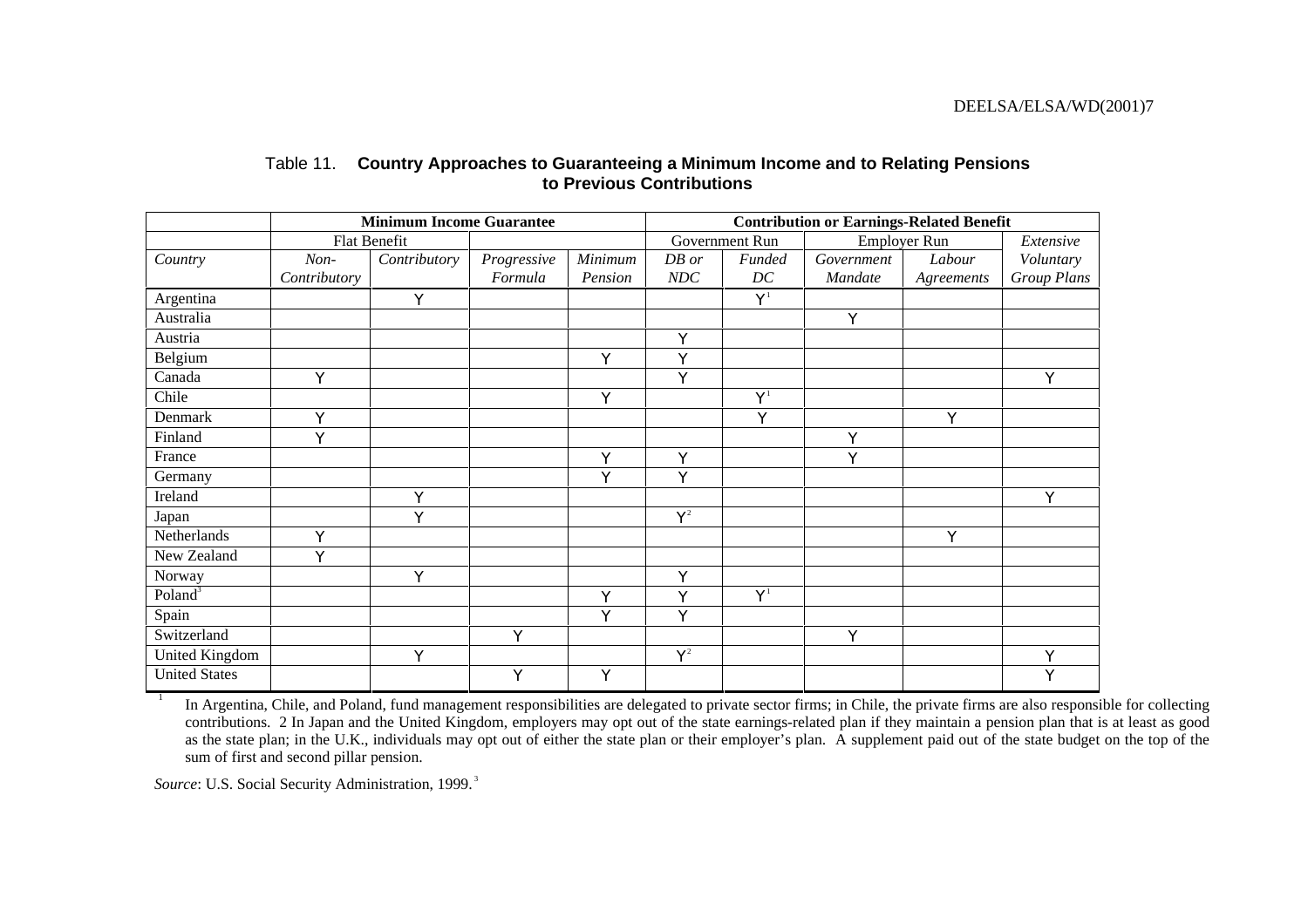# **4.4 Selecting an Appropriate Strategy for Earnings-Related Benefits**

134. As is obvious from the wide variation in models used throughout the world, there is no single best way to organise a pension system. The approach selected in any pension reform will reflect the history and traditions of the country, its economic environment, and its political preferences. A few observations about the situation in the Slovak Republic might help narrow the range of choices, however.

135. *Relative Size of the System* The most appropriate structure for a mandatory pension system depends in part on the relative size of the retirement benefit it is designed to produce. Although they all have emerged from a situation in which the state essentially assumed total responsibility for the provision of retirement income, the transition countries differ in the relative commitment they are making in their reformed systems. For example, reforms in both Poland and Hungary produced two mandated pillars which, when taken together, will offer a fairly high level of earnings replacement. In contrast, the reforms adopted in the Baltic States have generally produced one-pillar systems that have a more modest earnings-replacement objective. (The Baltic States are now debating whether to incorporate a mandatory funded pillar to their reformed systems, either in addition to or as a replacement for a part of the pay-asyou-go pillar, however.)

136. One key decision for the Slovak Republic is how high a benefit it wishes to mandate as part of its pension system. Under the Polish reform, men retiring in the future are projected to get benefits from two mandatory pillars equal to some 60% of their final salary. In contrast, average benefits in Estonia, for example, are only some 33% of average earnings. If the Slovak Republic wants a pension system that produces mandatory benefits in the 60% range, it should seriously consider mandating both funded and pay-as-you-go pillars to assure some diversity in pension structure and finance. On the other hand, if it is content with a mandatory program that produces benefits in the range of 30 to 35% of previous earnings, a two-pillar approach is much more problematical. Once a reasonable minimum level of retirement income has been assured through the first pillar, there will be very little room left for a second mandatory pillar.

137. *Advance Funding.* A second key decision for the Slovak Republic is whether to shift all or a portion of the responsibility for financing earnings-related benefits to an approach that relies on advance funding. Advance funding of pensions has one clear advantage. As noted previously, a system that mixes pay-as-you-go and advance funding elements diversifies the risk that one source will prove unreliable at some future time.

138. Advance funding can have several other advantages if carefully managed. One is that the process of creating the institutions needed for advance funding of pensions can also help to create advanced financial markets that can have an independent and positive effect on the economy.<sup>33</sup> At least in theory, it could lead to an increase in a country's domestic savings and investment, leading to somewhat faster future growth. At the same time, it must be said that the empirical evidence linking pension finance with national savings rates (as well as that linking savings and investment rates) is ambiguous and somewhat controversial. Much of the institutional development associated with improving financial markets may occur anyway as a result of the Republic's preparations for entry into the E.U.

139. Another advantage of advance funding is that under the right conditions it can allow a given level of pension benefits to be financed with a lower contribution rate. The conditions necessary for this result include: (i) a long-run rate of return in capital markets that is higher than the long-run rate of growth of national earnings, (ii) a strategy for assuring that pension assets are invested in a manner that earns the

<sup>&</sup>lt;sup>33</sup> For example, Holzmann, 1996.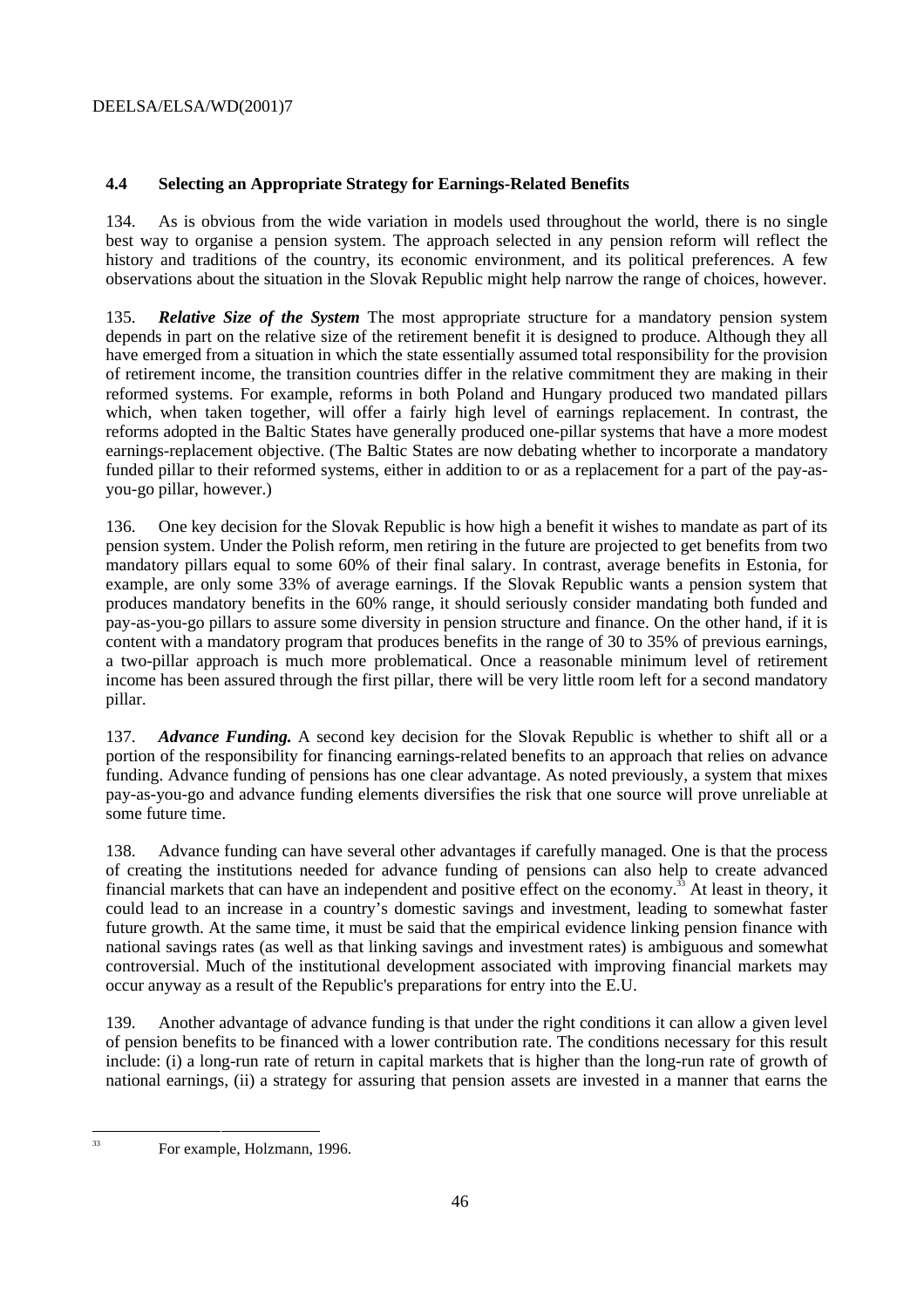market rate of return, and (iii) a strategy for administering the pension plan that keeps administrative costs to the minimum.

140. Finally, under certain circumstances, advance funding can provide a degree of insulation of pension finances from some of the demographic changes that can cause costs to increase in pay-as-yougo systems. To the extent that a country's population is ageing as a result of past declines in fertility, an increase in overseas investments can provide an alternative source of revenue for financing future pensions. Advance funding is no more effective that pay-as-you-go financing in dealing with population ageing resulting form mortality improvements, however. Longer retirement lifespan increases the cost of pensions no matter how they are financed.

141. Advance funding has at least three drawbacks, however. First, under most circumstances, the fiscal challenge of shifting to advance funded pensions is greater than the fiscal challenge of balancing a pay-as-you-go pension system (which is described in section 5). Advance funding is not an effective strategy for dealing with a short run fiscal imbalance in a country's pension program.<sup>34</sup> Second, the higher initial costs that must be borne to shift to advance funding from what had previously been purely a pay-as-you-go system mean that some fraction of the working-age population will necessarily be worse off as a result of the shift. Some sacrifice from some segment of the population is a necessary ingredient of a change in pension finance strategy. Third, advance funding creates the need for careful oversight of the pension investment management process, adding additional responsibilities to a system that is intended primarily as a basic source of income support.

142. *The Role of the Social Partners* A number of developed countries have advance-funded components of their pension systems that have grown out of the collective bargaining process and are jointly managed by labour and management representatives. In contrast, the reforms that have been instituted in Latin America, Hungary and Poland have grown out of a process of fiscal policy and financial market reform. These reforms have produced advance-funded components that are managed by newly created financial institutions. The labour-management model lodges comparatively more responsibility for supervising day to day operations of the system with the social partners whereas the financial market model lodges comparatively more responsibility for supervising day-to-day operations with financial market regulators.

143. Officials in the Slovak Republic may wish to consider which of these two approaches appears best suited for their society. Most transition economies emerged with weak labour market institutions and no financial market institutions. If creating the financial market institutions is easier than creating and/or strengthening labour market institutions, the Latin American approach may be the best model for creating a funded pillar. If not, other options are also available.

144. *Deciding between the Defined Benefit and Notional Defined Contribution Approaches.* To the extent that the Slovak Republic decides to use a pay-as-you-go approach for all or a portion of any earnings-related pillar, it must decide whether to adopt one of the more traditional defined benefit approaches or a version of the newer notional defined contribution approaches to benefit calculation. In either case, systems of individual record keeping should be established so that eventually the benefit calculation can be based on the full career of each worker's earnings or contributions.

145. In selecting between these two approaches to calculating benefits, the two most important differences that ought to be evaluated are the vocabulary used in each to describe the computation process and in the impact of changing retiree life expectancy on the initial pension calculation. The NDC approach mimics funding and borrows from the vocabulary of financial markets to describe the benefit calculation. This may be more effective than the traditional DB vocabulary in conveying the message

<sup>&</sup>lt;sup>34</sup> This point is explained in greater detail in Chand and Jaeger, 1996.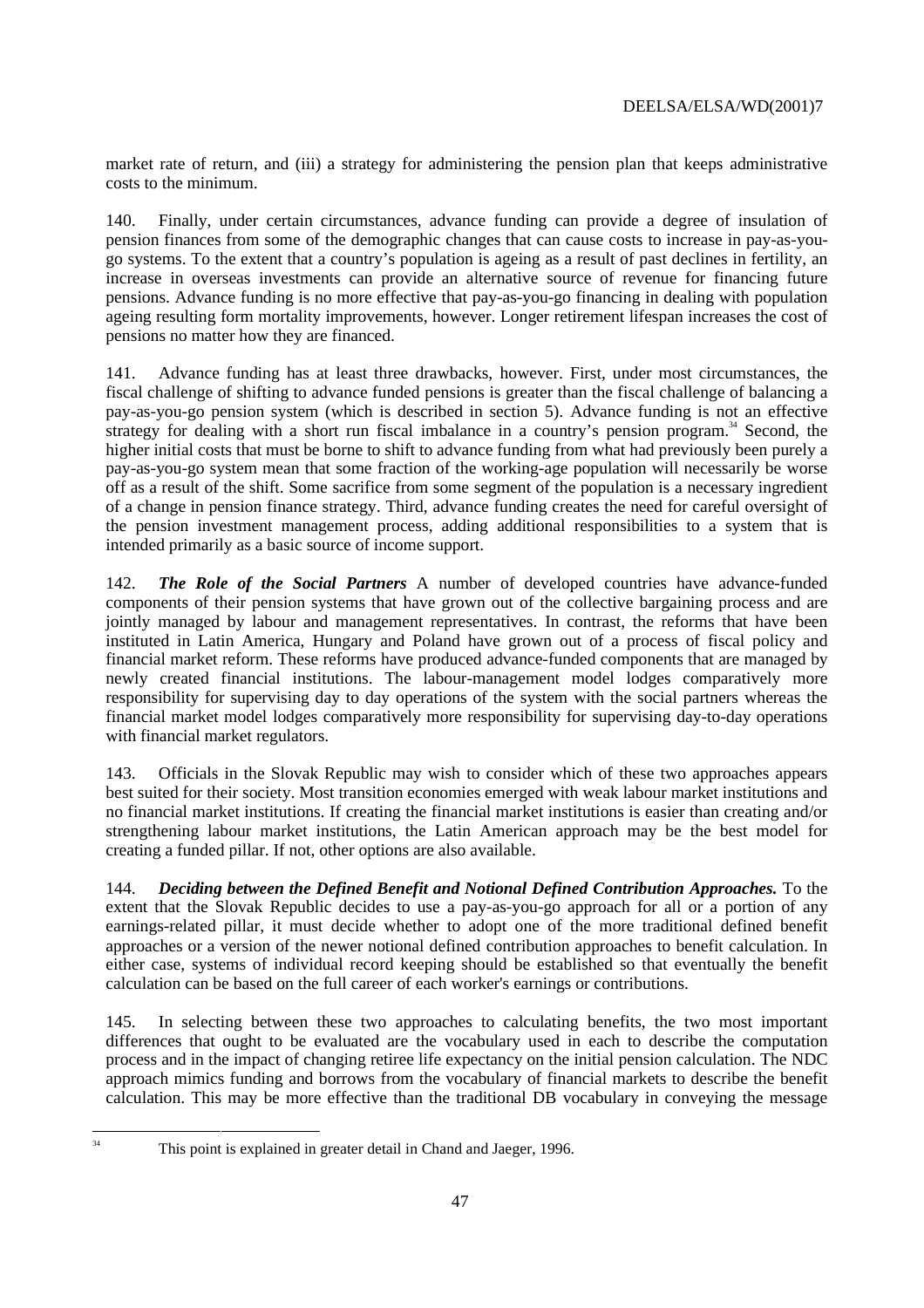that the new system will have a closer linkage between contributions and benefits than did the old. In addition, to the extent they are predicted accurately in advance, increases in retiree life expectancy lead automatically to reductions in initial pensions under the NDC approach, whereas they do not necessarily have any impact on initial benefits under the traditional DB approach.

146. The NDC system has microeconomic features of funded schemes. Its rate of return is calculated in a different way but for ordinary people both DC and NDC work very much the same. So if for any reason, such as reducing transition costs or the decision to diversify risk between the capital and labour markets, a pay-as-you-go component will be still a substantial part of the system, NDC helps to create right incentives in the entire system irrespective way of financing of particular parts of that system.

147. The NDC system is based on individual accounts. It can be described in the following way. A person pays contributions; the value of contributions is accumulated; money brings interest (indexation); at the day of retirement that person receives his contributions back plus interest earned. That system is very transparent and easy to understand. There is no complicated formula and the level of benefits automatically adjusts to retirement decision moment and longevity. The following externalities are reached due to the clear and transparent incentive structure built-in into the system:

- reduction of the incentive to retire early<sup>35</sup>,
- reduction of the incentive to hide income,
- imposing actuarial neutrality of the earnings-related portion of the system.

148. The above externalities improve incentives for system participants to comply, and may lead into broadening the contribution base, thus improving system revenues. Additionally, the accrual rate for deferring the retirement decision is close to actuarially fair rate, which encourages postponing retirement decisions.

149. *Income redistribution and pension systems.* The NDC system – similarly to regular DC schemes – expresses pension rights in monetary terms. This is the amount of money paid that is registered and yields interest. This means that there is no room for inter-personal redistribution in DC pension systems. People simply receive back what they have already put into the system (plus interest and minus administrative expenses). Is this socially just? Is this socially efficient?

150. Redistribution is obviously needed in societies but providing it through the pension system has consequences that need to be carefully discussed. So the question is not whether to maintain redistribution in society but whether redistribution through the old-age pension system is the best way of organising and financing redistribution to older people. An alternative option is to have the redistributive element provided separately and financed directly from the state budget.<sup>36</sup>

- 151. Attempting to achieve redistribution within the pension system means:
	- Less transparency in the pension system, creating the incentive especially in the case of rich people – to hide income;
	- Difficulty in targeting transfers to specified groups, such as the poor;
	- The rich and the poor participate in redistribution in a similar way (linear contribution rate);

<sup>&</sup>lt;sup>35</sup> For example Disney and Whitehouse (1999)

<sup>36</sup> See Góra (2000).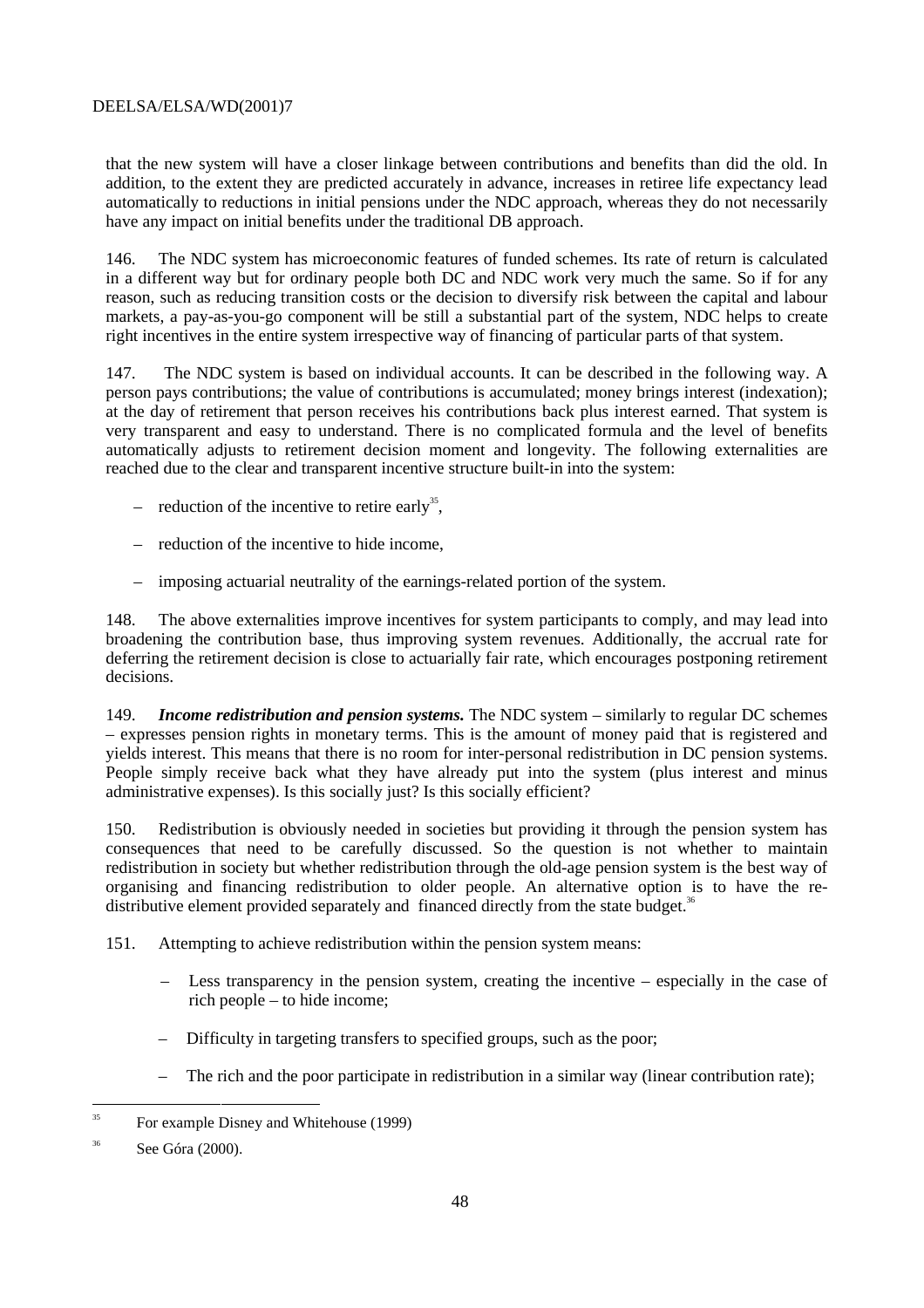- Only labour finances redistribution;
- Higher exposure to political risk (promises are given now, the bill to pay comes much later).
- 152. Redistribution financed through the state budget implies:
	- Improved transparency of the pension system (people get back their contributions plus interest);
	- The rich participate in financing redistribution more than the poor (taxes are usually progressive);
	- Not only labour but also all other taxes finance costs of redistribution.

153. The decision on how to design and finance redistribution in society is a difficult political decision. Although the arguments listed above do not determine any particular decision, they should be taken into account.

154. Poland followed the arguments noted above, and introduced a pension system without redistribution in both first and second mandatory pillars. For those people with long working careers who have not accumulated enough capital in both their individual accounts allowing them to buy annuities the sum of which at least equals the minimum pension, there is a budget subsidy paid on the top of their own pension from both pillars.

# **4.5 Organising Funded Account Systems**

155. Sorting through the various approaches to managing funded systems is a complicated task worthy of its own separate report. Put briefly, it involves weighing alternative strategies for collecting contributions, maintaining records, managing assets, and providing worker choice. Different approaches have different implications for the administrative costs, possible gross investment returns, and compliance and consumer protections available under the funded scheme.<sup>37</sup>

156. *Control over investments* A central issue is control over investment decisions. Options include: (i) compete centralisation of control, (ii) limited decentralisation to joint labour-management boards, (iii) constrained individual choice over investment decisions and (iv) relatively unconstrained individual choice.

157. Until 1980, financial assets held by a government-run pension plan were invariably managed centrally by the pension agency's senior management, which was usually accountable to the government. This is still the model used in most partially funded, defined benefit plans and in the individual accounts maintained by most provident funds. Unfortunately, experience suggests that centralised asset management can result in lower net returns on the investment portfolio owing to political interference in investment decisions and other kinds of mismanagement. 38

<sup>&</sup>lt;sup>37</sup> These models and their implications are discussed in greater detail in Thompson, 1999.

<sup>&</sup>lt;sup>38</sup> Iglesias and Palacios (1999) find a tendency for publicly managed pension plans to earn lower rates of return than do privately managed plans. They also find, however, that where the financial infrastructure is particularly weak, neither public nor private management produces reliable results.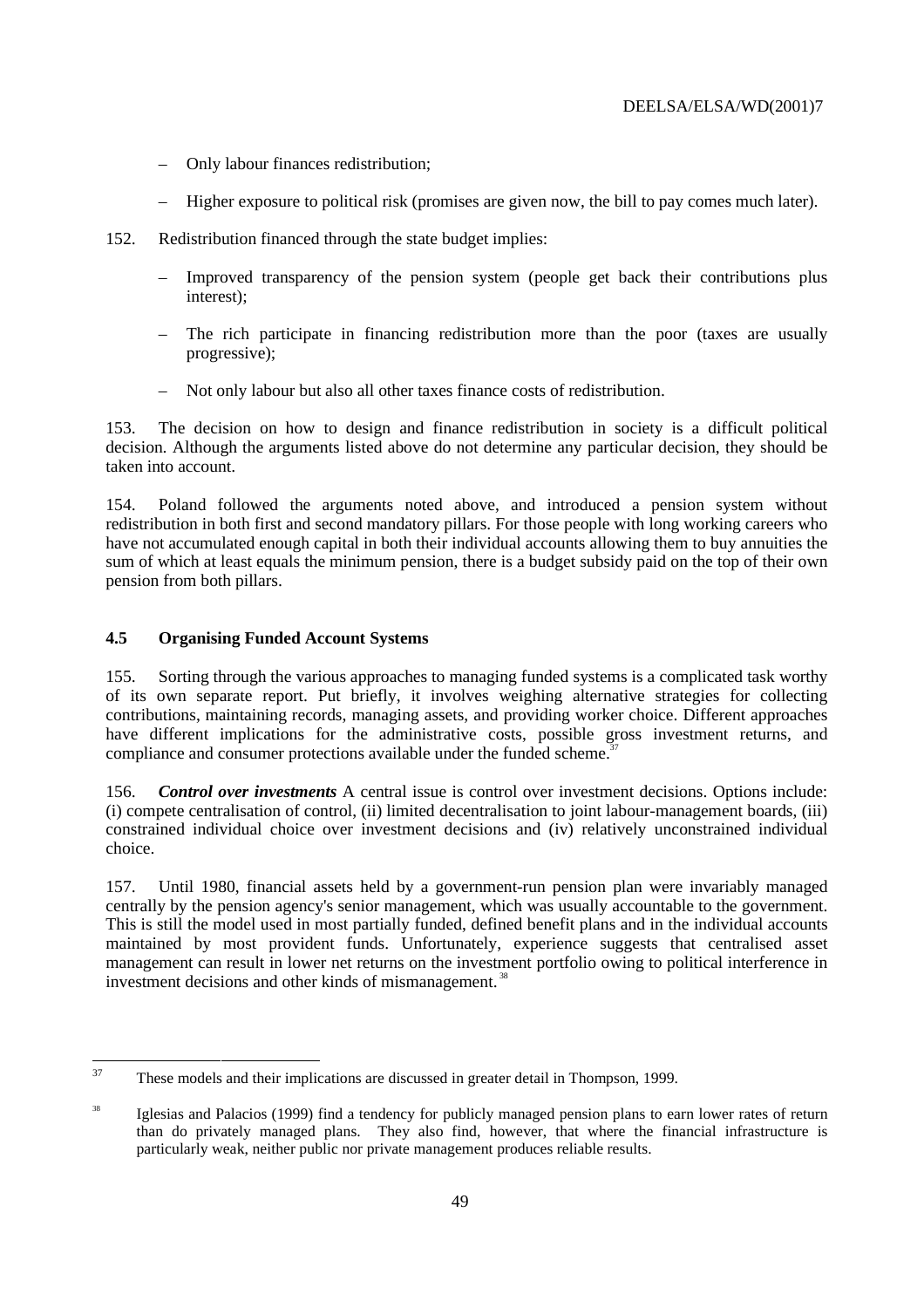158. Many of the advance-funded approaches that rest on employer mandates rely on joint labourmanagement boards to manage pension assets. This model is used, for example, in Switzerland and in many industries in Australia. The use of these boards allows decentralisation of control and certain insulation from the political process. It also allows much of the responsibility for day-to-day oversight of the pension process to be delegated to institutions that are representatives of the groups that have the greatest financial stake in the pension system. The approach is less likely to be successful, however, where labour and management institutions are weak.

159. The Latin American pension reforms adopted a different strategy, perhaps because the reformers there did not think that the social partners in those countries could play the same role as is seen in Western Europe. Instead, in Latin America advance funding was achieved by creating a new set of financial institutions that were independent of both the government and the social partners. The Latin American model assigns responsibilities for day-to-day oversight of the financial operations of the pensions system to a new set of financial market regulators. Because comparatively few regulators must keep a close eye on the operations of pension fund managers, this model allows only a relative handful of institutions to be in the fund management business. Moreover, since most of these pension managers hold essentially the same portfolio of assets as do their competitors, workers are actually not offered a meaningful choice among investment philosophies or vehicles. This model is essentially the model that has been chosen by Poland and Hungary, also.

160. The personal pension system in the United Kingdom illustrates a fourth approach. There, workers may select from a large variety of financial products offered by a variety of financial institutions as pension investment vehicles. The U.K. model introduces much more meaningful worker choice into the pension system.<sup>39</sup>

161. Decisions about control of investments must reflect a country's institutional environment and historical evolution and will be influenced by the degree of trust the population has in different institutions. Decentralised approaches are most attractive where governments have previously shown themselves not to be capable of honest and efficient asset management. More centralised approaches may be more attractive where the population has recently had bad experience with private investment funds.

162. *Collecting Second Pillar Contributions.* A second issue involves the responsibility for collecting pension contributions. Where most aspects of the system are centralised collection responsibility is also centralised. Where asset management responsibilities are decentralised, however, collections may or may not also be decentralised.

163. Sweden, the United Kingdom, Argentina and Poland each run pension systems under which one component is privately managed, individual accounts, yet in each country a government agency is responsible for collecting all contributions and keeping track of which fund manager is to receive the contributions of each worker. In contrast, collections are decentralised in Chile and Hungary. There, each employer is required to remit contributions directly to each of the pension funds selected by his employees. In the Swiss and Australian models, the government delegates most of the responsibility for managing pension accounts to employers and labour representatives. Accordingly, in these systems contributions flow directly from employers to the pension funds.

164. Deciding whether or not to centralise collections involves weighing considerations of administrative efficiency, employer burden, institutional trust, and likelihood of compliance. Where pension accounts are maintained by employer-sponsored or industry-wide funds, decentralised collection is likely to be more efficient than centralised collection, provided that adequate mechanisms exist for

<sup>&</sup>lt;sup>39</sup> Greater personal choice also suggests greater diversity in outcomes, however, with the increased possibility of poorer outcomes (and greater reliance on any minimum pension guarantee) for some contributors.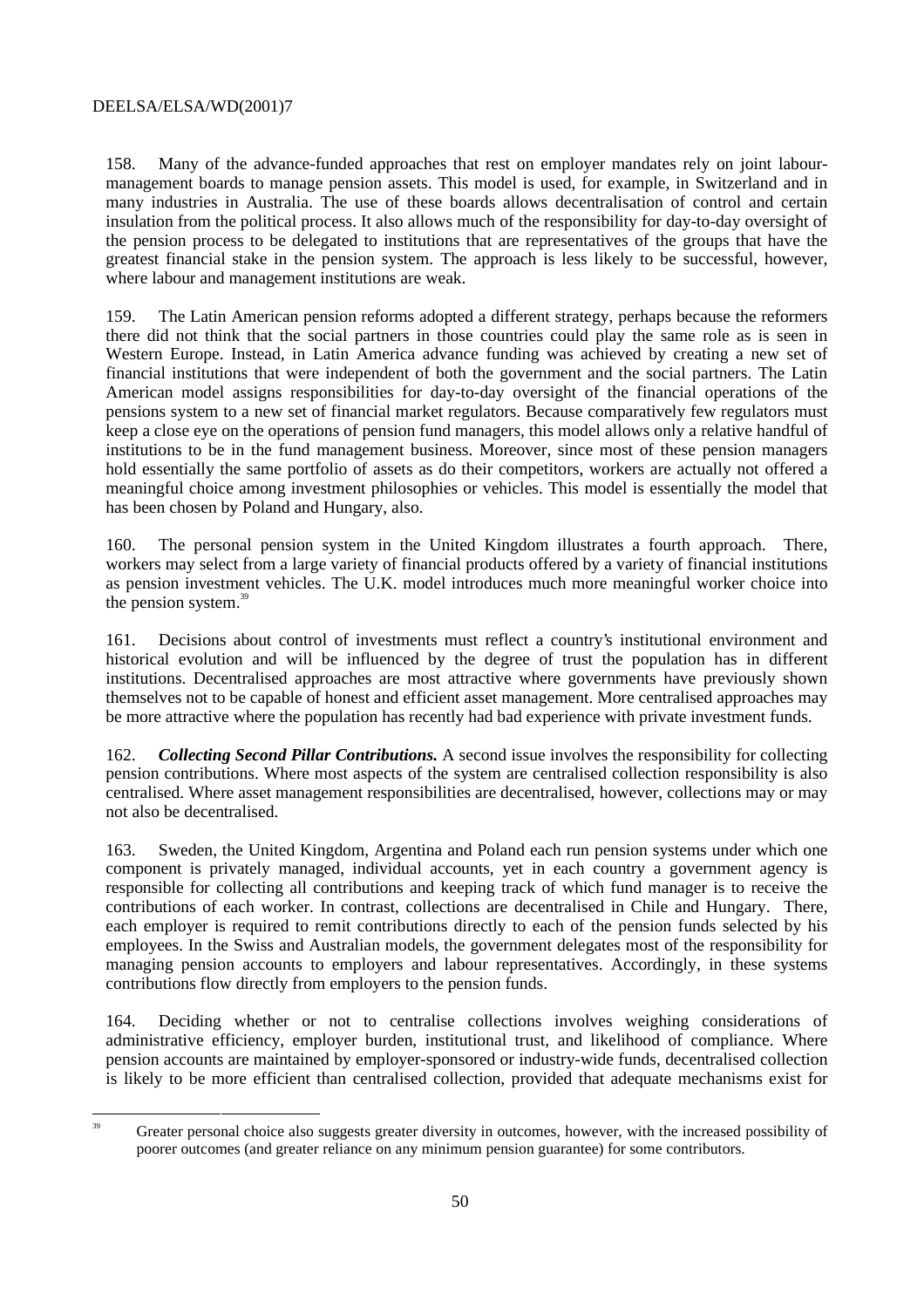assuring employer compliance. Where accounts are maintained by independent pension fund administrators, decentralised collection is likely to be more expensive and impose a greater burden on employers than would centralised collection by an efficient and competent public agency. Moreover, centralised collection and centrally run database is an important factor helping in keeping the second pillar inside social security. However, where the tax authorities are corrupt and ineffective, however, the decentralised approach may be the superior option.

165. *Managing Worker Choice.* A third issue involves how worker choice is to be managed. The experience in Latin America and the United Kingdom is that marketing expenses become substantial when pension fund managers are allowed to compete directly for the business of each worker. Pension fund management charges average about 16% of contributions in Chile, which is about the average for the individual account a system in Latin America. This is the equivalent of a charge of 0.8% to 1.4% of assets each year, and does not include any additional costs associated with converting fund balances into annuities. Taking into account all of the various charges in the U.K. system of personal pensions, it has been estimated that administrative costs amount, on average, to some 43% of total pension contributions. The United Kingdom also found that relatively unregulated competition produced some rather egregious marketing abuses.<sup>40</sup>

166. The experience in Latin America and the U.K. has lead many to conclude that competition among pension fund managers for *retail* business (e.g., each worker's account) is unlikely to be consistent with low administrative costs. Apparently competition among investment managers at the *wholesale* level, that is for the management of large balances supervised by professional managers, can be more effective in driving down fund management costs. One estimate is that costs of managing individual account investments can be reduced to the neighbourhood of 0.2 to 0.5% of assets if it is possible to introduce competition for large blocks of investment management business.<sup>41</sup>

167. In Hungary, the operational costs of pension funds in the period of 1998-99 fluctuated between 13 and 8% of received contributions, with a decreasing trend, probably due to the reduction of initial marketing expenditures. However the proportion of amounts deducted from the received membership fee for operational purposes was 3-8%. In Poland, the fees of pension funds' managers in the first year ranged from 7 to 9% up-front fee deducted from the contributions plus the management fee of 0.6% of assets (on annual basis). The fees, similarly as in Hungary, did not cover all expenditures and all pension fund managers accounted losses in 1999. The costs of pension fund managers in Poland and Hungary are acceptable, as the contribution shifted to funded pillar is quite large. In the case of smaller contribution, the fees related to contributions would have to be higher.

168. The desire to reduce the administrative cost of individual account plans has lead to the development of two new organisational models designed to provide meaningful worker choice while keeping administrative charges at more reasonable levels. Each uses a government agency an intermediary that maintains the individual accounts and negotiates to get low fees from those offering investment options.

169. One of the alternatives is the approach that Sweden is now implementing. There, a government agency will operate as a clearinghouse for interactions between the workers and pension fund mangers. The hope is that this arrangement will discourage the use of commissioned agents to sell pensions, thereby greatly reducing the administrative overhead in the system. In fact, fund managers must agree to a reduced fee schedule to be eligible to participate in the system. Although, the new Polish system has a lot in common with the Swedish one, that particular arrangement is different in Poland. The prevailing

<sup>&</sup>lt;sup>40</sup> Administrative cost estimates for the United Kingdom are from Murthi, et. al., 1999; the marketing abuses are described in Whitehouse, 1998.

 $\frac{41}{10}$  See James, et. al., 1999.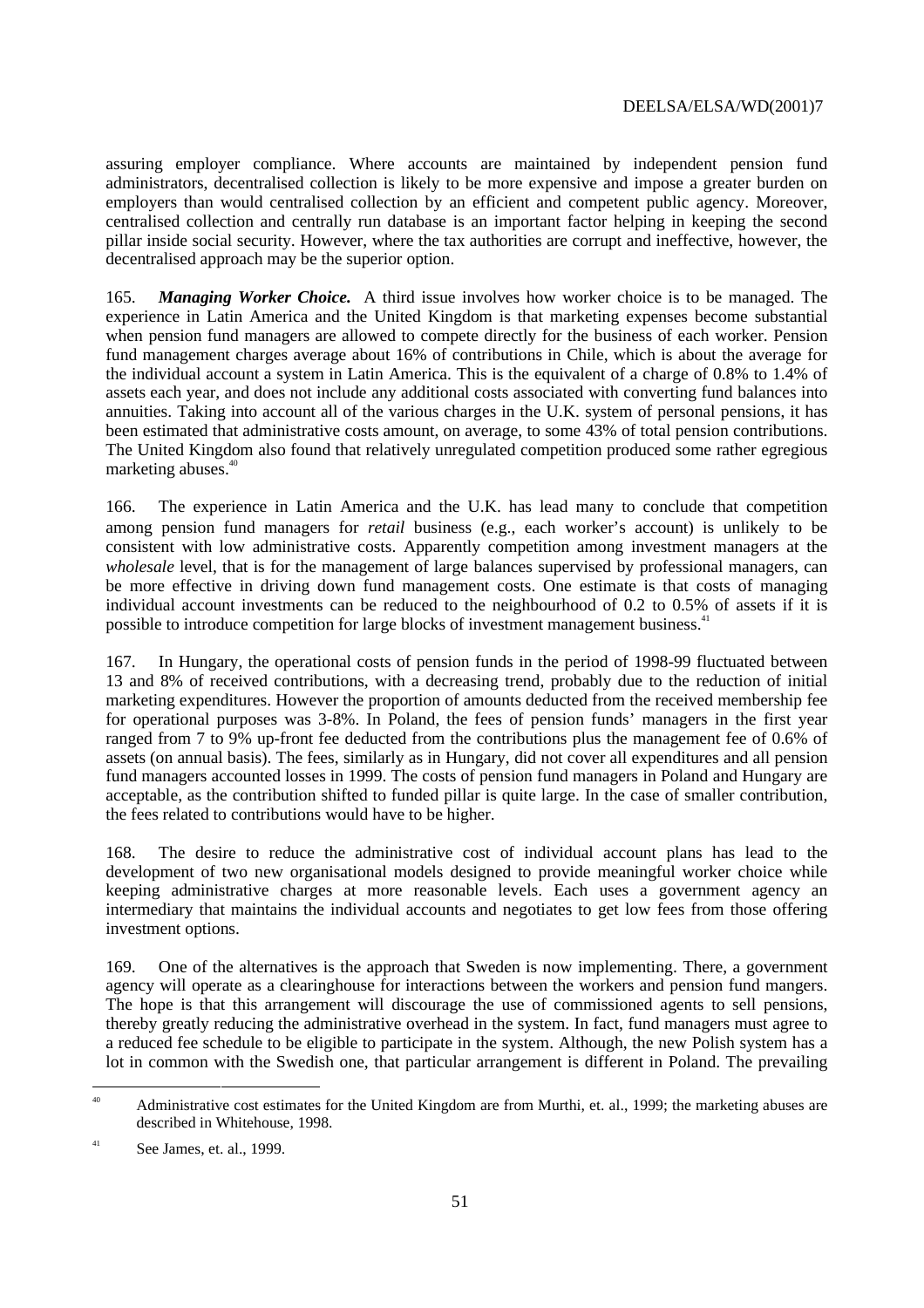argument for not following the Swedish approach was lack of confidence in effectiveness of discouraging pension fund managers to resign from direct marketing campaign even under the Swedish type regulations. On the other hand, direct links between fund managers and their customers seemed to be essential in Poland, in order to use the trust that Poles grant to the private sector and the role that the link between the customers and fund managers serving them in course of economic transition.

170. The other alternative that has attracted attention recently is the model developed to manage the thrift plan for the employees of the federal government in the United States. In that model, employees are allowed to allocate their contributions among a limited number of privately managed, passive investment funds. The government maintains all of the account records, but the funds are actually managed by private sector institutions that are required to match investment indexes computed by other private sector firms. The net effect is to all but eliminate marketing costs and to reduce investment management fees to  $0.10\%$  of assets.<sup>42</sup>

171. The major institutional challenge in developing funded account systems is to find a model that minimises both the loss from administrative charges and the risk of loss from political interference. Under plausible assumptions, the administrative charges associated with the Latin American model (in combination with the costs of generating annuities at retirement) can end up reducing pension benefits by 25%. Centralisation of the record keeping and investment management functions has the potential for removing over half of that 25% tax. Centralisation runs the risk of inviting political interference in investment decisions or corruption among fund managers, however, which can easily cost individual account holders as much or more than the administrative charges under the Latin American model.

 $42$  A developing country should not expect to see costs fall to this level, even if it adopted all of the features of this model. Costs of this particular institution reflect the efficiencies associated with managing very large blocks of funds (the Thrift Plan has over \$85 billion in assets) and using passive investment strategies that are probably only appropriate in a well-developed financial market.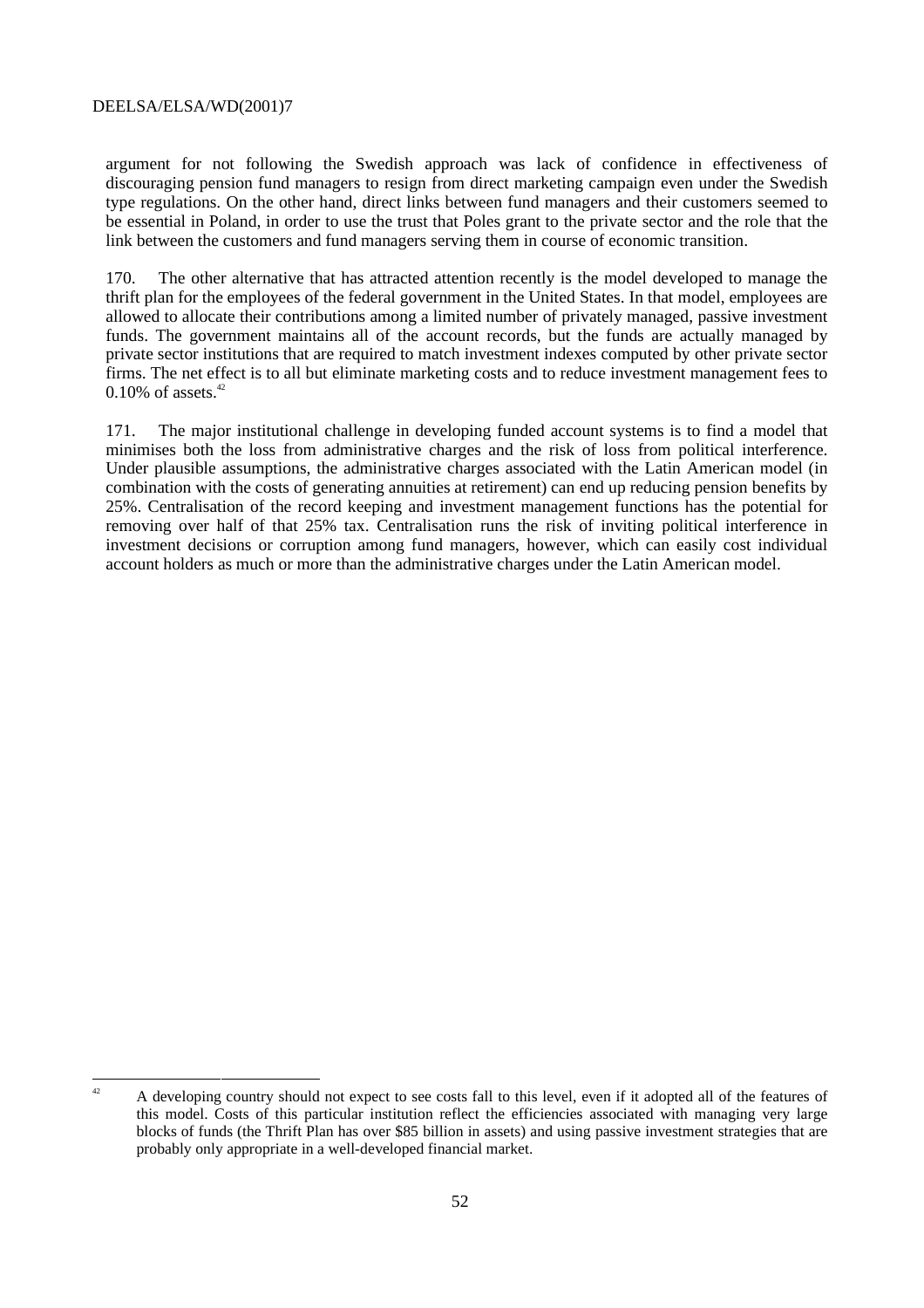# **5. FINANCING THE TRANSITION – PRACTICAL CONSIDERATIONS**

#### **5.1 How to think about transition costs?**

172. The transition costs related to the introduction of the multi-pillar system stem from the fact that the transitional generation has to finance both currently paid pensions under pay-as-you-go system and their own pension, by saving in the funded tier. If not all the population is covered, the changes in gross pay-as-you-go and funded contribution rates related to the covered wage bill can be implemented gradually. For example in the case of Poland, the contribution rates to pay-as-you-go and funded pillars, measured as contribution paid as a percentage of the covered wage bill, according to projections, should reach the statutory level only around 2022, when all contributors will be participating in pension funds. At the same time, still larger pension payments for those that are covered by old system or participate in the first pillar only will have to be paid.

173. However, introducing mixed financing means the reduction of implicit debt and part of the pension system liabilities. Again using the Polish example – if the funded pillar were not introduced, annual pension payments by 2050 would reach 9% of GDP. With the second pillar, these are reduced to about 6.5% of GDP. This means that the transition costs are offset by future reductions in pension payments and thus, creating a second pillar is also an investment in the future limitation of public spending.



**Figure 11. Contribution rates in the Polish pension system as a percentage of covered wage bill.**

*Source: Polish pension system simulation model*

174. Creating a funded pillar may also increase the savings rate in the economy. If the transition is financed from taxes, current consumption is reduced and funds are accumulated for the future. These funds may help to develop and stabilise the financial markets in countries with relatively small financial markets, by creating strong internal institutional investors who provide long-term capital.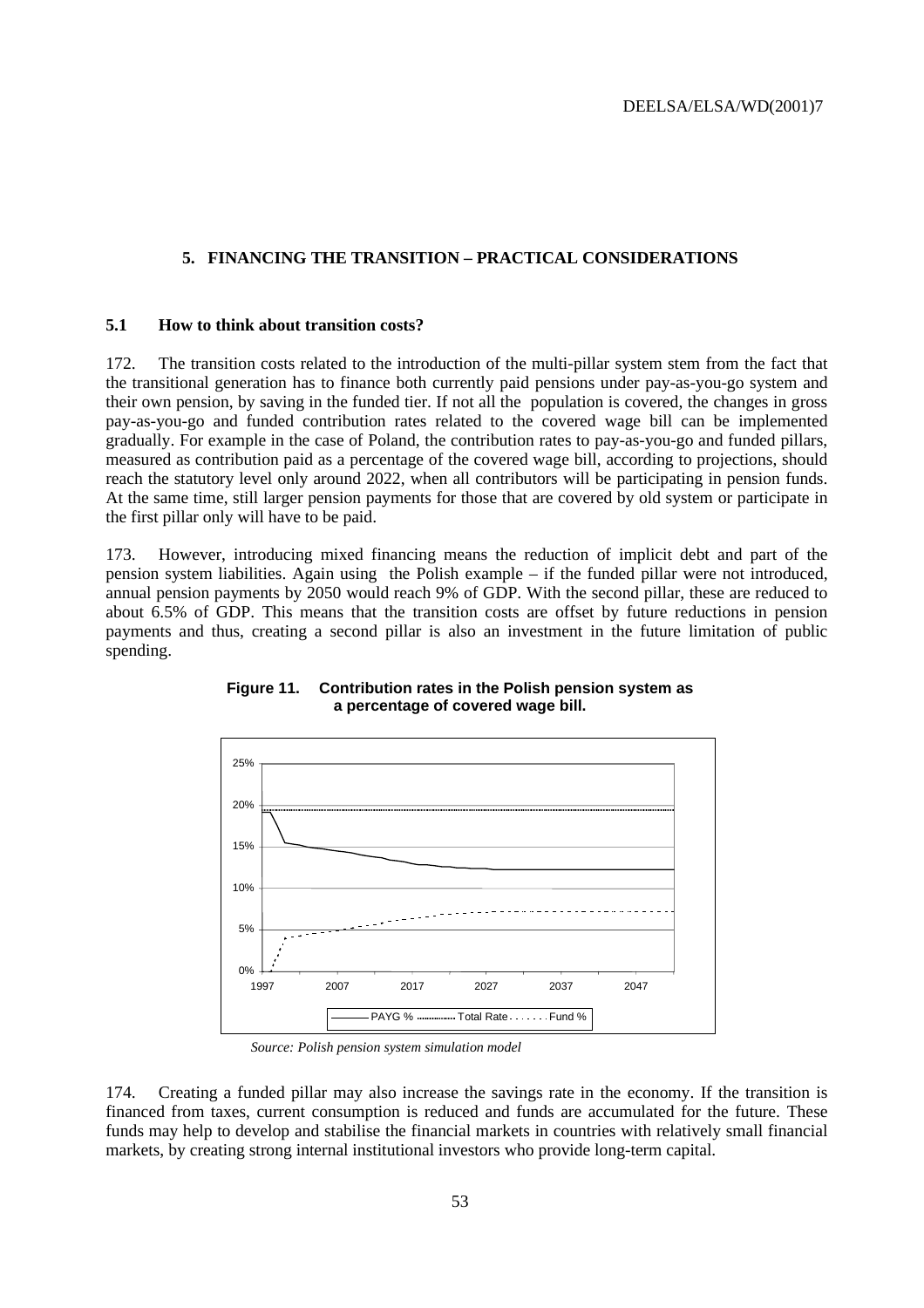# **5.2 How to estimate the financial gap caused by implementation of the second pillar**

175. The financial gap caused by shifting a part of contribution to the second pillar creates the need to raise appropriate funds to cover that gap. That means that not only macroeconomic transition costs are to be considered, but also budgetary implications. In this context, "transition cost" means the financial gap plus additional cost of servicing additional public debt. In these terms the cost of transition to NDC is close to zero. Estimation of the cost of transition to a funded system is more complicated. In these circumstances, it is necessary to develop an appropriate model.43 Transition costs depend on three main components: (i) the number of pension funds members and (ii) the size of the part of contribution shifted to the second pillar, and (iii) the structure of the investment portfolios of pension funds (debt vs. equity).

176. With regards to the first issue, the actual number of pension fund participants is difficult to determine. The most important elements that may influence the number of participants in the second pillar are the following decisions: (a) which age groups should participate on a mandatory basis? (b) which age groups should participate voluntarily? (c) which age groups should not be allowed to participate?

177. Most countries introducing multi-pillar pension systems allow for people below 50 years of age to participate, assuming that at least 10 years of savings are required to accumulate sufficient capital for an annuity. New participants are usually mandated to choose a pension fund. The highest degree of variety is observed in the case of voluntary participation. In Poland people under 30 years of age were obliged to participate and those between 30 and 50 could choose whether to divide their old-age contributions<sup>44</sup>. In Hungary, all workers could decide whether to switch to the second pillar, with a corresponding reduction of accrued rights in the first pillar. The experience of Poland and Hungary, which both allowed for optional choice of the funded pillar shows that more people chose that option than initially expected by the Governments. This in turn increased the cost of financing the outflow of contributions. Thus, for the purposes of estimating the costs of transition it is safer to assume that more than a half of those allowed to choose between the pay-as-you-go and funded pillars will choose the funded pillar.

178. The second issue is determined by policymakers. Some components of the administrative costs of establishing and running individual accounts are fixed. The higher is the level of contribution to the second pillar, the smaller will be the relative impact of these administrative costs. As a result, if contribution rates are lower in the phase-in period, these administrative costs will form a higher proportion of these early contributions. This may have adverse impacts on net returns for early contributors, particularly if they are older, and will only have a relatively limited period in the new second pillar. This suggests that particular attention should be paid to the phase-in period, and to ensuring that these alternative considerations are carefully assessed. The third issue has a different nature. If pension funds are allowed to keep only government bonds in their portfolios, then pension funds' demand for these bonds is equal to the additional supply of bonds required to finance the gap in the pay-as-you-go part of the system. Whether the interest is higher or lower depends on the relation between the cost of serving the open and the hidden debt. Hence, in countries with high interest rates on public debt the overall cost of transition is higher. In the light of this argument The Slovak Republic is in a relatively good position for debt financing of reform.

179. Transition costs therefore increase if pension funds are allowed to invest contributions elsewhere. Nevertheless, even in this case, the additional inflationary pressure stemming from higher deficit is

 $43$  See Annex 2.

<sup>&</sup>lt;sup>44</sup> However, all those below 50 years of age were compelled to shift to the new first pillar, based on individual accounts.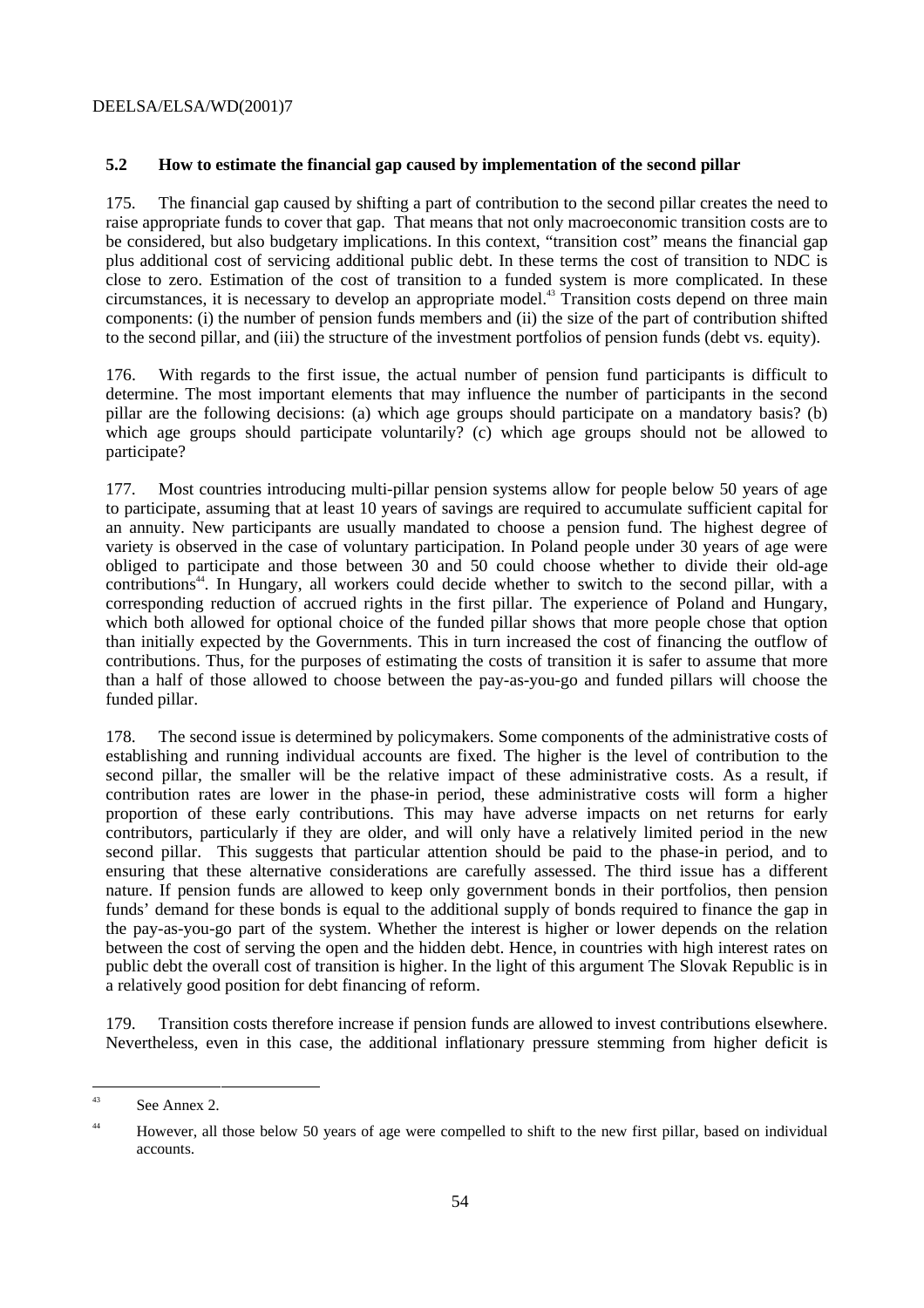limited, since the money is shifted, not spent. Of course, the open public debt shown in national accounts will be higher.

180. In the latter case, namely partial investment of contributions in non-government financial instruments, there is an additional effect that is worth mentioning. If implementation of the second pillar is parallel in time with privatisation then an additional inflow of money to the stock exchange, given an inelastic supply of new stocks, implies higher prices. This may mean that the government can achieve higher revenues from privatisation, which in turn may help in covering the financial gap created by implementation of the second pillar. Unfortunately, in the Slovak case the form of privatisation means that this effect will not be significant.

# **5.3 How to finance the transition?**

181. These transition costs can be financed from either of two sources: (i) tax revenues (either contributions or general taxes) or (ii) debt (via issuing government bonds), or from some combination of these two.

182. In the first case, the cost of introducing the second pillar is shifted to taxpayers and means a reduction in current consumption. This can be achieved by increasing the tax or contribution rate, or finding savings in existing expenditures, leaving tax rates at their existing level. Increasing taxes may be more feasible in countries with relatively small contribution rates and relatively stable labour markets, for example, in Estonia. In contrast, Poland and Hungary introduced measures aimed to reduce current and future expenditures in the pay-as-you-go system, with the generated surpluses used to finance the cost of second pillar contributions.

183. In the case of debt financing, actual costs are shifted to future taxpayers. This means that generations that fully participate in the pension reform to a larger extent finance its introduction. Pure debt financing does not reduce current consumption, however it has an impact on the size of the explicit debt.

184. It is also possible to use extraordinary budget revenues, for example privatisation proceeds to finance the transition. This option was used in Poland, where by special law, the budget subsidy financing the deficit in the pay-as-you-go system was covered from privatisation proceeds.

185. The possible ways of financing transition costs are presented in Figure 12. The triangle represents the total costs of transition, which can be financed as discussed above. If the estimated costs are too high and the options for financing are not adequate, the triangle has to be made smaller<sup>45</sup>.

Cited after Ardo Hansson, who developed the concept of the triangle.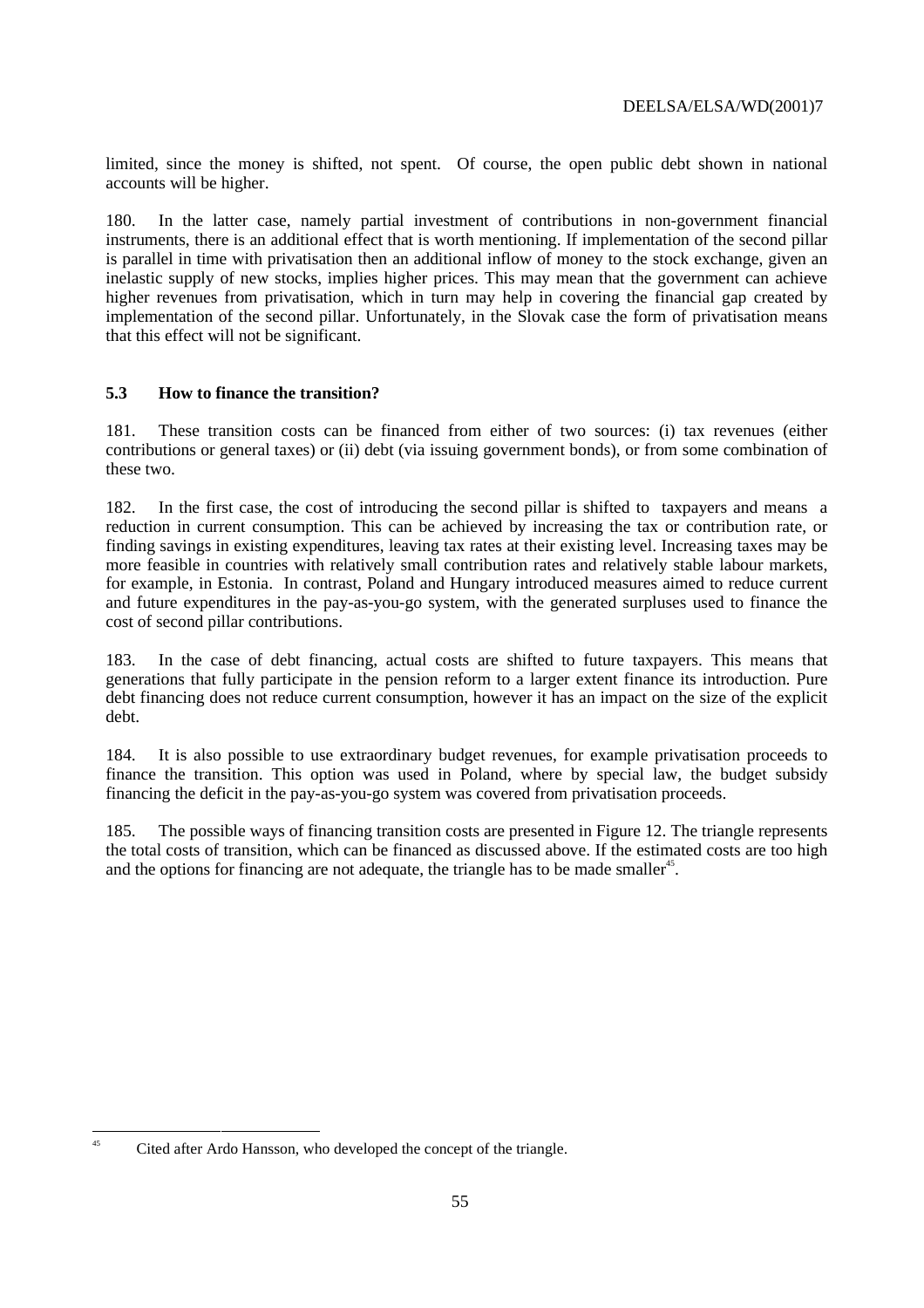

### **Figure 12. Options for financing the transition to funded pillar**

186. Each way of financing has certain disadvantages to be taken into account. In the case of financing the transition from current budgetary revenues, either taxes or privatisation proceeds, there is no direct cost of such financing, but the opportunity cost. Namely, the amounts spent cannot be used for other purposes. The same applies to financing the transition from savings in the pay-as-you-go system. Changes can mean reductions in current pensions by lower indexation of benefits or by increasing the retirement age. This means that pensioners receive less than they would otherwise, which may be observed by reductions in average replacement rates. This policy may not be sustainable in the longer run, because of possible reductions in living standards for some pensioners, which result in political pressures to increase the size of pensions.

187. If the transition is financed from debt by issuing government bonds, the additional costs of interest have to be paid. However, creating a funded pillar means a reduction of the implicit pension debt for the future. Debt financing can be viewed as turning the implicit debt into explicit, and if the costs of serving both kinds of public debt are similar – there are no significant additional macroeconomic costs of financing.46

188. All options have to be carefully reviewed, especially in the case of the Slovak Republic, where the current level of pensions is already relatively low. This means that there may be more limited opportunities to achieve savings in the Slovak public pension scheme, than in either Poland or Hungary, and other options of transition financing have to considered.

# **5.4 What does the transition cost mean?**

#### *5.4.1 The Transition to a Notional Defined Contribution Scheme*

189. Rates of return on contributions paid to individual NDC accounts are dependent on long-run GDP growth. This, together with the way of calculation of benefits, implies actuarial neutrality of the system. In addition, for its short-run financial stability it is necessary to have a so-called buffer fund.<sup>47</sup>

 $^{46}$  See section 5.1.2.

 $47$  In Poland such a buffer fund is called the Demographic Reserve Fund. Although it is a part of the first pillar it is fully funded.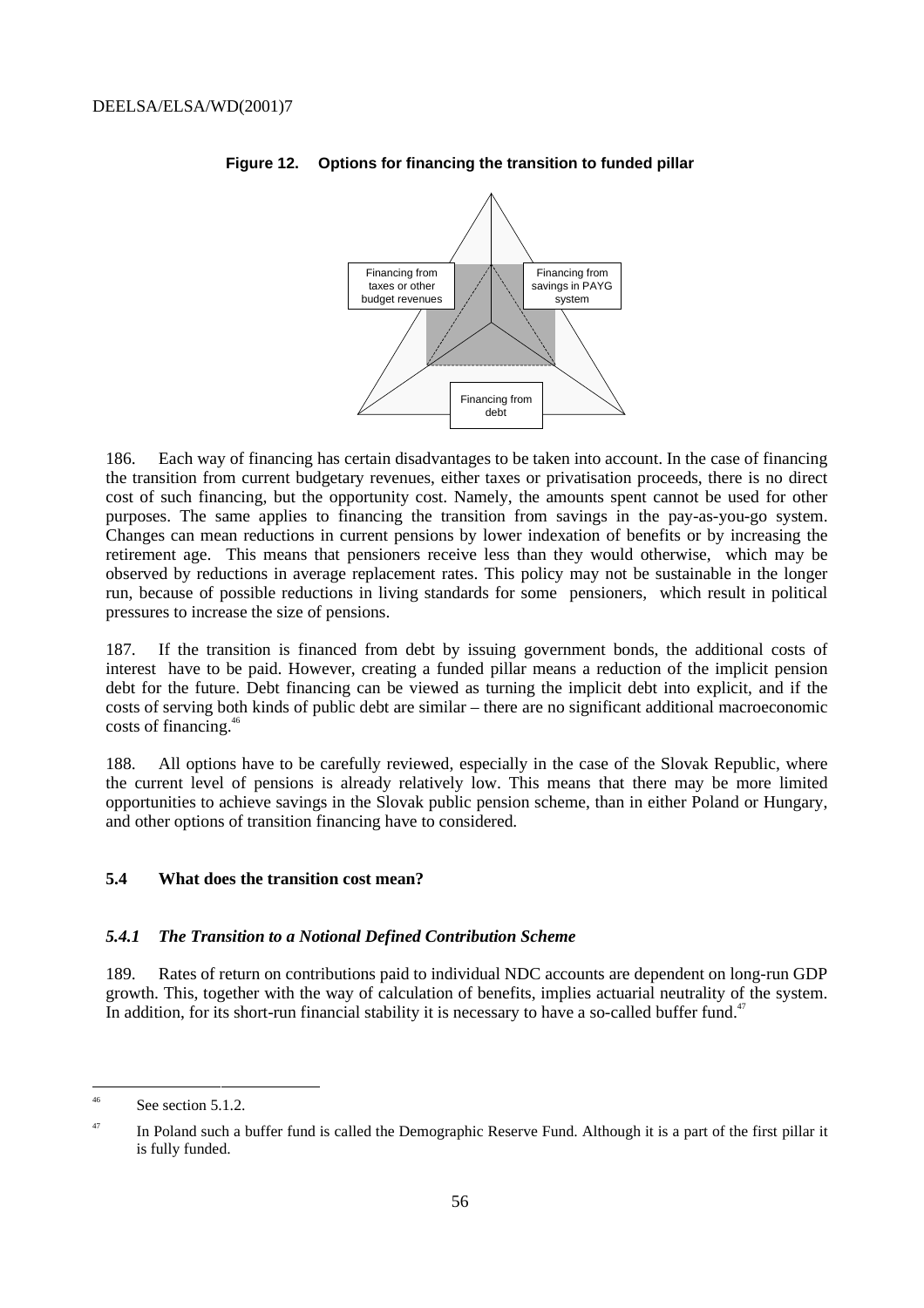190. The transition from a traditional DB system to a NDC system is in principle cost neutral, but may not necessarily be so in practice. This depends on the following factors:

- the internal rate of return in DB system  $(r_{in})$ ;
- the method of indexation of contributions in individual NDC accounts  $(r_{\text{index}})$ .

191. We assume both systems offer actuarial adjustment of benefits to both demographic changes<sup>48</sup> and the age of retirement.<sup>49</sup> If the entire system provides only old-age pensions and is transformed into a NDC system, then the transition cost TC is given by:

$$
TC = ID (r_{index} - r_{int})
$$

192. Although, both relations of the rates of return are possible, namely  $r_{int} > r_{index}$  (surplus) and  $r_{int}$  <  $r_{\text{index}}$  (cost), the first one is probably more common. This was the case for instance in Poland.<sup>50</sup> However, the most significant effect on the long-run reduction of costs of old-age pensions will be due to the actuarial neutrality imposed in the new system (NDC).

#### *5.4.2 The transition to a funded system*

193. Shifting a part of current contributions to the second pillar creates a financial gap in the old system, which needs to be covered. However, at the same time social security debt is reduced. The net present value of that reduction can be the same as the cost of covering the gap, or it can be either smaller or larger.<sup>51</sup> We can think of shifting money to the second pillar as an advance payment of appropriately discounted future pensions. However, they are paid to individual accounts not in cash. This can be considered as the disclosure of the hidden debt of the pension system.

194. Is this disclosure neutral from the macroeconomic viewpoint? In principle the answer is no, however, in practice this depends on the following factors:

- the initial (pre-reform) interest on public debt  $(r_{nd})$ ;<sup>52</sup>
- − the initial (pre-reform) elasticity of the interest rate to the scale of public debt (e);
- the internal rate of return in the old pay-as-you-go system  $(r_{in})$ ;
- the share of assets that can be invested in instruments other than government bonds  $(\lambda)$ .

<sup>&</sup>lt;sup>48</sup> Demographic changes include both increases in life expectancy and changes in the size of the working population.

<sup>&</sup>lt;sup>49</sup> As mentioned in previous sections, the actuarial adjustment of benefits in DB schemes is in practice more difficult.

<sup>&</sup>lt;sup>50</sup> Indexation of accounts was also reduced in order to reduce the future size of the system.

<sup>&</sup>lt;sup>51</sup> In Poland and Hungary people trust the private sector more than the state, which was shown by their decisions to participate in the second pillar. The positive attitude of the public was used in Hungary where first pillar pension rights were scaled back for those who decided to participate in the second pillar. In Poland this was not the case, since it was contrary to the logic of the NDC approach. On the other hand, such an explicit reduction was not needed since the NDC approach did the same automatically.

 $52$  This is a function of the scale of the pre-reform open public debt.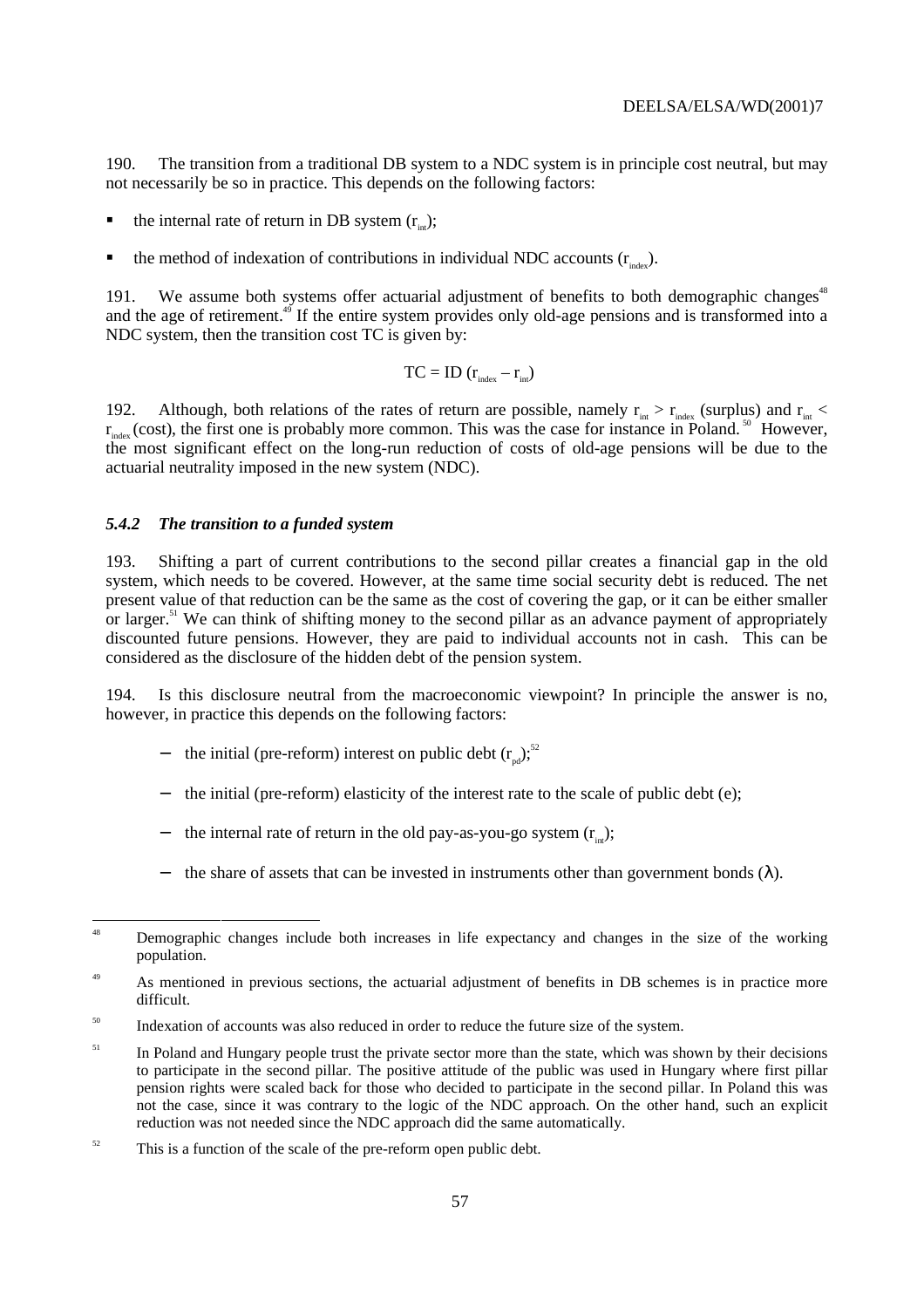If  $r_{nd} = r_{int}$  and e = 1, which is very unlikely situation, the cost of transition equals zero (even if  $\lambda > 0$ ). Here, we assume a much more likely situation in which  $r_{nd} > r_{int}$  and e > 1.

As far as pension funds' portfolios are concerned we have two options:

- pension funds have only government bonds in their portfolios ( $\lambda = 0$ );
- pension funds can invest a part of contributions ( $0 < \lambda \le 1$ ).

195. From the macroeconomic view point what matters is not only the scale of open public debt (PD) but also the scale of implicit (hidden) debt (ID) of the social security system.<sup>53</sup> The costs of servicing each but also the scale of implicit (hidden) debt (ID) of the social security system.<sup>53</sup> The costs of servicing type of debt are  $r_{nd}$  and  $r_{int}$  respectively. Both are to be paid back. The latter one, however, is not fixed, but is subject to policy decisions on pension formulas and changes to the retirement age. Disclosure of part of implicit debt does not change the sum of two debts (D), whatever is the implicit debt.

 $D = PD + ID$ 

196. Disclosure increases open pension debt ∆PD and decreases implicit debt one to one. Then

$$
D = PD + \Delta PD + ID - \Delta ID
$$

197. The transition cost of such operation (TC) depends on the factors listed above. We assume there is no investment out of contribution money ( $\lambda=0$ ), which means pension funds portfolios consisting of government bonds (B) only. Then, the additional supply of government bonds fully meets the demand for them. Then TC is given by:

$$
TC = \Delta PD (r_{\text{pd}} - r_{\text{int}}).
$$

198. This transition cost is not necessarily high especially in countries in which existing pension systems are generous (for instance Poland). $54$ 

199. If, however, pension funds are allowed to invest money and compose their portfolios not only of government bonds but also of stocks, corporate bonds and other financial instruments, then the transition cost depends also on the share  $(\lambda)$  of assets invested in instruments other than government bonds, hence on the difference between supply of government bonds and demand for them, and hence on the elasticity of interest rate on that difference. In this case TC is given by:

TC = (1-λ)  $\Delta$ PD ( $\mathbf{r}_{\text{nd}} - \mathbf{r}_{\text{int}}$ ) + λ  $\Delta$ PD (e  $\mathbf{r}_{\text{pd}} - \mathbf{r}_{\text{int}}$ ). ["e" is not defined, is it the elasticity?]

200. This formula helps in building a conceptual framework for thinking of the transition cost and estimating its scale.<sup>55</sup>

<sup>&</sup>lt;sup>53</sup> For estimations of implicit debt of social security in several countries see OECD Economic Department Working Papers No. 168 *Ageing Populations, Pension Systems and Government Budgets: Simulation for 20 OECD Countries.*

<sup>&</sup>lt;sup>54</sup> Moreover, assuming  $r_{nd} > r_{int}$  is not so obvious in a steady state.

<sup>&</sup>lt;sup>55</sup> The material presented in sections 5.1.1 and 5.1.2 follows Góra (2000).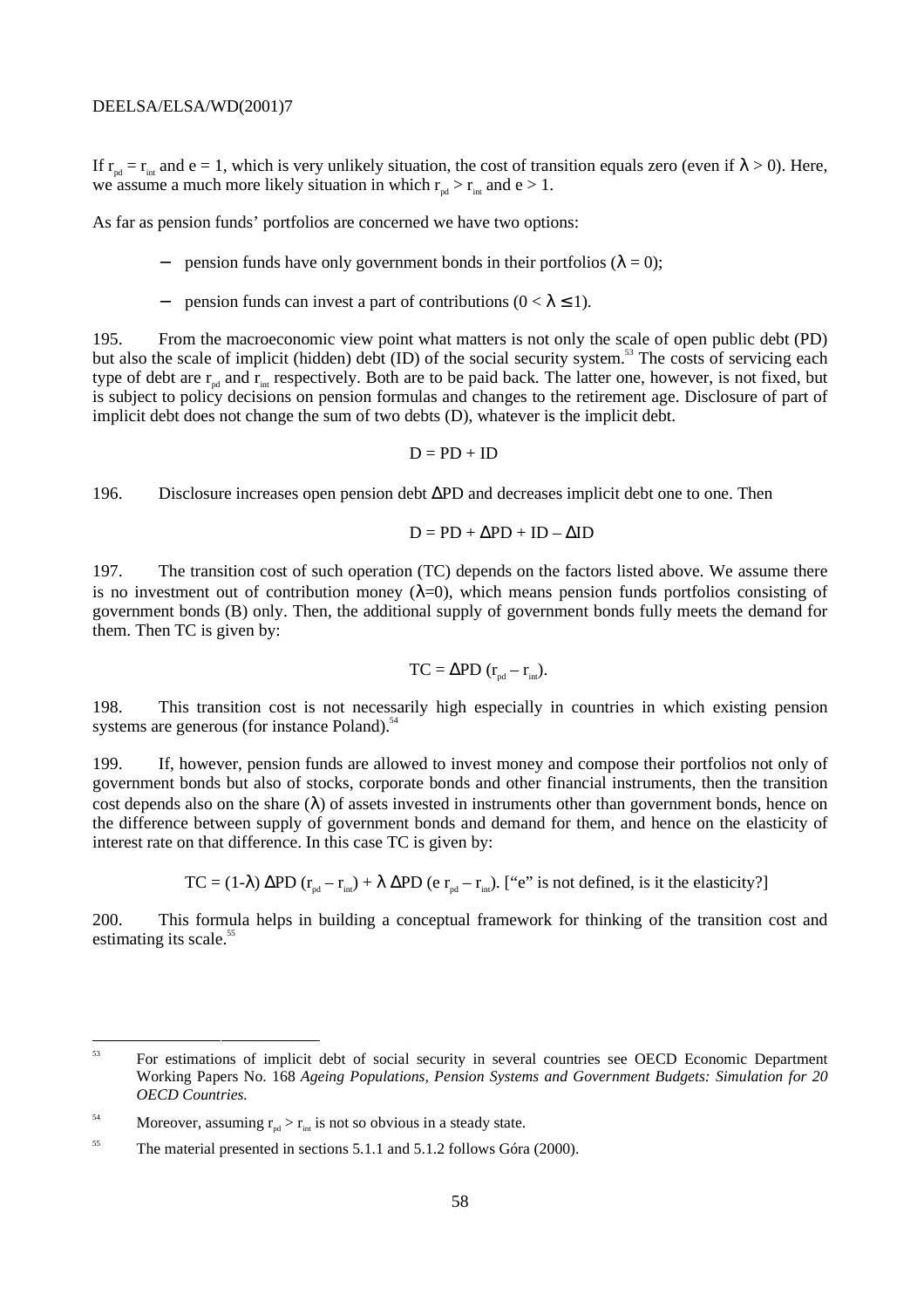#### **5.5 Experience from other countries – how to finance the introduction of a second pillar.**

201. This section describes in greater depth the size of transition costs and the approach to financing taken by Poland and Hungary. As the contribution level transferred to the second pillar was similar in both countries (approximately 20% of the total social security contribution), the size of transition costs was quite considerable. It can be seen from what follows, however, that both countries managed to find sufficient resources to finance the transition.

### *5.5.1. The Transition in Poland*

202. As discussed in section 3, the Polish pension system was rationalised and expenditures were reduced by the mid-1990s. According to projections, the deficit of the social security system (assuming a similar collection rate as earlier) would almost disappear by 1999. The transition to a NDC system in the first pillar also creates savings, as the average replacement rate in the pension system went down. As a result, assuming current contribution rates, the surplus in the pension system would increase to more than 3% of GDP by 2012 (Figure 13a). With the shifting of  $\frac{3}{s}$  of the old-age contribution to the second pillar, the revenues and expenditures of the old pension system are more or less balanced. The deficit during the first years of reform implementation, according to the law, is financed by the state budget from the proceeds from privatisation. This solution has two major advantages. First, there are no costs of debt financing (but the opportunity cost of using the privatisation for other purposes still remains). Second, as the privatisation revenues partly finance current pensions, the pensioners receive a part of capital they helped to build, which lessens the burden for younger generations. The projected second wave of deficits (2017-2031) should be financed from accumulated reserves in the Demographic Reserve Fund.

## **Figure 13. Revenues, expenditures and balance of the first pillar of pension system in Poland, 1997-2052 with and without introduction of the second pillar** (% GDP)



*a. Without the second pillar introduction*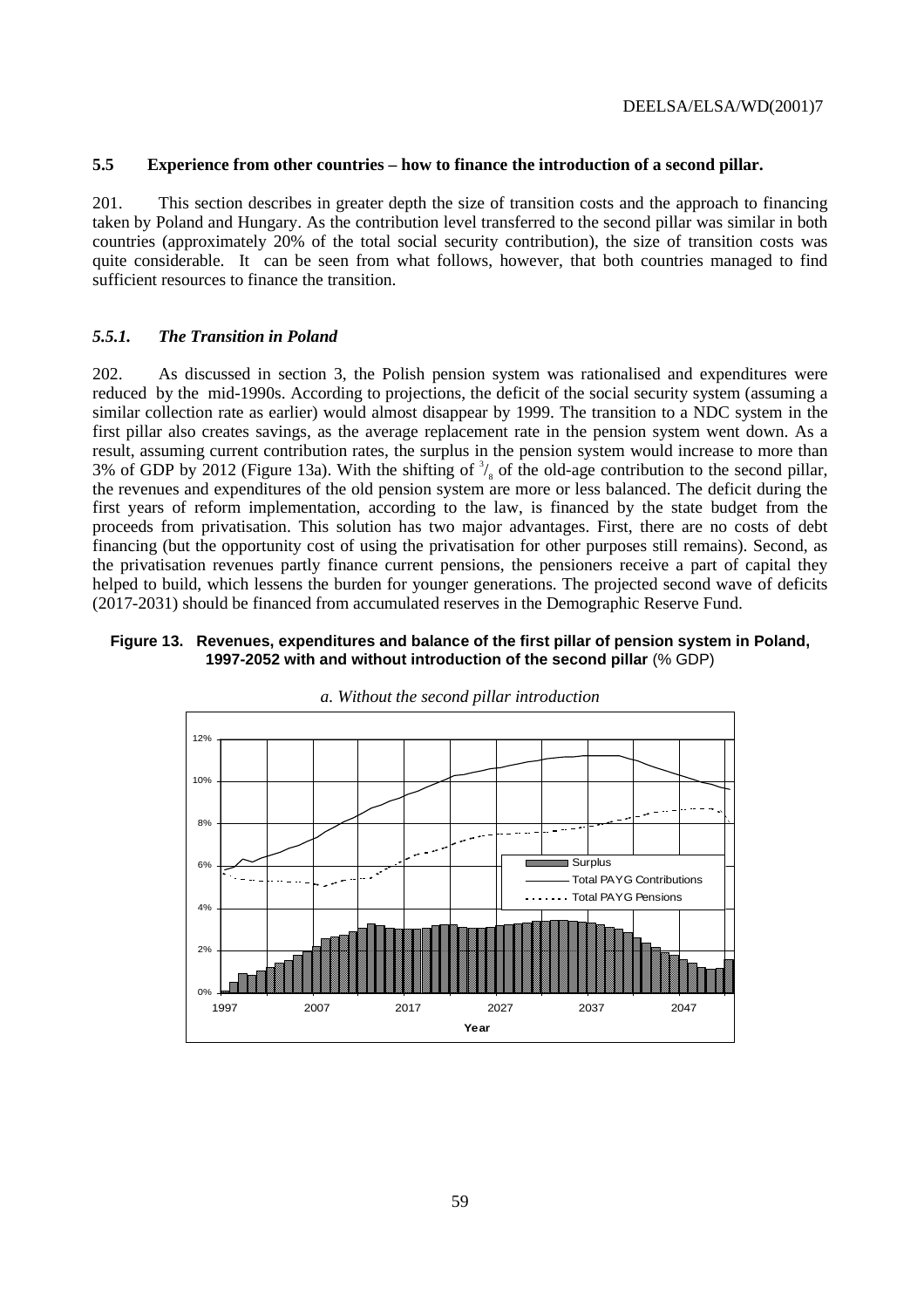

*b. With the second pillar introduction*

*Source:* Polish pension system simulation model

203. To summarise, most of the costs of transition in Poland are to be financed by savings generated in the pay-as-you-go system. The deficit in the first years of pension reform is relatively small and does not impose a significant burden on the state budget.

204. Implementation of the second pillar is easier, due to the availability of privatisation revenues. This is an unexpected advantage of the over-slow privatisation of the Polish economy in the pre-(pension) reform period. However, there is another effect to be mentioned. If privatisation had been undertaken without implementation of the second pillar, these extraordinary revenues would have been used either for the reduction of public debt or for consumption. Of the two the latter appears to have been more likely. That would have meant a decrease in aggregate savings in the economy. Using privatisation revenues to cover the financial gap in social security means in fact putting privatisation revenues into individual savings accounts. Hence, the level of savings in the economy remains unchanged.<sup>56</sup>

205. Tax financing of the transition cost has an additional outcome. If this is the intention of the government, this effect can help in crowding-out of other expenditure from the state budget. Total budget expenditure remains – for the time being – unchanged. The structure of budget, however, is different. Budget expenditure to cover the transition is similar to buying out of public debt.

206. Additionally, the deficit in the pay-as-you-go pillar is accompanied by an increase in flows to pension funds. Thus, the total savings effect, combined of both public and private savings (or dissavings) for the economy is positive (Figure 14). Until 2010 the savings rate grows significantly, as pension funds accumulate assets and do not pay pensions. The situation is stabilised with the annual net savings rate about  $3.0 - 3.5\%$  of GDP for the period 2010-2030 and afterwards, it starts to decline due to the maturation of the funded pillar and the growth in annuity payments. However, throughout the whole projection period the net savings effect is positive, which creates an opportunity for the economy to use the savings for further investment.

 <sup>56</sup> Not all privatisation revenue is used to cover that gap though.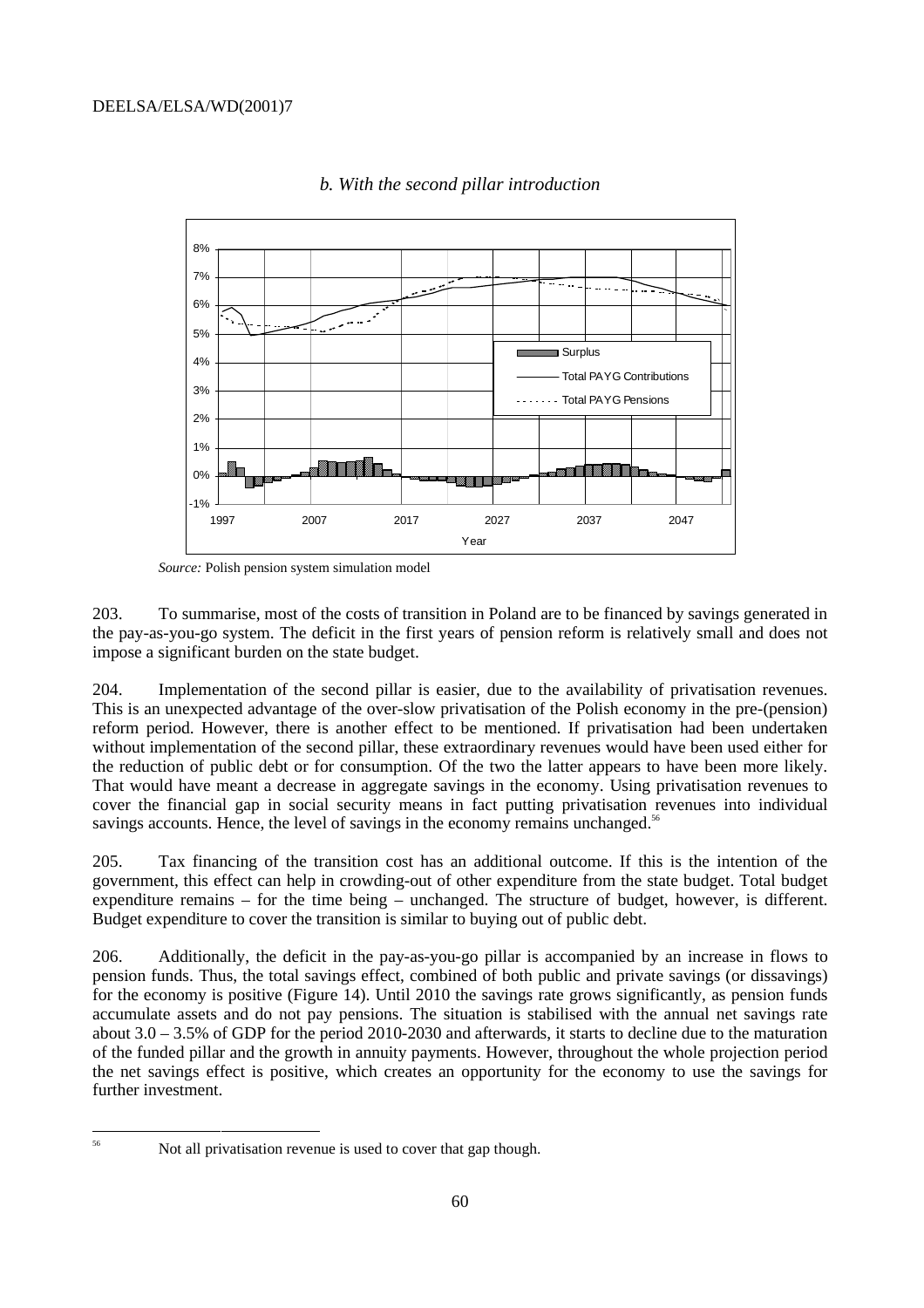

**Figure 14. Savings in the Polish multi-pillar pension system, 1997-2052**

*Source:* Polish pension system simulation model

### *5.5.2 The Transition in Hungary*

207. In the case of Hungary<sup>57</sup>, as in Poland, establishing the second pillar implied an immediate loss of revenues. The net loss (measured as a deficit in the pay-as-you-go system) during the first five years of the reform was estimated at approximately 1% of GDP, taking into account that the switching process would take place gradually throughout 1998 (Figure 15). According to projections (Palacios and Rocha, 1998), the pay-as-you-go deficit would tend to increase in the following years, as the revenue loss caused by the gradual expansion of coverage in the new system increased. However, the measures designed to adjust the PAYG system and produce savings would more than offset the revenue losses caused by the opt-out, resulting in a decline in the deficit. The improvement continues even after the onset of the first demographic shock around 2009 because of the final tightening of the retirement rules which occurs in that year. The growing deficits peak around 2022 and then fall significantly as the first cohorts to receive first pillar benefits in the new system retire (i.e., those aged 35 in 1998). The difference between the PAYG balances with and without the opt-out increases until about the same time, and narrows thereafter. By 2043, the PAYG deficit with the multi-pillar system is actually smaller than the PAYG deficit had the multipillar scheme not been introduced. These results are driven by two factors, discussed above. First, the replacement ratio in the first pillar of the new system is about three fourths of the replacement ratio in the reformed PAYG system. Thus, the imbalance between replacement ratios and contributions created by the opt-out starts to taper off after the cohorts in the mixed system begin to retire. Second, the reform involves a reduction of about 1/4 in the accrued rights of workers who opt for the new system. As a result, the valuation for the years of contribution under the old system are lower than what would have been generated by the old benefit formula.

 $57$  For a full description of transition issues see Palacios and Rocha (1998).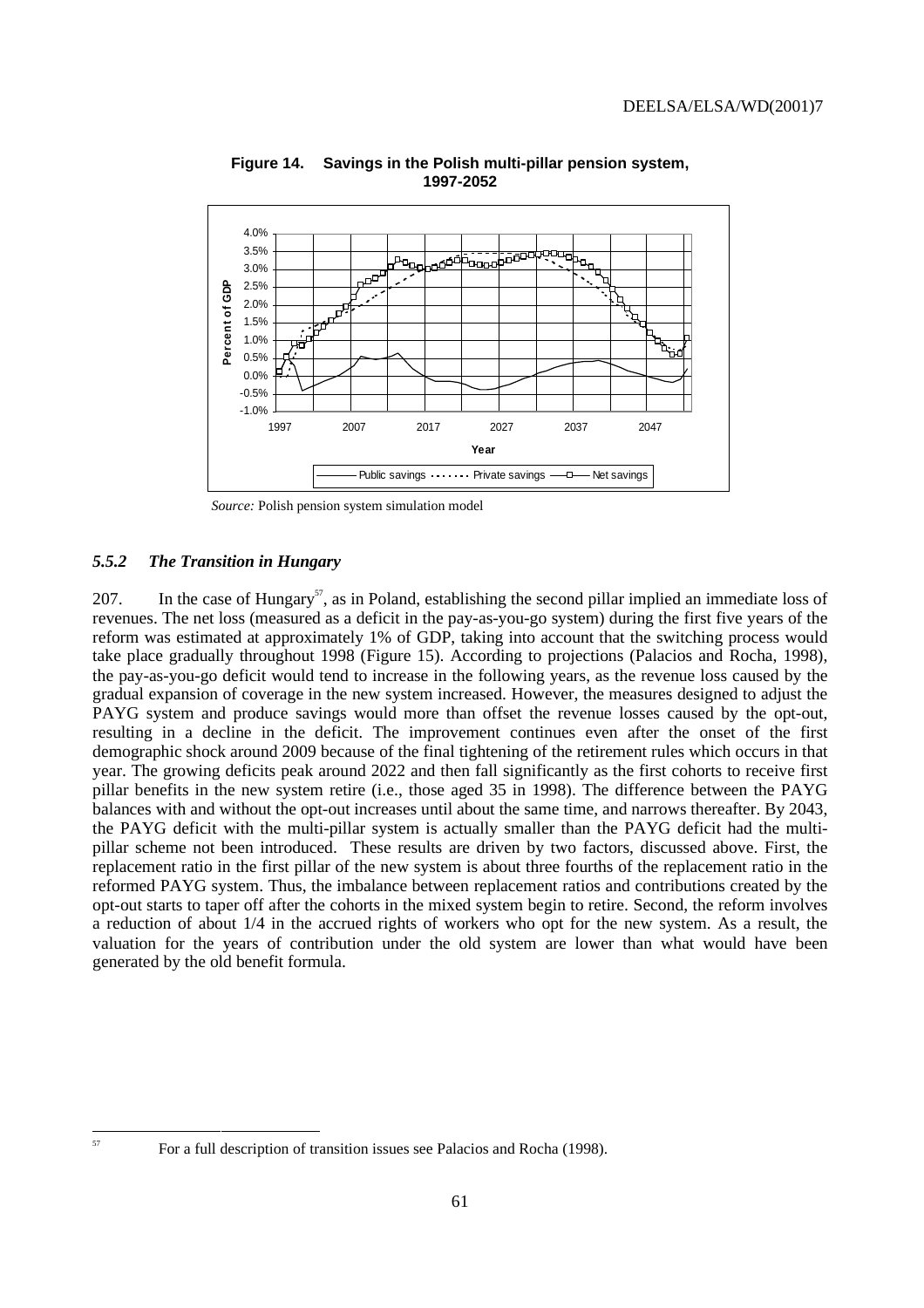

**Figure 15. Deficit in the Public Pension Scheme in Hungary before and after Introduction of the Second Pillar, 1996-2050.**

208. The most important positive impact of the reform on economic growth, however, will depend on the path of national savings, as the capital market effect really becomes powerful if it is combined with an increase in national savings. The increase in total savings generated within the pension system is obtained combining the public and private pension savings flows, as shown in Figure 16. Similarly to the Polish situation, total pension savings would decline significantly at the end of the projection period, as the scheme matured, but returns on the stock of private pension assets would make this a gradual process. Also, after 2013 a smaller decline in total savings is expected, caused by the deficit in the public pension system.



**Figure 16. Savings in the Hungarian Multi-pillar Pension System, 1997-2050**

*Source:* Palacios and Rocha (1998)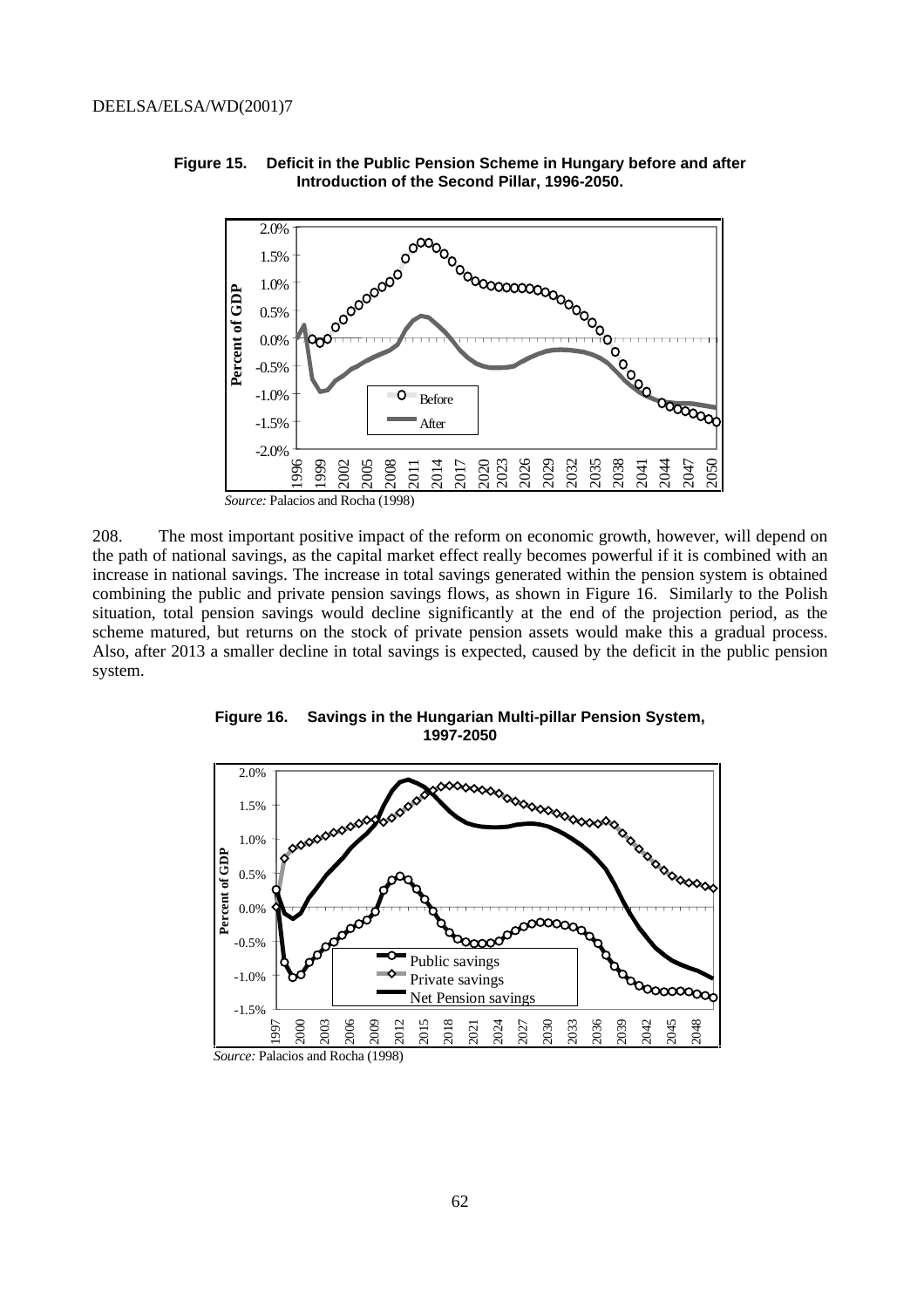# **6. CONCLUSIONS**

209. Pension reform in the Slovak Republic will involve important decisions about the size and structure of the pension system. These changes should include introduction of transparent mechanisms of indexation and granting of benefits in the current pension system, as well as setting grounds for deeper reform of the pension system.

210. Polish and Hungarian experience presented in sections 3.2 and 3.3 shows a variety of problems and ways to cope with them. There is no simple pattern to follow. The Slovak situation is similar, but not identical to the pre-reform situation in Poland and Hungary. The experience of theses neighbouring may be still useful for Slovak policy makers in course of designing their pension reform. Let us summarise what could be considered the most important elements of that experience.

# **6.1 Rationalisation**

211. In the case of the Slovak Republic, some measures for rationalisation and reduction of current expenditures could be introduced. These include: (i) the introduction of transparent rules for pension indexation, (ii) introducing transparent mechanisms of pension system financing, based on contributions plus supplementary subsidies from the state budget, but with a clear definition of benefits financed from the state budget, (iii) an increase in retirement ages and reduction of early retirement privileges.

212. Linking the pension level to earnings over a longer period of time (preferably the full working career) helps to avoid misuse of the system through artificial increases in the salary prior to retirement, and additionally creates incentives to pay social security contributions throughout the entire working career. The pre-reform Polish case should serve here as an example of possible options to extend the period of calculating the assessment base. The method of indexation, based on comparison of individual earnings to national average would resolve the problem of calculating and indexation of the assessment base.

213. With regards to the benefits indexation, both Poland and Hungary introduced a mixed indexation mechanism, combining price and wage indexation. Poland takes into account inflation plus one fifth of the real wage growth, and Hungary takes into account inflation plus half of the wage growth. Both mechanisms allow for reduction of the deficit, as the growth of pensions is lower than the growth of contribution inflows (related directly to wages). The savings generated by this mechanism were used to finance the introduction of the second, funded pillar.

214. Another common feature of reform in both countries was the increase in retirement ages. Though the specific approach is different, by the year of 2009 in both countries, the actual retirement age should reach their new, higher level. In the case of Hungary, it is increased gradually for each calendar year and covers all the working population – those participating in the mixed system and those participating in the old defined-benefit scheme. In the case of Poland, the retirement age depends on the cohort. For those not covered by the reform, the retirement age remained unchanged, with all early retirement options. For those born after 1948, the new retirement rules apply. Either option could be implemented in the case of Slovak system.

215. An increase in the contribution rate gives only a short-term effect. This places a higher burden on the labour market and may hinder employment growth, with possible adverse effects on the unemployment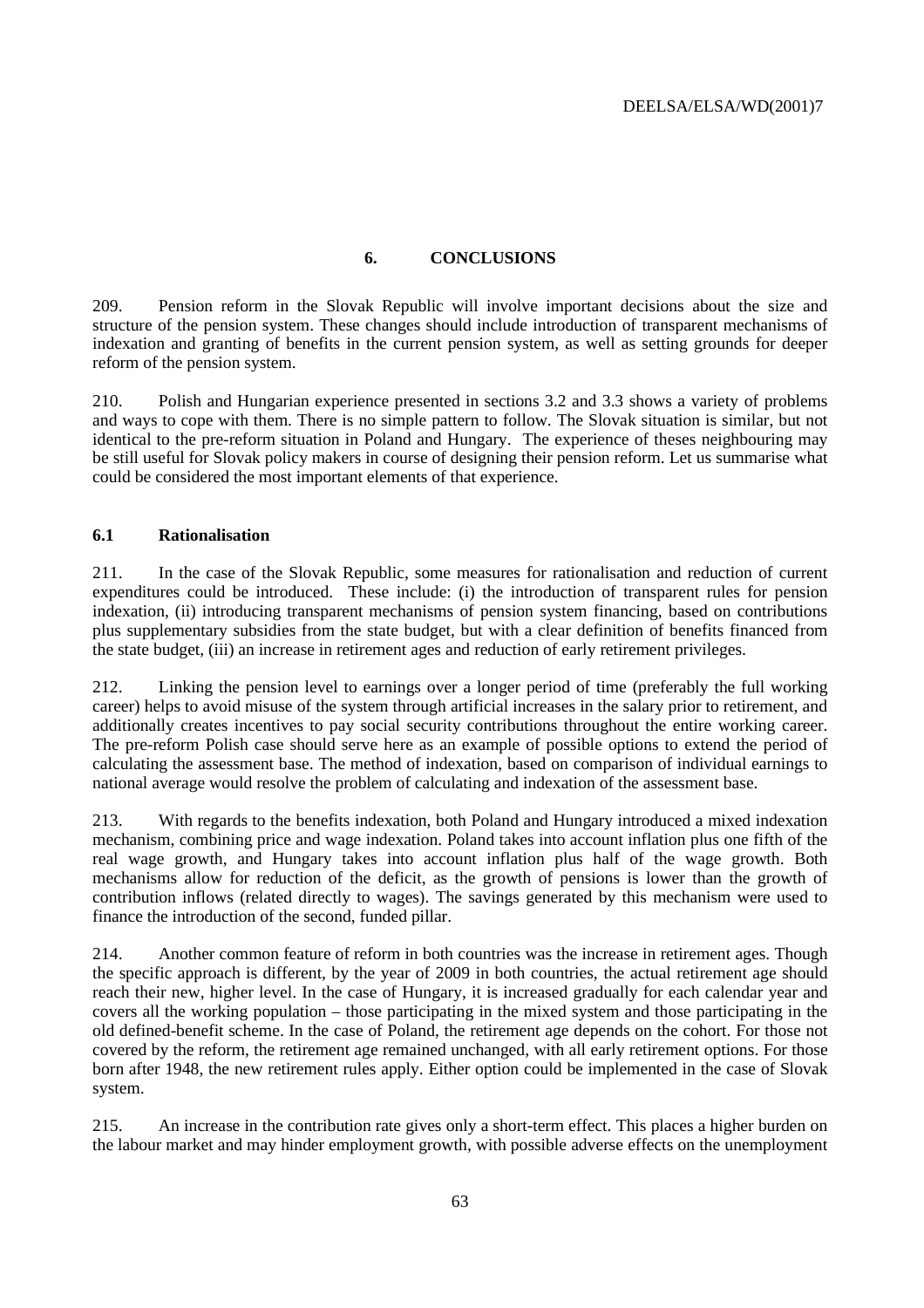rate. Higher contribution rates are also likely to encourage evasion in the system Thus, in circumstances of high unemployment, as is currently the case in the Slovak Republic, increases in contribution rates may have more negative than positive effects .

## **6.2 Going beyond rationalisation**

216. The Polish and Hungarian experience both go beyond simple rationalisation. To put it another way, pension rationalisation may be necessary but not sufficient. Both countries decided not only to rationalise but also to fundamentally change their pension systems. The specific approach differed between countries, although, in both cases a strong link between contributions paid and benefits received has been established. A crucial element of both reforms was to establish the  $2<sup>nd</sup>$  fully funded, privately managed, defined contribution pension pillar. In Poland in addition, a new first pillar was established.

217. The Slovak Republic could follow either approach of its two neighbouring countries. If this is decided, then a set of additional decisions will need to be taken. Below we present a set of issues to be addressed by Slovak policy makers following the possible decision on implementation of the  $2<sup>nd</sup>$  pillar and changes in the pay-as-you-go system. The list does not cover all specific issues that might arise, as some additional concerns, specific to the situation in the Slovak Republic may and most probably will appear in course of designing and implementing any pension reform.

### 218. These include:

#### **1. Design of the new old-age system:**

- (a) Changes in general rules
	- Either to separate the old-age component within the entire social security system and to divide that part between two accounts-pillars (Poland), or to separate a  $2<sup>nd</sup>$  funded pillar and downsize the first pillar (Hungary)
	- − Will the entire new old-age system or only part of it be actuarially neutral?
	- − What will be the retirement age in the reformed system?
	- − Will early retirement pension privileges be withdrawn?
	- − In which way should a minimum pension guarantee be provided?
	- − Who should be covered by the social security scheme (employees, farmers, self-employed)?
- (b) Changes in the pay-as-you-go system
	- − Will the 1<sup>st</sup> pillar or the entire system if the 2<sup>nd</sup> pillar is not introduced, stay under DB regime or be reformed into the NDC system (Sweden, Poland, Latvia, and Italy)?
	- − What should be the size of the first pillar?
	- − Will redistribution be a part of the old-age system?
	- − What will be the indexation mechanism for pensions?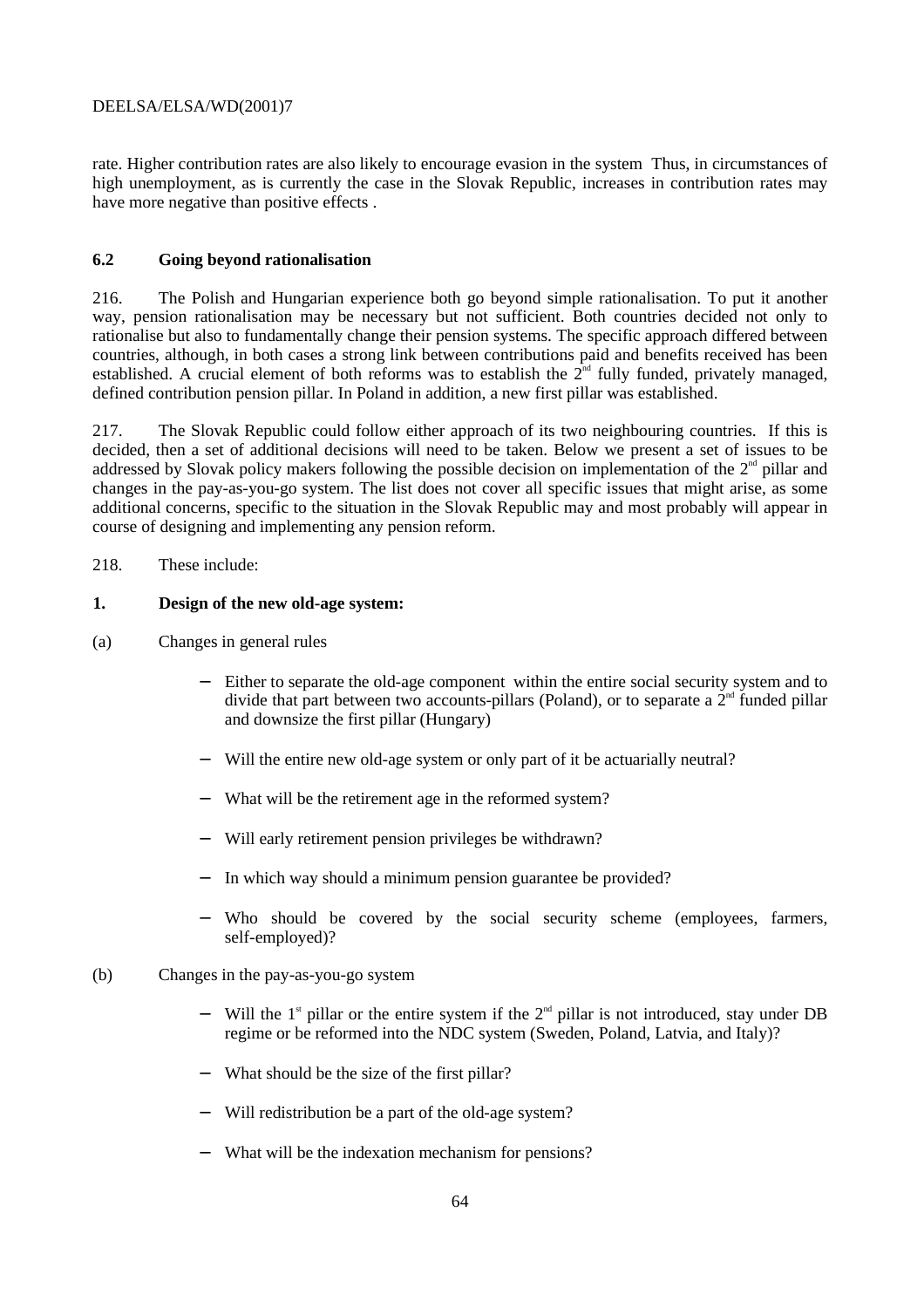- (c) Introduction of the  $2<sup>nd</sup>$  pillar
	- $-$  What will be the target size of the  $2<sup>nd</sup>$  pillar?
	- − Will the 2<sup>nd</sup> pillar cover also non-old-age components of the system?
	- − What will be the legal form of pension funds and their managing companies (joint stock companies (Poland) or mutual funds (Hungary))?
	- − How will separation of assets between a fund and its managing company be organised?
	- Will the state provide any type of guarantee in the  $2<sup>nd</sup>$  pillar?
	- − How will supervision of pension funds be organised?
	- − Will workers choose pension funds individually?
	- − What will be the fee structure?
	- − What will be the number of licences (a limited or unlimited number)?
	- − What will be the investment limits for pension funds?
	- − How will benefits be paid out?

#### **2. Other elements of the social security system (such as disability)**

− Will non-old-age parts of social security be reformed together with the old-age part?

#### **3. Transition issues**

- − If the 2<sup>nd</sup> pillar is to be introduced, should it reach its target size at the very beginning of reform (Poland), or to move towards that goal step by step (Hungary)?
- − When will a shift of part of contributions to 2<sup>nd</sup> pillar accounts start?
- − Who will be covered by the entire new system?
- − Who will be covered by the new 2<sup>nd</sup> pillar?
- − What will be the way of covering the transition cost of shifting a part of existing contributions to  $2<sup>nd</sup>$  pillar individual accounts (cutting down expenditure, using privatisation revenues, general taxes or debt)?

219. This variety of policy options requires an approach that would allow designing a consistent system. One place to start the decision process is to determine the desired minimum level of pensions that are to be paid to long service workers and to compare that to the level of the average pension that the political leaders believe they can afford. A second issue to be analysed is the desired treatment of farmers, workers in the urban informal markets, and other self-employed. The results of these two steps will help to determine the best structure for the basic benefit to be paid under the reformed system. They will show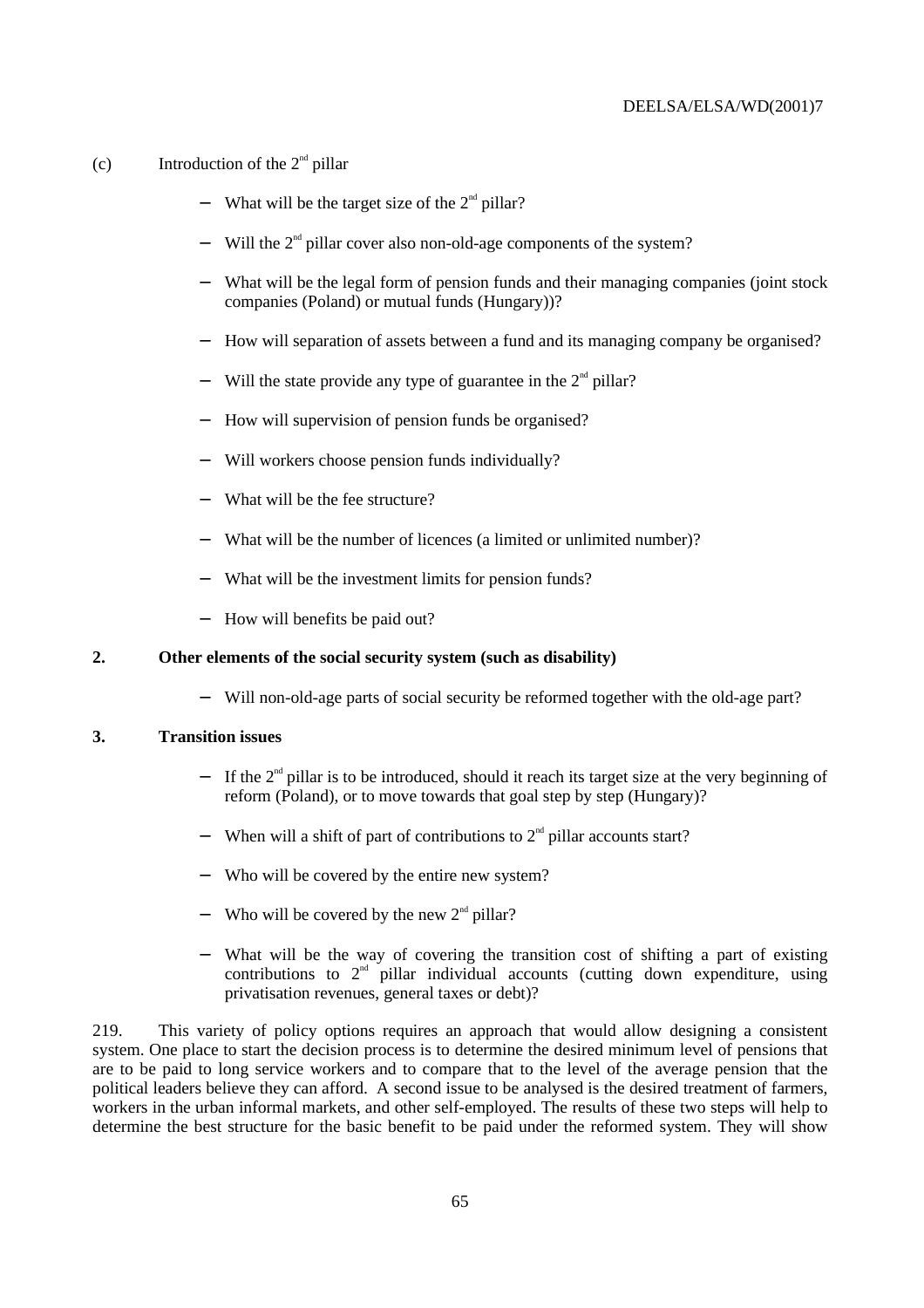how much room there appears to be for differentiation of public pension benefits between high earners and low earners and the relative roles that ought to be played by contributory and non-contributory benefits.

220. When tentative decisions have been made about the basic structure of the minimum pension, officials can next turn to the question of whether the reformed system should contain elements of advance funding or should remain largely pay-as-you-go. The advisability of incorporating an advance-funding element depends in part on whether the government has the fiscal room to raise the additional money that is needed immediately to finance pension payments. If there is not room, advance funding is not possible. As Polish and Hungarian experiences show, the fiscal room can be created in the social security system, if appropriate policies regarding pension indexation and retirement age are developed.

221. If there is sufficient fiscal room to allow some advance funding, it will be necessary to decide whether this can justify setting up the machinery for administering a system of individual accounts. A system such as the ones recently created in Poland and Hungary probably should not be attempted, unless the government can devote at least five percentage points, and perhaps as many as seven or eight percentage points, of the pension contribution rate to its financing. Otherwise, the operating costs are likely to be too large to allow a reasonable return on pension contributions.

222. If the government does not think it can afford to set aside as much as five percentage points, it may wish to explore either a more streamlined approach to individual accounts, such as the Swedish model, or partial advance funding of a centrally managed defined benefit (or NDC) program. (It may wish to consider either of these last two approaches, even if it could afford a five percentage point diversion to funded accounts.)

223. If the option selected to supply the basic retirement benefit is a flat benefit (whether contributory or not), and if there is fiscal room for additional benefits within the mandatory system, the remaining benefits will be earnings-related. In principle, they can come either from a publicly managed pillar or a series of privately managed individual accounts. There is probably not room for both.

224. In contrast, if it is decided that the basic benefit should be provided through an explicit minimum, operating as an override to a publicly managed, earnings-related program, several structural and financial options are available. One option is to create an explicit multi-pillar system by adding a mandatory, funded component on top of the publicly managed, earnings-related program, subject to the constraints just noted. Another is simply to operate one earnings-related program which, depending on the fiscal position of the government, can be either pay-as-you-go or partially funded. If the system is to include advance funded, individual accounts, it will be necessary to address all of the issues noted previously relative to the organisation and management of individual account systems. If the system is to include a publicly managed, earnings-related component, it will be necessary to decide whether to use a defined benefit approach or to institute a notional defined contribution approach.

225. Tables 15 and 16 in Annex 1 present how Poland and Hungary dealt with the issues listed above.

# **6.3 Advantages and disadvantages for the Slovak Republic in terms of pension reform**

226. Table 12 provides selected characteristics of the Slovak situation that will influence reform efforts. These characteristics do not necessarily determine any policy choice.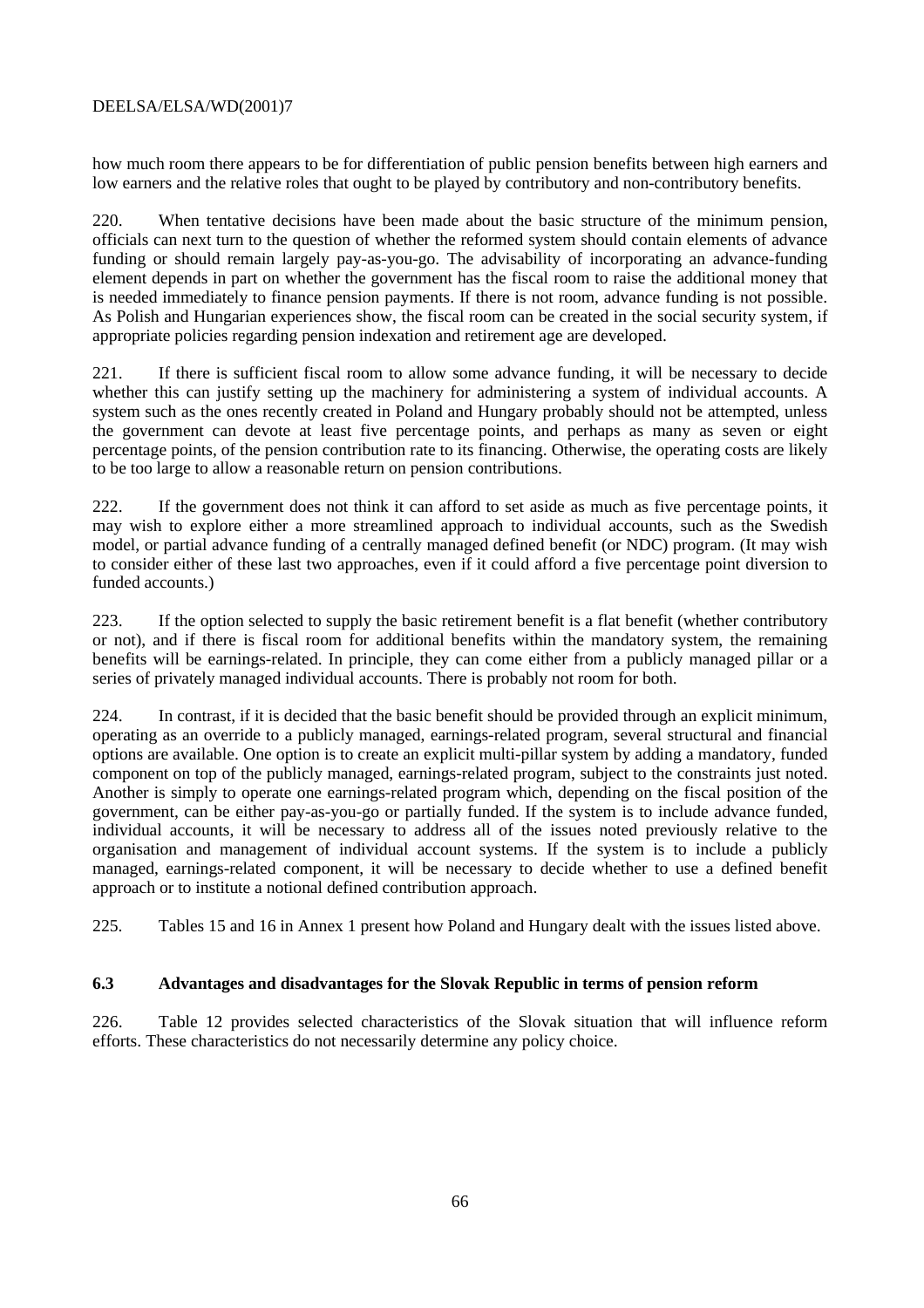| <b>Advantages</b>                                   |    | <b>Disadvantages</b>                                     |
|-----------------------------------------------------|----|----------------------------------------------------------|
| Well prepared social security institution           |    | 5. Privatisation revenues are, to a large extent<br>gone |
| Limited public debt                                 | 6. | High unemployment                                        |
| Still favourably demography                         |    | Current macroeconomic problems                           |
| Limited scale of voluntary $3^{\circ}$ pillar<br>4. |    |                                                          |
| arrangements                                        | 8. | Projected accelerated ageing of population               |

### Table 12. **Advantages and disadvantages of the pre-reform situation in the Republic of Slovakia**

227. Some explanation is needed in the case of Advantage no. 4. Voluntary schemes if widespread in society create a good supplement to mandatory pensions. However, this way of development of the pension system requires a number of pre-conditions to play its role in society. Financial markets have to be well developed and offering a wide range of instruments. Also, financial institutions offering various products to the public have to exist. People have to be used to saving on their own and need to know how to do so. A sophisticated system of supervision has to be developed. In the Slovak Republic, as well as in Poland in Hungary, those conditions are much less fulfilled in comparison to Anglo-Saxon countries. In this situation, focusing the pension system on voluntary schemes supplementing a malfunctioning traditional mandatory system is probably not the best option. Additionally, if appropriate measures are not taken, it may contribute to an increase in income inequality. Richer well-educated people would benefit from the opportunities available in the pension market, while poorer groups of people may remain in the mandatory system, running a deficit. Hence, the limited scale of voluntary schemes is an advantage that makes a deep reform of the mandatory system easier.

# **6.4 Financing the transition in the Slovak Republic**

228. As Polish and Hungarian experience shows, even in countries with high pension spending and substantial pay-as-you-go system deficits, the introduction of a multi-pillar pension system is possible. However, this reform requires high fiscal discipline, especially in the pay-as-you-go system, in order to create space to finance the shifting of part of the mandatory contribution to the funded pillar. Poland introduced appropriate policy measures some years prior to its fundamental pension reform , whereas Hungary introduced a pension reform that combined both changes in the pay-as-you-go scheme and introduction of the second pillar. As both the need for short-term savings and insuring long-term stability of the pension system are urgently required in the Slovak Republic, the Hungarian approach to the timing of the pension reform could be a more appropriate model for the Slovak Republic.

229. However, careful financial analysis of the possible size of the second pillar is required. The size of the funded component should be adjusted to the financing capacity of both the social security and the state budget. Though the costs of second pillar introduction can be perceived as an investment for the future, the immediate effect causes difficulties in current financing of pension system liabilities. The transition to the funded pillar takes at least a generation. Only when those who fully participate in the new pension system retire, is the system mature, and the full effects of savings in public expenditures achieved. Moreover, the fiscal cost effect may increase over the first decades after the introduction of reform.

230. Though the transition costs are high, the introduction of the funded component creates risk diversification, as the financing of old-age pensions is split between the labour and capital markets. As the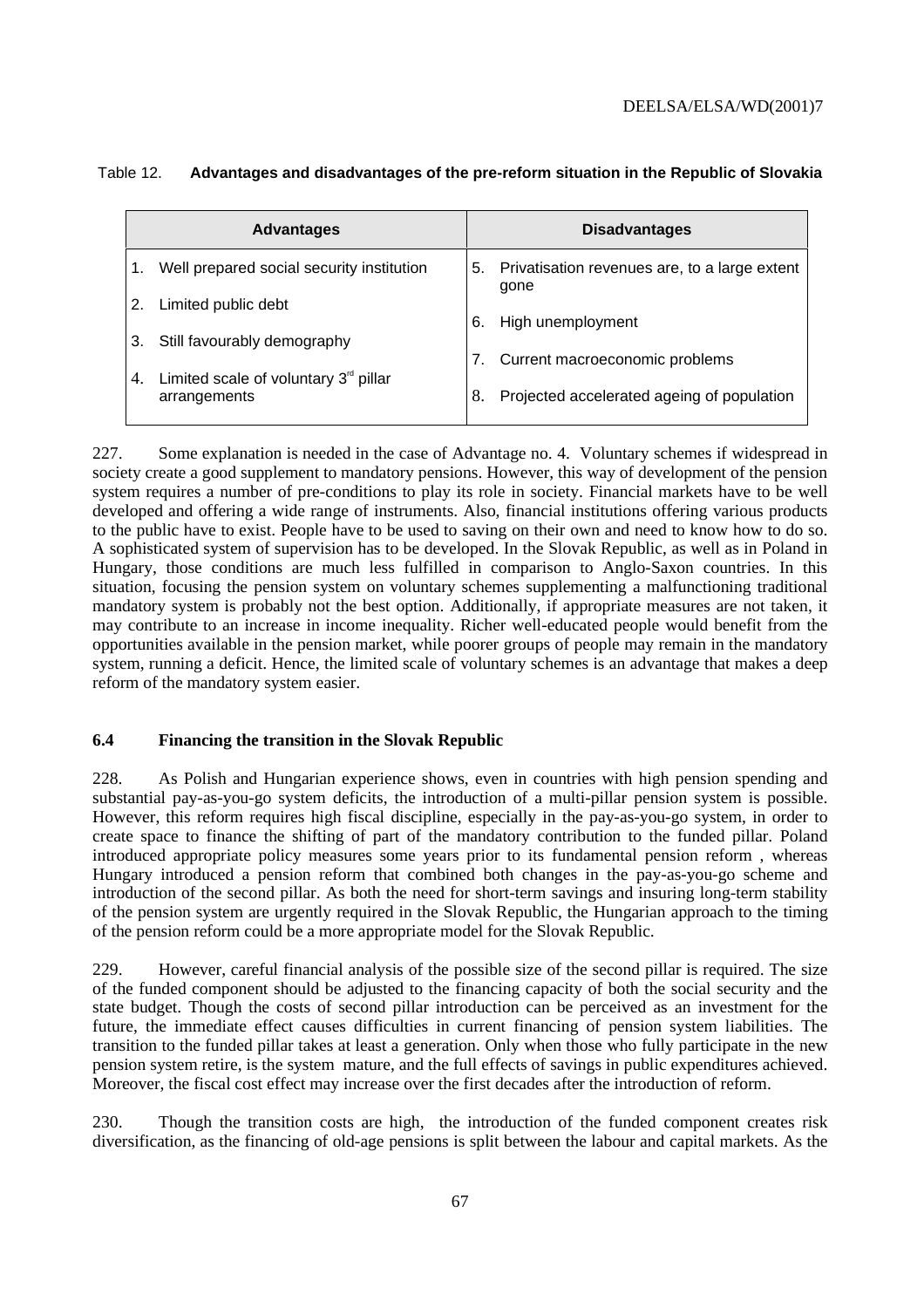two markets are not fully correlated, this creates more stability for future pensioners, and as such is required, especially in the view of worsening demographic dependency rates, and projected difficult circumstances in the labour market.

231. Last, but not least – introduction of the second pillar allows workers to participate more actively in creation of their pension savings. This assists in promoting acceptance of the price of double financing of current and future pensions in the transition period. Both in Hungary and Poland, individual choice and the option to choose the manager of the second pillar contribution fund were crucial elements to gain public acceptance for the difficult changes in the pension system.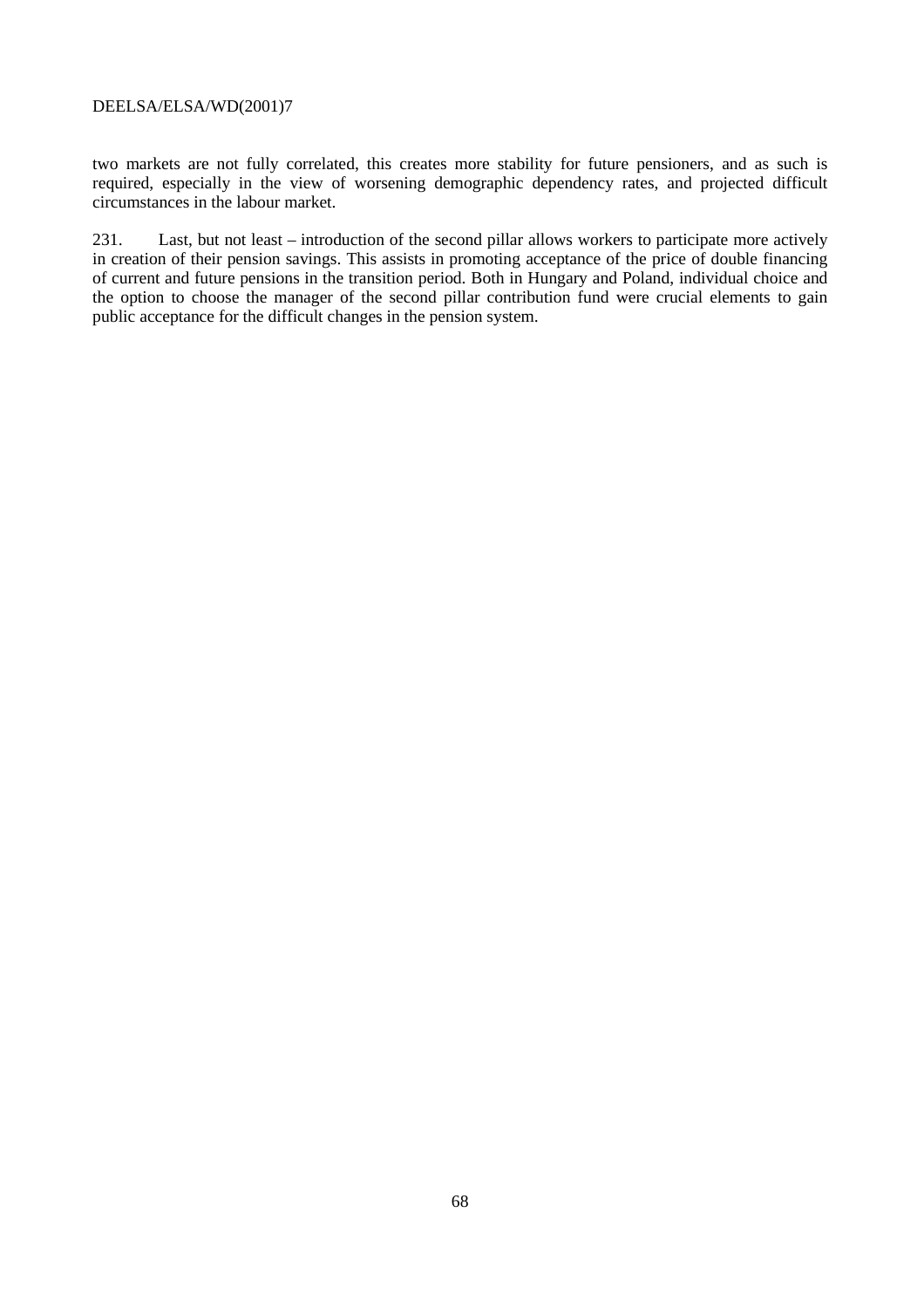#### **BIBLIOGRAPHY**

- Arenas de Mesa, Alberto. 1999. "El Sistema de Pensiones en Chile: Resultados y Desafios Pendientes". Presented at Latin American and Caribbean Symposium on Older Persons*.* Sponsored by the United Nations Economic Commission for Latin America and the Caribbean. Santiago, Chile. 8-10 September.
- Asian Development Bank. 1998. *Technical Assistance to Kazakhstan for Public Information and Education in Support of Pension Reform.* R166-98. October.
- Chand, Sheetal K. and Albert Jaeger. 1996. *Ageing Populations and Public Pension Schemes*. Occasional Paper 147. Washington: International Monetary Fund.
- Chlon, Agnieszka, Marek Góra and Michal Rutkowski. 1999. *Shaping Pension Reform in Poland: Security through Diversity.* World Bank Pension Primer,
- Gal, I. Robert. 2000. *Old and new old-age pension system in Hungary.* Tarki Social Research Centre (mimeo)
- Góra, Marek and Michal Rutkowski. 1998. *The Quest for Pension Reform: Poland's Security through Diversity*. World Bank Pension Primer.
- Góra, Marek. 2000. *Old-Age Pension Reform in Poland* (mimeo).
- Holzmann, Robert. 1996. "Pension Reform, Financial Market Development and Economic Growth: Preliminary Evidence from Chile," IMF Working Paper No. 96-94.
- Holzmann, Robert. 1997. "On the Economic Benefits and Fiscal Requirements of Moving from Unfunded to Funded Pensions", AICGS Research Report No. 4, Economic Studies Program.
- Iglesias, Augusto and Robert Palacios. 1999. "Managing public pension reserves." Paper presented at World Bank Conference: New Ideas about Old Age Security. Washington. September 14-15.
- James, Estelle, James Smalhout, and Dimitri Vittas. 1999. "Administrative Costs and the Organisation of Individual Account Systems." Paper presented at World Bank Conference: New Ideas about Old Age Security. Washington. September 14-15.
- Layard, Richard, Stephen Nickell and Richard Jackman. 1991. *Unemployment. Macroeconomic Performance and the Labour Market.* Oxford University Press.
- Lubyova,M., Maros, M., Uramova, L., (1998), "Impact of the Transformation of Social Sphere on the Income Situation of Slovak Households", *Ekonomicky casopis (Journal of Economics)*, Vol. 46, No. 6.

Mueller, K. (1999), *The Politics of Pension Reform in East-Central Europe*, FIT, Frankfurt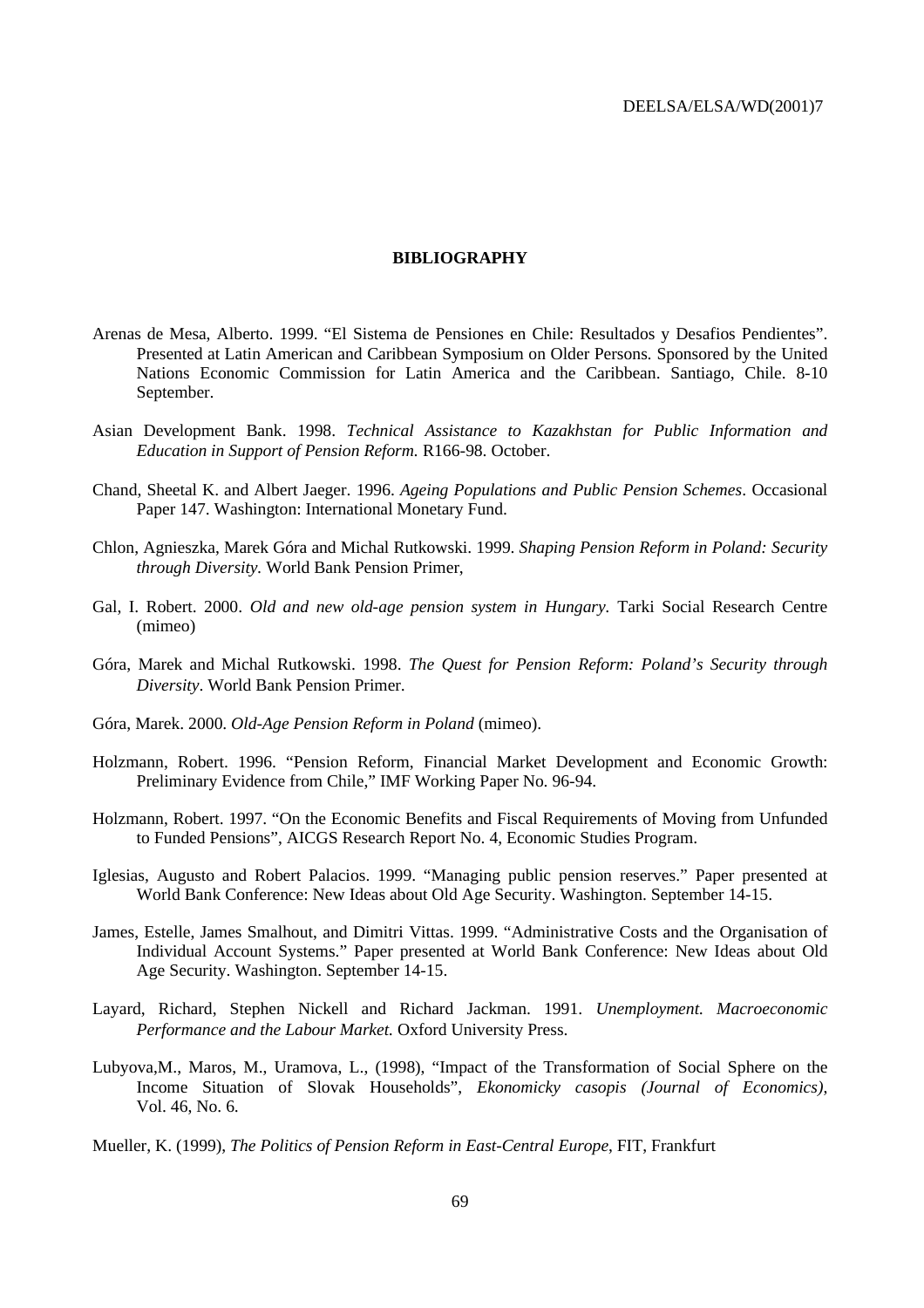- Murthi, Mamta, J. Michael Orszag, and Peter R. Orszag, 1999. "The Charge Ratio on Individual Accounts: Lessons from the U.K. Experience," Birkbeck College Working Paper 99-2.
- OECD (1995), *Review of Labour Market and Social Policy in the Slovak Republic*, Paris.
- OECD (1996) Economic Department Working Papers No. *168 Ageing Populations, Pension Systems and Government Budgets: Simulation for 20 OECD Countries.*
- Palacios, Robert, Roberto Rocha, 1998, *The Hungarian Pension System in Transition*, World Bank Social Protection Discussion Paper, No. 9805.
- Polish Pension System Simulation Model.
- Queisser, Monika. 1998. *The Second-generation Pension Reforms in Latin America.* OECD Working Paper AWP 5.4. Paris.
- Simonovitis, Andras, 2000, *Partial Privatization of a Pension System: Lessons from Hungary*, Journal of International Development [forthcoming]
- Thompson, Lawrence H. 1998. *Older and Wiser: The Economics of Public Pensions*. Washington. The Urban Institute.
- Thompson, Lawrence H. 1999a. "Administering Individual Accounts in Social Security: The Role of Values and Objectives in Shaping Options." Occasional Paper No. 1, The Retirement Project. Washington: The Urban Institute.
- U.S. Social Security Administration. 1997 & 1999*. Social Security Programs Throughout the World, 1997; Social Security Programs Throughout the World*, *1999*. Washington, D.C. Government Printing Office.

Whitehouse, Edward. 1998. "Pension Reform in Britain." World Bank Social Protection Working Paper.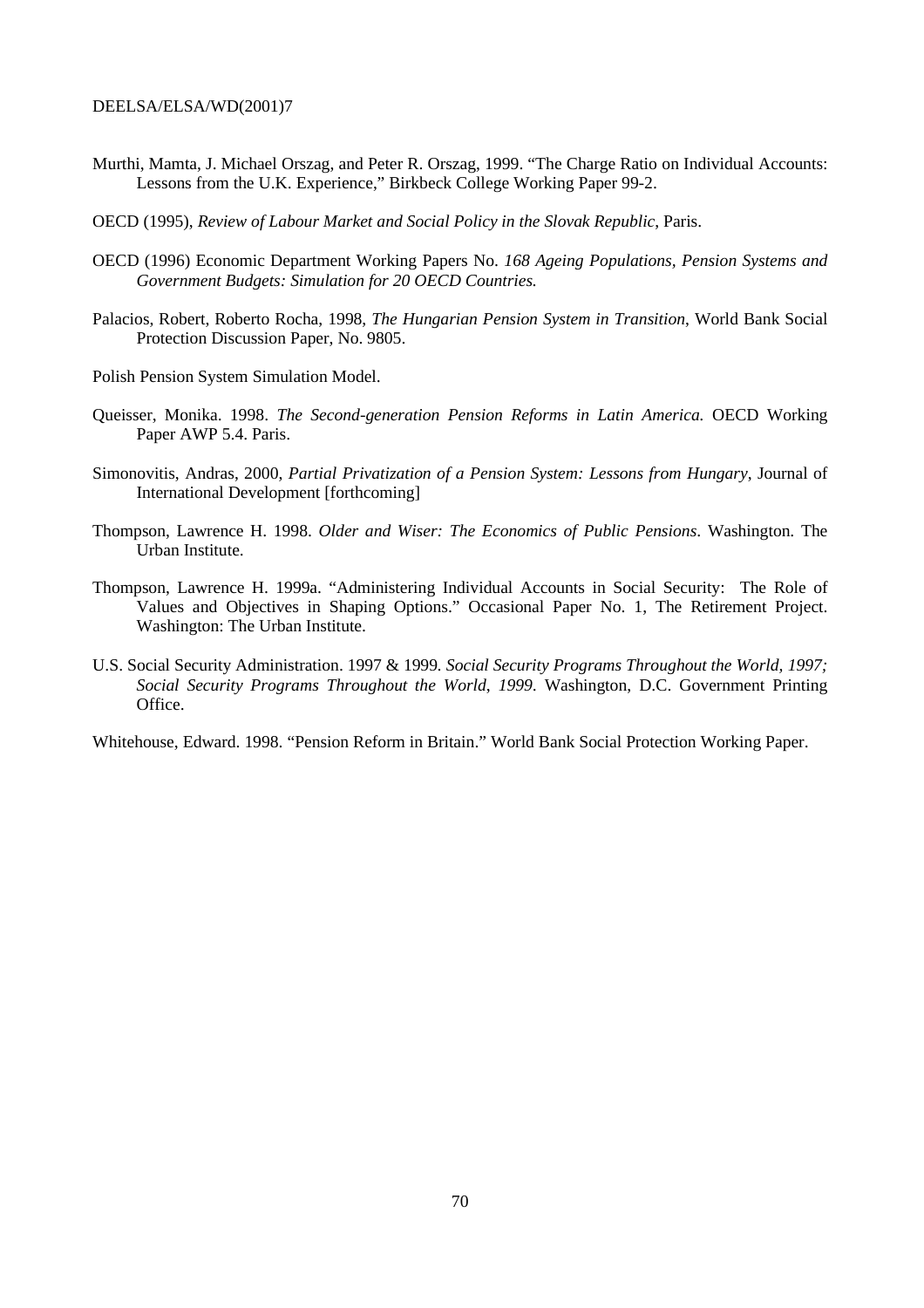# **ANNEX 1. OVERVIEW OF PENSIONS SYSTEMS IN POLAND, HUNGARY AND THE SLOVAK REPUBLIC - BASIC FEATURES**

|                                                       | Old system                                                                                                                                                                                                                                                                        | New system                                                                                                                                                                                                                                                                                                  |  |  |
|-------------------------------------------------------|-----------------------------------------------------------------------------------------------------------------------------------------------------------------------------------------------------------------------------------------------------------------------------------|-------------------------------------------------------------------------------------------------------------------------------------------------------------------------------------------------------------------------------------------------------------------------------------------------------------|--|--|
| Participation in the<br>old social security<br>system | Dependant workers and self-employed.<br>Exemptions: army, police, border<br>guards, firemen, farmers, judges and<br>prosecutors                                                                                                                                                   | N/A                                                                                                                                                                                                                                                                                                         |  |  |
| Participation in the<br>new old-age system            | N/A                                                                                                                                                                                                                                                                               | Everybody born after 31 Dec. 1948.<br>Splitting old-age contributions<br>between two accounts mandatory for<br>those born after 31 Dec. 1968.<br>Exemptions: farmers, judges,<br>prosecutors, armed forces in force<br>prior to January 1, 1999                                                             |  |  |
| <b>Switching between</b><br>old and new system        | N/A                                                                                                                                                                                                                                                                               | Non-existent. Exemption: people<br>entitled to early retirement in the old<br>system who will meet necessary<br>criteria by 31 Dec 2006 can choose<br>the system but only if they have not<br>signed up for the $2nd$ pillar.                                                                               |  |  |
| Old-age formula                                       | Defined benefit for the entire social<br>security system<br>P=0.24W+W*I*0.013*L+W*I*0.007*<br>S<br>$W$ – national average wage for<br>previous quarter<br>$I$ – individual wage index<br>$L$ – total length of service<br>S – additional years accepted for<br>insurance benefits | Defined contribution in the entire<br>old-age system (non-old-age parts of<br>social security work along defined<br>benefit)<br>$P = K/G$<br>$K$ – pension capital of insured,<br>composed of imputed, registered and<br>old-age contributions<br>$G$ – life expectancy coefficient at<br>pension allotment |  |  |

## Table 13. **The old and new pension system in Poland**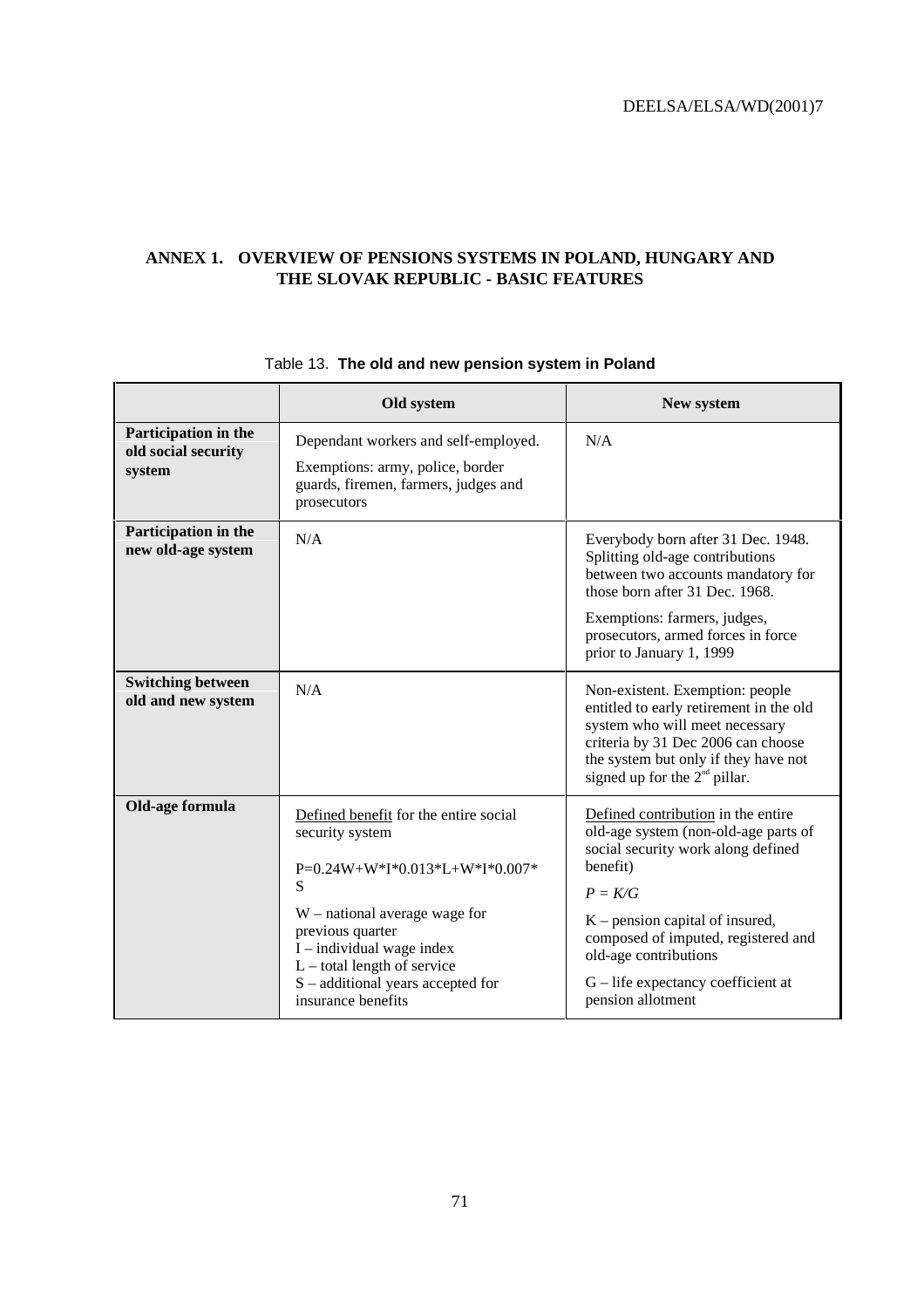|                                       | Old system                                                                                                                                                                                                                                                                              | New system                                                                                                                                                                                                                                                                            |  |  |
|---------------------------------------|-----------------------------------------------------------------------------------------------------------------------------------------------------------------------------------------------------------------------------------------------------------------------------------------|---------------------------------------------------------------------------------------------------------------------------------------------------------------------------------------------------------------------------------------------------------------------------------------|--|--|
| <b>Qualifying service</b>             | Employment, self-employment,<br>military service (non professional),<br>time repressed, unemployment period;<br>additional non-contributory periods:<br>education, maternity, taking care of<br>disabled child.                                                                         | Only contributions paid matter. No<br>pension right is acquired because of<br>other reason. In specific<br>any<br>situations such as unemployment,<br>maternity, taking care of disabled<br>State<br>child.<br>budget<br>pays<br>contributions calculated out of the<br>minimum wage. |  |  |
| <b>Minimum length</b><br>of service   | At least 20 (men), 15 (women) years of<br>qualified service.                                                                                                                                                                                                                            | Non-existing                                                                                                                                                                                                                                                                          |  |  |
| <b>Minimum</b> guarantee              | Minimum: In nominal terms, indexed<br>as other pensions for every pensioner<br>that worked for a qualifying period,<br>paid from the Social Insurance Fund.<br>In $1998 -$ approx. 70% of minimum<br>wage.<br>Additional condition: 25 (men), 20<br>(women) years of qualified service. | Minimum:<br>nominal<br>In<br>terms,<br>indexed as other pensions, topping<br>up pension from the first and second<br>pillar and financed from the State<br>Budget.<br>Additional condition: 25 (men), 20<br>of<br>(women)<br>full-time<br>years<br>contribution period.               |  |  |
| <b>Maximum benefit</b>                | Maximum: replacement rate not higher<br>than 100%, individual's wage factor<br>not higher than 250% of average wage.                                                                                                                                                                    | No maximum benefit                                                                                                                                                                                                                                                                    |  |  |
| <b>Taxation of benefits</b>           | Taxed                                                                                                                                                                                                                                                                                   | Taxed                                                                                                                                                                                                                                                                                 |  |  |
| <b>Indexation of</b><br>benefits      | Since $1996 - at least price in thestation.$<br>The real growth defined annually in the<br>state budget law.                                                                                                                                                                            | 1999: mixed price-wage<br>From<br>formula, with 80% share of prices<br>and 20% share of wages.                                                                                                                                                                                        |  |  |
| Normal pension age                    | 60 for women, 65 for men with a lot of<br>exclusions. Average retirement age in<br>$1998 - 55$ for women and 59 for men.                                                                                                                                                                | Minimum retirement age: 60 for<br>women and 65 for men.                                                                                                                                                                                                                               |  |  |
| <b>Credit for deferred</b><br>pension | No special credit, only increase of<br>0.0013 of individual wage per each<br>year worked.                                                                                                                                                                                               | Actuarial adjustment                                                                                                                                                                                                                                                                  |  |  |
| <b>Early retirement</b>               | Granted for disabled, miners, teachers,<br>railway workers, people working in<br>special conditions (list including 250<br>different categories) – approx. one<br>quarter of population covered. Also<br>early retirement at 55 for women with<br>at least 30 years of contributing.    | No early retirement in the mandatory<br>system.                                                                                                                                                                                                                                       |  |  |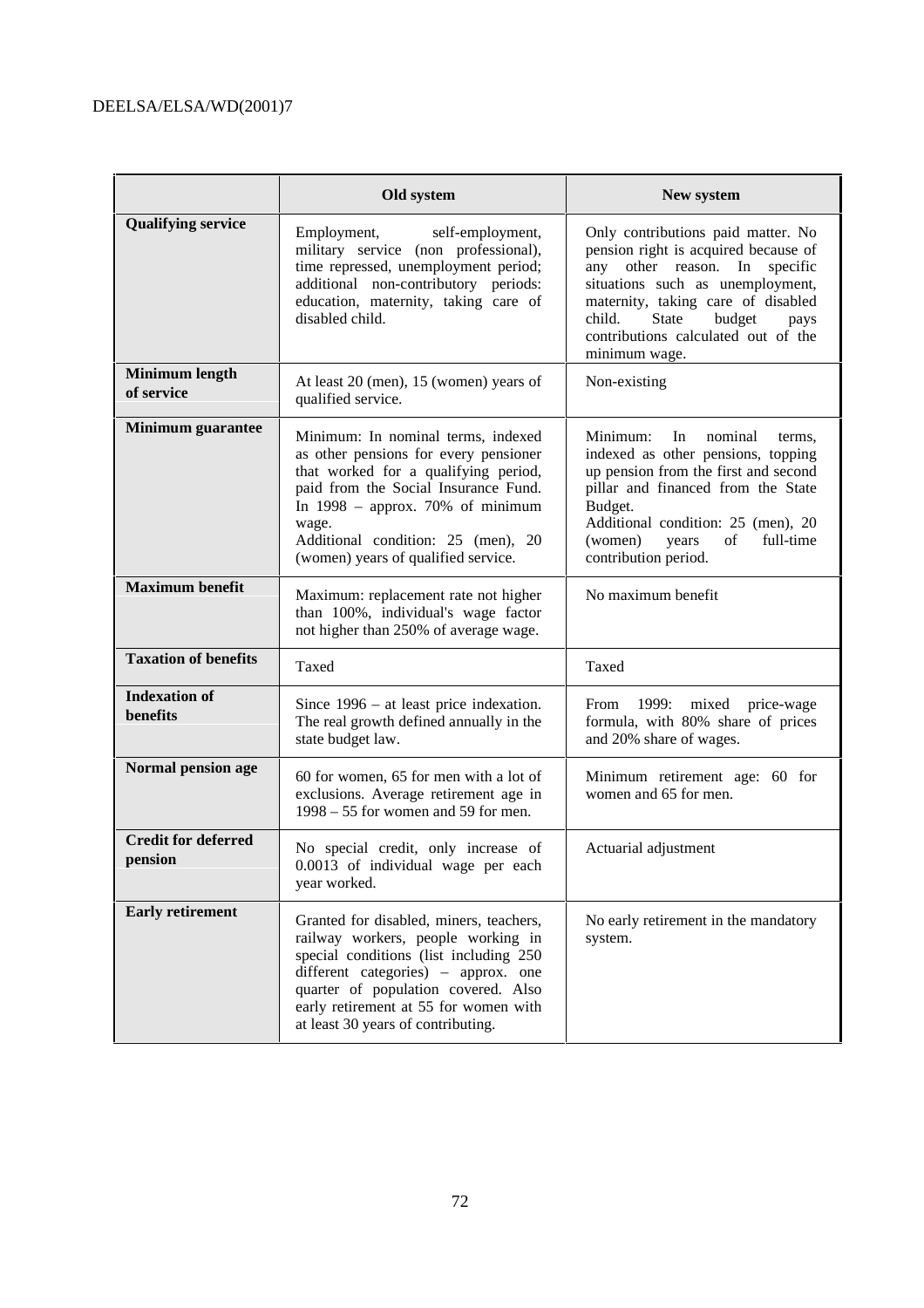|                                                                                | Old system                                                                                                   | New system                                                                                                                                                                                                                                                                                                   |
|--------------------------------------------------------------------------------|--------------------------------------------------------------------------------------------------------------|--------------------------------------------------------------------------------------------------------------------------------------------------------------------------------------------------------------------------------------------------------------------------------------------------------------|
| <b>Additional credits</b>                                                      | Special multipliers for miners<br>and<br>railway workers.                                                    | Only through participation in the<br>third pillar schemes.                                                                                                                                                                                                                                                   |
| <b>Working pensioners</b>                                                      | Allowed with wage limitations, pension<br>recalculated by adding extra contributory<br>years to the formula. | After reaching retirement age –<br>allowed<br>without<br>imitations.<br>Pension recalculated by adding<br>additional contributions divided by<br>life expectancy at the recalculation<br>N <sub>o</sub><br>moment.<br>second<br>pillar<br>participation after retirement                                     |
| <b>First pillar</b><br>(first account)                                         | Non-existing                                                                                                 | Run by ZUS; 12.22% of wage paid<br>to the $1*$ pillar old-age individual<br>account; no investment.                                                                                                                                                                                                          |
| <b>First pillar benefits</b>                                                   | N/A                                                                                                          | Annuities paid by ZUS                                                                                                                                                                                                                                                                                        |
| First pillar rate of<br>return                                                 | N/A                                                                                                          | Covered wage bill growth (similar<br>to indexed state bonds interest)                                                                                                                                                                                                                                        |
| <b>Second pillar</b><br>(second account)                                       | Non-existing                                                                                                 | Run by private open pension<br>funds; 7.3% of wage paid to the $2nd$<br>pillar old-age individual account<br>(up to 40% of collected money can<br>be invested in stocks, remaining<br>60% or more saved in other<br>instruments).                                                                            |
| <b>Second pillar</b><br>benefits                                               | Non-existing                                                                                                 | Annuities paid by private annuities<br>companies                                                                                                                                                                                                                                                             |
| Second pillar rate of<br>return                                                | N/A                                                                                                          | Profits<br>financial<br>market<br>on<br>instruments                                                                                                                                                                                                                                                          |
| Other than 1 <sup>st</sup> and<br>$2nd$ pillar elements of<br>mandatory system | No-pillar mandatory PAYG<br>system;<br>contribution 45% of wage                                              | 17.07% - non-old-age benefits<br>(disability, survivor and short-term<br>benefits)                                                                                                                                                                                                                           |
| <b>Re-distribution</b>                                                         | Yes, in entire system                                                                                        | No redistribution in the $1^{\text{st}}$ and $2^{\text{nd}}$<br>pillars; (redistribution exists only<br>in non-old-age elements of the<br>system)                                                                                                                                                            |
| Contribution<br>financing                                                      | Contributions paid by employer, not<br>divided into different categories; tax<br>exempt.                     | Paid partially by employer and<br>employee<br>[old-age<br>(50:50),<br>disability<br>sickness<br>(50:50),<br>(employee)<br>and<br>work<br>injury<br>(employer)<br>contribution]<br>contributions are tax exempt.<br>Note: Wages were raised in 1999<br>by 23% to compensate for the split<br>of contribution. |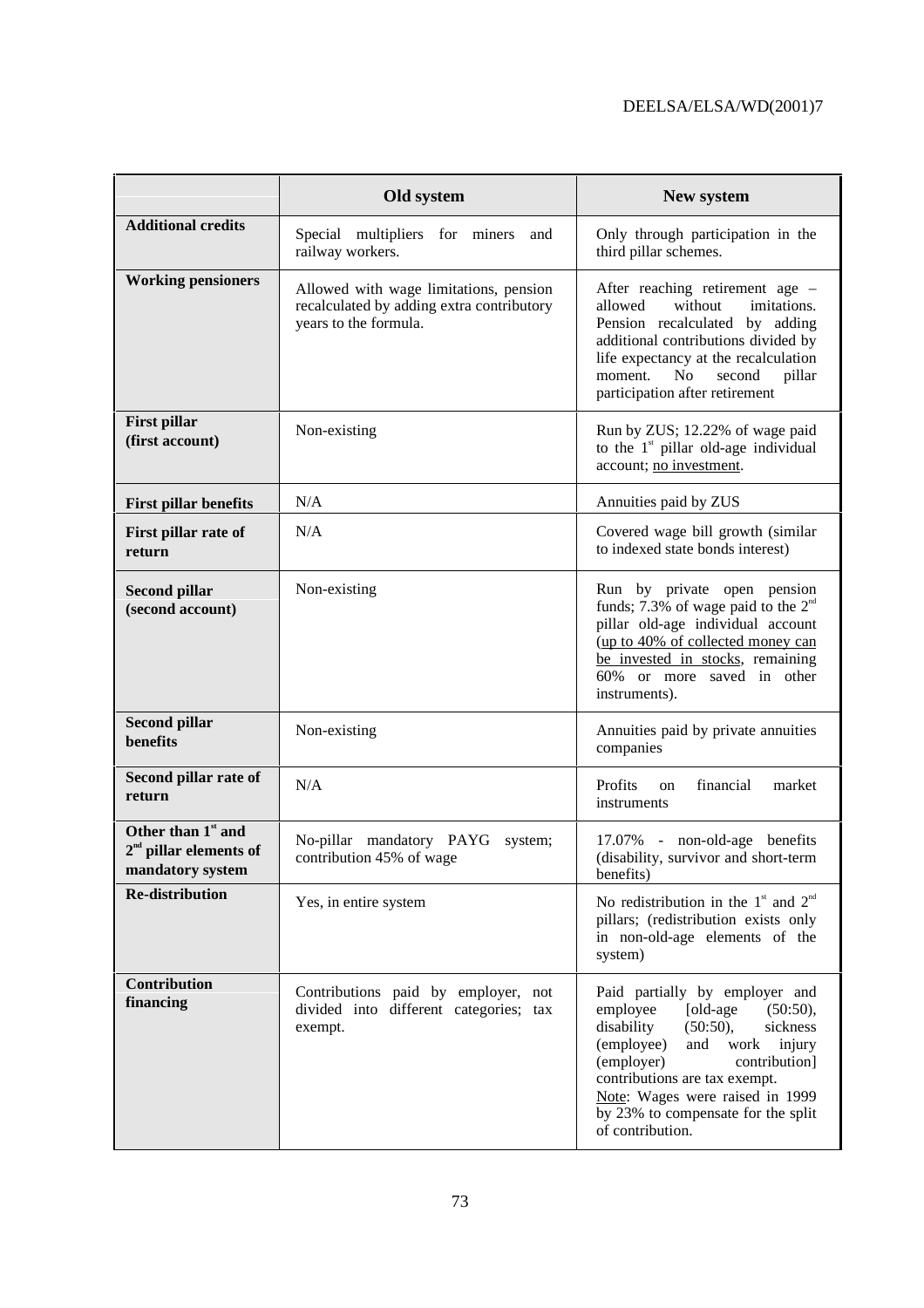|                                                         | Old system                                                                                       | New system                                                                                                                                                                                                                                                                                                                                                          |
|---------------------------------------------------------|--------------------------------------------------------------------------------------------------|---------------------------------------------------------------------------------------------------------------------------------------------------------------------------------------------------------------------------------------------------------------------------------------------------------------------------------------------------------------------|
| <b>Ceiling and floor</b><br><b>levels</b>               | Minimum base: minimum wage for<br>workers, 60% of average wage for self-<br>employed; no maximum | Minimum base: minimum wage for<br>workers, 60% of average wage for<br>self-employed;<br>Maximum: 250% of average wage                                                                                                                                                                                                                                               |
| <b>Taxation of</b><br>mandatory system<br>contributions | Exempt (paid before taxation)                                                                    | Exempt (paid before taxation $-$ EET)                                                                                                                                                                                                                                                                                                                               |
| <b>Contribution</b><br>collection                       | Social Security Institute (ZUS)                                                                  | ZUS collects contributions for entire<br>social security including mandatory<br>old-age system $(1^{\text{st}}$ and $2^{\text{nd}}$ pillar)                                                                                                                                                                                                                         |
| Third pillar                                            | Mostly life-insurance combined with<br>investment fund                                           | Life-insurance combined with<br>investment funds. New element:<br>employee pension programs in four<br>basic forms (live insurance,<br>investment fund, mutual insurance,<br>employee pension fund).<br>Contribution up to 7% not covered<br>by social security tax, but covered<br>by income tax. Benefits not taxed.<br>Benefits available from the age of<br>60. |
| Third pillar<br>taxation                                | After taxation (TEE)                                                                             | After taxation (TEE)                                                                                                                                                                                                                                                                                                                                                |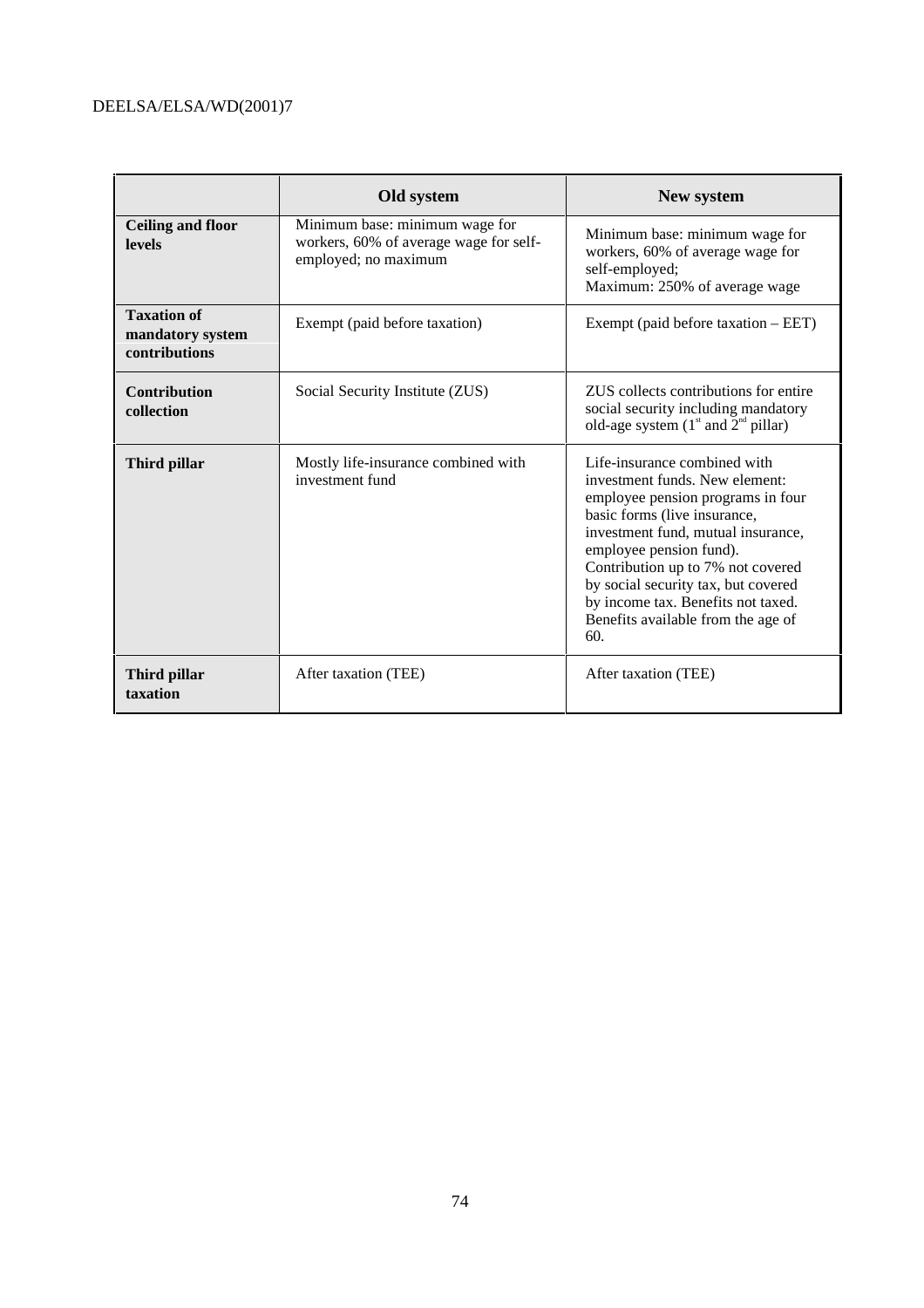# Table 14. **Old and new pension system in Hungary**

|                                                     | Old system (prior to 1998)                                                                                                                                   |                                                                                                                                                                                                                                                                                                                                           | New mixed system                                                                                                                                                                 |
|-----------------------------------------------------|--------------------------------------------------------------------------------------------------------------------------------------------------------------|-------------------------------------------------------------------------------------------------------------------------------------------------------------------------------------------------------------------------------------------------------------------------------------------------------------------------------------------|----------------------------------------------------------------------------------------------------------------------------------------------------------------------------------|
|                                                     |                                                                                                                                                              | <b>New social security</b>                                                                                                                                                                                                                                                                                                                | New mandatory private                                                                                                                                                            |
| Participation                                       | All employed; Self-employed;<br>Armed forces in the same system but<br>subject to special rules.                                                             | All employed; Self-employed;<br>Armed forces in the same system but<br>subject to special rules.                                                                                                                                                                                                                                          | Splitting old-age contributions between two<br>accounts mandatory for those entering the labor<br>market after July 31, 1998, optional for those<br>already on the labor market. |
| <b>Switching between</b><br>old and new system      | In.a.                                                                                                                                                        |                                                                                                                                                                                                                                                                                                                                           | Switching for optional members between<br>January 1, 1998 and August 31, 1999; fund<br>members can return to social security once till<br>December 31, 2000 the latest           |
| Minimum length of<br>service for full<br>pension    | 20 years (for women reaching the age<br>1991: 10 years)                                                                                                      | 20 years (for women reaching the age 55<br>55 and men reaching the age 60 before and men reaching the age 60 before 1991:<br>10 years)                                                                                                                                                                                                    | Any contributing period; government guarantee<br>only for at least 15 years of contribution                                                                                      |
| Minimum length of<br>service for partial<br>pension | 15 years without minimum pension<br>55 and men reaching the age 60<br>between 1991 and 1993: 10 years)                                                       | 15 years without minimum pension<br>guarantee (for women reaching the age guarantee (for women reaching the age 55<br>and men reaching the age 60 between 1991<br>and 1993: 10 years)                                                                                                                                                     |                                                                                                                                                                                  |
| <b>Qualifying service</b>                           | Employment, self-employment,<br>military service (non professional),<br>unemployment period; additional non-<br>maternity, taking care of disabled<br>child. | Only contributions paid matter. No pension<br>right is acquired because of any other<br>reason. In specific situations such as non-<br>contributory periods: higher education, professional military service State Budget<br>pays contributions. Contributions are<br>deducted from unemployment benefit,<br>maternity allowance as well. |                                                                                                                                                                                  |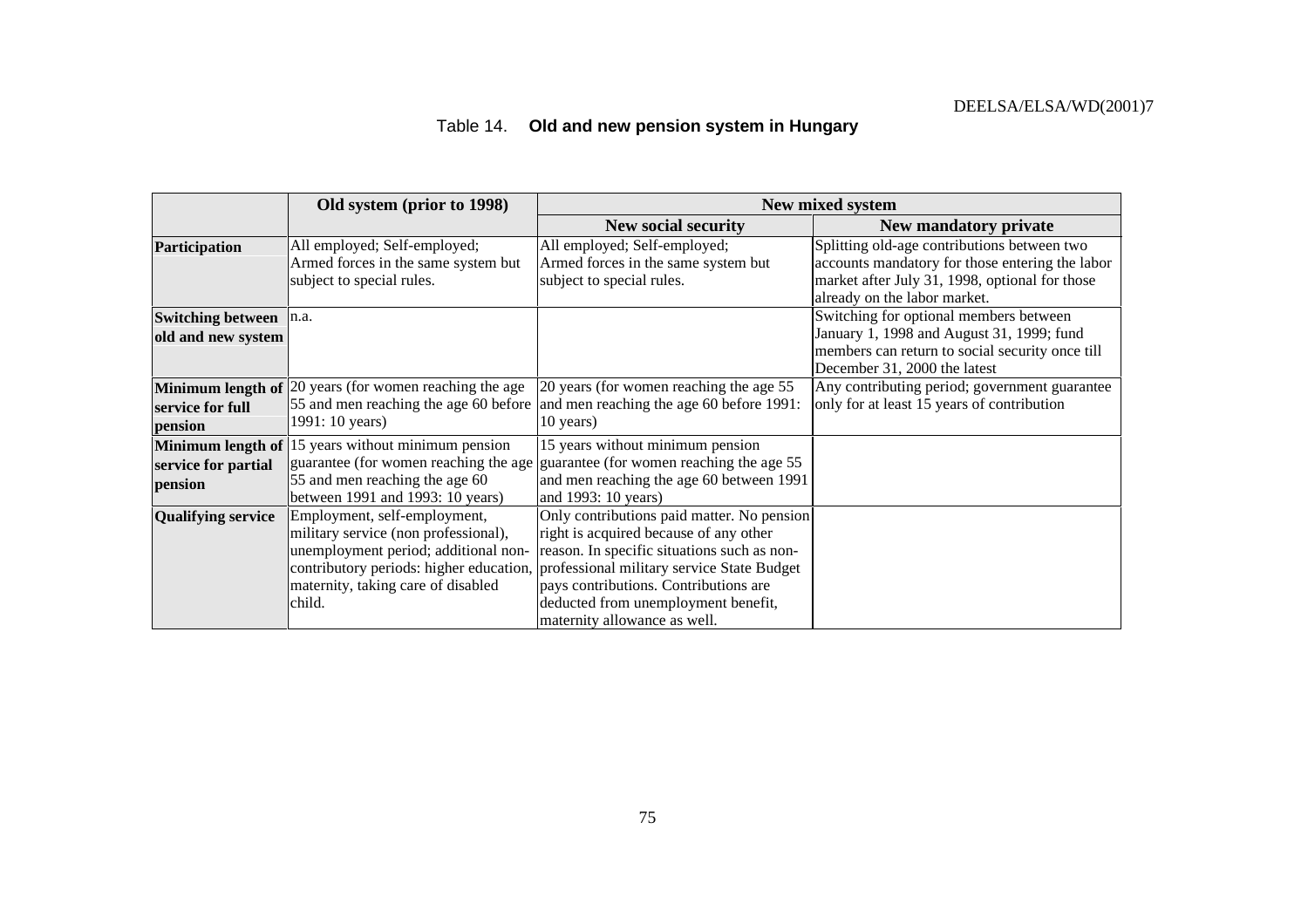|                                | Old system (prior to 1998)                                                                                                                                                                                                                                                                                                                                                                                                                                    |                                                                                                                                                                                                                                                                                                                                                                                                                                                                                                                                                                                                                                                                                                                                                                                                                              | New mixed system                                                                                                                                                                                 |
|--------------------------------|---------------------------------------------------------------------------------------------------------------------------------------------------------------------------------------------------------------------------------------------------------------------------------------------------------------------------------------------------------------------------------------------------------------------------------------------------------------|------------------------------------------------------------------------------------------------------------------------------------------------------------------------------------------------------------------------------------------------------------------------------------------------------------------------------------------------------------------------------------------------------------------------------------------------------------------------------------------------------------------------------------------------------------------------------------------------------------------------------------------------------------------------------------------------------------------------------------------------------------------------------------------------------------------------------|--------------------------------------------------------------------------------------------------------------------------------------------------------------------------------------------------|
|                                |                                                                                                                                                                                                                                                                                                                                                                                                                                                               | <b>New social security</b>                                                                                                                                                                                                                                                                                                                                                                                                                                                                                                                                                                                                                                                                                                                                                                                                   | New mandatory private                                                                                                                                                                            |
| Old-age formula                | Defined benefit for the entire social<br>security system<br>$P = g(L) * f(I)$<br>$I$ – individual net wage<br>$L$ – total length of service (including<br>accepted non-contributory periods)<br>Notes:<br>- f(I) is counted from 1988, degressive<br>and partially adjusted to inflation<br>for 10 years of service $g(L)$ is 33%;<br>for the next 15 years it grows 2% a<br>year; for the next 7 years, 1% a year;<br>above 32 years of service, 0.5% a year | Defined benefit for the entire social<br>security system<br>$P = g(L) * f(I)$<br>I – individual net wage before 2013; gross<br>wage after 2012<br>$L$ – total length of service (including<br>accepted non-contributory periods)<br>Notes:<br>- f(I) is counted from 1988, partially<br>adjusted to inflation; its degressivity<br>eventually evaporates<br>before 2013, for 10 years of service $g(L)$<br>is 33%; for the next 15 years it grows 2% a<br>year; for the next 11 years, 1% a year;<br>above 36 years of service, 1.5% a year<br>after 2012, for those contributing only to<br>social security: for 20 years of service $g(L)$<br>is 33%; every further year counts 1.65%<br>after 2012, for those splitting contribution<br>between social security and fund: for 20<br>years of service g(L) is 24.4%; every | Defined contribution in the pension funds for<br>those paying contribution to funds<br>$P=K/G$<br>$K$ – accumulated pension capital<br>$G$ – life expectancy coefficient at pension<br>allotment |
| <b>Minimum</b>                 | Minimum new pension changes year                                                                                                                                                                                                                                                                                                                                                                                                                              | further year counts 1.22%<br>Minimum new pension changes year by                                                                                                                                                                                                                                                                                                                                                                                                                                                                                                                                                                                                                                                                                                                                                             | Government guarantee for private pension up to                                                                                                                                                   |
| guarantee                      | by year – approx. $65\%$ of minimum<br>wage.<br>Additional condition: 20 years of full-<br>time contribution period (eligibility to<br>full pension).                                                                                                                                                                                                                                                                                                         | year - approx. 65% of minimum wage.<br>Additional condition: 20 years of full-time<br>contribution period (eligibility to full<br>pension).                                                                                                                                                                                                                                                                                                                                                                                                                                                                                                                                                                                                                                                                                  | 25% of fund members' public pension.<br>Additional condition: 15 years of full-time<br>contribution period.                                                                                      |
| <b>Maximum</b> benefit         | (with some exceptional cases).                                                                                                                                                                                                                                                                                                                                                                                                                                | Replacement rate no higher than 100% Replacement rate no higher than 100%<br>(with some exceptional cases).                                                                                                                                                                                                                                                                                                                                                                                                                                                                                                                                                                                                                                                                                                                  | No maximum benefit.                                                                                                                                                                              |
| <b>Taxation of</b><br>benefits | Not taxed.                                                                                                                                                                                                                                                                                                                                                                                                                                                    | Before 2013 not taxed; after 2012 taxed.                                                                                                                                                                                                                                                                                                                                                                                                                                                                                                                                                                                                                                                                                                                                                                                     | Before 2013 not taxed; after 2012 taxed.                                                                                                                                                         |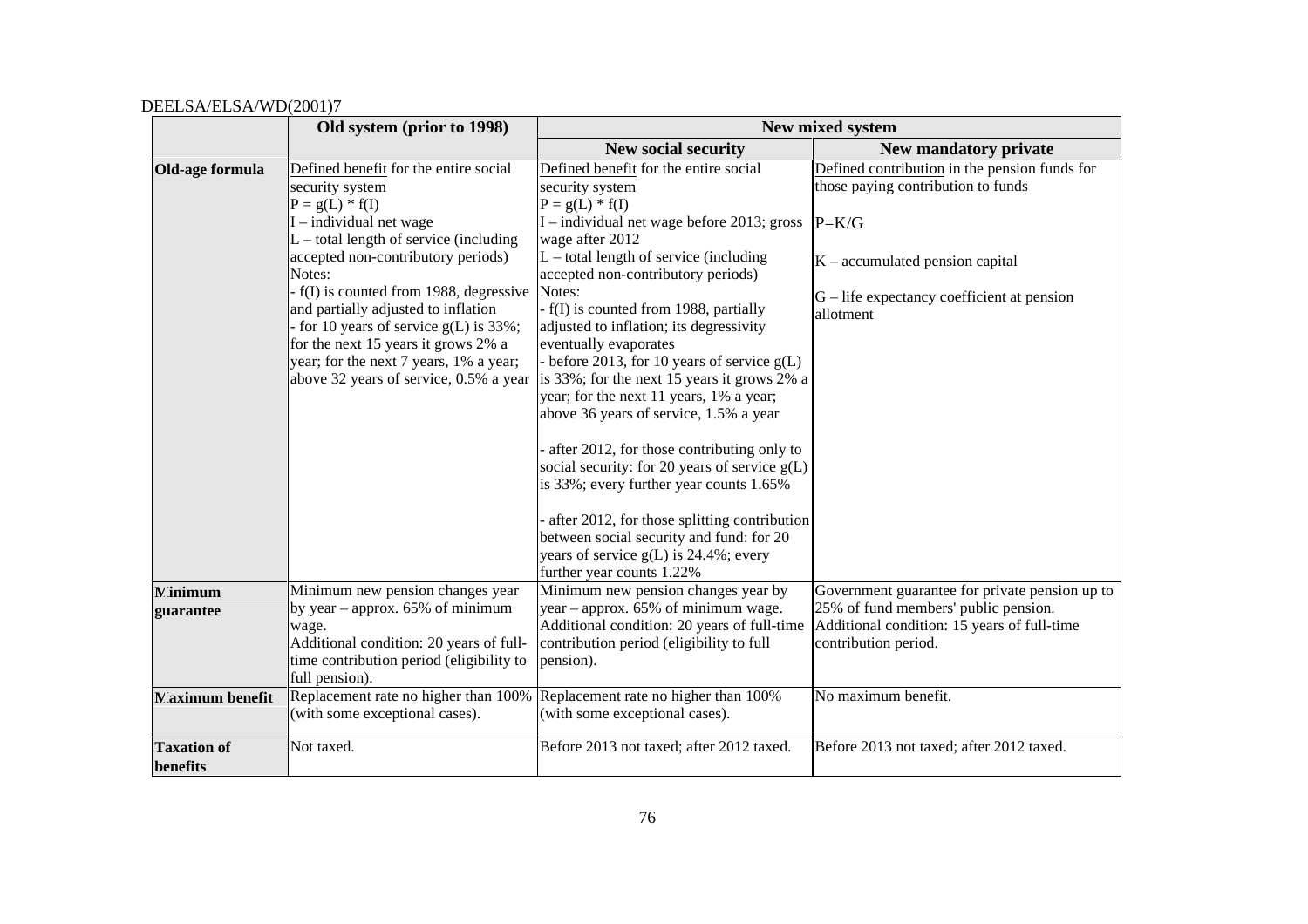|                                        | Old system (prior to 1998)                                                                                                                                                                                                                                                                                                                             |                                                                                                                                                                                                                                                                                                                                                                        | New mixed system                                                                                                              |
|----------------------------------------|--------------------------------------------------------------------------------------------------------------------------------------------------------------------------------------------------------------------------------------------------------------------------------------------------------------------------------------------------------|------------------------------------------------------------------------------------------------------------------------------------------------------------------------------------------------------------------------------------------------------------------------------------------------------------------------------------------------------------------------|-------------------------------------------------------------------------------------------------------------------------------|
|                                        |                                                                                                                                                                                                                                                                                                                                                        | <b>New social security</b>                                                                                                                                                                                                                                                                                                                                             | New mandatory private                                                                                                         |
| <b>Indexation of</b><br>benefits       | From 1992 nominal wage indexed.                                                                                                                                                                                                                                                                                                                        | In 2000 70% wage and 30% price<br>indexation; from 2001 Swiss indexation<br>(50% wage and 50% price indexation)                                                                                                                                                                                                                                                        | Pension funds' technical rate of return is no<br>higher than 1.5% above the rate of indexation of<br>social security pension. |
| <b>Normal pension</b><br>age           | grows from 55 to 62 for women;<br>between 1998 and 2001 from 60 to 62<br>for men.                                                                                                                                                                                                                                                                      | Between 1997 and 2009 retirement age Between 1997 and 2009 retirement age<br>grows from 55 to 62 for women; between<br>1998 and 2001 from 60 to 62 for men.                                                                                                                                                                                                            | Between 1997 and 2009 retirement age grows<br>from 55 to 62 for women; between 1998 and<br>2001 from 60 to 62 for men.        |
| pension                                | <b>Credit for deferred</b> Credit before 1997 under special<br>conditions; after 1997 0.3% per month.                                                                                                                                                                                                                                                  | 0.3% per month.                                                                                                                                                                                                                                                                                                                                                        | Actuarial adjustment                                                                                                          |
| <b>Early retirement</b>                | Granted for miners, artists, people<br>working in special conditions (list<br>specified by law), professionals in<br>armed forces.<br>Also early retirement no earlier than 5<br>years before retirement age and no<br>under 55 years of age for women and<br>60 for men with at least 34-38 years<br>(depending on year of birth) of<br>contributing. | Granted for miners, artists, people working Actuarial adjustment.<br>in special conditions (list specified by law),<br>professionals in armed forces.<br>Also early retirement no earlier than 5<br>years before retirement age and no under<br>55 years of age for women and 60 for men<br>with at least 34-38 years (depending on<br>year of birth) of contributing. |                                                                                                                               |
| <b>Additional credits</b>              | Special multipliers for miners special<br>professions (list specified by law).                                                                                                                                                                                                                                                                         | Special multipliers for miners special<br>professions (list specified by law).                                                                                                                                                                                                                                                                                         | Only through participation in the third pillar<br>schemes.                                                                    |
| Working<br>pensioners                  | Allowed; additive income tax.                                                                                                                                                                                                                                                                                                                          | Allowed; additive income tax.                                                                                                                                                                                                                                                                                                                                          |                                                                                                                               |
| <b>First pillar</b><br>(first account) | Only one pillar. Run by National<br>Pension Fund.                                                                                                                                                                                                                                                                                                      | Run by National Pension Fund (NPF).                                                                                                                                                                                                                                                                                                                                    |                                                                                                                               |
| <b>First pillar benefits</b>           | Defined benefit paid by National<br>Pension Fund.                                                                                                                                                                                                                                                                                                      | Defined benefit paid by National Pension<br>Fund.                                                                                                                                                                                                                                                                                                                      |                                                                                                                               |
| First pillar rate of<br>return         |                                                                                                                                                                                                                                                                                                                                                        |                                                                                                                                                                                                                                                                                                                                                                        |                                                                                                                               |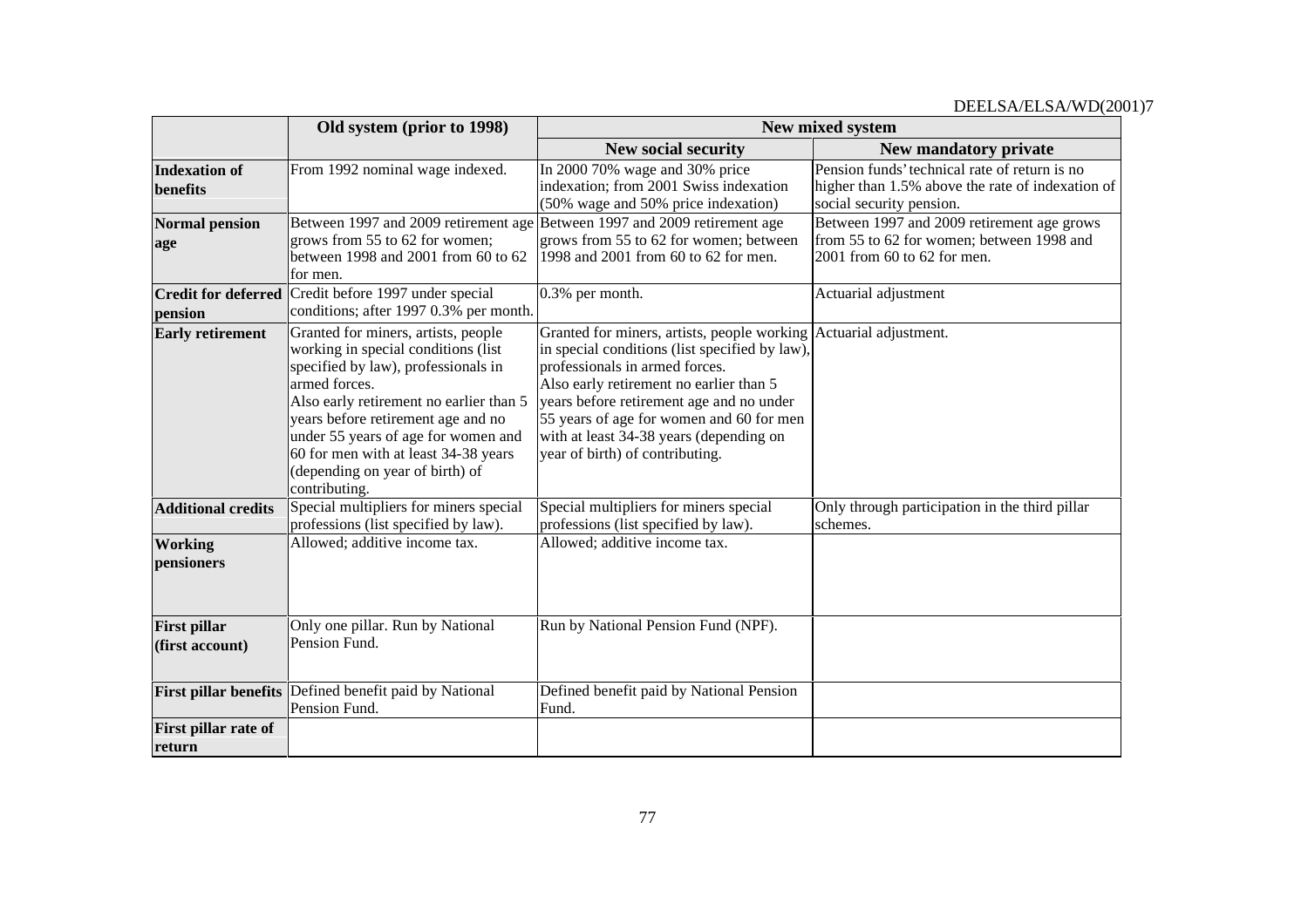|                                                                                   | Old system (prior to 1998)                                                                    | New mixed system                                                                                                                                                                                                                                            |                                                                                                                                       |  |
|-----------------------------------------------------------------------------------|-----------------------------------------------------------------------------------------------|-------------------------------------------------------------------------------------------------------------------------------------------------------------------------------------------------------------------------------------------------------------|---------------------------------------------------------------------------------------------------------------------------------------|--|
|                                                                                   |                                                                                               | New social security                                                                                                                                                                                                                                         | New mandatory private                                                                                                                 |  |
| <b>Second pillar</b><br>(second account)                                          | Non-existent.                                                                                 |                                                                                                                                                                                                                                                             | Run by private pension funds; 6% of wage paid<br>to $2nd$ pillar old-age individual account (portfolio<br>rules are detailed by law). |  |
| <b>Second pillar</b><br>benefits                                                  | Non-existent.                                                                                 |                                                                                                                                                                                                                                                             | Annuities paid by private annuities companies.                                                                                        |  |
| Second pillar rate<br>of return                                                   |                                                                                               |                                                                                                                                                                                                                                                             | Profits on financial market instruments.                                                                                              |  |
| Other than $1^{\text{st}}$ and<br>$2nd$ pillar elements<br>of mandatory<br>system | Non-existent.                                                                                 | Non-existent.                                                                                                                                                                                                                                               | Non-existent.                                                                                                                         |  |
| <b>Redistribution</b>                                                             | Yes, in entire system.                                                                        | Yes, in entire system.                                                                                                                                                                                                                                      | Limited, through the Guarantee Fund.                                                                                                  |  |
| <b>Contribution</b><br>financing                                                  | Contributions paid by employee and<br>employer; went through several<br>changes in the 90-es. | Those contributing only to social security:<br>$8 + 22\%$ of gross wage paid to NPF by<br>employee and employer, respectively (in<br>2000).<br>Fund-members:<br>$2 + 22\%$ of gross wage paid to NPF by<br>employee and employer, respectively (in<br>2000) | Fund-members:<br>6% of gross wage paid to pension fund by<br>employee (in 2000)                                                       |  |
| <b>Ceiling and floor</b>                                                          | No maximum for employer, twice the                                                            | No maximum for employer, twice the                                                                                                                                                                                                                          |                                                                                                                                       |  |
| levels                                                                            | average wage for employee.                                                                    | average wage for employee.                                                                                                                                                                                                                                  |                                                                                                                                       |  |
| <b>Taxation of</b><br>mandatory system<br>contributions                           | Taxed.                                                                                        | Taxed.                                                                                                                                                                                                                                                      | Taxed (25% exempt).                                                                                                                   |  |
| <b>Contribution</b><br>collection                                                 | National Health Fund.                                                                         | National Tax Administration.                                                                                                                                                                                                                                | Pension funds.                                                                                                                        |  |
| <b>Bridging pensions</b>                                                          |                                                                                               |                                                                                                                                                                                                                                                             |                                                                                                                                       |  |
| Third pillar                                                                      | Voluntary. Life-insurance or mutual<br>funds (since 1994).                                    | Voluntary. Life-insurance or mutual funds<br>(since 1994).                                                                                                                                                                                                  | Voluntary. Life-insurance or mutual funds<br>(since 1994).                                                                            |  |
| Third pillar<br>taxation                                                          | No.                                                                                           | No.                                                                                                                                                                                                                                                         | No.                                                                                                                                   |  |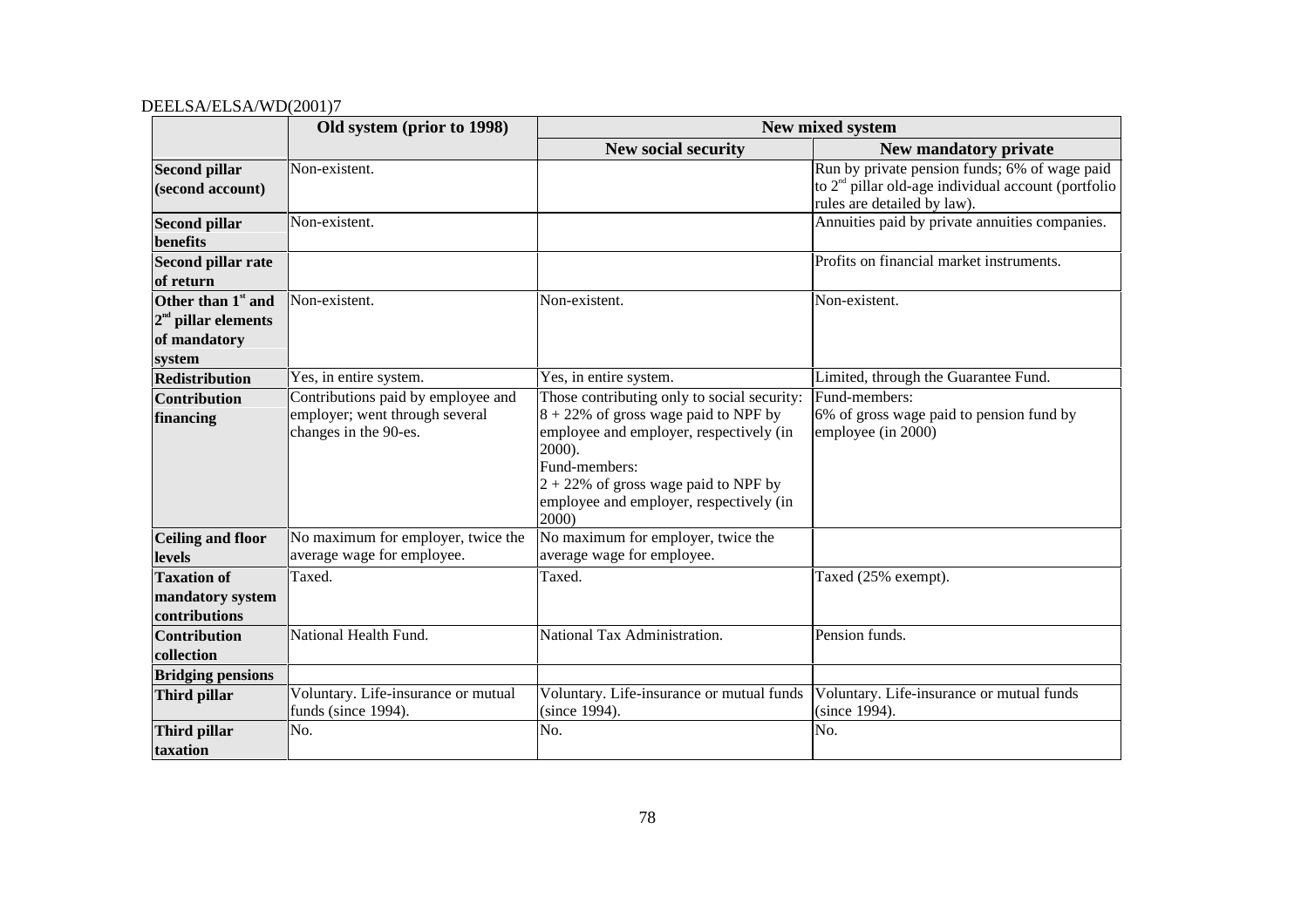|                         |                     | <b>Old System</b>                                                              | <b>New System</b> |
|-------------------------|---------------------|--------------------------------------------------------------------------------|-------------------|
|                         |                     |                                                                                | to be filled in   |
| <b>Benefit</b>          |                     | $P=0.5*AB+AB*(I1-I1+I2)$                                                       |                   |
| Formula                 |                     | P-pension                                                                      |                   |
|                         |                     | $AB$ – assessment base                                                         |                   |
|                         |                     | $I_i$ – accrual rate during period I                                           |                   |
|                         |                     | $L_1$ – length of service in period i, see                                     |                   |
|                         | Length of           | explanatory notes<br>25 years, shortened for labour category I and             |                   |
| Eligibility             | service giving      | II, different periods for pensions for attendance                              |                   |
| criteria                | full rights         | in years                                                                       |                   |
|                         | Minimum             | 20 for women, 10 for men, related also to the                                  |                   |
|                         | length of           | minimum age limit (60 for women, 65 for                                        |                   |
|                         | service             | men)                                                                           |                   |
|                         | Qualifying          | Employment, self-employment, military                                          |                   |
|                         | service             | service (non-professional), time repressed,                                    |                   |
|                         |                     | unemployment period, Additional periods:                                       |                   |
|                         |                     | education, maternity, taking care of disabled                                  |                   |
|                         |                     | child or relative, voluntary contributory years.                               |                   |
|                         | <b>Additional</b>   | Special advantages for labour categories I                                     |                   |
|                         | credits             | and II                                                                         |                   |
|                         | Normal              | 60 for men, 53 to 57 for women, depending on                                   |                   |
|                         | pension age         | number of children raised (57 less number of                                   |                   |
|                         | Early               | children, minimum 53 years)<br>Granted for persons within 2 years before their |                   |
|                         | retirement          | regular retirement age who were laid-off for                                   |                   |
|                         |                     | "organisational reasons", completed the length                                 |                   |
|                         |                     | of service giving full rights and cannot be                                    |                   |
|                         |                     | offered a suitable job. Abolished in 1999.                                     |                   |
|                         | Credit for          | Increased accrual rate: 1% per each 90 days                                    |                   |
|                         | deferred            | worked                                                                         |                   |
|                         | pension             |                                                                                |                   |
| <b>First pillar and</b> | Indexation of       | Benefits are increased if average wage                                         |                   |
| other PAYG              | benefits            | increased by at least 5%, or cost-of-living                                    |                   |
| benefits                |                     | index increased by at least 10% since the last                                 |                   |
|                         |                     | raise. The amount of increase of paid and                                      |                   |
|                         |                     | newly granted benefits is determined on ad-<br>hoc basis.                      |                   |
|                         | Taxation of         | Not taxed                                                                      |                   |
|                         | benefits            |                                                                                |                   |
|                         | Working             | Allowed with wage limitations, contracts for                                   |                   |
|                         | pensioners          | maximum duration of 1-year, renewable                                          |                   |
|                         | Transfer            | A choice between benefits                                                      |                   |
|                         | between             |                                                                                |                   |
|                         | disability and      |                                                                                |                   |
|                         | old-age<br>benefits |                                                                                |                   |
|                         | Survivor            | If a deceased person would have received or                                    |                   |
|                         | Pension             | was Receiving either disability or old-age                                     |                   |
|                         |                     | pension. Eligible: dependent children (up to                                   |                   |
|                         |                     | 26), widows during 1 year (longer if disabled,                                 |                   |
|                         |                     | or aged, or caring for dependent child),                                       |                   |
|                         |                     | widowers caring for dependent child                                            |                   |

# Table 15. **Pension System in Slovakia**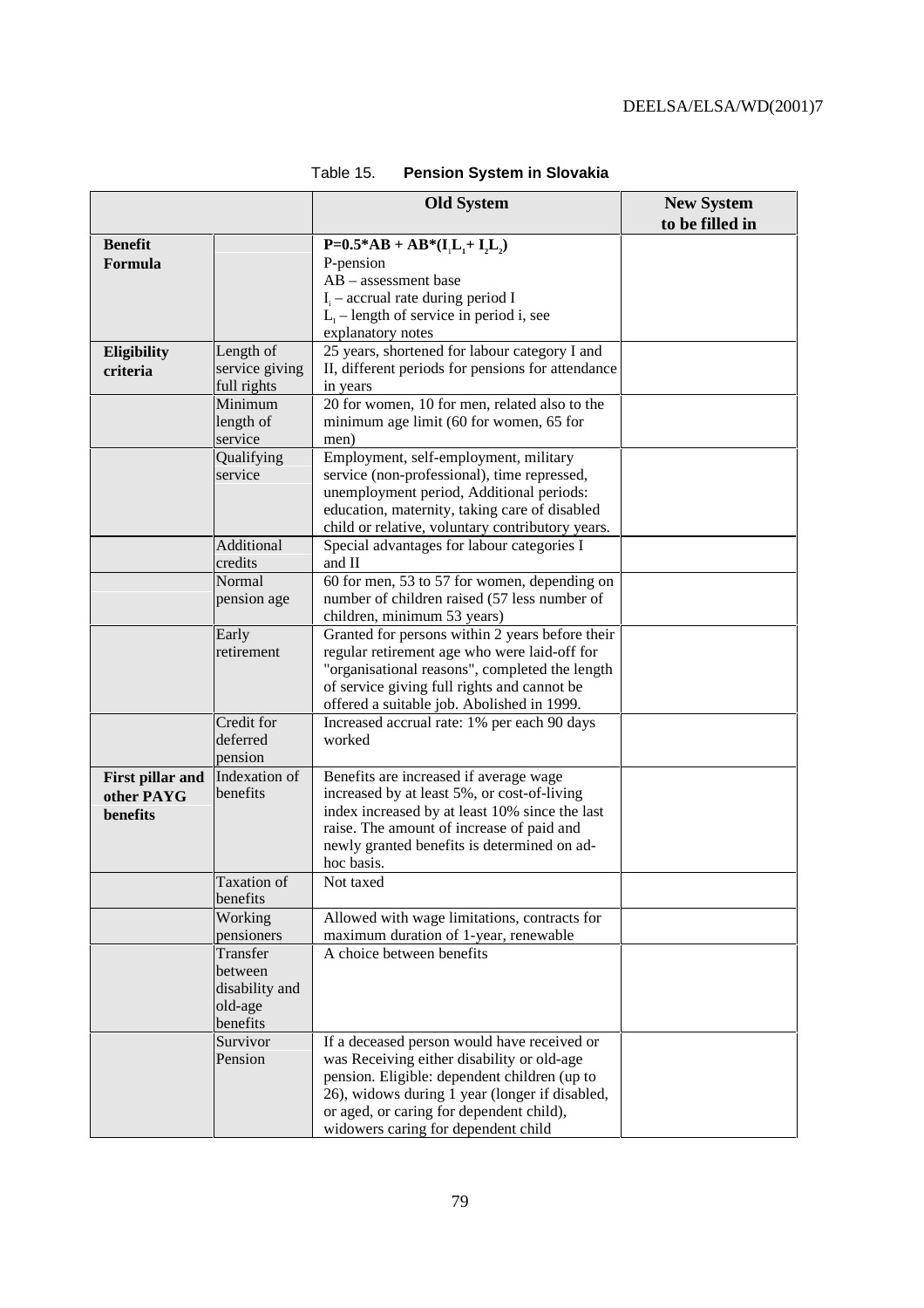|                        |                 | <b>Old System</b>                               | <b>New System</b> |
|------------------------|-----------------|-------------------------------------------------|-------------------|
|                        |                 |                                                 | to be filled in   |
| <b>Replacement</b>     |                 | 0.45 (average old-age pension / average wage)   |                   |
| rates                  |                 |                                                 |                   |
| <b>Minimum</b>         |                 | Minimum: In nominal terms, indexed to the       |                   |
| guarantee              |                 | minimum living standard, if benefit is the sole |                   |
|                        |                 | source of income. Minimum living standard is    |                   |
|                        |                 | determined on ad-hoc basis, depending on        |                   |
|                        |                 | number and age of household members             |                   |
| <b>Maximum</b>         |                 | Maximum accrual rate, maximum assessment        |                   |
| benefit                |                 | base in nominal terms, maximum benefit in       |                   |
|                        |                 | nominal terms, all determined on ad-hoc basis   |                   |
| <b>Contributions</b>   | Financing       | Paid by employer and employee, by self-         |                   |
|                        |                 | employed, in special cases by the state and     |                   |
|                        |                 | <b>National Labour Office</b>                   |                   |
|                        | First pillar    | Mandatory PAYG system $-5.9\%$ of               |                   |
|                        |                 | employee's gross wage and 21.6% of              |                   |
|                        |                 | employer's total wage bill, 27.5% of 1/2 of     |                   |
|                        |                 | income tax base for self-employed, state pays   |                   |
|                        |                 | 15% of a special assessment base (determined    |                   |
|                        |                 | in nominal terms, currently 2700 SKK/month)     |                   |
|                        | Second pillar   | N/A                                             |                   |
|                        | Ceiling and     | Minimum base for contributions:                 |                   |
|                        | floor levels    | minimum wage                                    |                   |
|                        |                 | Maximum base for contributions: 8*minimum       |                   |
|                        |                 | wage                                            |                   |
| <b>Administration</b>  | Contribution    | Social Insurance Company (SP)                   |                   |
|                        | collection      |                                                 |                   |
|                        | <b>Benefits</b> | Social Insurance Company (SP)                   |                   |
|                        | payment         |                                                 |                   |
| <b>Special systems</b> |                 | Armed forces                                    |                   |
| Third pillar           |                 | Voluntary funded scheme ("supplementary         |                   |
|                        |                 | pension insurance"), access limited             |                   |

#### *Explanatory notes:*

*AB - Assessment base, based on average net monthly wage computed from 5 best income years during 10-year period prior to retirement: 2 500 SKK counted fully, amount between 2 500 and 6 000 counted as 1/3, amount between 6 000 and 10 000 counted as 1/10, above 10 000 not recognised.*

*Li - length of service during period 1, where i=1 between reaching length of service giving full rights to old-age pension and reaching regular retirement age, i=2 after reaching regular retirement age.*

*Ii - annual accrual rate during period i, 1% if i=1, 4% if i=2 (1% for every 90 days), maximum 25%. Different rules for labour categories I and II.*

*Source: For Poland: Chlon, Gora and Rutkowski (1999)*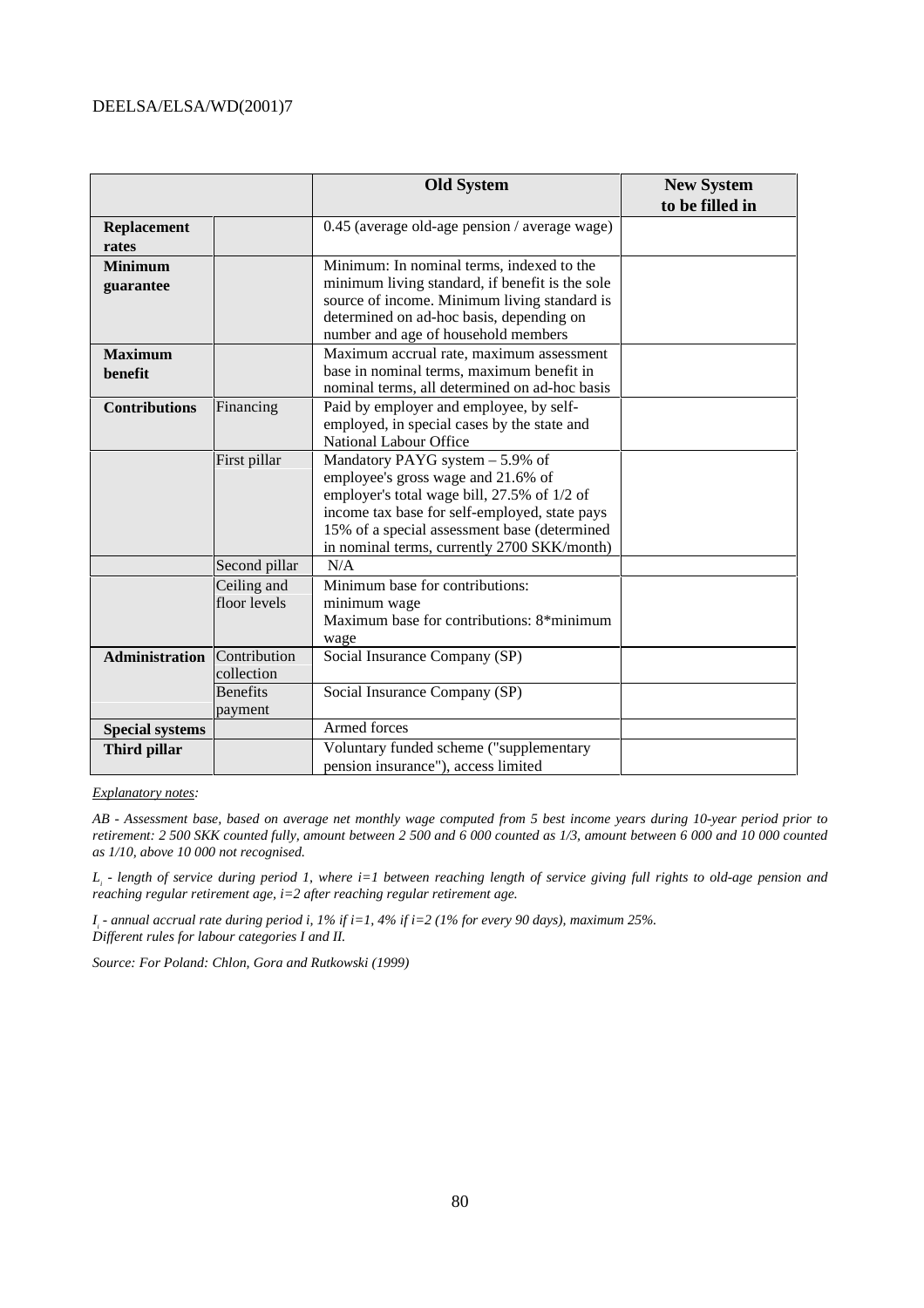## **ANNEX 2. HOW TO MODEL THE PENSION SYSTEM – POLISH APPROACH**

### **The purpose of pension system modelling**

Changes in the pension systems have long-term effects on the system revenues and expenditures. Thus, before the reform is implemented long-term projections with extensive sensitivity analysis need to performed to assess the feasibility of proposed solutions.

In the case of the Polish pension reform, a simulation model of the pension system was prepared, in cooperation with experts from Sweden, who already worked on similar models in Latvia and Sweden. The main objectives of the model was to:

- test and compare alternative solutions for the pension system;
- prepare long-term financial projections, based on various sets of assumptions;
- analysis of the possibilities of the introduction of the funded pillar, as a complementary source of pension income;
- focus on critical elements, assumptions and design of the basic parameters of the new system.

The pension model produces long-term (to the year 2052) projections of pension system costs, revenues and accumulated reserves (in both Demographic Reserve Fund and second pillar pension funds). The model consists of a number of modules, each of which is designed to perform one or more specific tasks in performing calculations. The model has been programmed in EXCEL. Each module is a book in EXCEL and a separate file. Computations are documented in tables. In this way the detailed information in the modules provides complete documentation of a computational run.

The model is constructed so that the user can easily set up a run from a DATA module by specifying assumptions about essential demographic, economic and labour market parameters and specifying other key assumptions needed to calculate benefits. Once the user has done this and initiated a run, the model does the calculations and produces a set of standard tables and figures. The user chooses freely which of these to print at the end of a run. Since all raw data, intermediate and final calculations are saved on sheets in their specific modules, the user can make use of all the facilities available in EXCEL to construct additional tables and diagrams.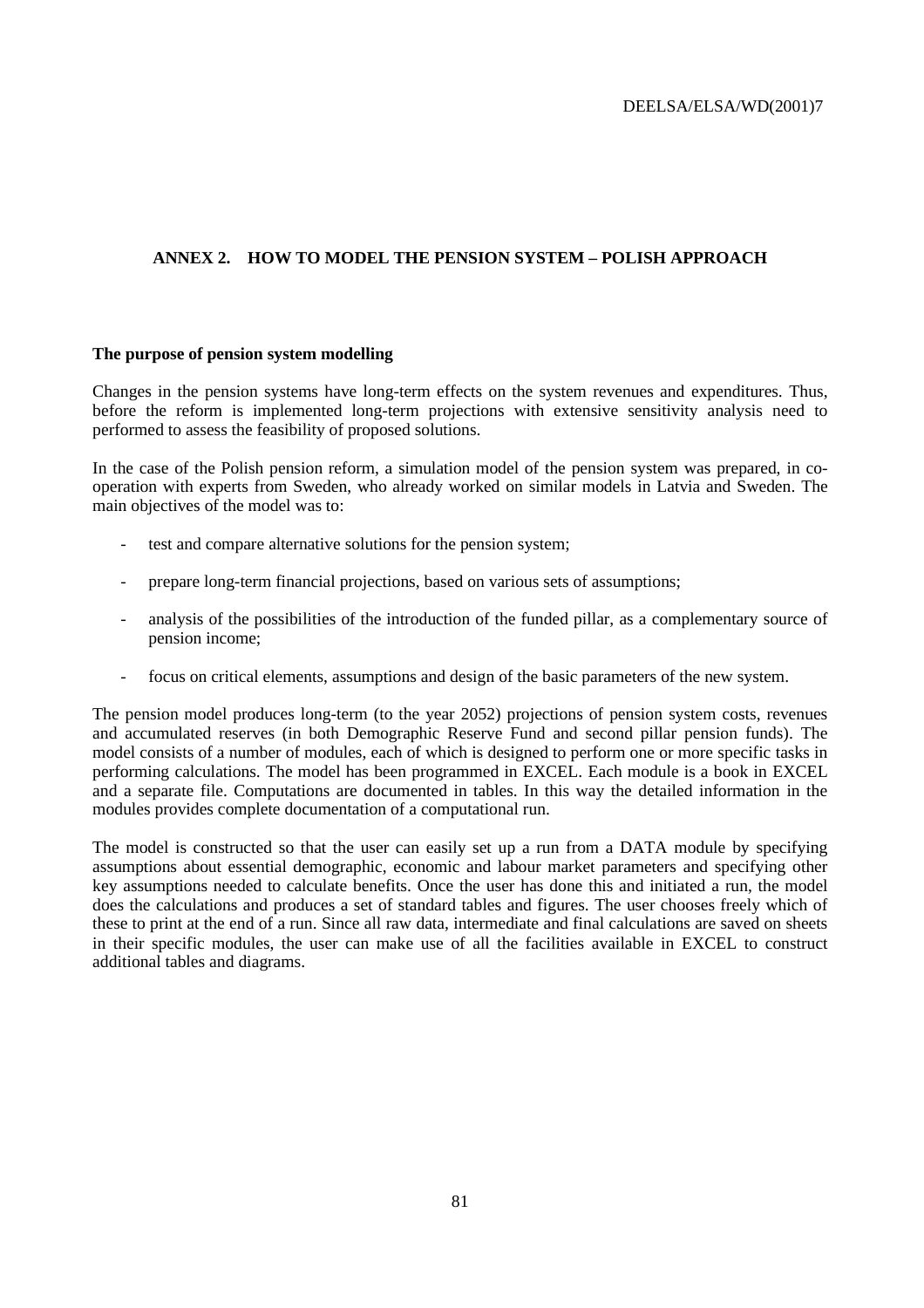### **Contents of the Modules in the Model**

The modules have approximate recursive computational order<sup>58</sup> beginning with the DATA module which enables the user to set the parameters needed to execute a run and ending with MAIN which shows the final results. Table 16 provides an overview of the model's modules.

| Table 16. Overview of Modules in the Polish Pension Module |  |  |  |  |  |
|------------------------------------------------------------|--|--|--|--|--|
|------------------------------------------------------------|--|--|--|--|--|

| <b>Name</b>       | <b>Short Description</b>                                                                                                                                                                                                                                                                                                                                                                                                                                                                                                                                                                                                                                                                                                                                                                                                                                                              |
|-------------------|---------------------------------------------------------------------------------------------------------------------------------------------------------------------------------------------------------------------------------------------------------------------------------------------------------------------------------------------------------------------------------------------------------------------------------------------------------------------------------------------------------------------------------------------------------------------------------------------------------------------------------------------------------------------------------------------------------------------------------------------------------------------------------------------------------------------------------------------------------------------------------------|
| DATA <sup>1</sup> | Here the user sets economic, demographic, labour market and pension systems parameters<br>necessary for performing a projection.                                                                                                                                                                                                                                                                                                                                                                                                                                                                                                                                                                                                                                                                                                                                                      |
| <b>DEMOGR</b>     | This module contains the demographic projection of the non-farming part of a population,<br>presented in a matrix by year and cohort. The projection is made for the urban and rural non-<br>farming part of the population. Additionally, the projection contains information on the size of<br>migrations from the farming population, at an assumed rate for each cohort.                                                                                                                                                                                                                                                                                                                                                                                                                                                                                                          |
| <b>FARMERS</b>    | The separate demographic projection used to project the size of the farming population. This<br>part is used to assess the migrations from farming to non-farming population, which affects the<br>pension system by increasing the number of contributors and, consequently, pensioners. The<br>module can be used in the future for simulations of the farmers pension system.                                                                                                                                                                                                                                                                                                                                                                                                                                                                                                      |
| <b>DISABEL</b>    | Contains the statistics for excluded population by age and cohort, including disabled and<br>survivors. The size of excluded population is determined by initial structure and specified<br>annual inflow and outflow for both groups of the social security system beneficiaries, other than<br>retired. This module can be extended for the future projections of the disability system in<br>Poland.                                                                                                                                                                                                                                                                                                                                                                                                                                                                               |
| <b>STATUS</b>     | This module contains detailed decomposition of non-excluded population into main groups in<br>labour force. The assumptions on the unemployment rates create projections of unemployed<br>population. This information is coupled to information on childbirth and maternity leave, and<br>"other" activities to create a full scenario of work and non-work activities. The entire working-<br>age population is allocated into one of these categories for all years in the projection.                                                                                                                                                                                                                                                                                                                                                                                             |
| PRI               | This module is used to assess the pension right income for all cohorts. Average wages by<br>gender and cohort and wage sums are computed in PRI, on the basis of a distribution specified<br>in DATA. PRI collects pension-right income deriving from wages and pensions-right income<br>computed from other sources (excluding disability), originating with the labour status<br>assumptions generated in STATUS and the pension right rules in PRI. The wage income is<br>based on the wage sum distributed between men and women and over age cohorts. The<br>reporting factor is used to calculate the proportion of income reported. The social pension right<br>income uses the specified pension right for non-working periods, such as maternity and<br>unemployment. In this module, the calculations are performed and are accumulated in tables by<br>benefit and gender. |
| <b>G-VALUES</b>   | Computes G-values – life expectancies used for calculation of the benefits in the first and<br>second pillar. One of the important features of the model is that it is possible to have death risk<br>that change from year to year following a smooth transition from one set of death risks to<br>another. In DATA you can choose survival rates for the start and end year and then determine<br>the rate of transition.                                                                                                                                                                                                                                                                                                                                                                                                                                                           |
|                   | G-values are based on death risks, called <i>p-values</i> , and <i>lx-values</i> , which are used to compute the<br>conditional probabilities that a person will be alive a certain number of years.                                                                                                                                                                                                                                                                                                                                                                                                                                                                                                                                                                                                                                                                                  |
|                   | The first set of G-values is calculated with no real interest, corresponding to a G-norm equal to                                                                                                                                                                                                                                                                                                                                                                                                                                                                                                                                                                                                                                                                                                                                                                                     |

<sup>&</sup>lt;sup>58</sup> The information flow is in only one direction between modules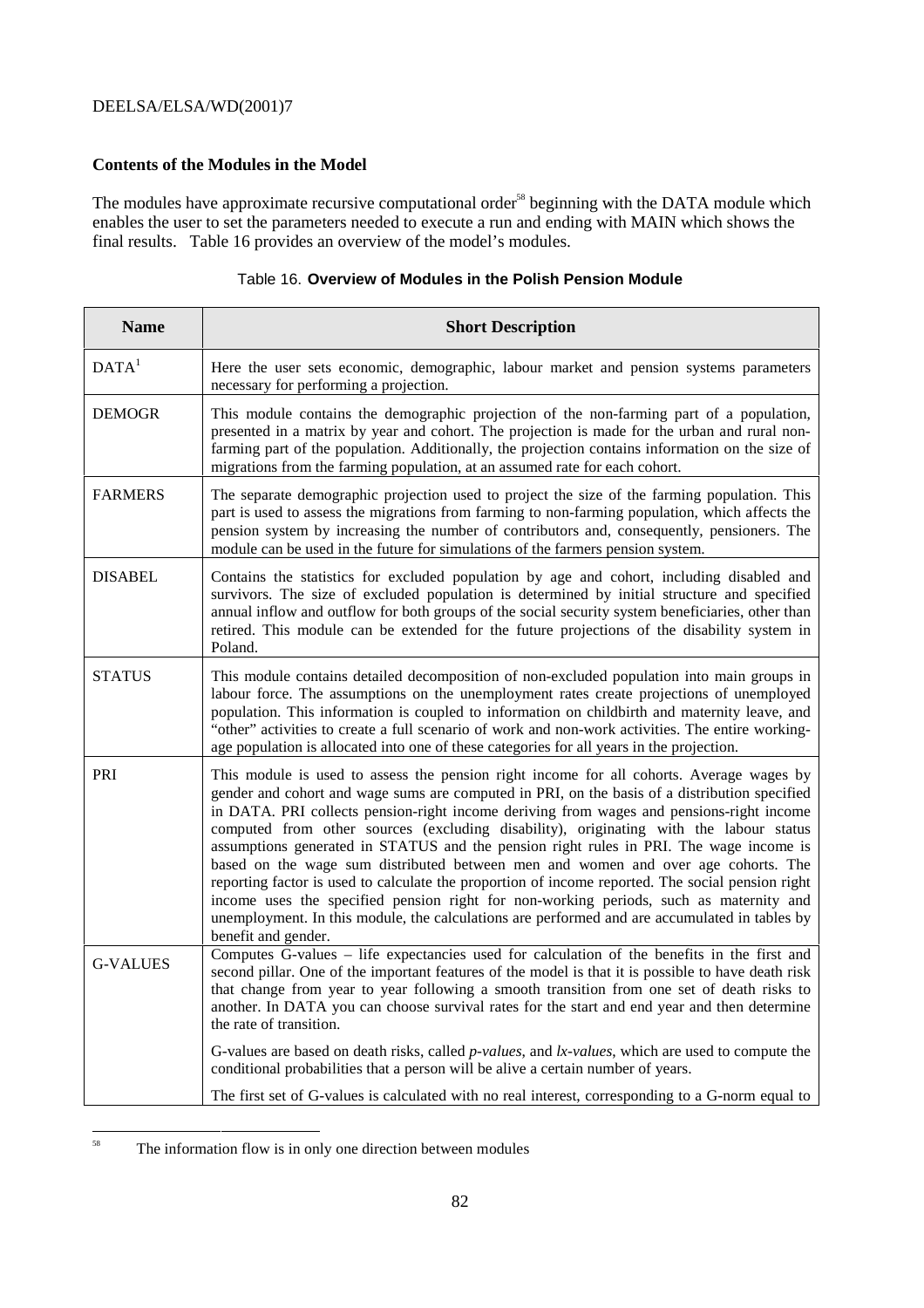| <b>Name</b> | <b>Short Description</b>                                                                                                                                                                                                                                                                                                                                                            |
|-------------|-------------------------------------------------------------------------------------------------------------------------------------------------------------------------------------------------------------------------------------------------------------------------------------------------------------------------------------------------------------------------------------|
|             | zero. The second set is calculated with a real interest equal to the G-norm value set in DATA.<br>The third set is calculated with a real rate of interest equal to the interest value in DATA. The<br>first two sets are used to calculate the PAYG pensions (in VIRTUAL), the first if zero interest<br>rate is assumed and the second in some non-zero interest rate is assumed. |
|             | From the first two sets equalised G-values are calculated by taking the arithmetic mean of the<br>values for men and women. It is the G-norm dependent equalised G-values that are used in<br>VIRTUAL. The G-values of men and women in the third set are used in FUND.                                                                                                             |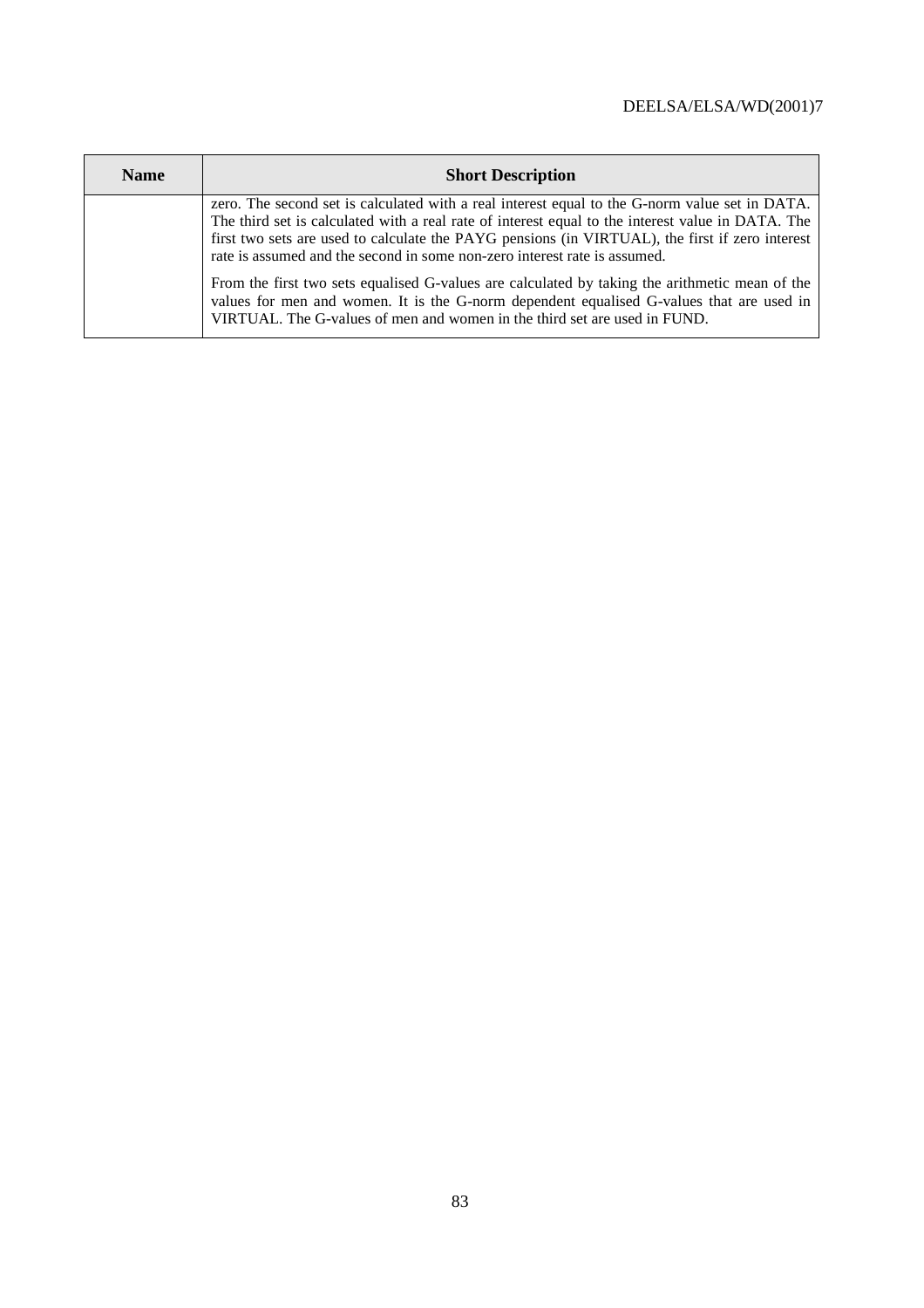| <b>Name</b>       | <b>Short Description</b>                                                                                                                                                                                                                                                                                                                                                                                                                                                                                                                |
|-------------------|-----------------------------------------------------------------------------------------------------------------------------------------------------------------------------------------------------------------------------------------------------------------------------------------------------------------------------------------------------------------------------------------------------------------------------------------------------------------------------------------------------------------------------------------|
| <b>OLD</b>        | This module keeps track of the number of pensioners and pension cost for those older than 70<br>years upon reform introduction. This makes possible to calculate total outlays for the population<br>not covered by the pension reform. The model is programmed to index these pensions,<br>according to general indexation principles.                                                                                                                                                                                                 |
| <b>TRANSIT</b>    | This module keeps track of people, who at the beginning of the reform were older than 50 and<br>still could be in the labour force. Thus, they have acquired their rights to the old-age pension<br>according to the old rules. In this module, obligations of the system to those people are<br>calculated (using Visual Basic procedures).                                                                                                                                                                                            |
| <b>VIRTUAL</b>    | Calculates new system PAYG pensions. From the contribution base calculated in PRI and the<br>contribution rate determined in DATA, contributions are calculated and reported here in tabular<br>form. Contributions are aggregated by cohort for each year that passes in a second table that<br>keeps track of the total capital of the cohorts. In a third table, pension calculations are reported.<br>These are determined by dividing capital by the appropriate G-values. In sum, these modules<br>consist of matrices reporting: |
|                   | Contributions                                                                                                                                                                                                                                                                                                                                                                                                                                                                                                                           |
|                   | Capital                                                                                                                                                                                                                                                                                                                                                                                                                                                                                                                                 |
|                   | <b>Benefits</b>                                                                                                                                                                                                                                                                                                                                                                                                                                                                                                                         |
|                   | By cohort and year, with separate matrices for men and women.                                                                                                                                                                                                                                                                                                                                                                                                                                                                           |
|                   | This module includes also the calculation of the initial capital for all cohorts covered by the<br>pension reform. As all the obligations are calculated for the full cohorts, sum of the initial<br>capital and individual account status                                                                                                                                                                                                                                                                                              |
| <b>FUND</b>       | Using similar calculation as in the case of VIRTUSL, new system funded pillar pensions are<br>projected.                                                                                                                                                                                                                                                                                                                                                                                                                                |
| MAIN <sup>1</sup> | Generates standard report tables and figures for the pension system.                                                                                                                                                                                                                                                                                                                                                                                                                                                                    |

*Notes:* <sup>*1*</sup> - Detailed description of the module provided in the text

Typical module combines data specified in DATA module with date from computations performed in another module to produce new information. A typical information matrix covers the computational period – 1997-2052, in one dimension and cohorts born starting from 1935 through 2052 in the other dimension, with separate matrices for each gender.

The structure of the modules in the model is presented in Figure 16. All the modules are linked to DATA, where all assumptions are specified, while the MAIN collects the results of the run. Specific calculations and results are included in remaining modules.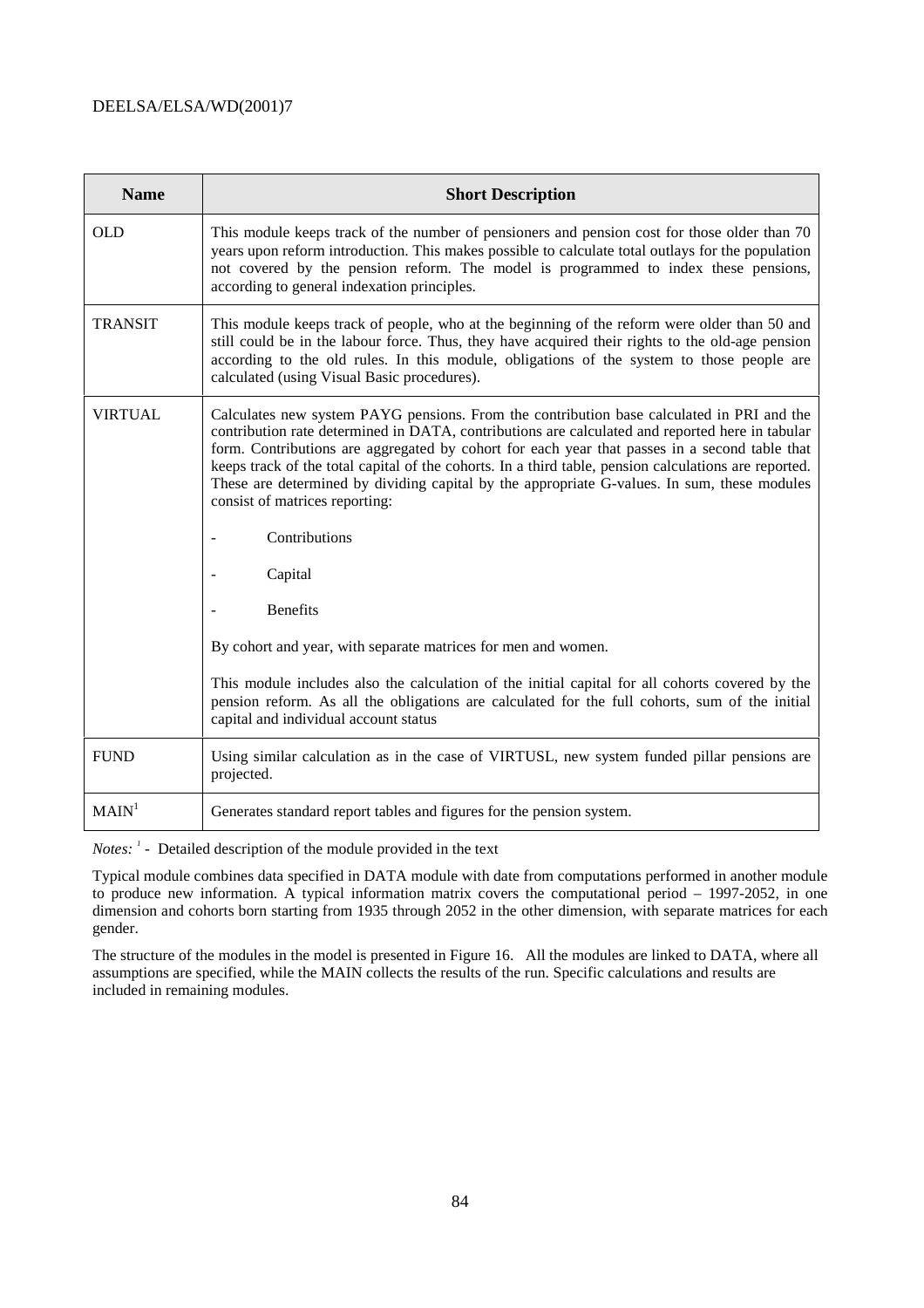

**Figure 17. Structure of the Polish pension system simulation model**

Normally, a run will only need to use a limited number of modules, since the information from previous runs will be linked in automatically with the initiation of a new run. For example, using the DATA panel and the module DEMOGR the user can choose fertility and mortality scenarios and generate the Polish population from the starting year to the year 2050.

#### **The structure of the model - Main components**

#### *Assumptions*

All the assumptions are specified in the DATA module. The assumptions establish the scenarios for demographic, labour market and economic development to the year 2052 and specify all the necessary parameters needed to calculate labour-force participation and benefits. In order to collect all necessary assumptions, various sources of information were used. The main sources of data include:

- Central Statistical Office information (for basic economic data);
- Labour Force Survey (used for assessing the structure of the labour active population);
- ZUS data for the retired, disabled and widowed profiles, including initial structure and inflow and outflow information;
- KRUS (farmers pension system) information on the structure of farming population

Additionally, the input data and the model results were discussed among leading demographers and economists in the country, to assess the rationality of the assumptions and the outcomes. This approach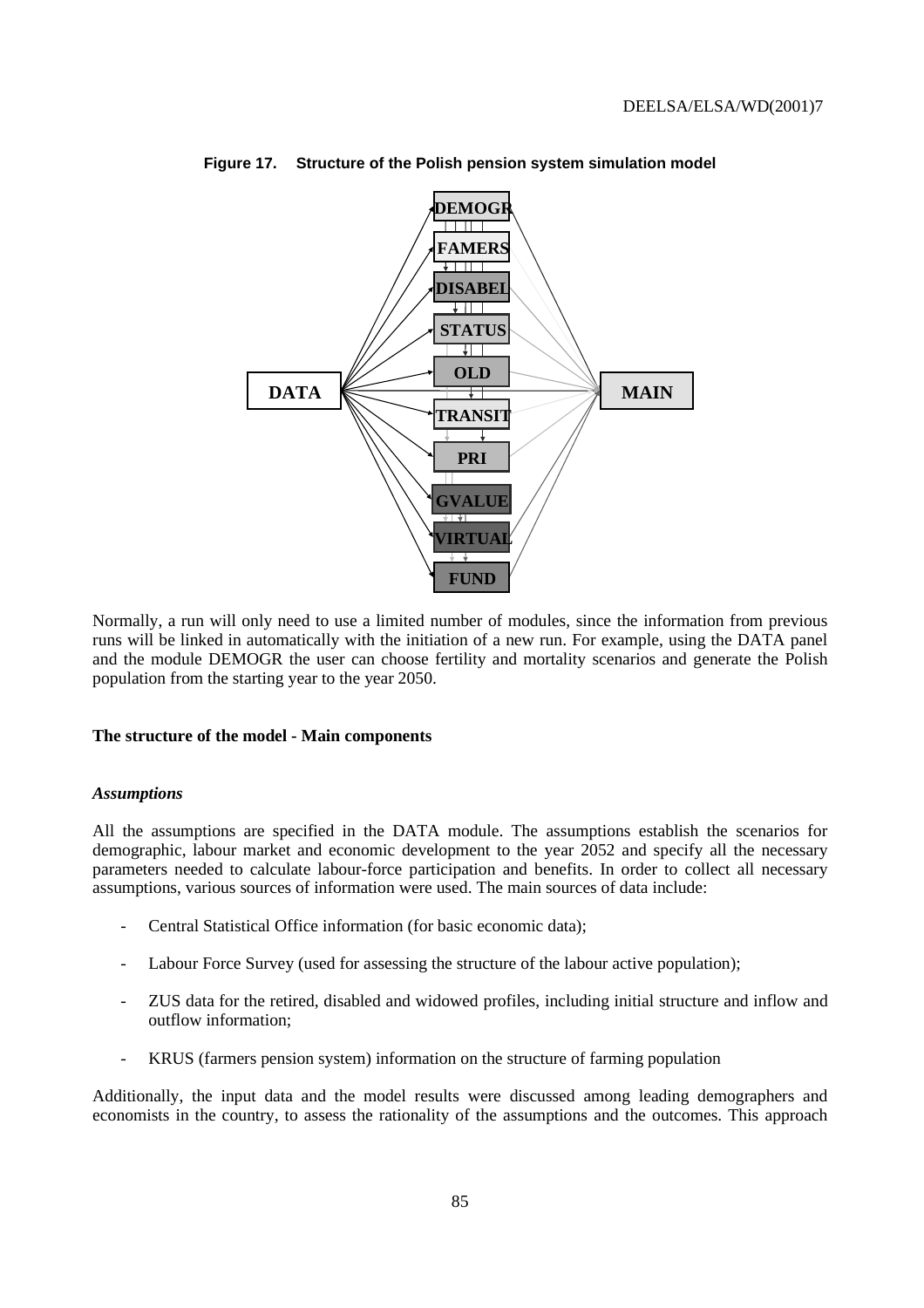was caused mainly by gaps in historical data, which made very difficult to specify assumptions on the time transition of the assumed profiles.

The assumptions cover the following:

### *Economic Assumptions:*

- *Rate of return in the FUND* This is the real long-term rate of return on funded pillar
- **Rate of return for Buffer fund** This is the real long term rate of return on buffer fund a fund created in the PAYG pillar in order to stabilise demographic fluctuations
- *Wage Growth Rate* the wage growth rate related to assumed economic growth and the growth in labour productivity, specified for each year of the projection.
- *GDP growth rate* specified for each year of the projection, used to calculation of the GDP in real values

The baseline assumptions of the economic parameters are listed in Table 17. The assumptions cover the real growth, as all the financial components are presented in real values from 1998

|                                | 2000-2010<br>% | 2011-2020<br>% | 2021-2050<br>% |
|--------------------------------|----------------|----------------|----------------|
| Rate of return in the fund     | 2.5            | 2.5            | 2.5            |
| Rate of return for buffer fund | 2.0            | 2.0            | 2.0            |
| Wage growth rate               | $7 - 5$        | 5              | $4 - 3$        |
| GDP growth rate                | $5.1 - 4.2$    | 4              | 3              |

#### Table 17. Economic assumptions in the Polish model

#### **Demographic Assumptions**

In the model, the parameters that determine the future development of the non-farming population are specified. These include survival and fertility rates, and migrations from farming to non-farming population. Presently, the model does not assume any emigration or immigration to or from Poland.

*Survival rates*. In the demography sheet the user specifies a set of starting survival rates and end-point survival rates as well as a scenario between starting and end-point values. For example, the user may want to begin with currently published survival rates and then assume people will live progressively longer as the years pass – until some point in the future from where on rates are assumed to be constant. Alternatively, the user may assume that current rates will prevail until a specified time and then begin to improve progressively until some cut-off date. The transition path can be specified as linear, logistic or asymptotic and can be stepwise. The results of the assumptions will be depicted on a chart on the screen.

In the case of Poland, the current survival rates are introduced based on the statistical data. The end values of survival rates are based on current survival in Sweden. The sensitivity analysis of this assumption allows estimating the effects of increasing longevity on the expenditures of the pension system.

*Fertility rates*. Various scenarios can also be chosen for fertility rates. These are specified in terms of the number of children per women over the lifetime with respect to the distribution of the age of mothers when the children are born, i.e. the timing of births. In a manner synonymous to that described for survival rates,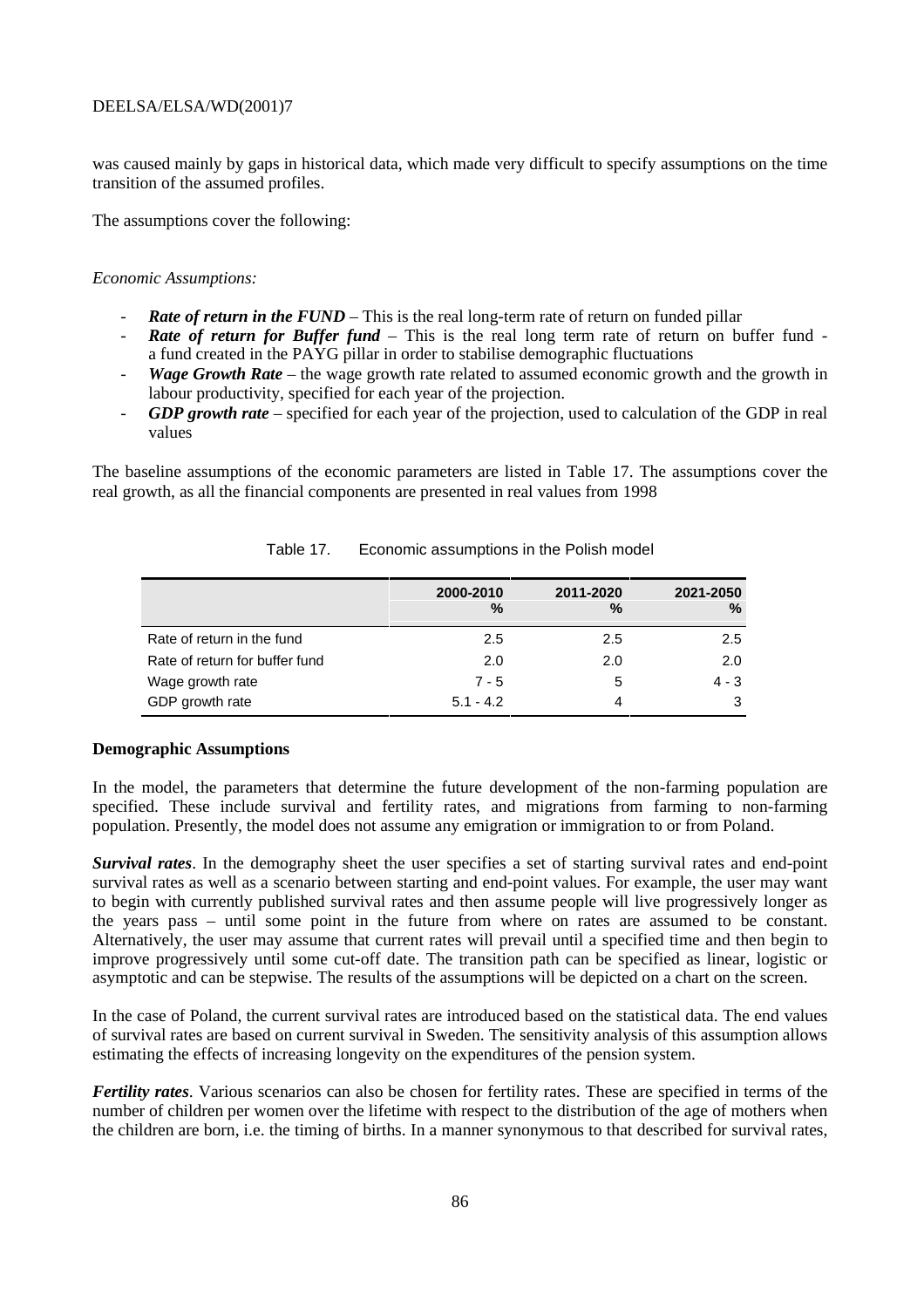the user can choose the start and end points for a scenario, beginning with one fertility rate and age distribution and ending with another, using user specified transition paths $\frac{59}{10}$ .

The statistical data in Poland shows significant deterioration of fertility rates. This can be attributed to two simultaneous occurrences:

- postponing the birth decision
- decrease in the number of children per women in the cohort

Those two effects combined give a significant drop in the fertility rates calculated in calendar year. In the model it is assumed that the fertility rates in the future will increase from current level.



**Figure 18. Polish model – fertility assumptions**

### **Labour Market Assumptions**

In the model the assumptions on the labour market specify both the structure of labour market and the wage profiles related to the age of working people.

The main assumptions specify the structure of the working age population, by specifying the fraction of the cohort that is unemployed and remains outside labour force. The residual is assumed to be working or retired, which depends on the age of the cohort and assumed retirement profile. The assumption sets includes also the tenure years for each at the initial year of projection. This information is used for initial capital calculation.

The wage structure specified by age and gender is used to estimate the size of contributions and pension rights in the system. In the case of Poland, the wage curve shape significantly depends on age of the worker and for the projections of the pension savings it was necessary to use the appropriate wage profiles.

<sup>&</sup>lt;sup>59</sup> Together the fertility rate, the timing of births and the assumed number of years spent at home per mother determine when and how long mothers are out of labour force. This information is fed into STATUS and helps determine the participation of women in the labour force.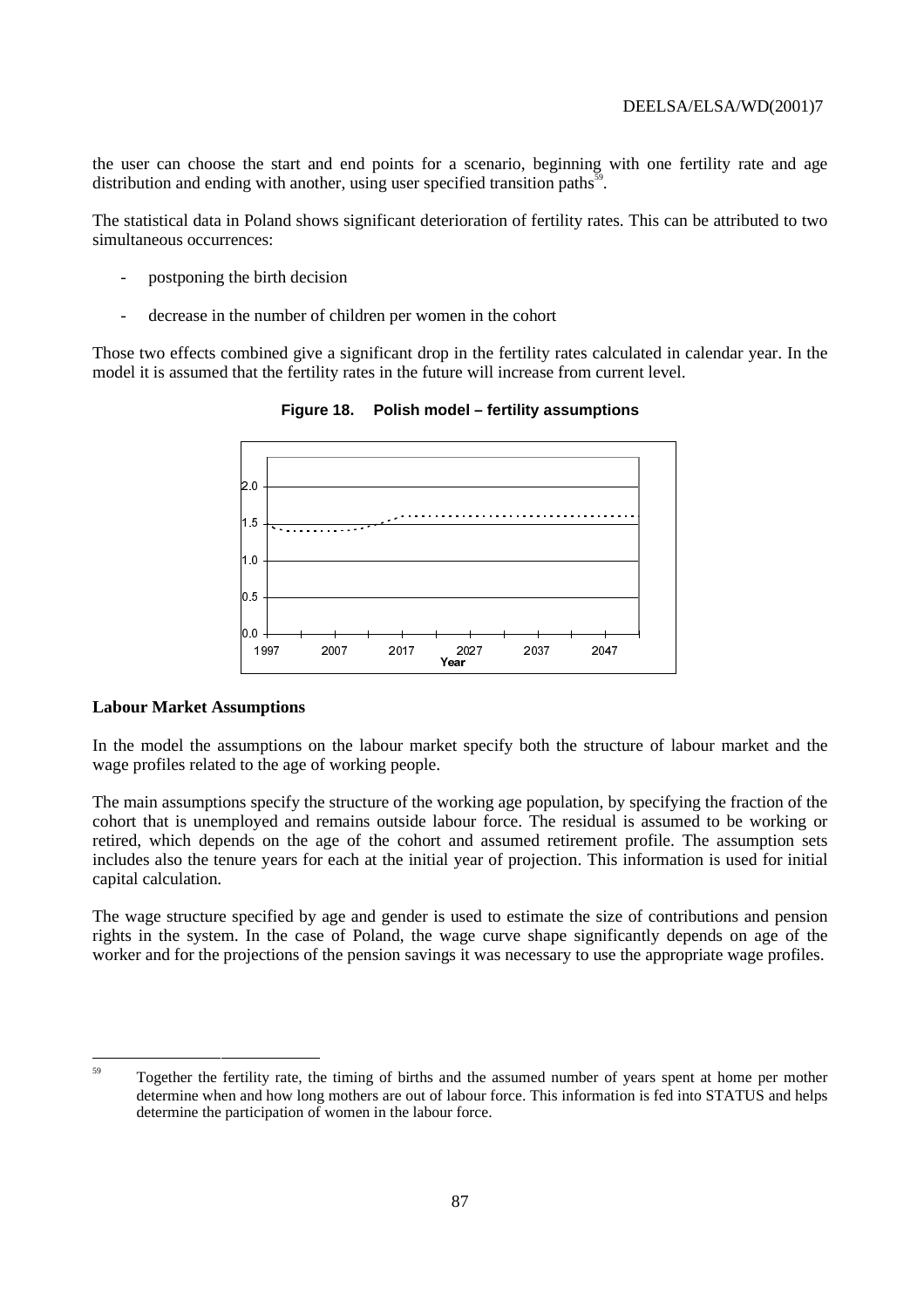### **Pension System Assumptions**

The main parameters and vectors, which are used in the projections of the pension system revenues and expenditures include:

*Initial capital specification* – parameters that are used to calculate the initial values of notional accounts of each cohort, such as the required age and tenure for full pension rights and life expectancy at the age 62 (209 months), used to calculate the accumulated pension rights;

*The G norm –* This is the factor with which and individual's pension capital is divided to get the annual pension payment. The *G-norm* can be used to compute an annuity based solely on survival rates or on a combination of survival rates and assumed real rate of return over the annuity period, i.e. over the period for which a pension is to be paid out. The first is accomplished by specifying *G-norm* = 0, which means 0% in interest. An annuity with interest can also be specified by providing the desired rate of return.

*Buffer fund starting value in mln PLZ* – This is the amount of capital in the buffer fund at the beginning of the reform, which represents the value of privatisation proceeds that are financing the transition costs. It is set at the level of 25 billion PLN

*Reporting Factor* – assesses the part of income that is actually a basis for contributions. This factor allows for simulating the size and value of the evasion from paying contribution. The assumptions include increase of the factor from current 76% to 90% by 2022.

*Total Contribution Rate* – contribution rate for both first and second pillars, which in the case of baseline is set at the current level of 19.52%. The user can specify the scenario of decrease in the contribution rate

*Fund Contribution Rate* – contribution rate for the second pillar (in the Polish case – 7,3% for the whole projection period)

*Virtual Contribution Rate* – contribution rate for the first pillar. This vector allows for simulating various scenarios regarding development of the pay-as-you-go pillar with different contribution rates.

*Wage part in Virtual* – indexing the Notional Capital. This element allows to simulate various options for setting the notional rate of return in relation to the wage fund growth. The baseline assumption uses current indexation factor specified by law at the level of 75% of the wage growth rate.

*Wage part in Index*- indexation of benefits – using this vector, various scenarios of the benefit indexation can be projected. The baseline assumption keeps the pension indexation at the statutory level of 20% of the real wage growth.

Another set of assumptions in the pension system is related to the retirement behaviour of the contributors. The model divides the working population into those retiring according to the old system and those covered by the new system.

The retirement behaviour of both the old and new pension system retirees is assumed. In the case of the old pension system the assumptions include the age profiles of pensioners (receiving and old age pension) and retired (not working) in the old system. These are used to project the number of beneficiaries and the number of contributors. The difference between receiving pensions and retired represents the number of labour active pensioners. Separate profiles are specified for both genders and each cohort.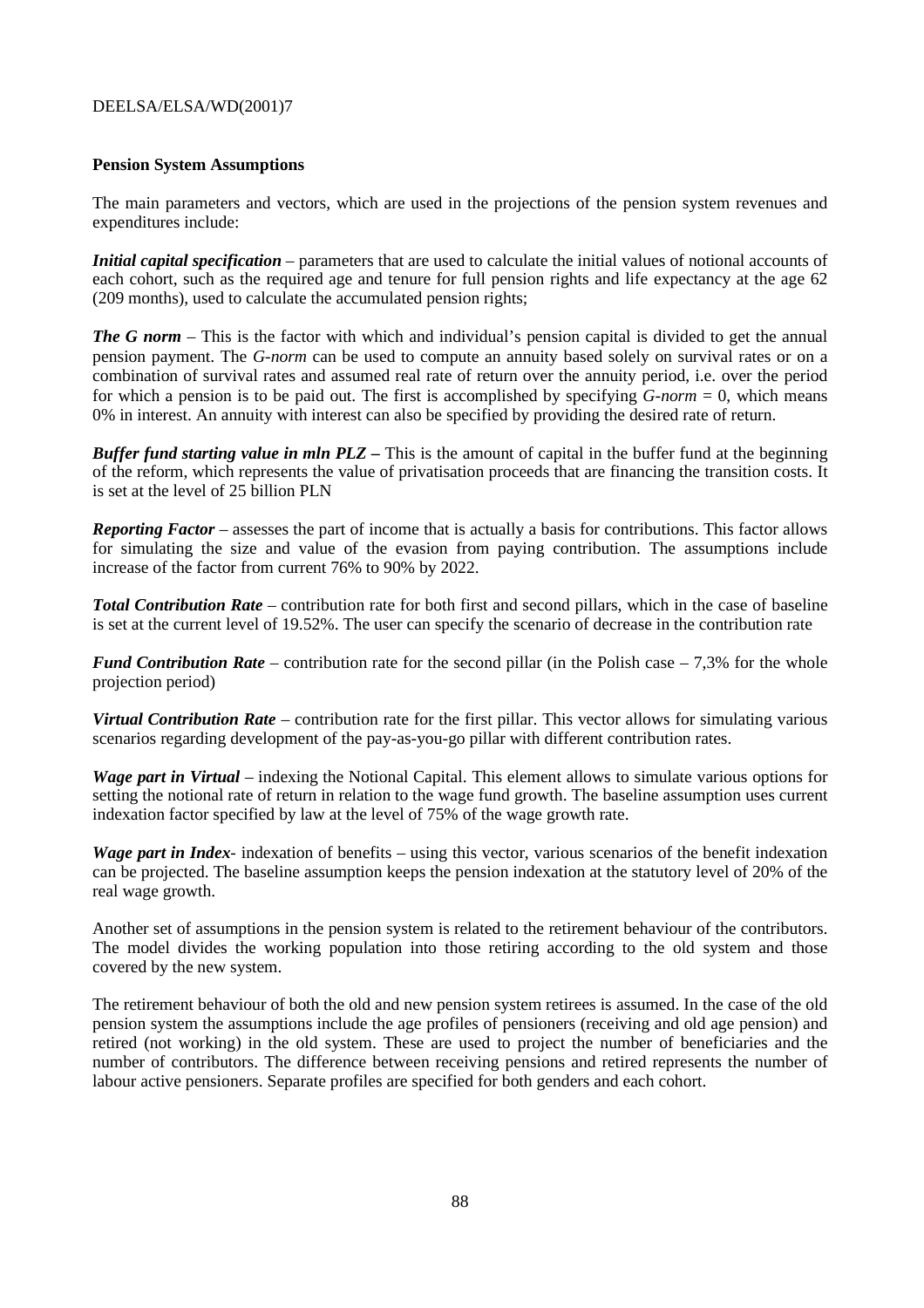

### **Figure 19. Retired and pensioned profile in the Polish model**

In the case of the new system participants, for each cohort the following values are specified:

- the participation in the funded tier, based on the actual data from ZUS
- one retirement age

The latter assumption simplifies the calculation of the model, as the value of notional capital is tracked for the full cohort. As the pension formula is based on actuarial principles, this assumption does not distort the financial projections significantly.

#### **Demography and population structure**

All the results of the model are based on the population projection generated in the DEMOGR module.

The population is divided into the main groups, which in different way participate in the pension system. Firstly, from the full population projection, the excluded group (not covered by old-age social security) is subtracted. This includes disabled and widow(er)s populations, projected in the DISABEL module. Then, the total non-excluded population is divided between:

- Others (including military, education and mothers)
- Unemployed:
	- with benefit
		- without benefit
- − Workforce (potential)

Based on retirement assumptions the workforce potential population is divided between working and pensioners. This approach allows for the full control over population, as all cohorts have to be divided between listed categories, which assures the consistency of the projection.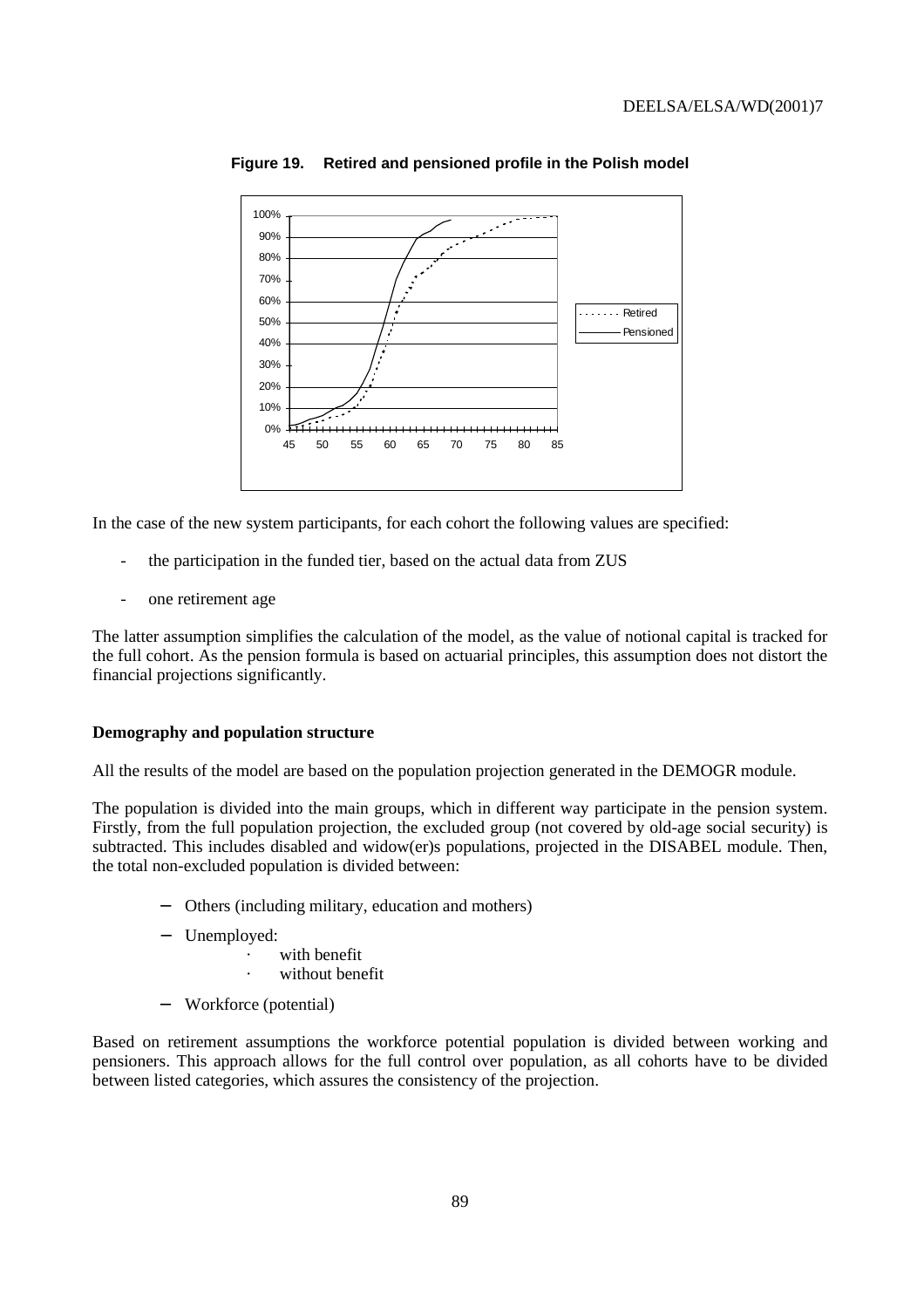### **Model results**

Summary tables and figures of the pension run are constructed and saved in MAIN. The summary tables in MAIN are designed to summarise key demographic and economic variables and provide information on benefits and revenues for the pension system. In addition, all of the modules contain detailed tables, with computed results, that the user can use directly to produce his or her own reports or for input in additional calculations.

The three main groups of model results include:

### *Demographic Projections*:

− The results of demographic projections included in main cover the age structure of population divided into the main age categories (0-17, 18-65, 66-100), detailed population projections for selected years (2000, 2025 and 2050) and finally the development of the demographic dependency rates. The sample figures from the model are presented in Figure 19.

### *Labour Market and Population Structure Projections:*

− In the main, the population structure for all years of the projection is tabulated. This includes the division of non-excluded population into the main categories. The participants in the old and new system are calculated separately (both working and pensioners), which allows to track the process of the pension system transition. The labour market situation is also presented, including the non-active and active part of working-age population as well as unemployment rates. Also the system dependency rate (pensioners as a percentage of working) is projected. The sample figures from the model are presented in Figure 20.

#### *Economic Projections Related To The Pension System*:

- − The results include all major characteristics of the pension system (in all relevant cases, divided between the old and new pension scheme), including:
	- the working and pensioners population, as well as working pensioners sub-group
	- reported income size
	- pay-as-you-go pillar contributions
	- pay-as-you-go pensions
	- the inflow and the size of the Demographic Reserve Fund (buffer fund)
	- inflow of contributions to funded pillar and projected size of the assets accumulated in the funded pillar.

All financial results are presented in the PLN values in real terms of year 1998. Additionally they can be recalculated relative to the projected size of the GDP, based on the assumptions specified in the model.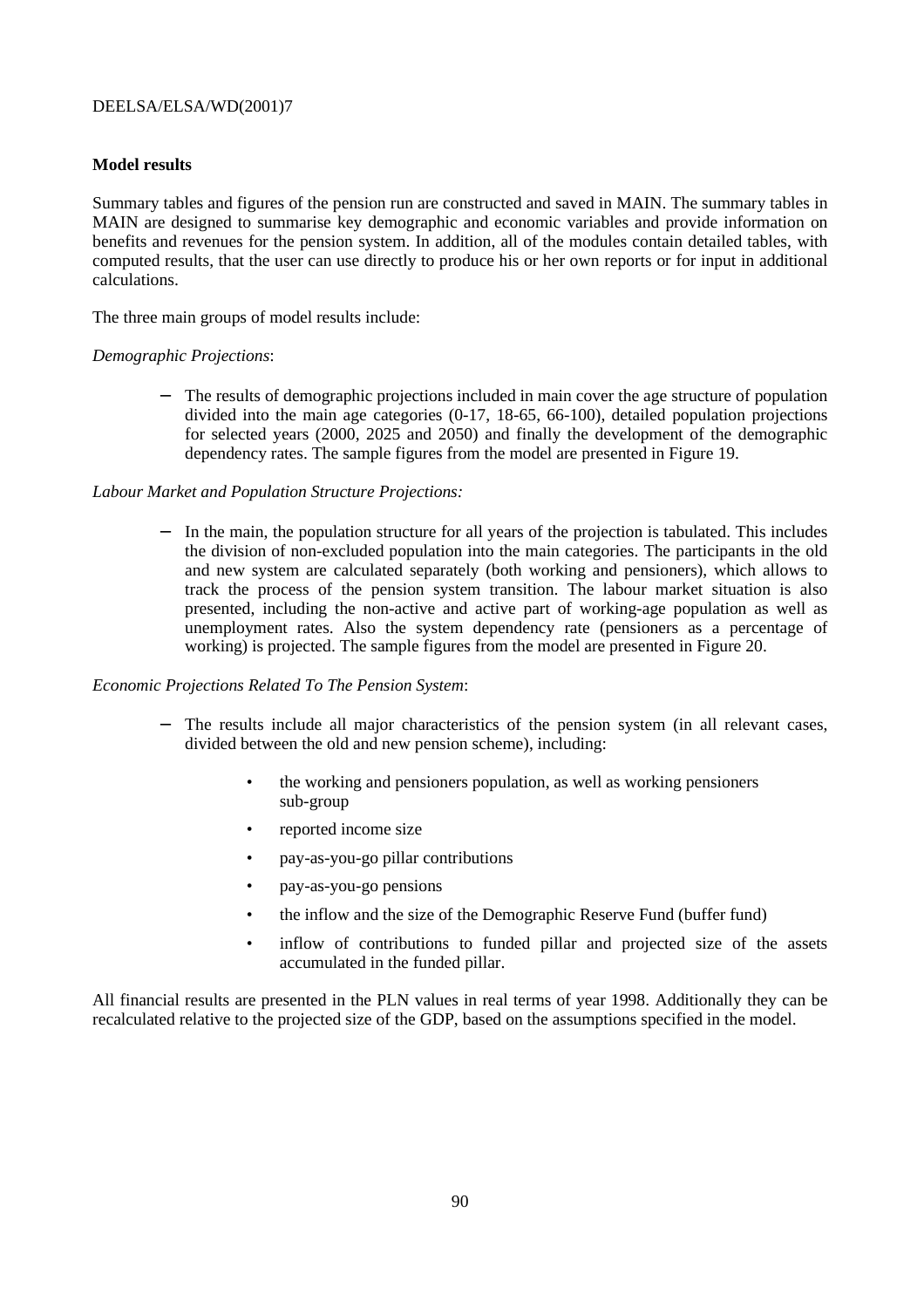The sample figures from the model are presented in Figure 21.



**Figure 20. Polish model - Demographic results**

*Source:* Polish pension system simulation model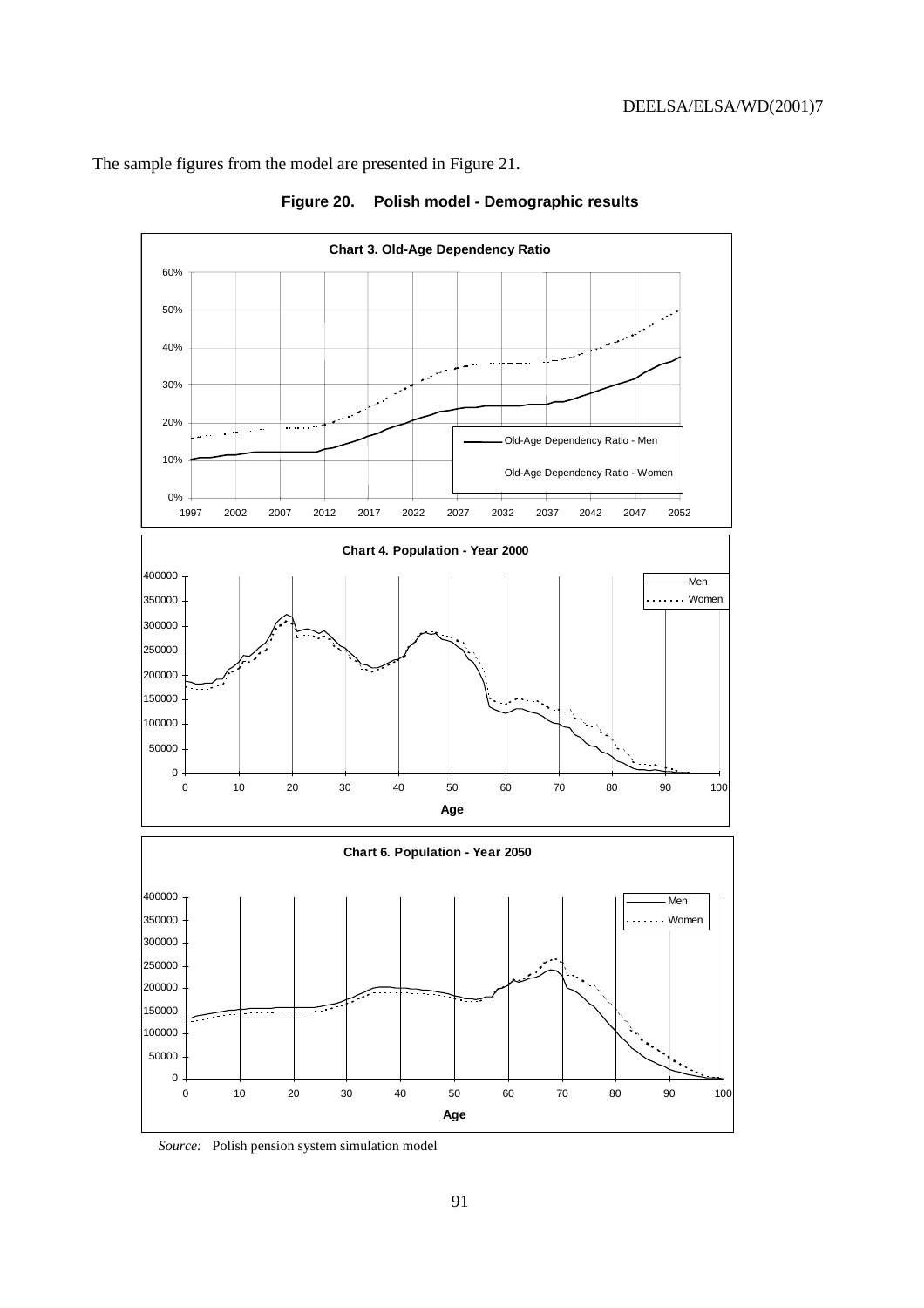

**Figure 21. Polish model - pensioners and population structure**

*Source*: Polish pension system simulation model

 $\mathbf{0}$ 

5,000,000

1997 2007 2017 2027 2037 2047 **Year**

NEW Pensioners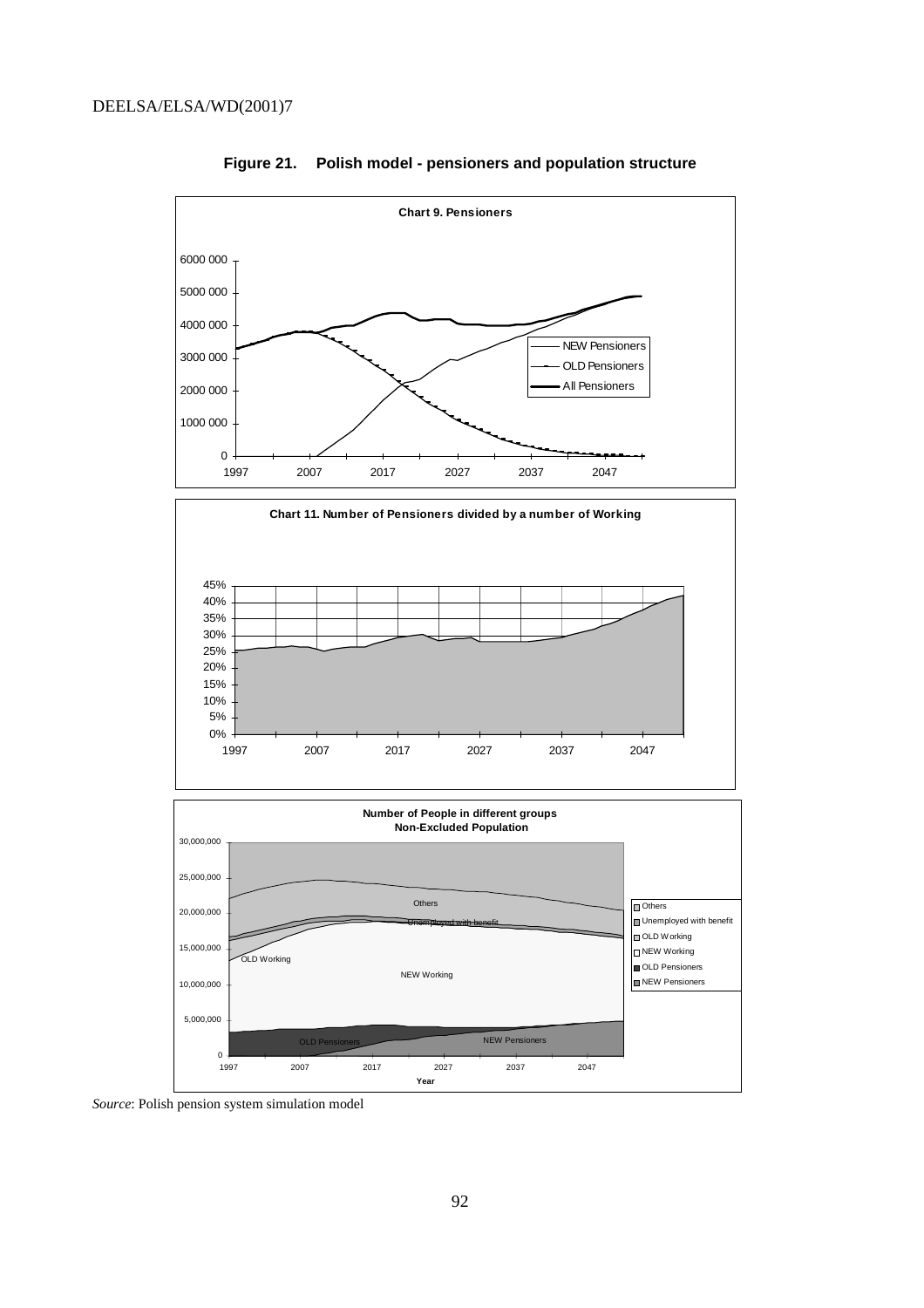

### **Figure 22. Polish model – financial results**

*Source:* Polish pension system simulation model



93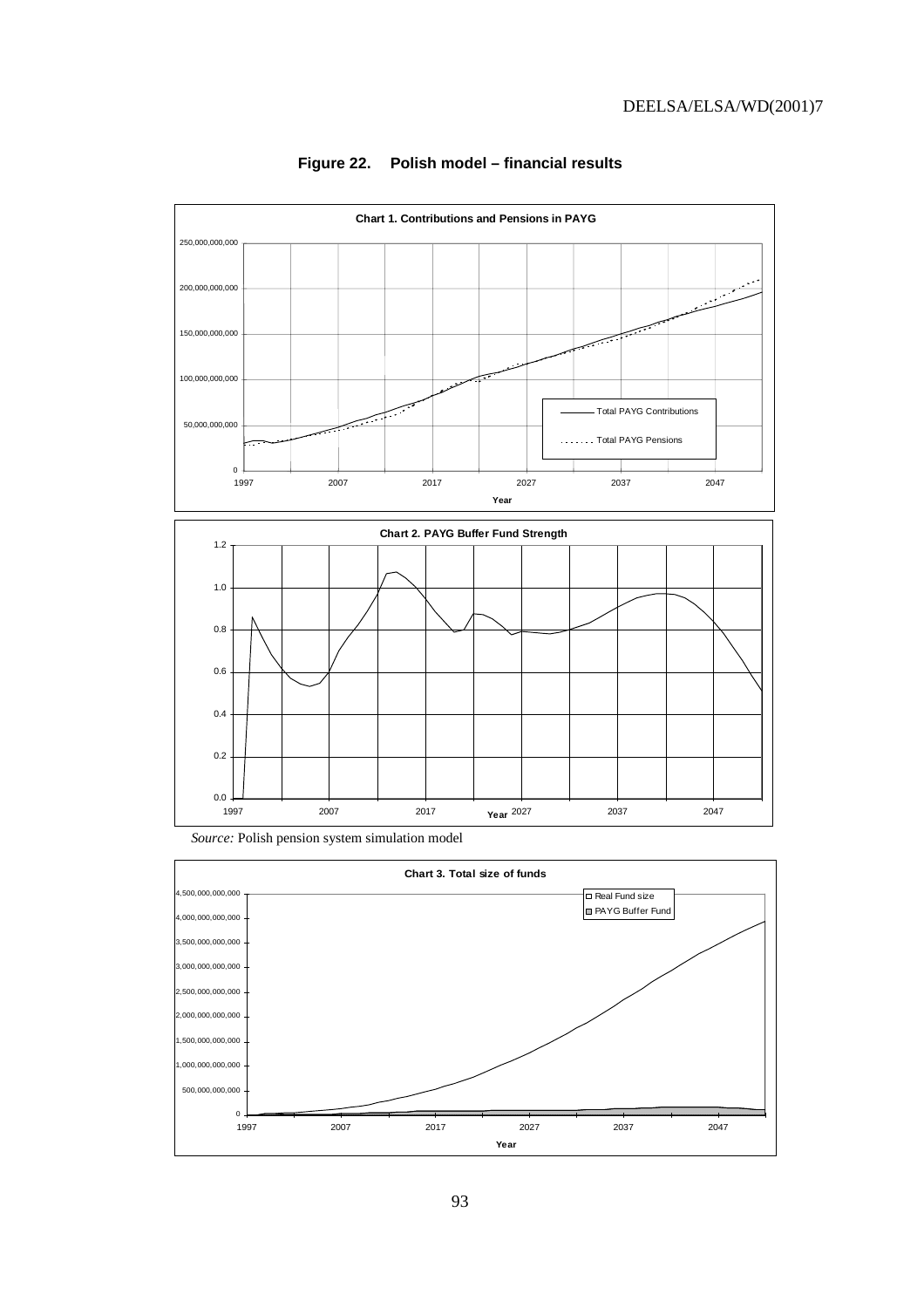#### **LABOUR MARKET AND SOCIAL POLICY OCCASIONAL PAPERS**

Most recent releases are:

- No. 53 *TOWARDS MORE CHOICE IN SOCIAL PROTECTION? INDIVIDUAL CHOICE OF INSURER IN BASIC MANDATORY HEALTH INSURANCE IN SWITZERLAND* (2001) Francesca Colombo
- No. 52 *NET SOCIAL EXPENDITURE, 2<sup>ND</sup> EDITION* (2001) Willem Adema
- No. 51 *GROWTH, INEQUALITY AND SOCIAL PROTECTION* (2001) Roman Arjona, Maxime Ladaique and Mark Pearson
- No. 50 *KNOWLEDGE, WORK ORGANISATION AND ECONOMIC GROWTH* (2001) Elena Arnal, Wooseok Ok and Raymond Torres
- No. 49 *AGE OF WITHDRAWAL FROM THE LABOUR FORCE IN OECD COUNTRIES* (2001) Peter Scherer (forthcoming)
- No. 48 *FIRMS'CONTRIBUTION TO THE RECONCILIATION BETWEEN WORK AND FAMILY LIFE* (2001) John M. Evans
- No. 47 *PERFORMANCE MEASUREMENT AND PERFORMANCE MANAGEMENT IN OECD HEALTH SYSTEMS* (2001) Jeremy Hurst and Melissa Jee-Hughes
- No. 46 *EXPLORING THE EFFECTS OF HEALTH CARE ON MORTALITY ACROSS OECD COUNTRIES* (2000) Zeynep Or
- No. 45 *TRENDS IN WORKING HOURS IN OECD COUNTRIES* (2000) John M. Evans, Douglas C. Lippoldt and Pascal Marianna
- No. 44 *AN INVENTORY OF HEALTH AND DISABILLITY-RELATED SURVEYS IN OECD COUNTRIES* (2000) Claire Gudex and Gaetan Lafortune
- No. 43 *INTERNATIONAL TRADE AND CORE LABOUR STANDARDS A SURVEY OF THE RECENT LITERATURE* (2000) Drusilla K. Brown
- No. 42 *TRENDS AND DRIVING FACTORS IN INCOME DISTRIBUTION AND POVERTY IN THE OECD AREA* (2000) M. Förster, assisted by M. Pellizzari

Recent available working papers can be found on the OECD internet site: http://www.oecd.org/. Once at the **OECD home page**, you should go to the **Education, Employment, Labour and Social Affairs Directorate** under the **OECD Directorates**. Then, click on **Documentation**.

To receive a paper copy of any particular papers or to add your name to our mailing list, please send your name, organisation and full address to:

Labour Market and Social Policy Occasional Papers Directorate for Education, Employment, Labour and Social Affairs OECD, 2, rue André-Pascal, 75775 PARIS CEDEX 16, FRANCE

#### (**write in capitals**)

**Name** ------------------------------------------------------------------------------------------- **Organisation** ------------------------------------------------------------------------------------------- **Address** ------------------------------------------------------------------------------------------- -------------------------------------------------------------------------------------------

- $\Box$  Please send a copy of the following papers: numbers  $-$ ,  $-$ ,  $-$ ,  $-$ .
- ❒ Please add my name to the mailing list for future papers.